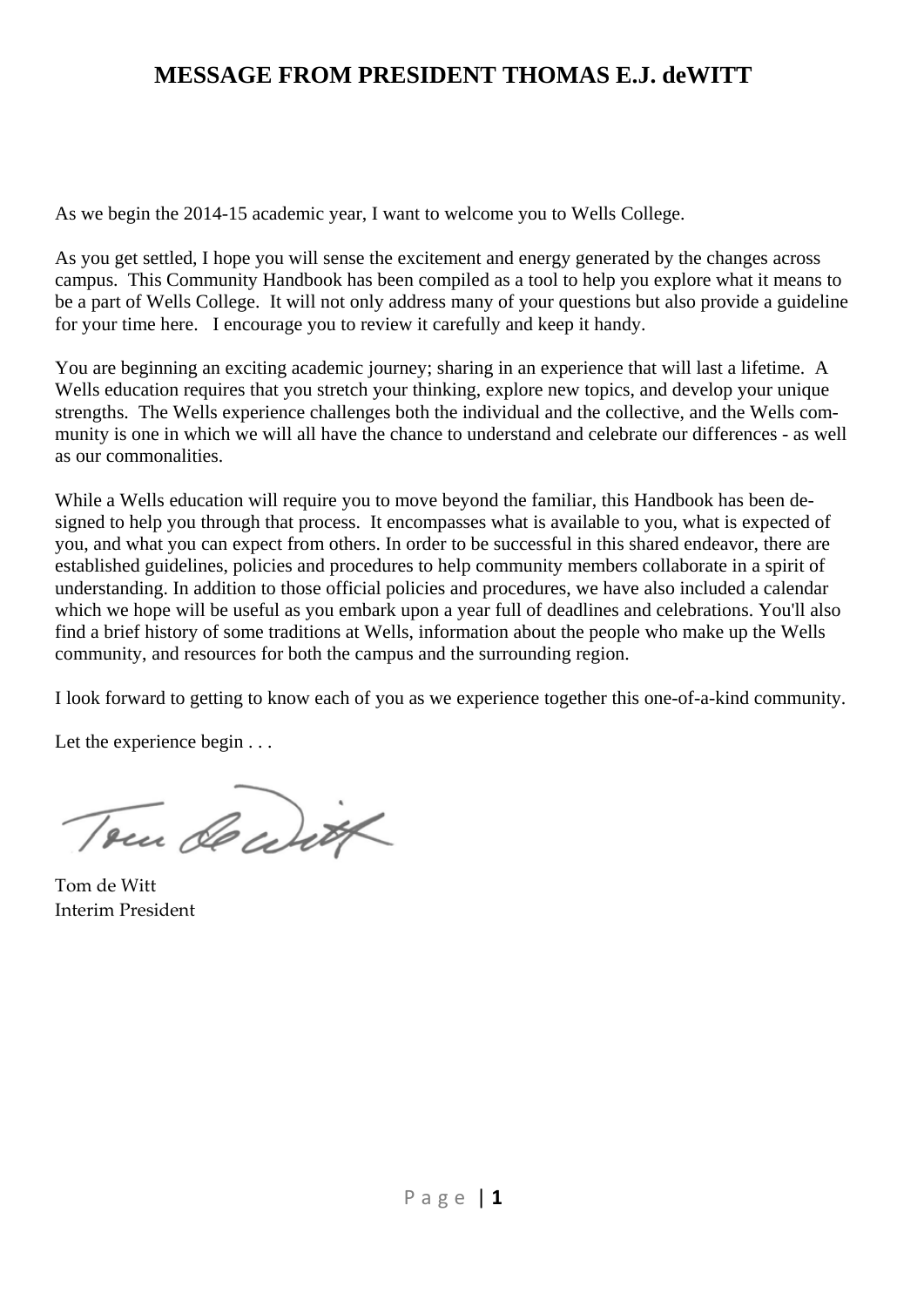# **MESSAGE FROM THE DEAN OF STUDENTS**

### Greetings Wells Community!

Welcome to the 2014-2015 academic year and a special welcome to our newest community members the class of 2018 and our new transfer students! I'm honored to have this opportunity to welcome you back onto campus!

The Community Handbook is a valuable resource and reference guide for the services, policies and expectations we have as a Wells community. Please pay careful attention to the information contained in our Honor Code, the Community Standards statement, Student Code of Conduct and the Residence Life sections. We all have chosen to live and work at Wells and to be a part of a diverse community that respects the rights and privileges of each member on campus and the above named sections outline the tenants by which we hold each other accountable and provide the values on which we build our programs and services.

The Dean of Students Office and Student Life staff encourages you to get involved on campus – be a part of our community and work together to create the experience you want from Wells. By taking the initiative and becoming involved in student life, you will not only enhance your educational experience but you will also be enriching the quality of the Wells College community. I strongly encourage you to explore all that Wells has to offer!

 In addition to the resources outlined in this handbook, I hope you visit the Wells College website often; there will always be new information and updates. My staff and I are ready to answer any questions you might have or hear from community members with any insights or suggestions, please stop by Macmillan 210 and visit or email us at studentlife@wells.edu.

I wish you the best for a great year.

Sincerely,

Jeanja Michael

Jennifer Michael, MS Dean of Students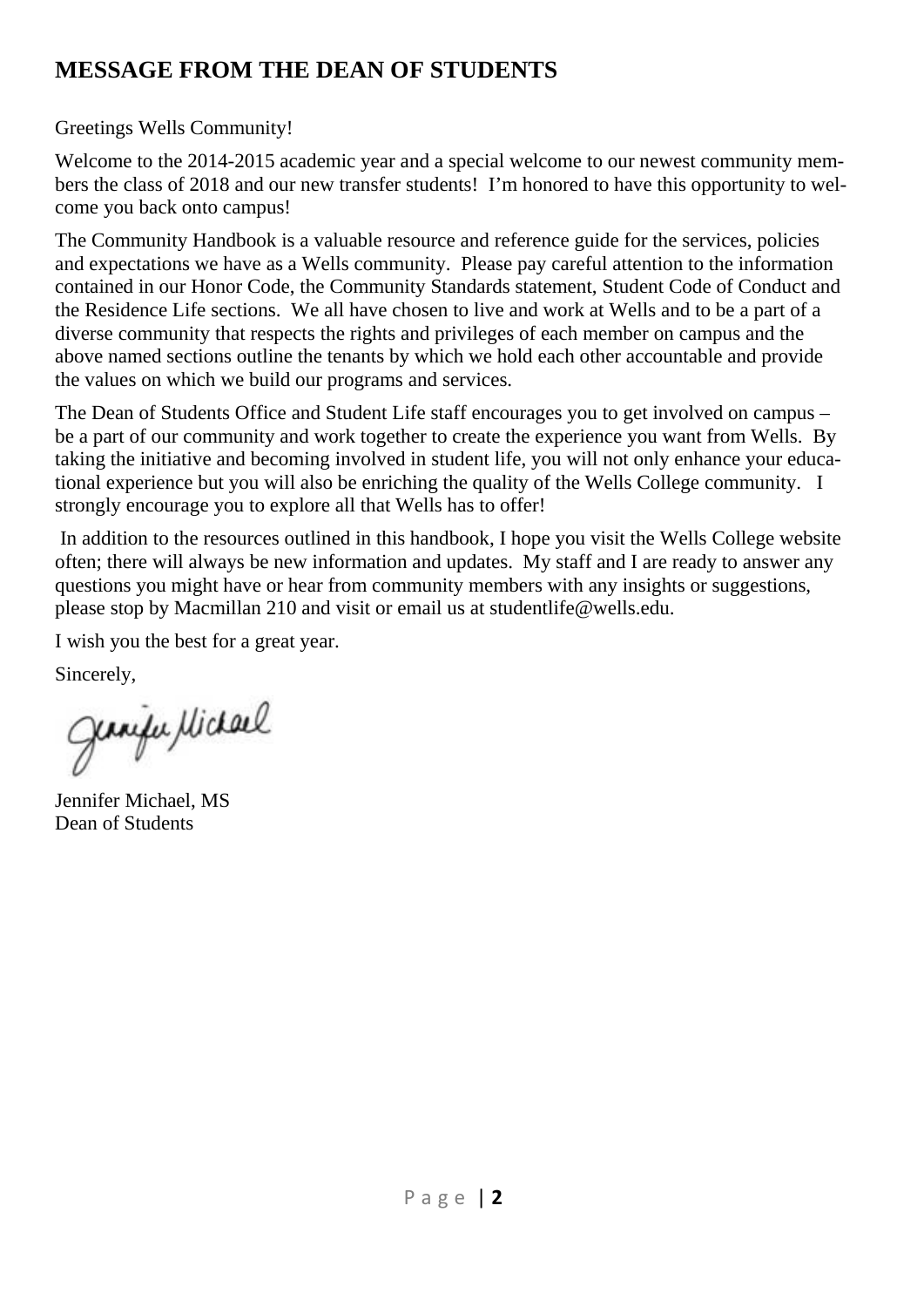# **TABLE OF CONTENTS**

| <b>CAMPUS CLUBS AND ORGANIZATIONSPAGE 89</b> |  |
|----------------------------------------------|--|
|                                              |  |

Wells College reserves the right to add, delete or change, in their entirety or in part, policies, programs, curricular structures, courses, requirements, regulations, rules and/or fees noted in this Community Handbook at any time. Changes will become effective whenever the proper authorities so determine and must apply not only to prospective students but also to those who at that time are matriculated in the College. The College also reserves the right to publish this catalog in an electronic version and make changes to the electronic version that take precedence over this print copy.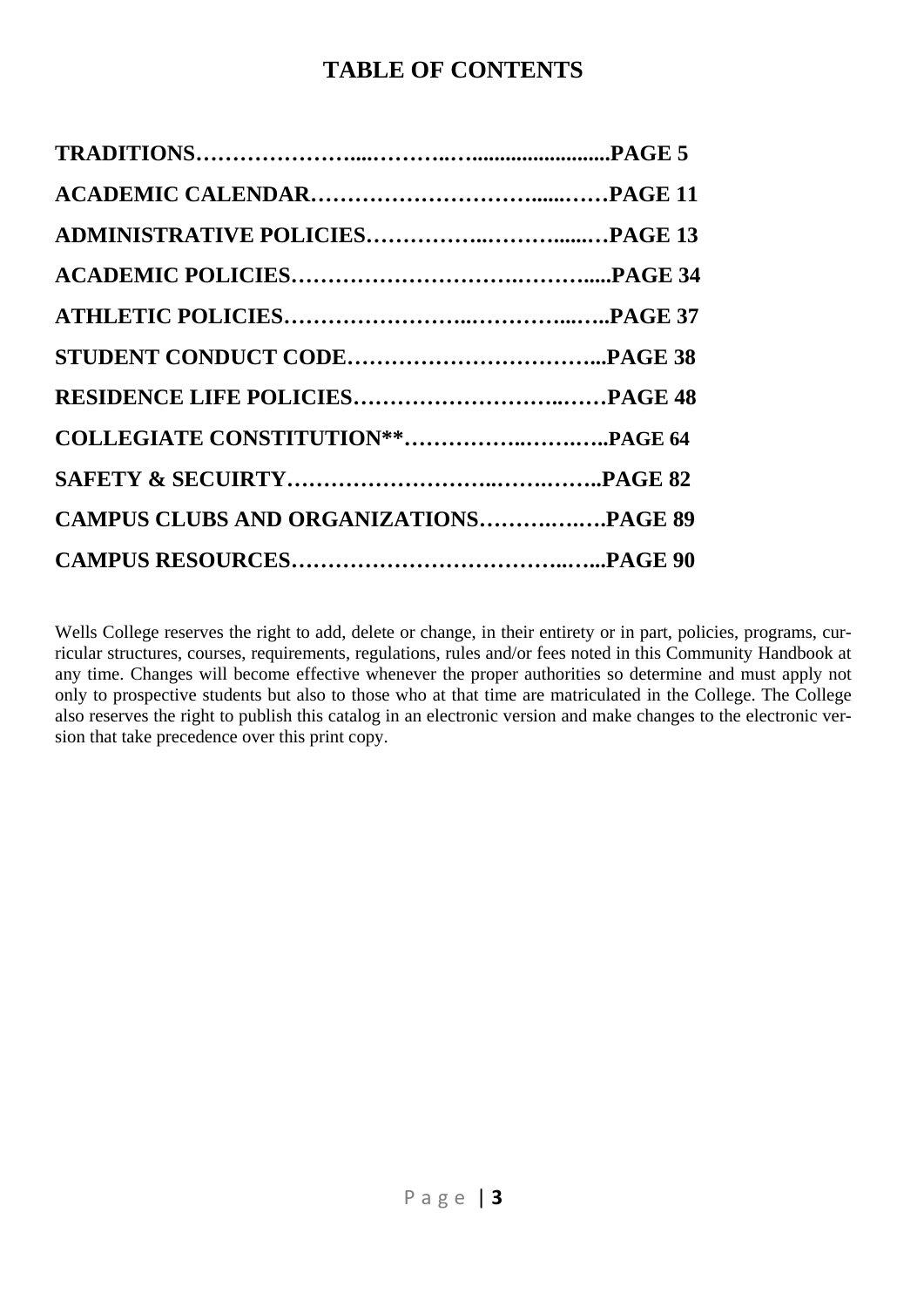# **WELLS COLLEGE MISSION**

The mission of Wells College is to educate students to think critically, reason wisely, and act humanely as they cultivate meaningful lives. Through Wells' academic program, residential atmosphere, and community activities, students learn and practice the ideals of the liberal arts. The Wells experience prepares students to appreciate complexity and difference, to embrace new ways of knowing, to be creative, and to respond ethically to the interdependent worlds to which they belong. Committed to excellence in all areas of its reach, Wells College equips students for lifelong learning and for sharing the privileges of education with others.

# **WELLS COLLEGE HONOR CODE**

Community honor shall be the basis of student government at Wells College. The principle of community honor is based on the pledge of each member of the student body to be honest and trustworthy in the conduct of hir collegiate life as it is defined or encompassed by the Collegiate Constitution. Wells College students are under community obligation and pledge not to lie, cheat, steal, deceive, or conceal in the conduct of their collegiate life as defined or encompassed by the Collegiate Constitution. Each student is obligated to report violations of community honor involving her or himself to a member of the appropriate judicial body within 24 hours. A member of the student body, member of the faculty, or member of the administration or staff who is witness to a violation (or an admission of a violation) of community honor has the responsibility to urge the offender to report hirself. If the offender fails to do so, the obligation falls to the witness.

# **WELLS COLLEGE COMMUNITY STANDARDS STATEMENT**

Wells College strives to become a diverse and inclusive community where individuals live, work, teach and learn with a goal of promoting and maintaining an atmosphere of respect. Membership is a privilege that requires all individuals to treat others humanely, and with mutual understanding and tolerance. Wells College fosters an environment in which free speech, openness, acceptance, and inclusion—even of those ideas or beliefs that may be controversial—are appreciated and considered in their appropriate settings.

Discrimination on the basis of (but not limited to) race, color, religion, ethnic or national origin, sex, age, varying physical or mental abilities, sexual orientation, gender identity, or political beliefs will not be tolerated. Verbally or physically abusive or harassing behavior that makes the College atmosphere intimidating, hostile, or threatening is unacceptable. All community members are subject to the laws that govern the rest of society.

# **NONDISCRIMINATION STATEMENT**

Wells College welcomes students of every origin to all the privileges, programs, and activities available to every Wells student. Wells College does not discriminate on the basis of race, sex, color, creed, age, marital status, sexual orientation, disability, national or ethnic origin in administration of its educational policies, admissions policies, scholarship and loan programs, athletic programs, employment or other Collegeadministered programs. Inquiries may be directed to the Title IX coordinator at 315.364.3317.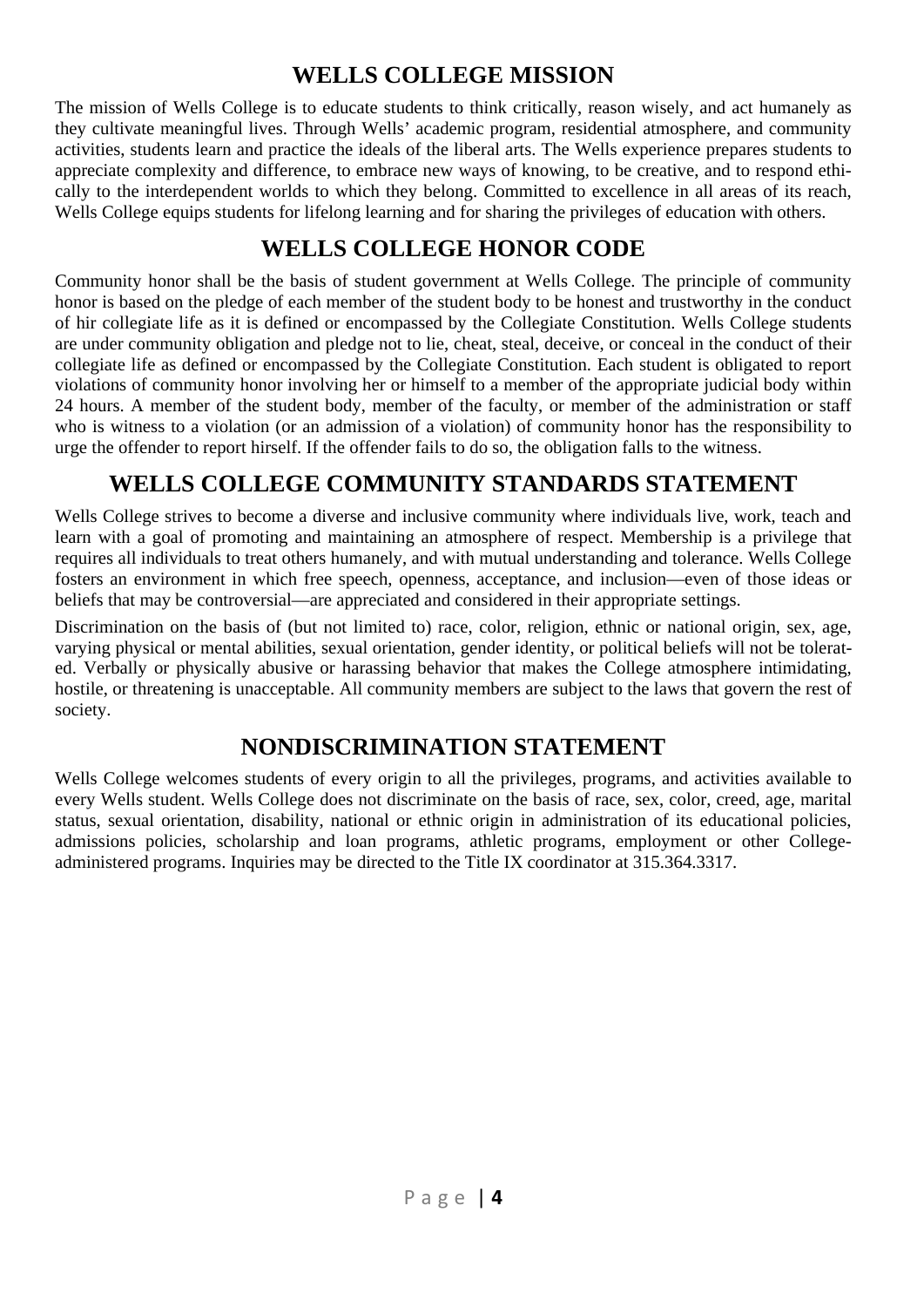# WELLS COLLEGE TRADITIONS

#### **Bells**

The bells in Main Building's tower are rung to announce dinner every night, on the arrival of the first snowflakes, and other special events. Alumnae/i often request them rung in honor of a wedding, birth of a child, or other momentous life occasion.

#### **Caps and Gowns**

Seniors wear academic gowns on the first and last day of classes each semester, at champagne breakfast, convocations, Odd/Even game and sing-off, and at Moving Up Day.

#### **Charter Day:**

Charter Day marks the dates of the original two charters granted by New York State at the end of March: the charter in 1868 for Wells Seminary and the charter in 1870 for Wells College. Community members are greeted by "Henry Wells" who also reads snippets from the many speeches he wrote during his lifetime; we show a slide show of events at Wells throughout its more than 140 years; students put on a skit comparing Wells today with Wells in an earlier time, illustrating "the more things change, the more they stay the same"; and we hear a talk about some aspect of Wells' history—all combined with the long-standing practice of enjoying food while we celebrate!

#### **Commencement**

Since the first graduation activities were held in 1869, Wells has hosted a distinguished Commencement ceremony accompanied by many festivities.

A reception on Friday evening is held Called Senior Send Off. Seniors and their families and guests can enjoy light refreshments, dancing, and a fireworks display to celebrate their accomplishments. On the morning of Commencement, seniors and their families ride in the original Wells Fargo stagecoach to the ceremony where degrees are awarded. In the early days, essays (sometimes amusing) were delivered by the graduates on Commencement day, with musical interludes by the students; a dignitary gave the keynote address. Commencement speakers are selected by the senior class.

#### **Convocations**

Opening Convocation celebrates the beginning of the academic year and the formal introduction of the new incoming class. A traditional part of this convocation is the candlelight ceremony. Symbolized by a candle flame, the spirit of the Wells connection is passed from alumnae/i to students, signifying the support that Wells students give one another throughout their lives. The Collegiate Cabinet plans the Convocation that opens the spring semester and welcomes students, faculty and staff back to campus after the intersession.

#### **First-Year Student Signs**

When First-Year students arrive on campus for orientation, they receive a small piece of cloth, a piece of string and instructions. The job of the First-Year student is to make a sign from the cloth, including their name and hometown. Students wear these signs throughout the first week on campus to aid the faculty and other students in knowing their names.

#### **Lake Freezes Over**

Should Cayuga Lake freeze over, no classes are held that day and a formal holiday pronouncement is made.

#### **May Day**

May Day is a ceremony organized by the First-Year class and May Queen that celebrates the "Royal Senior Court." The College held its first official May Day celebration in 1923. Held on or around May 1st, the ceremony includes announcing and crowning the Senior Royalties and the Junior Queen. Elected by the Junior Class, the Junior May Queen is crowned by her senior predecessor at the May Day celebration. During her senior year, the May Day Queen is charged with helping the First-Year class to organize the event. During the celebration, poetry is read, songs are sung, and the First-Year student dancers, dressed in white, perform a dance while wrapping the May pole. Women who dance their first year are then eligible to be crowned May Queen their junior year or be on the court their senior year. The Senior Court members are voted on by the Senior Class. Only women may perform the May Day dance but men are encouraged to help organize the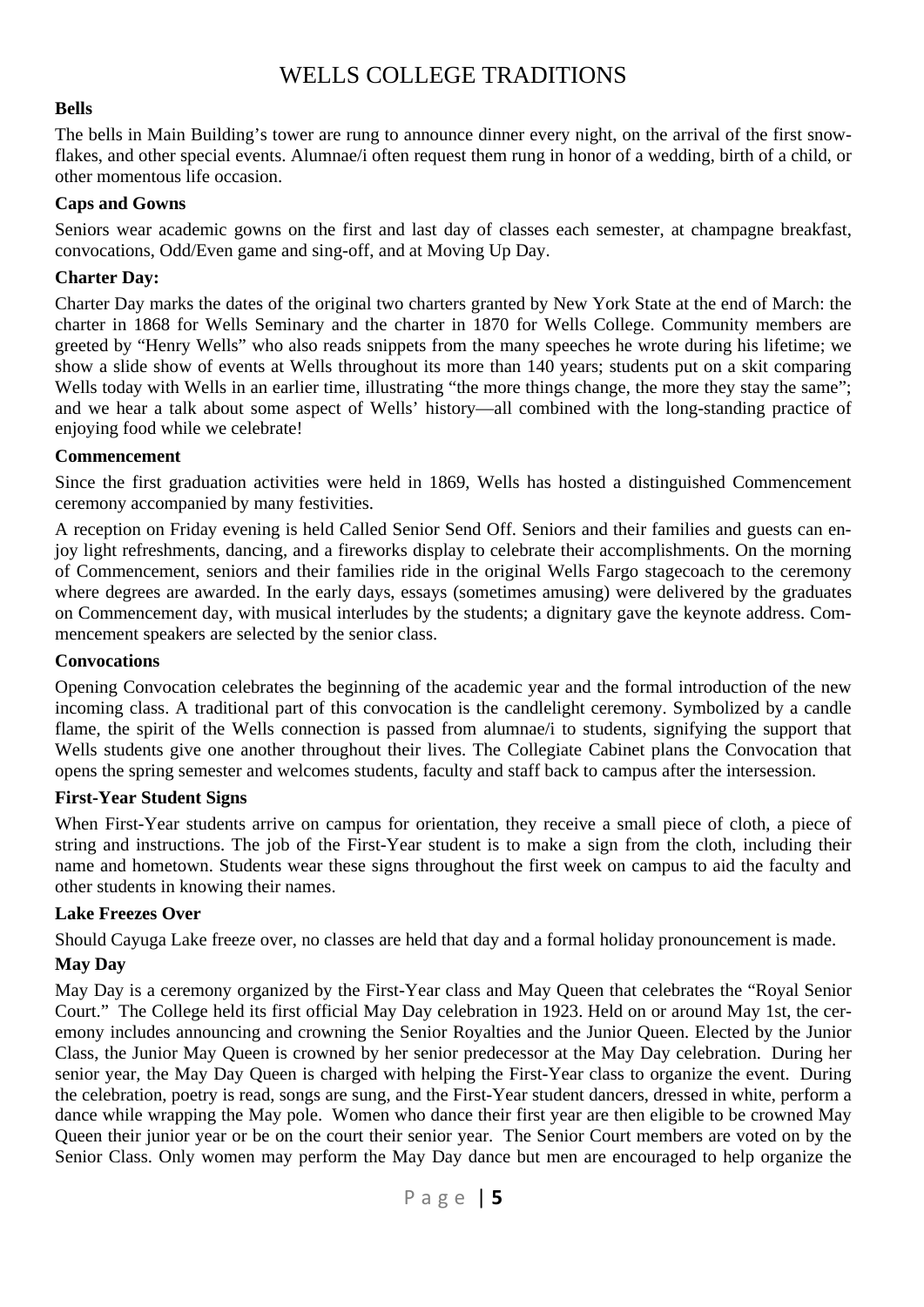event and participate in readings and performances. Male students who help with the event their first year are eligible to be recognized their senior year.

#### **Minerva**

Outside of Main, the College's first building, sits the lovely statue of the Roman Goddess Minerva. Symbolizing wisdom, craft, wit and intellect, the senior class decorates Minerva at the beginning of the fall semester. Minerva remains decorated throughout the school year. During the morning of the last day of classes, after singing around the Sycamore tree, the senior class takes turns kissing the feet of Minerva to bring good luck, success and prosperity to all graduating seniors.

#### **Moving Up Day**

Each spring the senior class promotes students to the next class year. This all-student occasion organized by the senior class includes skits, songs, jokes and the pinning of the juniors with college pins.

#### **October 2nd:**

October 2nd marks the anniversary of the Board of Trustees decision to make Wells College a Coeducational institution. In remembrance of the protest carried out by our past Sister Classes, this honors their strength, determination, and passion for single sex education and standing up for their rights, and this important moment in the history of Wells College. Traditions committee hosts a ceremony, open to the public, Can include a slide show, readings from news reports, and speeches. This event is meant to be informative and highlights the history of Wells College.

#### **Odd/Even**

The first Odd/Even game was played in 1898. Upon entering, First-Year students belong to one of two traditional lines. The Evenline, whose colors are blue and green, consist of students who graduate in evennumbered years. The Oddline, whose colors are purple and yellow, consists of students who graduate in oddnumbered years. Each line has its own mascot. For women, the Evens have Cleo (the elephant), and Odds have Oddwina (the bear). During the first week of this tradition, tryouts take place and teams are selected. Each team then chooses song leaders, who carry the responsibility of preparing the teams for the sing-off competition the day before the basketball game. The song leaders supervise the creation of the class banners and writing of the class song. After two weeks of practice and songs in the dining hall, the First-Year and sophomore teams meet in the gym for the famed game. Regardless of which team wins, there is plenty of enthusiasm, and valued memories are once again added to this long-standing tradition.

The first Men's Even/Odd dodge ball game was played in February 2008. Like the long-standing women's tradition, the colors are the same, and players consist of members of the First-Year and sophomore classes, who are coached by members of the junior and senior classes to play a dodge ball game on Saturday night. The Friday night before the game, the Men's teams have a dance-off similar to the Women's teams sing-off. The Men's Evenline mascot is Clyde (the elephant), and the Oddline mascot is the Oddlion. Men's Even/Odd occurs during the spring semester as a continued celebration of the long standing and famed Even/Odd tradition.

#### **Rings**

Each semester, members of the upper classes may order the traditional onyx and gold Wells College ring. The ring symbolizes the memories that Wells provides. Modeled after Henry Wells' own signet ring, it was originally gold with black onyx. However, students have the option of having their ring made in silver.

#### **Senior Table**

The table closest to the windows on the south end of the dining hall is traditionally the senior table. It is reserved for seniors and their guests only. Anyone who is not a senior is welcome to join the seniors at the table. HOWEVER, they must ask a senior before sitting. Otherwise, the non-senior will be requested to participate in good natured antics of the senior's choice.

#### **Singing**

When a Wells student deserves special recognition for an election, birthday, or other accomplishment, friends will often sing the "Wells Congratulation Song" which goes as follows:

Oh (name of student) we sing to you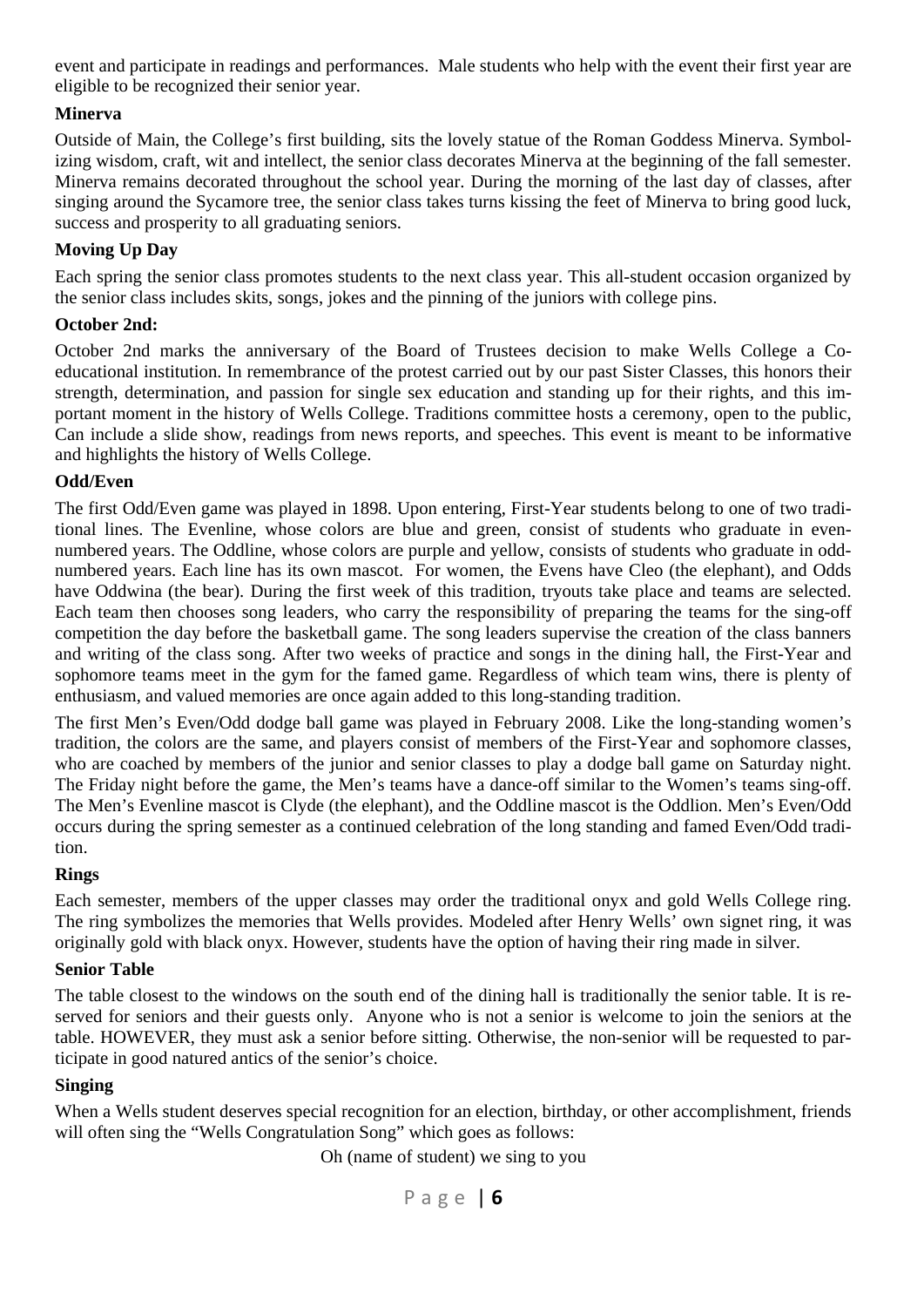You are so good and true We'll all be loyal to you We'll raise your name And praise you, too And so we sing to dear Wells and you, hey!

#### **Sister Classes**

First-Years and Juniors are each other's sister class, and Sophomores and Seniors are sister classes. They traditionally support each other and have several bonding opportunities throughout the year. These include Odd/Even, May Day, Junior Stunt, and multiple other traditions.

#### **Tea Time**

Tea and coffee are served every Wednesday afternoon in Macmillan Hall's Art Exhibit Room. Though the long dresses and china cups have disappeared, this break from afternoon seminars is still a great time to get together with friends and professors.

#### **Weihnachten**

To celebrate the holiday spirit that sweeps through campus each winter, the Traditions Committee organizes a holiday show for the community to enjoy. Village residents and their children, students, faculty and staff engage in the activities that take place on the first Monday night of December. The main attractions of the night are holiday skits put on by students, resident advisors and administrators. Seniors try to remember and re-create their First-Year skit, and the new students work the crowd by performing theirs. Singing groups on campus such as Henry's VIII, Appointed, and the Whirligigs are invited to sing.

# CLASS YEAR TRADITIONS

#### FIRST-YEAR

#### **Halloween Hayride and Autumn fest**

On or around Halloween night (usually during Family and Friends Weekend), the freshman class officers organize a hayride for local children and community members while the sophomore class officers put on Autumn Fest as a way for all students to celebrate autumn and have fall themed fundraisers as well as a lot of fun. Weather permitting; a hayride carries groups of students around campus where rehearsed skits are performed outside the residence halls and other buildings portraying ghost stories from Wells' history. After the hayride, the children are invited to walk around the campus supervised by parents or students and go trick-or-treating at each of the residence halls.

#### **Caroling**

During the holiday season, the First-Year class officers organize a multitude of holiday events. The officers gather first-year and junior class volunteers who wish to go caroling around the village of Aurora, making stops at various locations the night before Weihnachten.

#### **First-year elves**

During the winter holiday season, the First-Year class officers gather volunteers who, on the evening before weihnachten, after caroling, go to each residence hall and decorate the lobbies and common areas to reflect several holiday traditions. During Weihnachten, the first-years are responsible for creating a skit to perform at the Sommer Center amongst all the other skits. This gathering is open to the entire Wells community.

#### **20 Days**

During the last 20 days before the last day of classes, the First-Year students choose 20 silly things for the seniors to wear, do, say, etc. for the entire day. This is a playful response to the freshman signs! Should the seniors choose not to participate in the 20 days tradition, the freshmen will request the senior to indulge in good natured antics of the freshman's choice – such as singing.

#### SOPHOMORE YEAR

#### **Halloween Hayride and Autumn fest**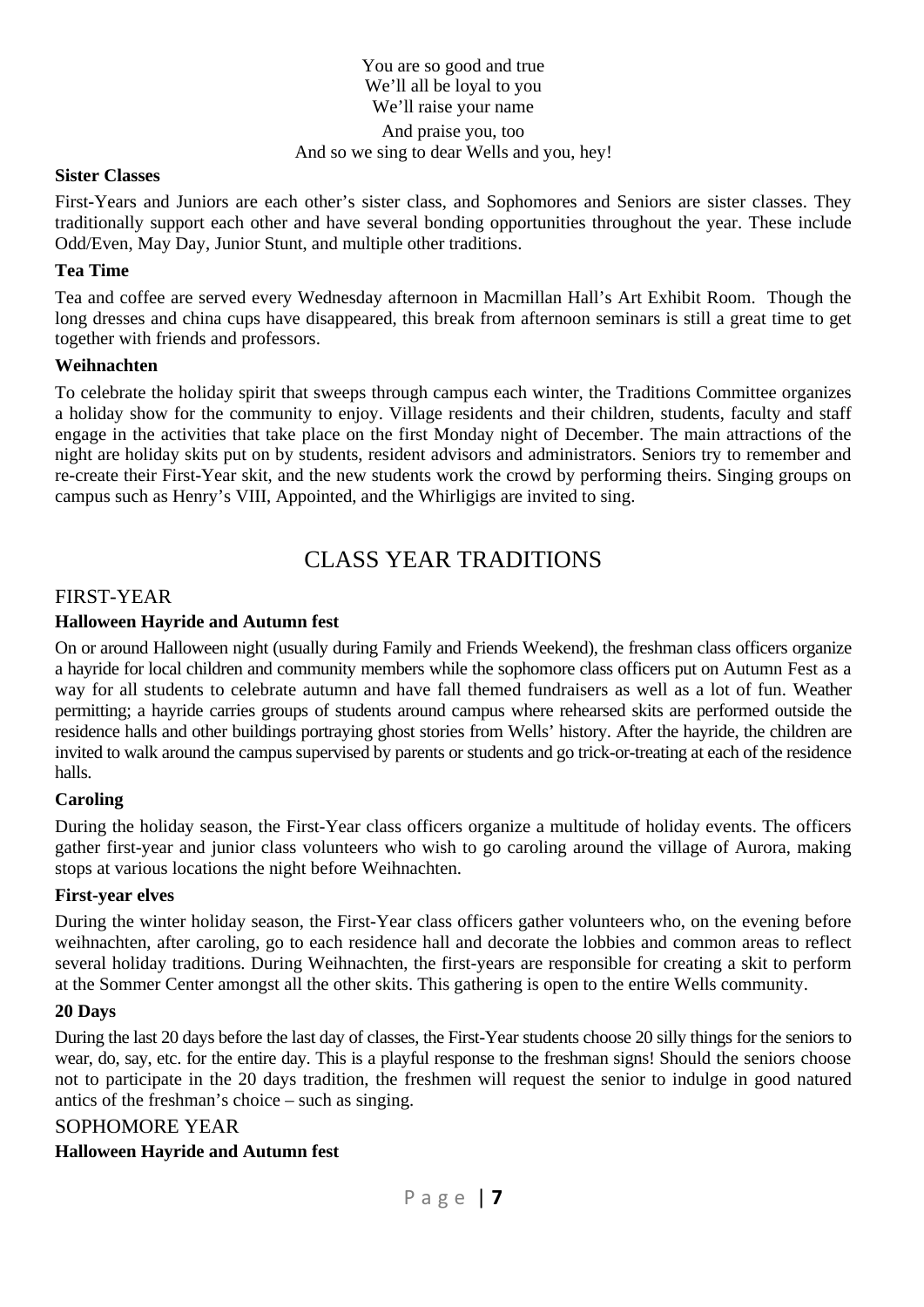On or around Halloween night (usually during Family and Friends Weekend), the freshman class officers organize a hayride for local children and community members while the sophomore class officers put on Autumn Fest as a way for all students to celebrate autumn and have fall themed fundraisers as well as a lot of fun. Weather permitting; a hayride carries groups of students around campus where rehearsed skits are performed outside the residence halls and other buildings portraying ghost stories from Wells' history. After the hayride, the children are invited to walk around the campus supervised by parents or students and go trick-or-treating at each of the residence halls.

#### **Talent Show**

During Henry Wells Weekend, the sophomore class officers organize a talent show where students show off their most amazing and unique talents to the Wells community.

#### **Sophomore Smash**

This annual event is run by the FARGO Board (Friends And Recent Graduates Organization). They throw an appreciation and bonding event during the first semester. Also, sophomores receive their Wells ivy plant which is symbolic of their growth, time and success at Wells.

#### **Sophomore and First-year Surprise Fun!**

While the Juniors and the Seniors enjoy Junior Blast, the Sophomores organize an event for their class to do with the first-year students-surprise!

#### JUNIOR YEAR

#### **Junior Mugs**

At the end of sophomore year, students receive their personalized ceramic mugs in celebration of being juniors. These mugs are christened at Junior Blast and then used for champagne breakfast during the senior year.

#### **Junior Blast**

In the spring, the junior class throws themselves a party—Junior Blast!

#### **Junior Stunt**

On the last day of classes each spring semester, the junior class creates skits about the seniors. The hilarity is open for the entire student body to watch.

#### SENIOR YEAR

#### **Senior Auction**

At the end of the spring semester, seniors compile a list of individual attributes that they auction off to their fellow students. The basis of this tradition is to exchange an item or a service to raise funds that will benefit the senior class. Some services include cleaning residence hall rooms, holding study sessions, and possibly making home-cooked meals.

#### **Last Day of Classes**

On the last day of classes, seniors, in their robes, are joined by fellow students and administration on the front lawn of Main where they dance and sing around the old Sycamore tree. The sophomores present the seniors with roses to commend them on their accomplishments, then everyone proceeds to the dining hall where they are cheerfully served breakfast by the senior administration. Before going inside, the seniors stop to kiss Minerva's feet.

#### **Senior Week**

**The senior class officers plan a week of fun for the seniors and their guests as a way to celebrate their last week as Wells students!**

# **PROGRAMMING BOARD TRADITIONAL ANNUAL PROGRAMS**

#### **Disco Dodge**

This annual event is usually held in the main lounge of Dodge Residence Hall or Sommer Center early in the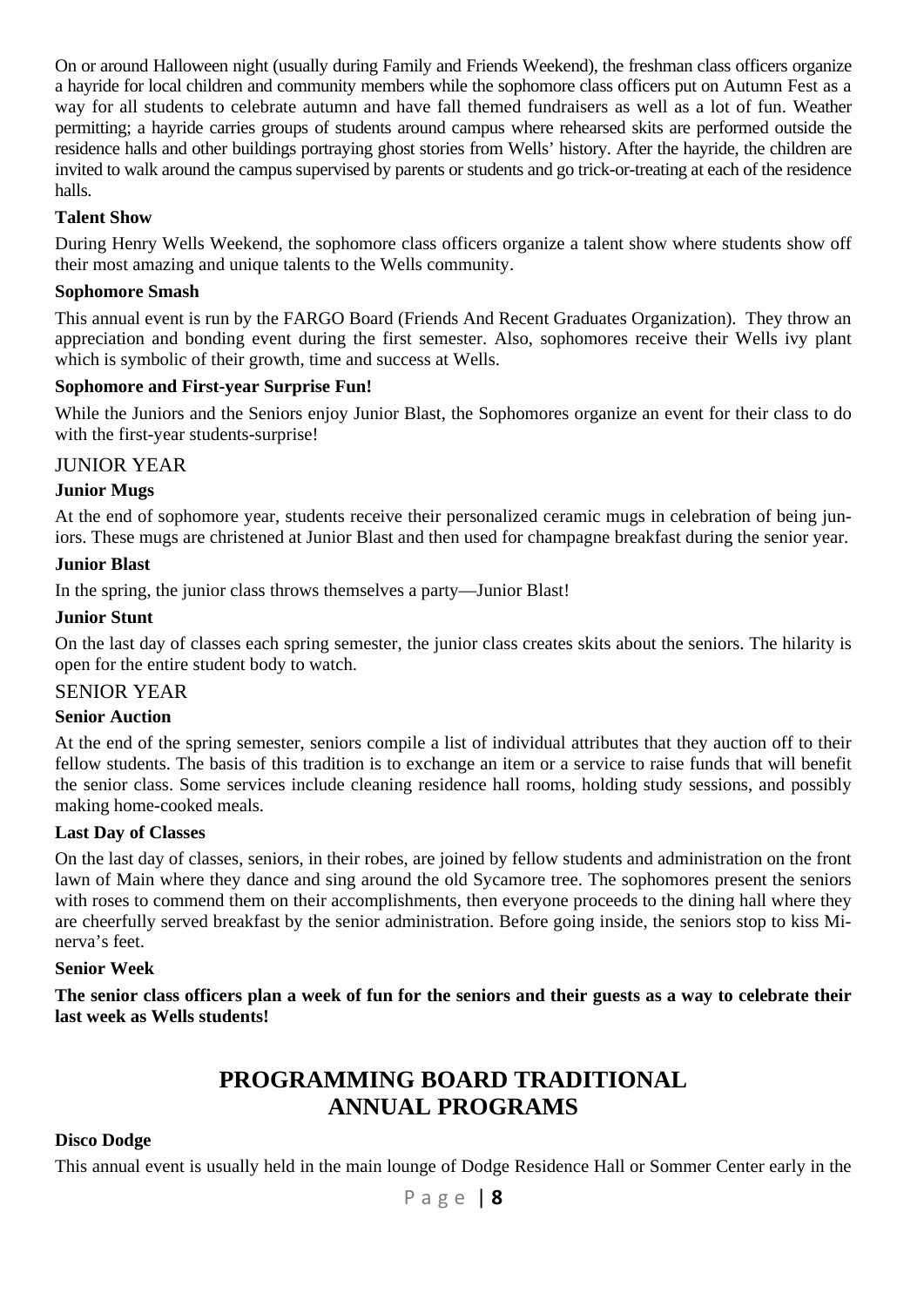fall semester. Wells students and their guests dance to '70s music and compete for best costume in their finest polyester attire.

#### **Semi-Formal**

In November, students and their guests participate in an elegant soiree with the chance to dress in formal attire and enjoy a candlelit dinner. Following dinner, a performance by one of the singing groups is held in the Chapel. After the performance, students head to the dining hall for the dance.

#### **Mainly '80s**

Mainly '80s is the perfect chance to break out the spandex and funky hairstyle. Traditionally held in the basement of Main Building, Mainly '80s is the time where students dress in their best '80s attire and cut "footloose" to live tunes of the '80s! The night is also filled with hula-hoops, break dancing and lip sync contests.

#### **Spring Week**

Held in late April, Spring Week is a chance for students to have fun and unwind before finals begin. Various events are held throughout the week with an all-day event capping the week off on Saturday including live music, student club activities and a BBQ dinner.

#### **Welcome Back Dance**

Held on the first Saturday after the start of classes, the Welcome back dance is a chance for students to meet, mingle, see old friends and to ring in the new school year.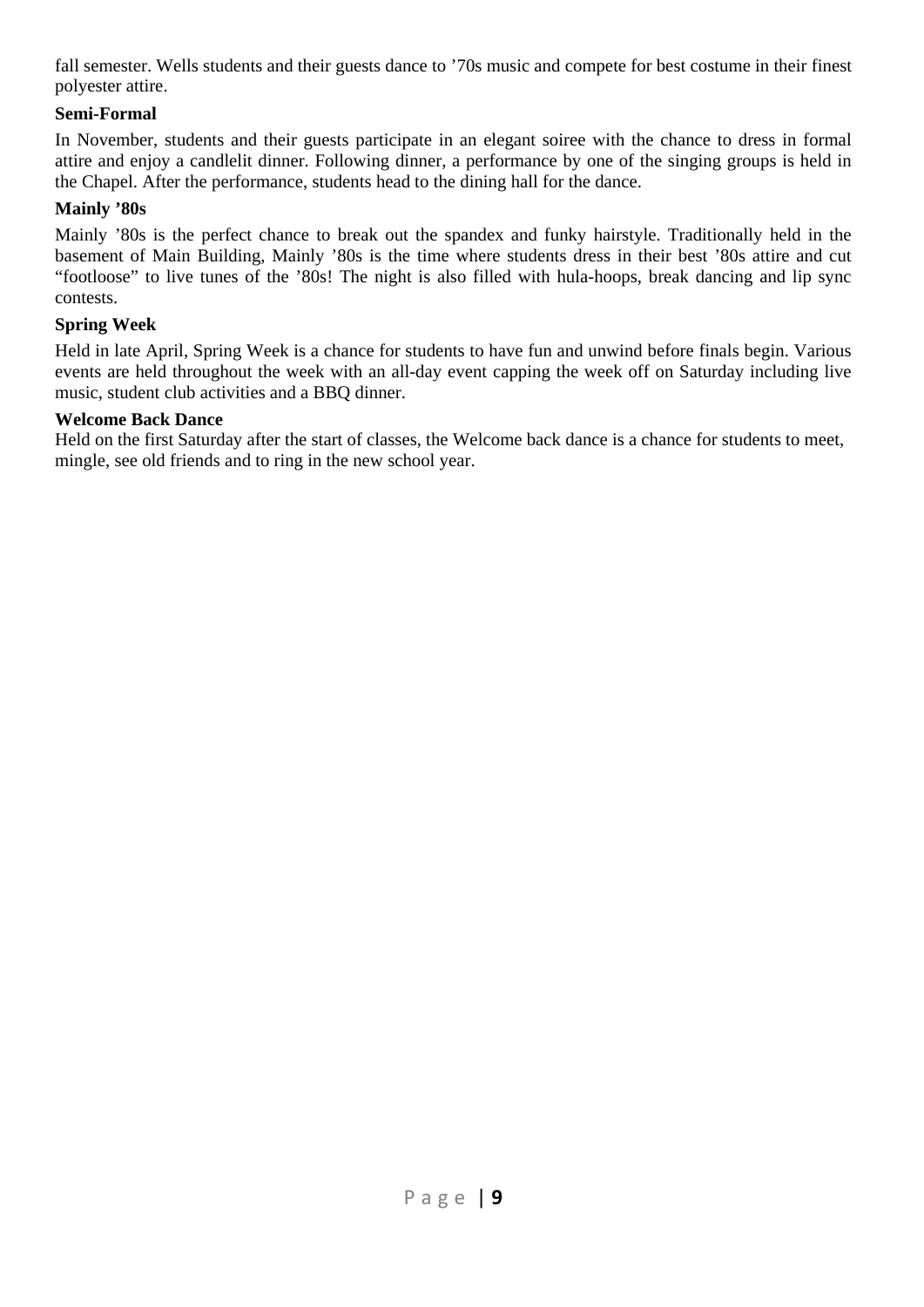# **ACADEMIC CALENDAR 2014–2015 WELLS COLLEGE**

## FALL SEMESTER 2014

#### AUGUST

| 24        | Sunday           | New Residential Students Arrive (both first-<br>year and Trans |
|-----------|------------------|----------------------------------------------------------------|
| $24 - 27$ | Sunday–Wednesday | Orientation                                                    |
| 27        | Wednesday        | Returning and Commuter Transfer Students<br>Arrive             |
| 28        | Thursday         | Classes Begin, 8:00 a.m.<br>Opening Convocation, 7:30 p.m.     |

#### **OCTOBER**

| $11 - 14$ | Saturday–Tuesday                                                                                 | <b>Fall Break</b>          |
|-----------|--------------------------------------------------------------------------------------------------|----------------------------|
|           | (Classes end Friday, October 10 at 4:20 p.m. and resume Wednesday,<br>October 15 at $8:00$ a.m.) |                            |
| $24 - 26$ | Friday-Sunday                                                                                    | Family and Friends Weekend |

#### NOVEMBER

| 26-30 | Wednesday–Sunday           | <b>Thanksgiving Break</b>                                         |
|-------|----------------------------|-------------------------------------------------------------------|
|       | December 1 at $8:00$ a.m.) | (Classes end Tuesday, November 26 at 9:50 p.m. and resume Monday, |

#### DECEMBER

| -11       | Thursday        | Last Day of Classes             |
|-----------|-----------------|---------------------------------|
| $12 - 14$ | Friday-Sunday   | <b>Study Period</b>             |
| $15 - 18$ | Monday-Thursday | <b>Final Examination Period</b> |

# INTERSESSION 2014-2015

DECEMBER 19–JANUARY 18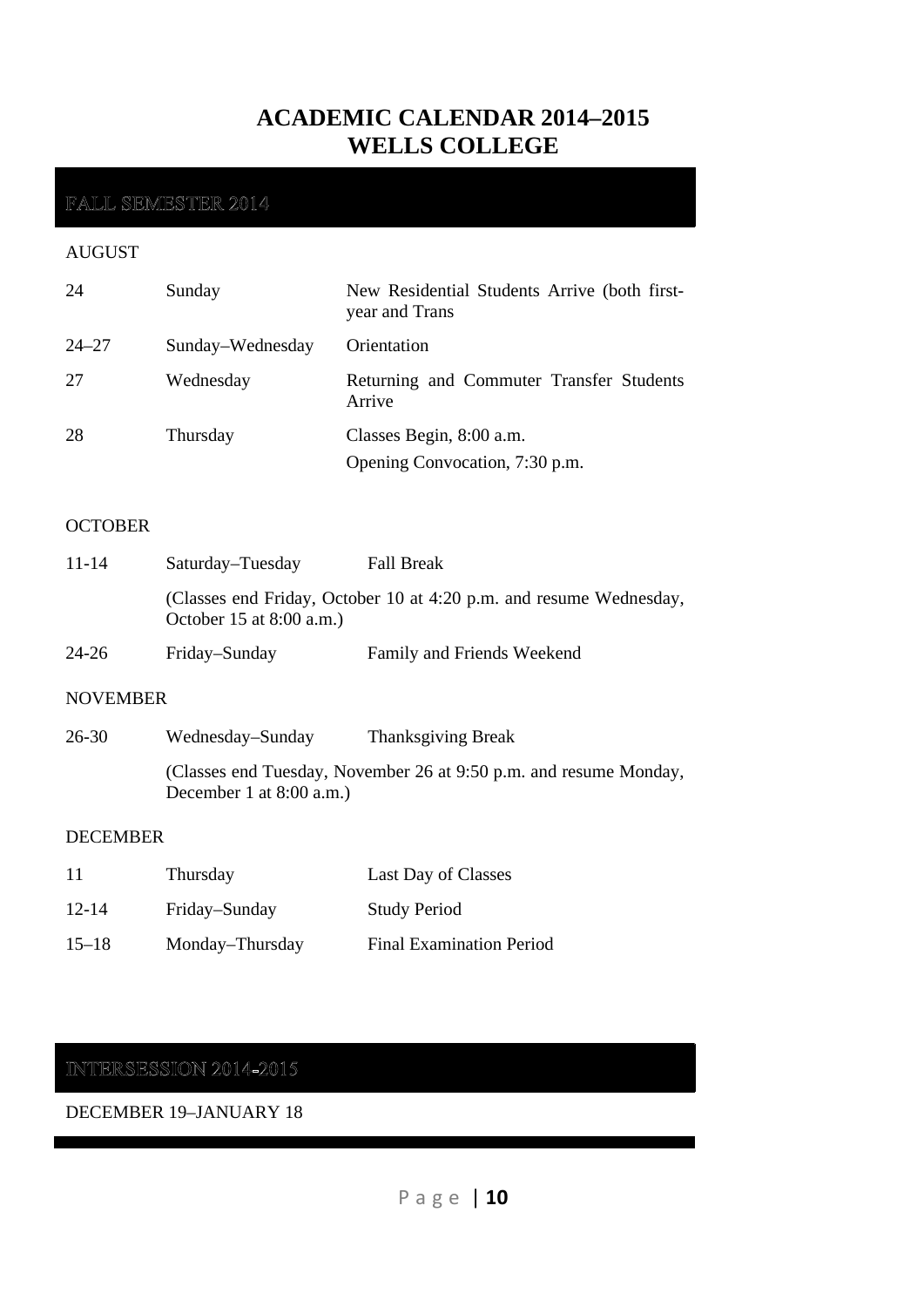# SPRING SEMESTER 2015

### JANUARY

| 18           | Sunday           | Returning and New Students Arrive                                  |
|--------------|------------------|--------------------------------------------------------------------|
| 19           | Monday           | Classes Begin, 8:00 a.m.                                           |
|              |                  | Spring Convocation, 4:45 p.m.                                      |
| MARCH        |                  |                                                                    |
| $7 - 15$     | Saturday–Sunday  | <b>Spring Break</b>                                                |
|              | 16 at 8:00 a.m.) | (Classes end Friday, March 7 at 4:20 p.m. and resume Monday, March |
| <b>APRIL</b> |                  |                                                                    |
| 29           | Wednesday        | Honors Awards Celebration                                          |
| MAY          |                  |                                                                    |
| 1            | Friday           | Classes End                                                        |
| $2 - 4$      | Saturday–Monday  | <b>Study Period</b>                                                |
| $5 - 8$      | Tuesday–Friday   | <b>Final Examination Period</b>                                    |
| 16           | Saturday         | Commencement                                                       |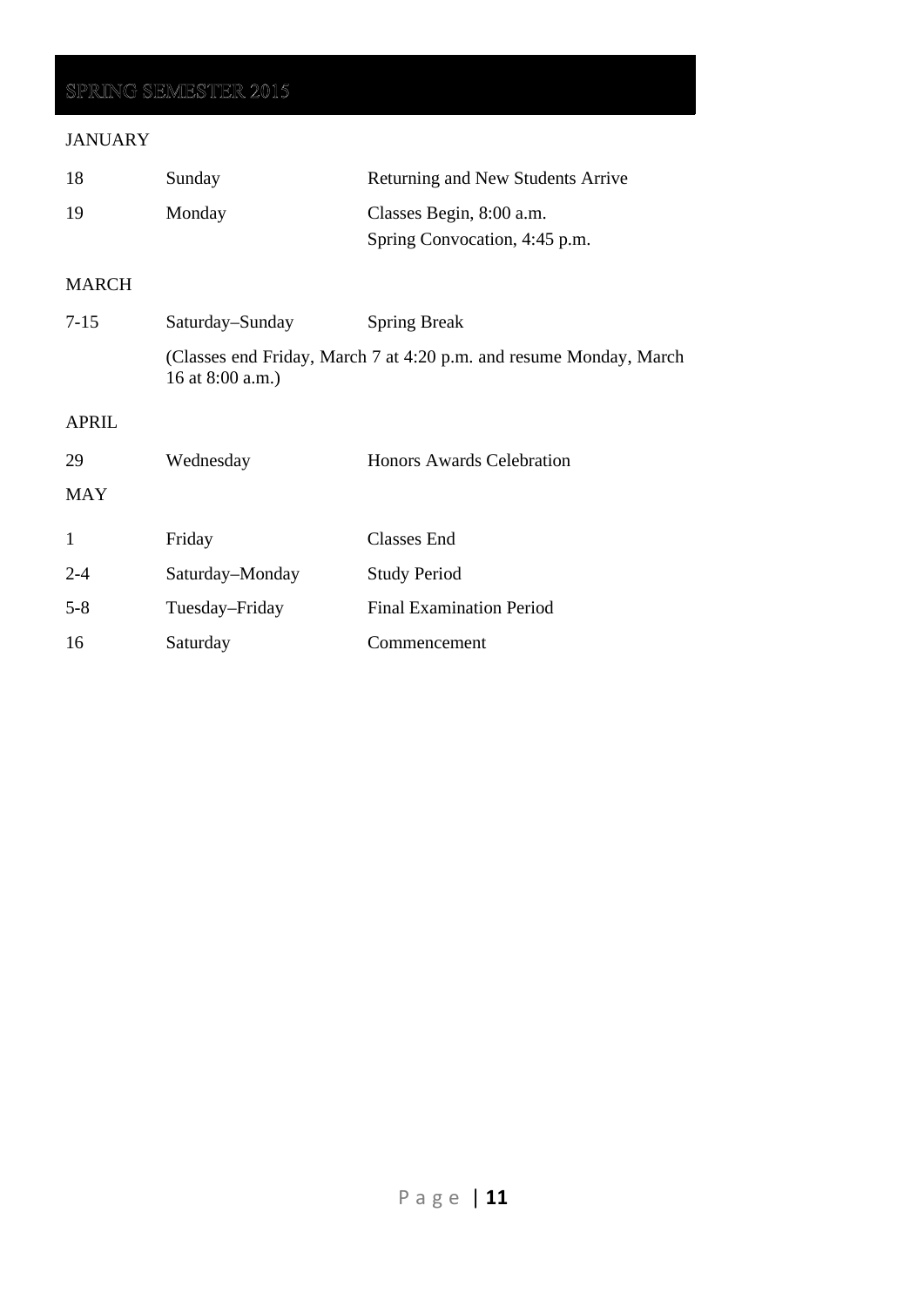# **SECTION TWO: ADMINISTRATIVE POLICIES**

# **BIAS INCIDENT PROTOCOL**

In keeping with the Wells College Mission Statement, Honor Code and Community Standards Statement, we strive to provide an educational, working and living environment free from discrimination, harassment, intolerance and hate.

A bias incident is characterized as a behavior or act—verbal, written or physical—which is personally directed against or targets an individual or group based on perceived or actual characteristics such as race, color, religious belief, sex, marital status, sexual orientation, gender identity or expression, national or ethnic origin, disability, veteran status or age. Behavior reflecting bias may constitute a violation of Wells College policy, as outlined above.

The Community Handbook contains polices that govern how we work and live together at Wells College. Specifically, the following policies expressly prohibit intolerance and bias:

- Computer, Internet and Electronic Communications Policy
- Harassment Policy
- Student Conduct Code

### **REPORTING A BIAS INCIDENT OR HATE CRIME**

Students, faculty and staff may report a bias incident or hate crime to the department of campus safety, the office of residence life and learning communities or the office of human resources. There is an option to anonymously report a bias-related incident online by going to the campus safety section of The Globe:

global.wells.edu

For additional information, please contact the Bias Incident Response Team (BIRT) at bias-response@wells.edu.

### **RESPONSE PROTOCOL**

- 1. All reports of an alleged bias incident or hate crime should be documented in writing. When documenting the incident:
	- Provide a detailed account of the incident, including date, time and location;
	- Relate to the best of your ability the specific content of the words, gestures, or other behavior;
	- Identify the alleged perpetrator, if known to you and/or provide a detailed description;
	- List all witnesses and contact information;
	- Attach written information (i.e. e-mails, letters or notes); contact the Department of Campus Safety to take photographs of visual evidence or information;
	- include other pertinent information that will assist the college in response
- 2. All reports of an alleged bias incident or hate crime will be forwarded to the Bias Incident Response Team (BIRT).
- 3. The dean of students and/or the manager of human resources will respond immediately to the needs of the affected party or parties and notify members of the campus community as appropriate and/or as required by federal law. For incidents that affect the immediate health and safety of the campus community, the critical incident response protocol will be activated and followed as outlined.
- 4. The department of campus safety, in consultation with the dean of student's staff and/or the human resources office, will conduct an investigation.
- 5. Coordinated campus responses may include, but are not limited to:
	- Identification of and referral of affected parties and/or offenders to appropriate support resources and services on or off campus;
	- Disciplinary action as outlined in the community handbook, employee handbook and/or faculty man-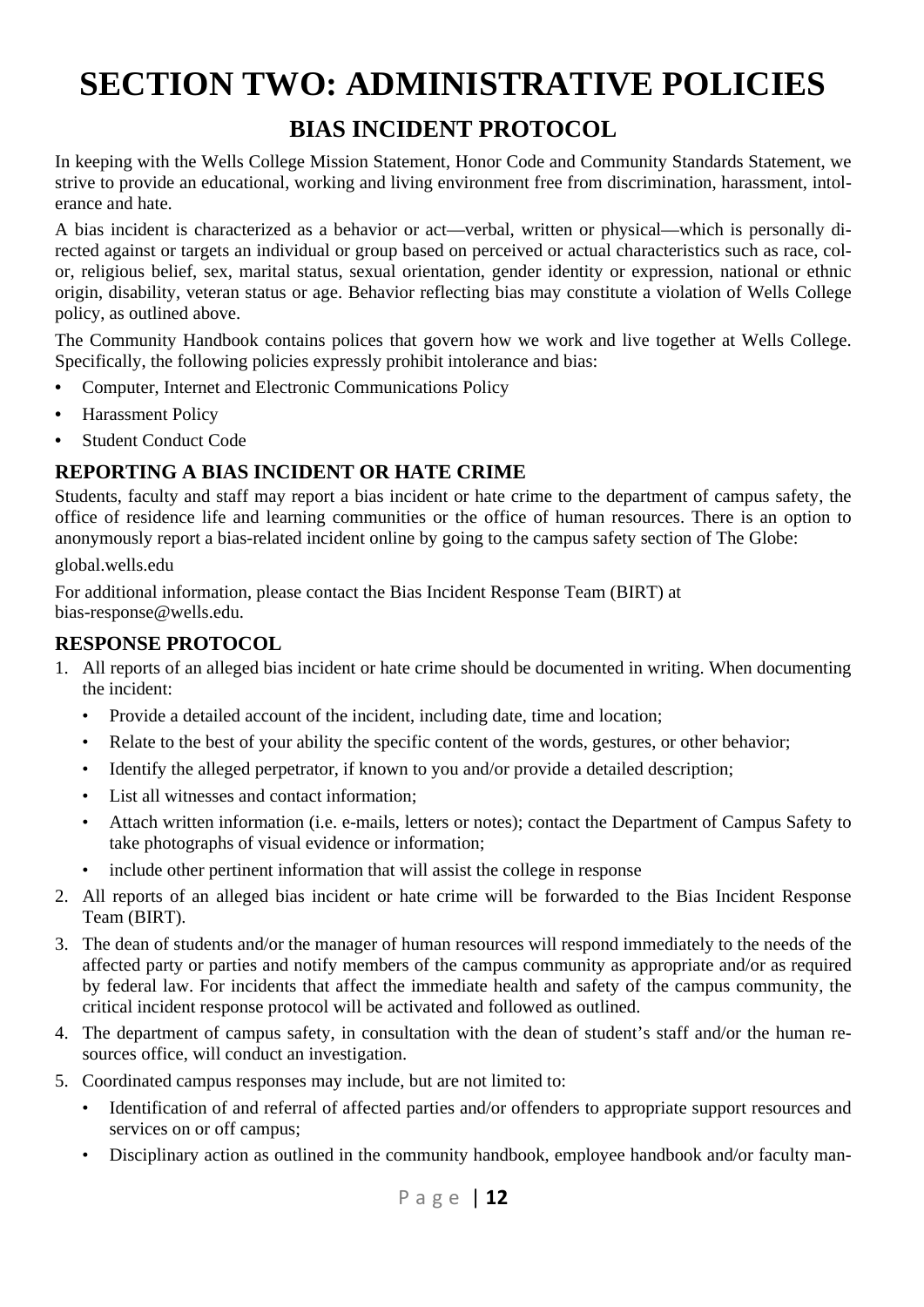ual;

- Informal resolutions such as mediation, facilitated dialogue between parties, discussions in residence halls or staff meetings; and/or
- Educational awareness programs for the community.

Efforts will be made to protect the identity of individuals involved and to maintain the level of privacy requested by the reporting party. Persons reporting an incident may self-identify or remain anonymous. Anonymous reporting, however, may impact the college's ability to respond or pursue appropriate action against the alleged perpetrators.

BIRT members receive confidential information on a need to know basis, evaluate the facts and circumstances of the reported incident, and assist in creating and implementing an appropriate campus response and action plan. Faculty committees, administrators and staff, and student groups are consulted as necessary in the development of a response and action plan. BIRT keeps the campus community appropriately informed as the college works toward resolution of the reported bias incident. The purpose of the Bias Incident Response Team is to:

- (1) respond to bias incidents in a timely and coordinated manner;
- (2) be proactive in Wells College's response to bias incidents; and
- (3) engage bias constructively as an opportunity for learning and transformation of individuals and the community.

The department of campus safety, the dean of students office and the office of human resources will maintain a historical record of documented bias incident and hate crime reports that occur on campus or at college sponsored events or programs. The Crime Awareness and Campus Security Act of 1990 requires the College to publish statistics in certain types of crimes, including Hate Crimes. For annual Wells College crime statistics, visit http://ope.ed.gov/security/ and search for Wells College.

# **COMPUTER, INTERNET, AND ELECTRONIC COMMUNICATIONS**

### **I. General Statement of Policy**

 Wells College (the "College") is committed to academic excellence and providing the resources necessary to maintain academic excellence. Pursuant to this goal, computers, computer accounts, network and Internet access, electronic mail, and related services (individually and collectively, these computing resources and services are referred to as the "computer system") are provided for use by all members of the College community. This policy applies to any student, faculty member, staff member, employee, or other individual who has received appropriate authorization to use the College's computer system. Access to and use of the College's computer system is a privilege, and such use must be consistent with the terms of this policy, and with the goals, standards, and overall mission of the College.

### **II. Electronic Communications**

 All messages, data, files, programs, Internet Web sites, and other material or information (individually and collectively referred to as "electronic communications") stored in or transmitted via the College's computer system are College records. Accordingly, the College reserves the right to access and disclose the content of electronic communications stored in or transmitted via its computer system: (1) as it deems appropriate for the administration and maintenance of the computer system; (2) when the College determines that such access or disclosure is necessary to investigate a possible breach of security, misuse of College resources, violation of law, or violation of College rules; (3) when the College determines that such access and disclosure is necessary in connection with an academic, disciplinary, or administrative inquiry, or legal proceeding; or (4) for all other purposes permitted by law. The College may routinely monitor and log usage data such as network session connection times and end-points, computer and disk utilization for each user, security audit trails, network loading, etc.

 Each user's use of the computer system constitutes consent to the College's access, disclosure, and monitoring. Users of the computer system should not have any expectation of privacy in any electronic communications stored in or transmitted via the College's computer system.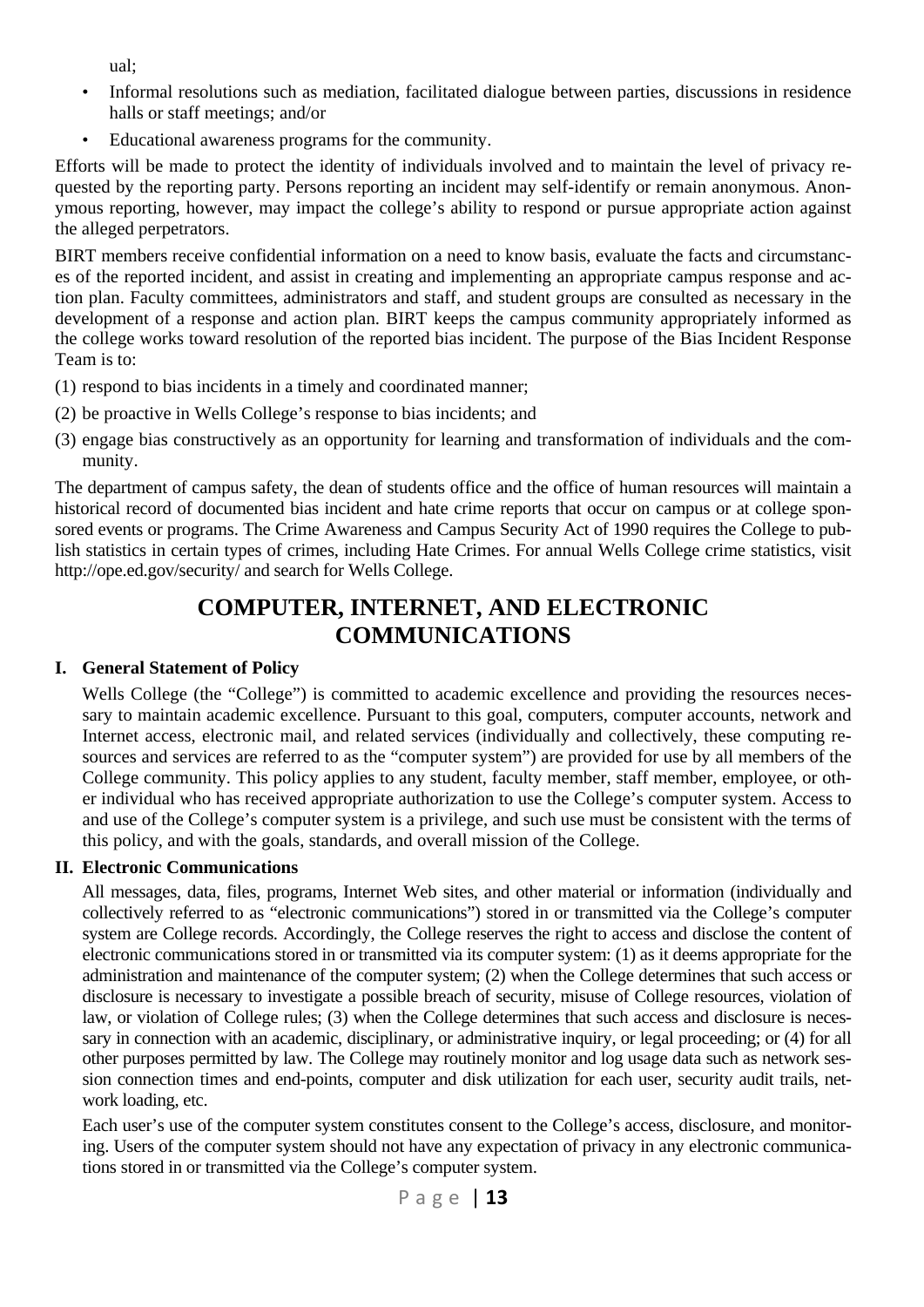#### **III. Prohibited Uses of the Wells Computer System**

 The College's computer system may not be used in any manner that is inconsistent with the goals, standards, or mission of the College. The College's faculty, staff, other employees, and guests are expected to use the computer system only for legitimate purposes consistent with their employment and the College's mission. Students may use the computer system for lawful and proper recreational purposes, unless such use interferes with another student's ability to complete their academic work.

Prohibited uses of the computer system for all users include, but are not limited to:

1) Engaging in copyright infringement or other unauthorized downloading, copying and/or distribution of copyrighted material, including (1) unauthorized downloading of anything of which you do not already own a copy (software, MP3s, movies, etc.), (2) copying and/or distributing copies of copyrighted audiovisual works without the authorization of the copyright owner via "peer-to-peer" programs such as Ka-ZaA, LimeWire, BearShare, and Morpheus, and (3) setting up file shares with copyrighted material, violates the U.S. Copyright Act, 17 U.S.C. §§ 101 *et. seq.* and is prohibited by College Policy.

 Copyright infringement may subject you to both civil and criminal liabilities. In a civil action, you may be liable for the copyright owner's actual damages plus any profits made from your infringing activity. Alternatively, the copyright owner can elect to recover statutory damages of up to \$30,000 or, where the court determines that the infringement was willful, up to \$150,000. Copyright infringement may also constitute a federal crime if done willfully and: (1) for purposes of commercial advantage or private financial gain; (2) by the reproduction or distribution, during any 180-day period, of 1 or more copies of 1 or more copyrighted works, which have a total retail value of more than \$1,000; or (3) by the distribution of a work being prepared for commercial distribution, by making it available on a computer network accessible to members of the public, if you knew or should have known that the work was intended for commercial distribution (17 U.S.C. § 506). Criminal penalties for infringement may include imprisonment for up to 10 years, fines up to \$250,000, or both (18 U.S.C. § 2319).

 Students who violate the College's policy are also subject to discipline under the College's Student Conduct Code, which may result in sanctions including, but not limited to, written warnings, disciplinary probation, monetary damages and fines, interim suspension, disciplinary suspension and disciplinary expulsion. The sanction imposed for a particular violation will be determined on a case-bycase basis depending on the specific facts and circumstances involved.

- 2) Installing software on the College's computer system;
- 3) Attempting to access or monitor another user's electronic communications, reading, copying, changing, or deleting another user's messages, files, or software, without permission of the user, or in some other way invading the privacy of others;
- 4) Engaging in any illegal commerce or any illegal activity of any kind;
- 5) Posting or transmitting any material that is threatening, abusive, profane, defamatory, obscene, offensive, or pornographic, or that is discriminatory, harassing, derogatory, or demeaning to any individual or group based on race, color, religion, sex, sexual orientation, disability, familial status, age, national origin, ethnicity, or other prohibited basis;
- 6) Engaging in any type of harassment of other individuals, including continually sending unwanted messages after a request to stop;
- 7) Attempting to destroy or sabotage the computer system or attempting to perform any act that impacts upon the proper operation of the computer system, such as intentionally spreading computer viruses;
- 8) "Hacking," tampering, or attempting to gain unauthorized access to confidential information within the College's computer system or to other remote computer systems;
- 9) Accessing, transmitting, or releasing information or data of a confidential or proprietary nature obtained by virtue of the user's position with the College to unauthorized persons;
- 10) Attempting to subvert security systems or data protection schemes to gain unauthorized access to other accounts;
- 11) Performing acts that are wasteful of computing resources or that unfairly monopolize resources to the exclusion of others, such as sending unnecessary mass mailings or chain letters;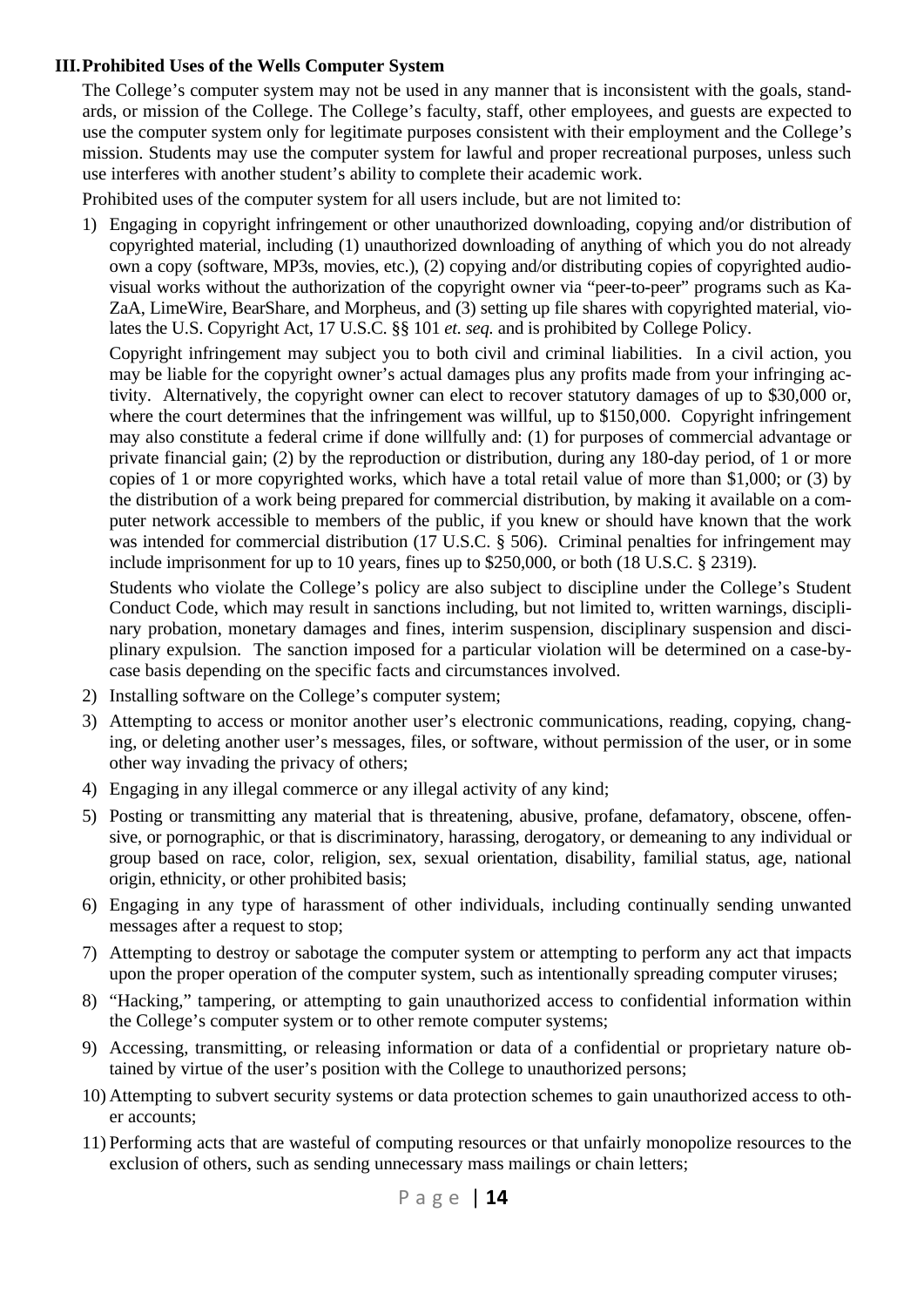- 12) Sending electronic mail messages to the "everyone group" (students@wells.edu, staff@wells.edu, or faculty@wells.edu) except for necessary and legitimate purposes, such as in the event of campus emergencies or urgent operational needs, for notification of campus meetings, and for notification of College-sponsored events or other events off campus which relate to the College's educational goals;
- 13) Operating businesses, unauthorized fundraising or using the computer system in some other way for personal financial gain; and
- 14) Creating and/or operating Web sites on computers on the College network without obtaining prior approval from the College.

 All users of the computer system must act responsibly and maintain the integrity of the computer system. The College reserves the right to limit, restrict, revoke, suspend, deny, or extend computing privileges and access to the computer system. Those who do not abide by the College's policies regarding the computer system are subject to having their computer privileges, including use of and access to the computer system limited, restricted, suspended, revoked, or denied, and may be subject to campus disciplinary procedures, termination of employment, and/or appropriate legal action.

# **DISCLOSURE OF DISABILITIES POLICY – STUDENTS**

Wells College fully supports and complies with the Americans with Disabilities Act (ADA), the Rehabilitation Act of 1973, and all other federal and state laws prohibiting discrimination against individuals with disabilities. The College is committed to providing reasonable accommodations to students with disabilities who are otherwise qualified.

## **REQUESTING AN ACCOMMODATION**

If you have a documented disability and wish to request accommodation(s) to provide equal access to your education at Wells, you must disclose your disability and provide official documentation of the disability from a qualified professional who can also make recommendations about reasonable accommodations that relate to your disability. In order to disclose, you should complete the Wells College Disabilities Disclosure Form, available from the dean of students office, the dean of the college's office, the Office for Student Achievement or on the Wells College website.

The Coordinator of Student Achievement is available to assist students with disabilities to arrange for reasonable accommodations. The College determines which accommodations, if any, are necessary and reasonable under the circumstances. Students with disabilities are encouraged to complete the Disabilities Disclosure Form and contact the Coordinator of Student Achievement.

### **ACADEMIC ACCOMMODATION**

Academic adjustments must be reasonable accommodations. Whether a particular accommodation is necessary and reasonable will depend on the circumstances and the student's individualized needs. Generally speaking, the College assumes the cost, if any, of accommodations such as auxiliary aids which may be necessary for classroom participation. However, aids which assist the student in her or his daily living, such as wheelchairs, glasses, and hearing aids, for example, are the responsibility of the student.

### **DOCUMENTATION**

Generally speaking, the cost of providing documentation to support a requested accommodation is the student's responsibility. In certain situations, the College may cover the cost of further assessment, or provide financial assistance in those cases where assessment would present a significant financial burden to the student. Requests for such assistance should be made to the dean of the college.

If you are requesting accommodations based on a disability or requesting readmission to Wells College after a leave for medical or psychological reasons, you must complete the Wells College Disabilities Form and provide documentation as specified below.

If you are requesting off campus housing, housing in a specific room or residence hall or a single room based on a disability, you must complete the Wells College Disabilities Disclosure Form and Housing Exemption Form and submit the following specific documentation in writing to the division of academic and student affairs: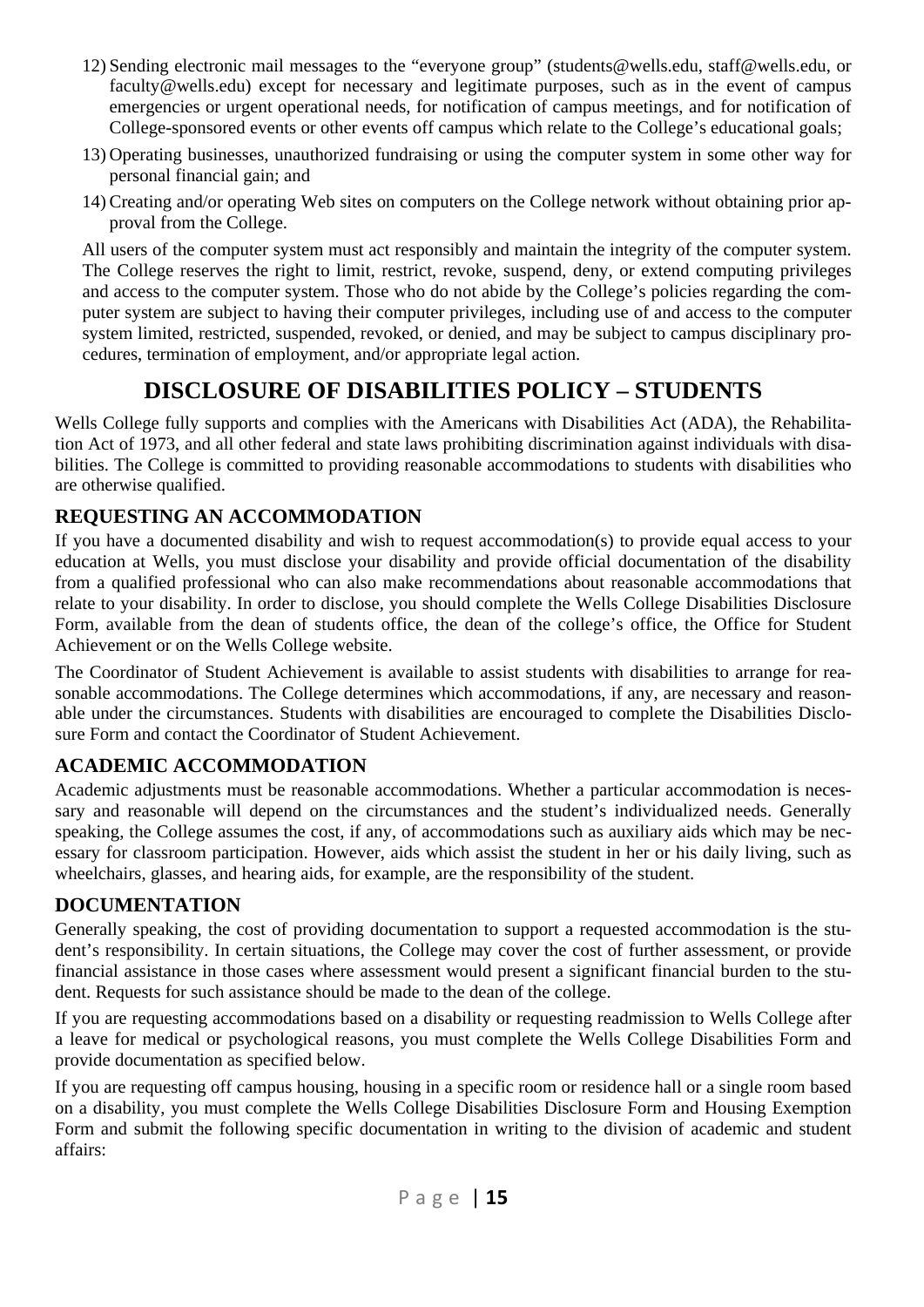- 1. Documentation must be provided by a qualified medical professional with comprehensive training and relevant experience in diagnosing the full range of the medical/psychological/psychiatric/mental disability for which you have been diagnosed and have appropriate licensure and certification.
- 2. For psychological or learning disabilities, current testing (within three years) must be attached.
- 3. A well-written, comprehensive report from a qualified medical professional must include the following:
	- specific medical or learning disability or diagnosable mental disorder (with a specific diagnosis based on the DSM-V criteria)
	- specific evidence of substantially limiting one or more major life activities and how the disability affects the student in the classroom or residential campus environment
	- major symptoms of the disability
	- specific areas of educational impact
	- previous history of the diagnosis and prognosis
	- medications currently prescribed, including substantial side effects
	- rationale for specific recommended accommodations that affect academic or housing needs

The dean of students will consult with the coordinator of Student Achievement to determine the appropriate accommodation(s) (or make a readmission decision) and will respond to your request in writing. The request will be considered on an individualized basis and may require a meeting with the dean of students and/or the disability specialist in order to better assess your needs. In order to facilitate the request, please sign the release on the Disabilities Disclosure Form granting the dean of students or coordinator of student achievement permission to discuss the student's condition (and how it affects the student in the College setting) with the student's medical provider.

### **POST-GRADUATE ENTRANCE EXAMS**

Students should be aware that the GRE, LSAT, and MCAT currently have stringent documentation guidelines for individuals seeking disability-related accommodation. Students are not guaranteed accommodation when taking these exams merely because they have received or are receiving accommodations at Wells College. Students interested in taking the GRE, LSAT, MCAT, or similar post-graduate entrance exams are encouraged to research the documentation guidelines for these exams well in advance. Students are responsible for the cost of any additional assessment or documentation which may be needed under those guidelines.

### **GRIEVANCE**

Students who have a disability-related grievance are to follow the procedures outlined in the Wells College "General Policy on Grievances and Appeals" which can be obtained from the Office of the Division of Academic and Student Life and the Human Resources Office.

# **DISCLOSURE OF DISABILITIES POLICY – EMPLOYEES**

Wells College fully supports and complies with the Americans with Disabilities Act (ADA), the Rehabilitation Act of 1973, and all other federal and state laws prohibiting discrimination against individuals with disabilities. The College is committed to providing reasonable accommodations to individuals with disabilities who are otherwise qualified.

If you have a disability and believe you need a reasonable accommodation to perform your job, you should notify your supervisor and the human resources office. These individuals will work with you to determine what accommodation, if any, is necessary and reasonable. The College determines what accommodation, if any, is necessary and reasonable under all the circumstances.

You may be asked to provide documentation from an appropriate medical professional to support your request and to assist the College in determining an effective reasonable accommodation. The College may request further medical documentation in certain circumstances.

If you have any questions about this policy, or if you have any concern involving a reasonable accommodation, you should contact the Human Resources Office at ext. 3317.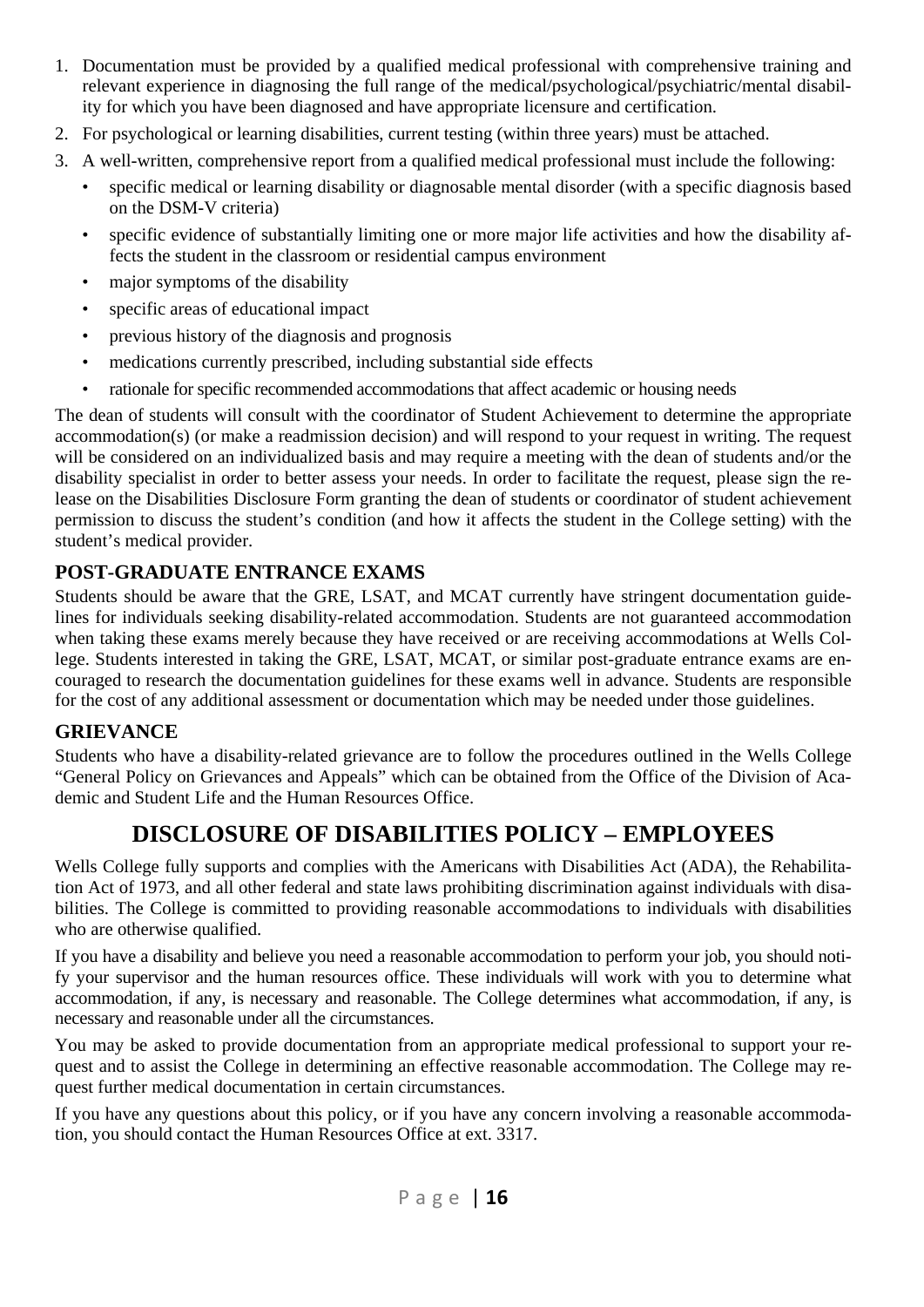# **DISSENT POLICY**

A college community is characterized by and devoted to the principle of academic freedom. Its nature requires that all who seek membership in it are wholly given to the proposition that truth will be found only when the freedom to teach and the freedom to learn are protected. Indeed, its corporate life is governed by its faith in reason and civility and in the frank and open exchange of views.

It is also true that students, faculty and staff in joining a college community do not in any way surrender the overarching citizen rights provided by the U.S. Constitution. Thus, they continue to enjoy the right of free speech, the right to participate in activities on and off campus, the right of peaceful assembly, the right to substantive and procedural due process, and all the other rights which safeguard the citizen in the exercise of freedom. Unorthodoxy, vigorous dissent, and the articulate advocacy of a minority point of view are not merely to be tolerated, but welcomed both on and off campus.

In the exercise of both citizen rights and those deriving from the principle of academic freedom, students, faculty, and all other members of the Wells community have an explicit responsibility to act in accordance with College regulations and local, state, and national laws, and to assure that expressions of dissent do not impair in any way the rights of others to teach, learn, or carry out the essential work of the College.

With these guiding principles in mind, the board of trustees, with the concurrence of the students, staff and faculty of the College, has adopted the following regulations, which are applicable to all demonstrations hereafter occurring upon College premises, and will govern the conduct of all demonstrators, those demonstrated against, and spectators, whether or not they are members of this academic community.

In addition to complying with the requirements of the following specific regulations, all persons, whether they are members of the Wells community or guests, shall conduct themselves in a manner which does not disrupt the academic community or infringe upon the rights of others.

- All persons shall assure and maintain reasonable and free access to and exit from any College office, building, or other premise.
- No one shall interfere with the freedom of movement or speech of any individual or group.
- No one shall interfere with persons, or disrupt classes, education, and administrative activities, or any orderly events sponsored by any College office or official, faculty group or student group.
- Anyone who attends or participates in any lecture, speech, discussion, demonstration, or public event shall treat everyone present in an orderly and courteous manner.
- When a speaker is the object of protest, no one shall display signs and other demonstration impediments so as to interfere with the reception of the speech.
- No one shall utilize physical force or harassment against persons, or willfully destroy property.
- No one shall use language or actions likely to provoke or encourage physical violence by demonstrators, those demonstrated against, or spectators.
- No one shall have access to or use of any College records without authorization.
- No one except law enforcement officers shall possess any firearms on campus.

It is the hope and expectation of the College that no demonstration or demonstrator will go beyond the bounds set by these regulations. To safeguard the interests of all concerned, it is requested that those planning a demonstration of any type inform the dean of students, the provost and dean of the college, or the chief operating officer. To this same end, the College gives notice that it will respond to violations of these regulations as follows:

#### ENFORCEMENT AND JUDICIAL PROCEDURES

Each member of the College community, student, faculty, or staff, who observes any action which appears to violate College regulations regarding demonstrations, shall request the demonstrator(s) to stop that action at once.

If the demonstrator(s) continue(s) the action, then the observer shall call upon the president of the College or her designate to come to the scene. The president shall (a) make clear to all participants that they appear to be acting in violation of College regulations and, when appropriate, in violation of the New York State Penal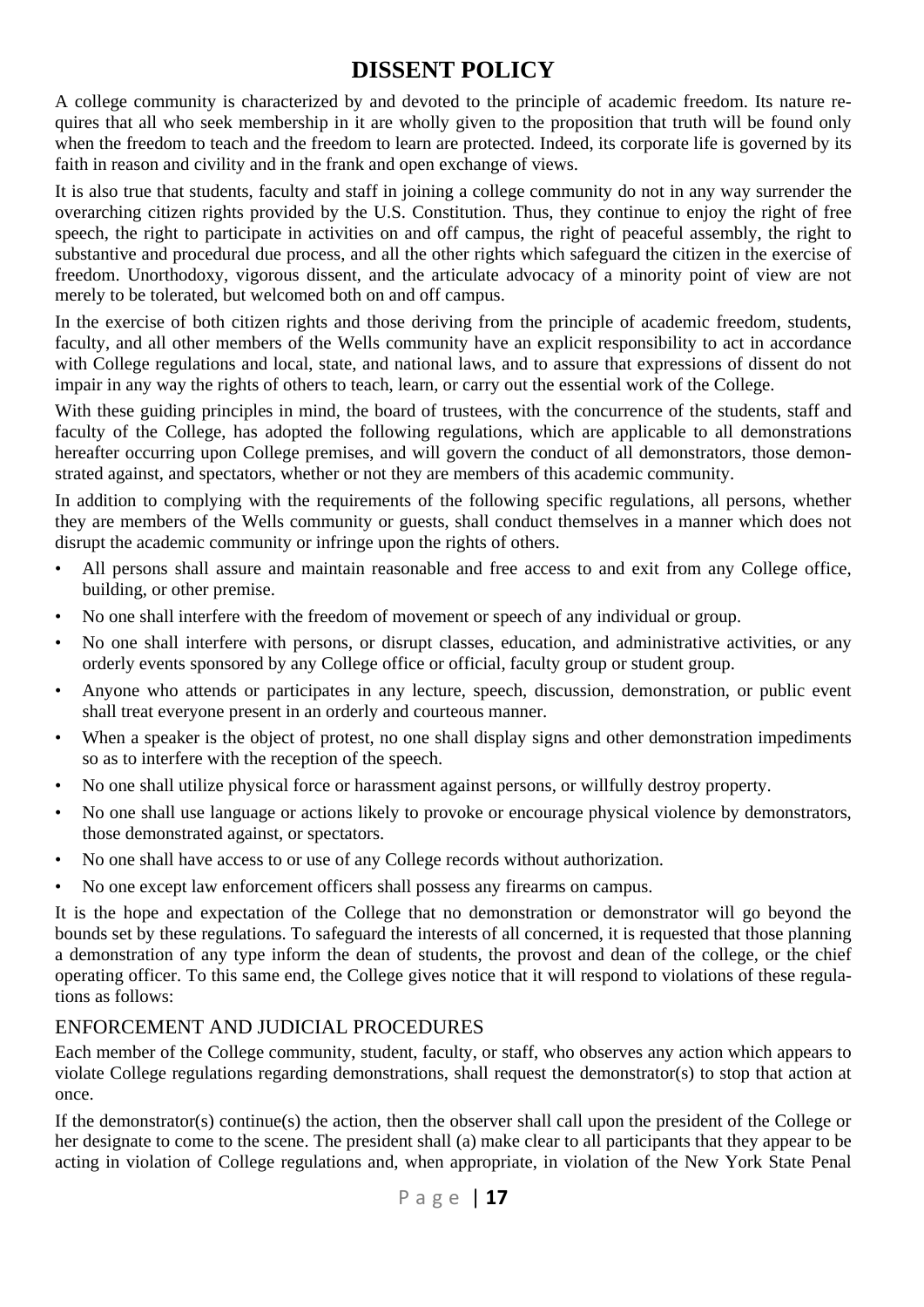Code, and (b) ask them to cease and desist.

If the president's request that the demonstrators cease and desist is not heeded, he/she may:

- Inform students participating in the demonstration they are provisionally suspended from the College for appearing to violate College regulations and will be charged as such within 48 hours before the Community Court in accordance with the due process stipulations of the Collegiate Constitution.
- Inform faculty participants in the demonstration they are provisionally suspended from the faculty of the College for appearing to violate College regulations and will be charged as such within 48 hours before the Faculty Advisory Committee in accordance with the due process stipulations of the Faculty Manual.
- Inform staff (non-faculty) participants in the demonstration they are provisionally suspended from the staff of the College for appearing to violate College regulations and will be charged as such within 48 hours before an ad hoc committee (appointed by the senior administration) in accordance with the Staff Handbook.
- Inform non-members of the College community engaged in the demonstration they appear to be in violation of College regulations and that the privilege of remaining on campus has been rescinded and that they are subject to legal action for any past, present, or future act.

If those participating in the illegal demonstration continue to persist after the president's act of suspension, he/she will take such further action as she deems appropriate including:

- Calling upon campus safety officers to assist in restoring and maintaining order.
- Seeking legal assistance in requesting that an injunction be issued against the demonstrators.
- Seeking assistance from local law enforcement agencies to restore and maintain order. The president will not distinguish between members and non-members of the College community.

Penalties for those judged guilty of violating College regulations will be fixed by the appropriate judicial body of the College and will range from reprimand through probation and suspension, including expulsion or dismissal.

It is to be understood that members of the College community who are prosecuted by public authorities for acts arising out of an illegal demonstration on campus will also be subject to penalties prescribed by the College's judicial system.

The College reserves the right to override internal campus judicial penalties as appropriate.

# **DRUG-FREE SCHOOLS AND COMMUNITIES AND DRUG-FREE WORKPLACE POLICY**

Wells College has long been committed to providing a safe, secure, and comfortable work and living environment for all members of the College community. To continue our efforts toward that goal, and in compliance with the Drug-Free Schools and Campuses Regulations and the Drug-Free Workplace Policy, the College prohibits the unlawful use, possession, distribution, and manufacturing of controlled substances (drugs) in and on Wells College-owned or -controlled property. Wells College is also committed to providing drug prevention programs and to educating the Wells community regarding the health risks associated with the use of illicit drugs and the abuse of alcohol or other drugs.

As a condition of employment, all faculty, staff, and student employees are required to abide by the terms of this policy. A copy of the complete policy is located in the human resources office. Consequences for not complying may include discipline up to and including termination and/or referral for assistance. Students must abide by the Alcohol and Drug Policies as outlined in the Code of Student Conduct outlined in this Community Handbook. Consequences for noncompliance may include referral for assistance and/or suspension or expulsion from the College.

To aid the College in complying with the Drug-Free Workplace Act, counseling services for employees may offer drug awareness at the discretion of the College. A full description of the applicable legal sanctions under local, state, or federal law for the unlawful possession or distribution of illicit drugs and alcohol, a description of the health risks associated with the use of illicit drugs and the abuse of alcohol and a description of the drug or alcohol counseling, treatment, or rehabilitation or re-entry programs that are available to employees or students can be found on the Wells College Web site.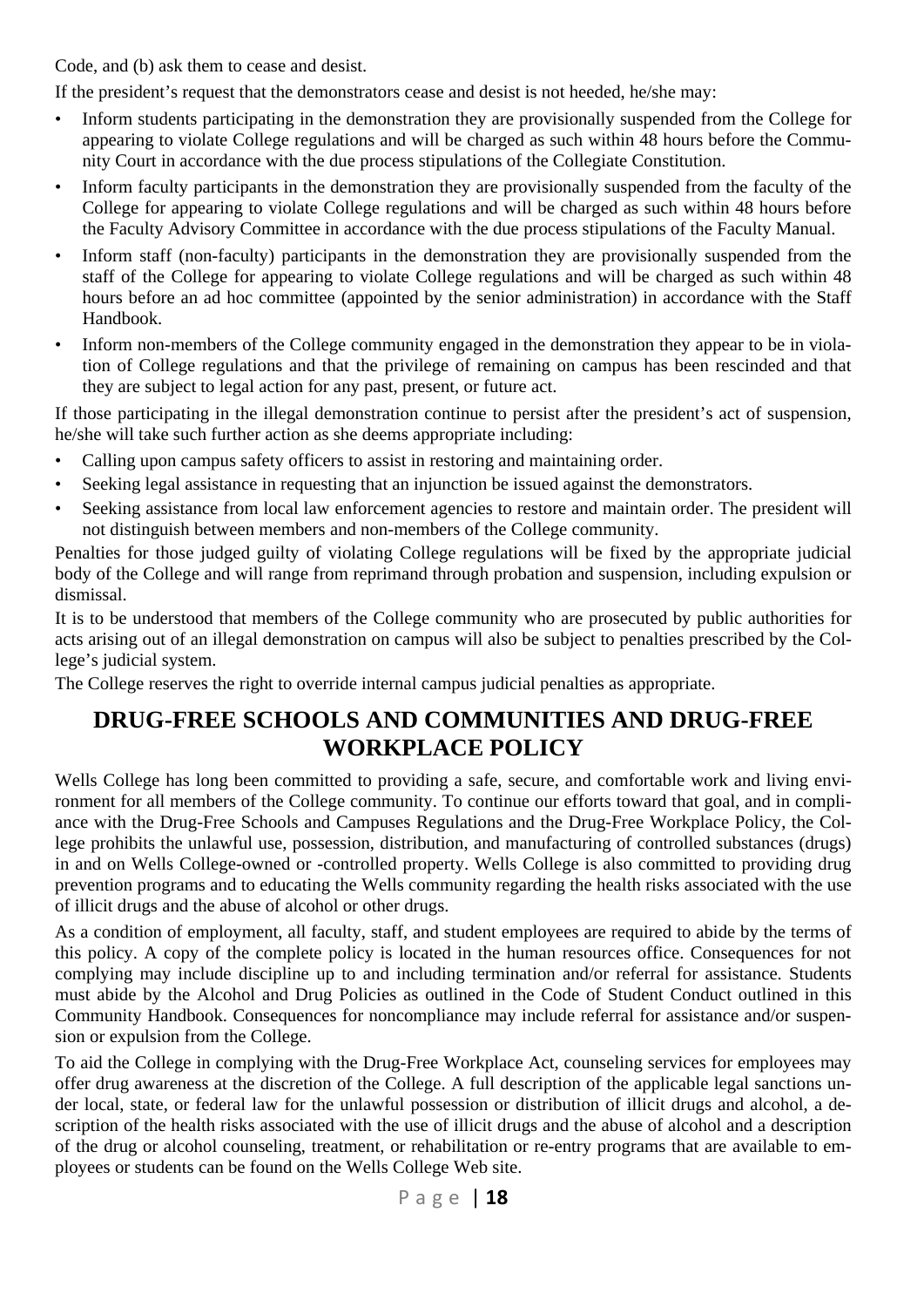Any questions regarding this policy may be directed to the human resources, campus safety, or the dean of students offices.

# **EVENT PLANNING**

All Wells College community members wishing to hold an event must fill out an event request form located on the homepage of the Globe. Events that take place in classrooms must be approved through the registrar's office. Below are some things to keep in mind when planning an event:

- Some on campus events such as classes, athletics, and traditions may take precedence over the request for space.
- Once the event is approved, flyers may be posted for the event, provided they comply with the posting policy in this handbook.
- The person requesting the event or his/her designee is responsible for cleaning up after the event.
- Alcohol may not be served at events hosted by Wells College student groups, clubs, and/or organizations and no College funds shall be used for the purchase of alcohol. Rare exceptions to this policy may be granted through the Alcohol Exemption Form, found in the office of student activities and leadership.
- Events that occur Sunday-Thursday during quiet hours in Residence Halls and/or in the Sommer Center are subject to approval by Student Life Staff.

In order to facilitate the greatest attendance at events, anyone looking to schedule an event on campus is encouraged to look at the events calendar on the Globe and pick a date and time in which there are no other events occurring.

# **FIREARMS**

Wells College prohibits any individual from possessing firearms on campus or in vehicles on campus.

# **FUNDRAISING AND SOLICITATION**

This policy applies to individuals, departments, clubs and organizations who desire to fundraise or solicit donations as representatives or members of Wells College. All solicitations and fundraisers must be approved through the office of student activities and leadership. The intent of this policy is to ensure that the College's fundraising and solicitation efforts are coordinated and represent the mission of the institution.

### **FUNDRAISING POLICY**

All Wells community members or groups interested in sponsoring a fundraiser must apply using the Fundraising Request Form provided by the office of student activities and leadership. Forms can be found on the Students tab on The Globe and should be submitted at least three weeks prior to the event, although for large scale fundraising, more time may be necessary. The amount raised from this event must be reported to the office of student activities and leadership within seven days after the close of the event – this report can be emailed to: studentactivities@wells.edu.

When reviewing applications, the following questions will serve as deciding factors:

- Does the fundraiser align with the mission of Wells College?
- Has sufficient planning taken place for the fundraiser to be successful?
- Are the goals of the fundraiser realistic?
- Who are the proceeds going to benefit?
- Who is the intended audience?
- Are there any competing fundraising efforts, events or activities that might be compromised?
- Is the intended audience appropriate, and have they recently been targeted by another Wells initiative?
- Has your group repeatedly hosted this event? Does your group have a monopoly on this fundraising idea?

The office of student activities and leadership will coordinate the approval of all applications that reflect intent to hold an event on campus with an internal audience and beneficiary. Student activities must pre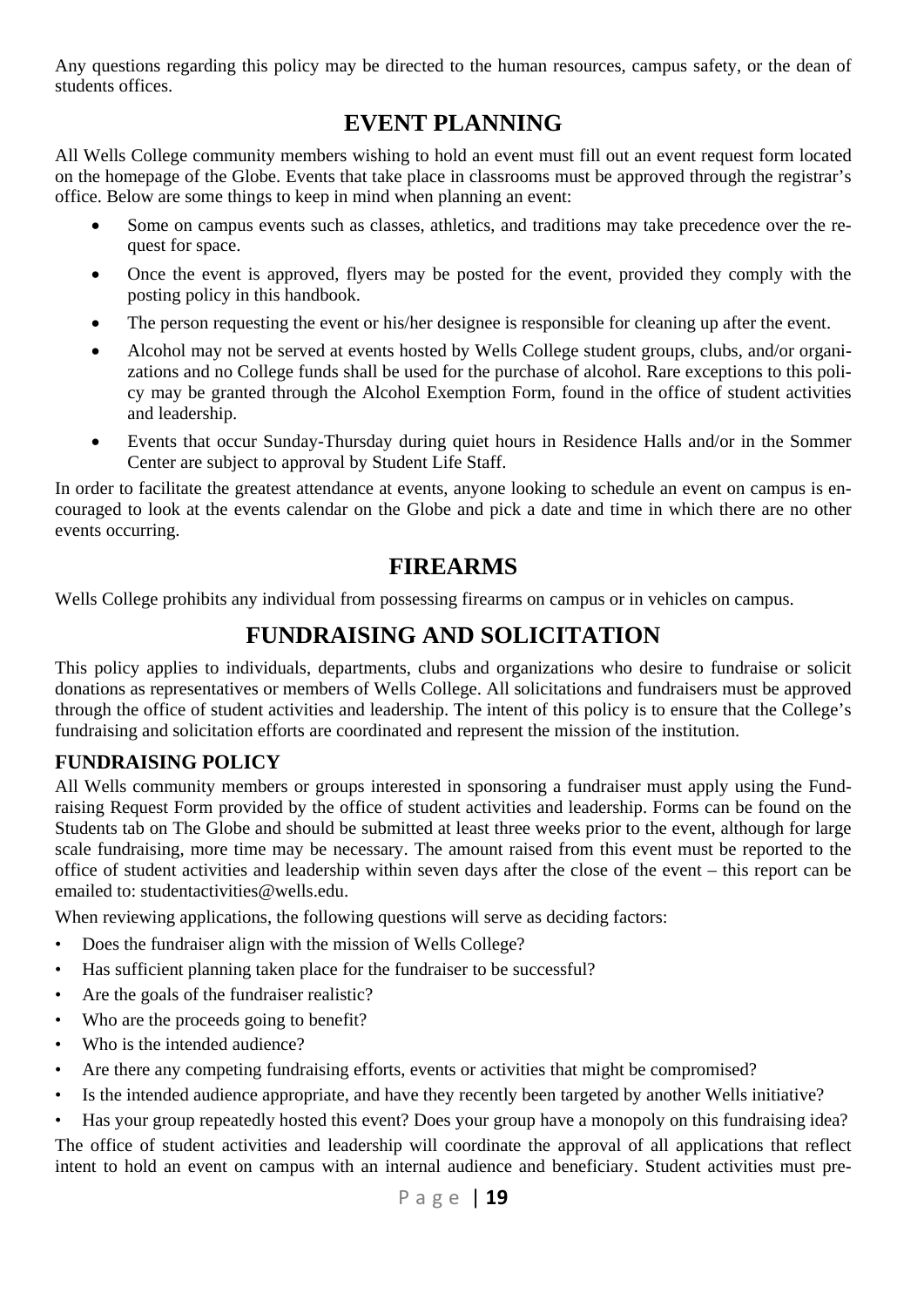approve all materials used to advertise and promote the event on or off campus.

Applications that intend to appeal to an external audience, or to donate to an appropriate external organization, and/or a capital improvement, will require the approval of a Senior Staff member(s). Senior Staff and External Relations must pre-approve all materials intended to advertise and promote the event including but not limited to posters, flyers, letters, e-mails, etc.

No College buildings may be used for commercial purposes by outside vendors without prior permission. Students may utilize their own talents and time for earning personal money as long as the project is approved by the director of student activities and leadership and the director of residence life (if a residence hall room is being utilized). Personal fundraisers must not conflict with any College operation.

### **PHILANTHROPIC GIFTS**

.

All gifts to the College as a whole, or to individual groups or departments, must be processed through the advancement office. Gifts should be brought to the Advancement office in Pettibone House.

# **GENERAL GRIEVANCE AND APPEALS POLICY**

As a community, Wells College respects the right of each individual member of the community to a fair hearing of complaints and grievances. The Wells College policy on grievances and appeals is intended to ensure the fair and careful consideration of complaints, guarantee the right to due process and appropriate appeal, preserve confidentiality, and protect the rights of all parties concerned.

Any Wells College student, faculty member, or staff member with a grievance or complaint against another member of the College community has a right to a fair and objective consideration of her or his complaint, first through informal complaint procedures and then, if necessary, through formal grievance procedures. Only grievances submitted by the individual with the complaint will be considered. Formal grievances must be in writing.

Every effort will be made to resolve grievances and complaints at the lowest possible level. In all circumstances, the rights to privacy and due process of both the person making the complaint and the person complained against must be protected. Retaliation in any form against a person exercising her or his rights to grievance and appeal is in itself an offense for which action may be sought under this policy.

This policy covers a wide range of possible categories of grievances and appeals, including, but not limited to those related to personnel decisions, charges of unfair bias, or grading disputes. Specific applications of the policy may be found in other College policies, such as the Harassment Policy or the Collegiate Constitution. The subject of a grievance has the right to appeal an adverse decision.

A copy of the implementation procedures is available in the academic and student life office or the human resources office.

# **SEXUAL MISCONDUCT POLICY**

# **The Current version of the Wells College Sexual Misconduct Policy can be found online here:**

**http://www.wells.edu/student-life/notalone/** 

# **A PDF can be downloaded from the Globe Here:**

**https://global.wells.edu/ICS/Students/Student\_Leadership\_and\_Governance.jnz** 

**The PDF is located on the right side under "Community Handbook 2014-2015"**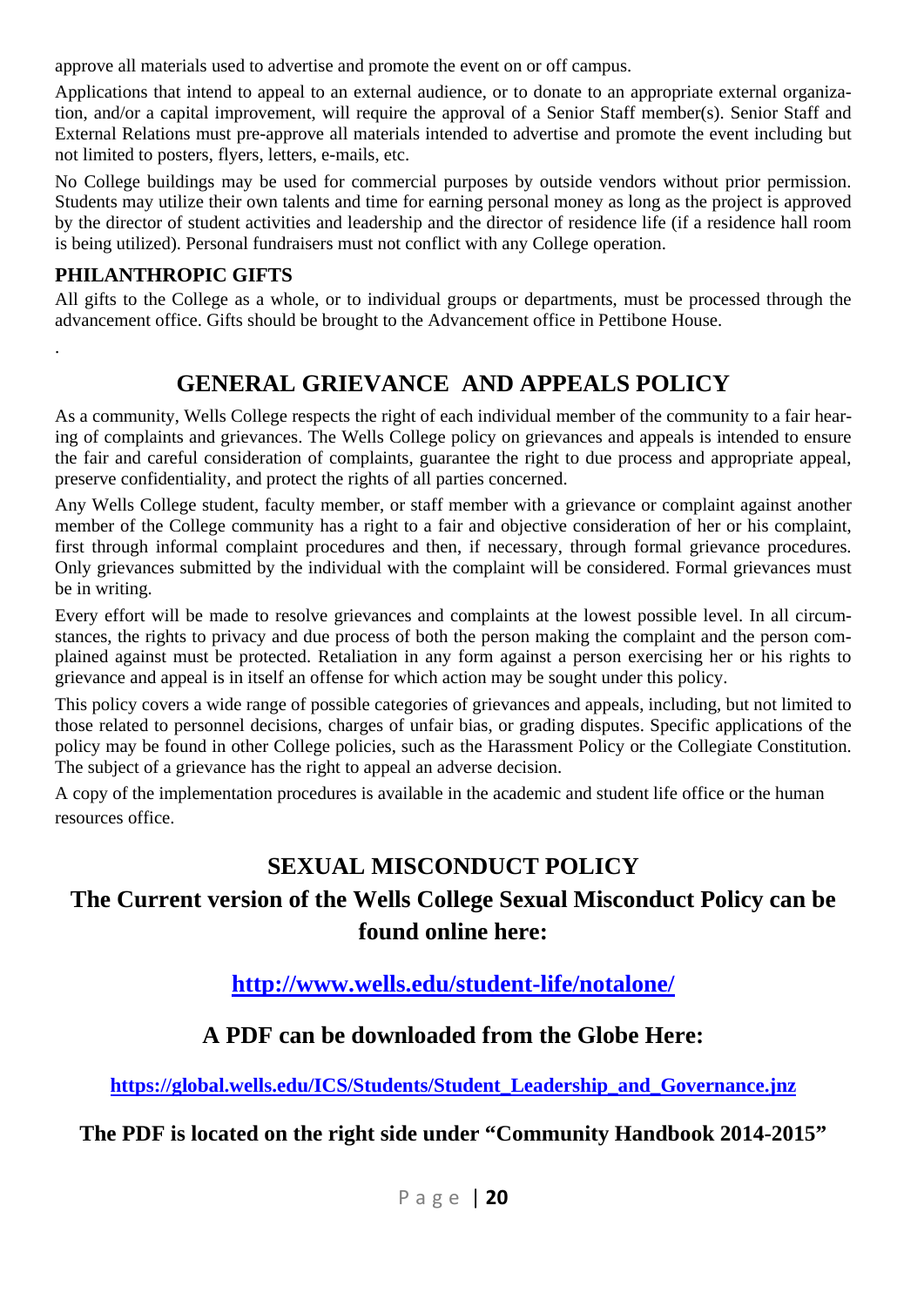# **HAZING**

Students at Wells College are encouraged to engage in collaborative activities that build trust, bring individuals together in common pursuit, encourage mentoring and teamwork, increase motivation to perform, improve individuals' self-confidence, develop leadership abilities, enhance relationships, and promote a positive attitude.

#### **POLICY STATEMENT**

Wells College, in accordance with Article 129-A, Section 6430 (1) of the New York State Education Law, expressly prohibits conduct commonly referred to as "hazing". This policy will govern the conduct of students, employees, and visitors to the College.

#### **DEFINITIONS**

**Hazing –** Wells College defines hazing as any action or situation which recklessly or intentionally endangers the mental or physical health of a student for the purpose of initiation or admission into or affiliation with, or as a condition for continued membership in any organization, group, club, or team affiliated with Wells College. Conduct considered to be hazing shall include, but not be limited to:

 Any brutality of a physical nature, such as whipping, beating, branding, forced calisthenics, exposure to the elements without appropriate protection; forced consumption of any food, liquor, drug or other substances, requiring the wearing of apparel or acting in a way that is conspicuous and not within community norms, any willful destruction or removal of public or private property, any other forced physical activity which could adversely affect the physical health and safety of the individual including any activity which would subject the individual to extreme mental stress, such as; sleep deprivation, forced exclusion from social contact, forced conduct which could result in extreme embarrassment, or any other forced activity which could adversely affect the mental health or dignity of the individual.

**Consent** - For purposes of this definition, any activity upon which the initiation, admission, continued membership, or affiliation or is directly or indirectly conditioned shall be presumed to be "forced" activity, regardless of the willingness of an individual to participate.

#### **REPORTING VIOLATIONS**

Alleged violations of the hazing policy should be reported to the department of campus safety or the dean of students office as soon as possible. The College enforcement of hazing will prevail regardless of whether the conduct is taking place on or off the College campus. Individuals found responsible for violation of this policy will be held accountable for their actions, and may be subject to any applicable provision of the NYS Penal Law in addition to sanctions imposed by the College.

#### **SANCTIONS**

Sanctions for violation of these regulations may include; ejection of a violator from College property, in cases where the alleged violator is a student or employee of the College, sanctions may include suspension, expulsion, or other appropriate disciplinary action, and in cases where the alleged violator is an organization, group, club, or team which authorizes such conduct, the sanction may include the revoking of permission for that entity to operate on College property.

# **HEALTH INSURANCE PORTABILITY AND ACCOUNTABILITY ACT**

To comply with the 2004 Federal Privacy Rules under the Health Insurance Portability and Accountability Act of 1996, the College will no longer be able to assist employees with health insurance issues or disclose personal health information (unless required by law) without a signed authorization form. Employee authori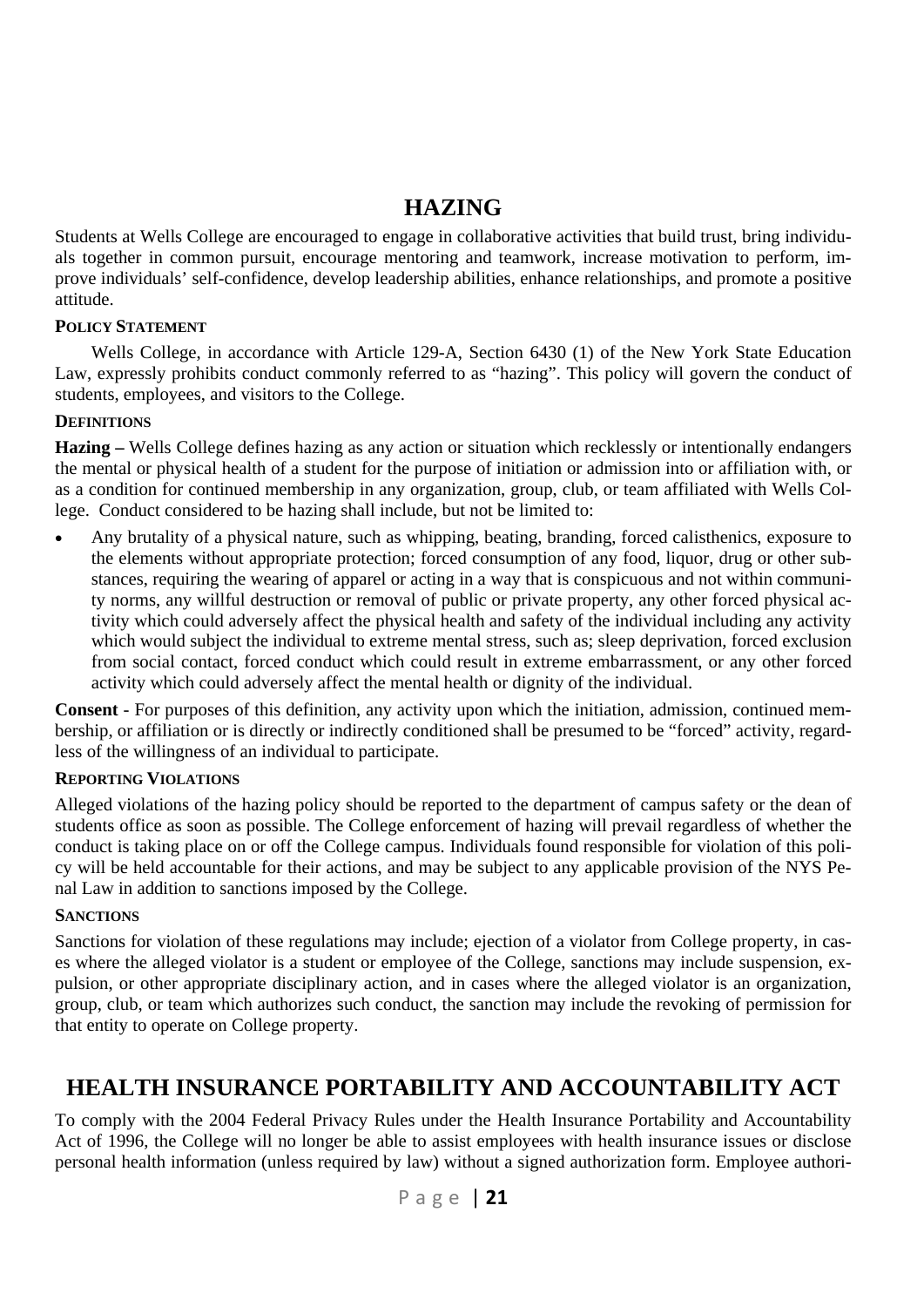zation forms are available in the human resources office.

Students with health insurance issues will also be required to complete an authorization form when requesting assistance from the human resources office. The College will be unable to assist with medical claims or disclose personal health information (unless required by law) even to family members without a signed authorization on file. Student authorization forms are available in the human resources office.

Questions concerning the Federal Privacy Rule may be directed to the human resources office.

# **LAKE ACTIVITIES: BOATING AND SWIMMING**

The Wells College boathouse, planted directly on the shores of Cayuga Lake, will be open for use by students, staff and faculty. Students, staff and faculty are able to take a boat out onto the lake or enjoy swimming from the dock under appropriate supervision and during posted times.

#### **BOATING RULES AND REGULATIONS**

#### **HOURS OF OPERATION:**

Please visit this link for updated hours http://www.wells-express.com/athletics/athfacilities/boathouse

- Physical Education Instructor and Activities Instructor will monitor boat usage during these times.
- All Wells College students, staff and faculty are eligible to use the boats after signing the appropriate waiver. Waivers will be available at the boathouse and will be kept on file. The Physical Education Instructor and Activities Instructor has the right to deny usage of the boats to anyone he feels is not competent to use the vessels in an appropriate and safe manner.
- All students, faculty and staff MUST WEAR a lifejacket when operating the vessels.
- Students are no longer required to pass the swim test before using a vessel.
- Students, faculty and staff must stay within 400 yards of the boathouse when aboard the vessels.

#### **SWIMMING RULES AND REGULATIONS**

#### **HOURS OF OPERATION:**

Please visit this link for updated hours http://www.wells-express.com/athletics/athfacilities/boathouse Lifeguards will have no involvement or oversight of boating activities.

- Students are no longer required to pass the swim test for lake swimming.
- Swimmers cannot pass the white buoy and must stay close to the boathouse.

Any questions regarding the use of both the boathouse and the beach can contact the Athletic Department at **athletics@wells.edu**.

### **PETS**

To maintain an environment that shows respect and courtesy for the entire community, and reduces the potential of health risks and facility damage, pets are not allowed in campus buildings with the exception of certified service dogs that assist the visually/and or hearing impaired. Pets visiting the campus grounds are to be under their owner's control at all times and the College expects owners to clean up after their pets. Damage caused by pets will be the financial responsibility of the owner. Full time professional staff who live in on-campus apartments should contact the dean of students regarding the staff pet policy.

$$
P \text{ a } g \text{ e } | \text{ 22}
$$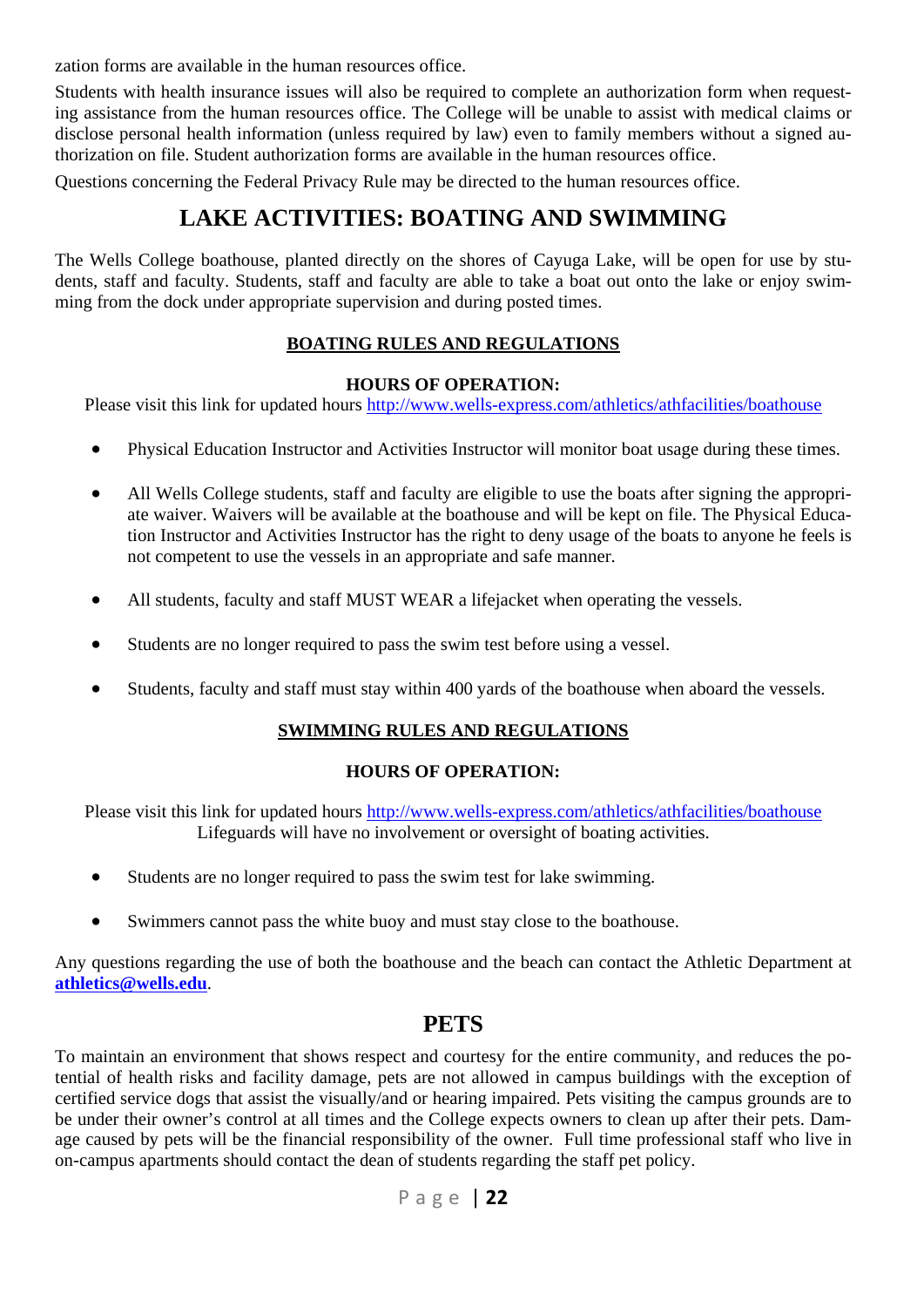# **POLITICAL ACTIVITY AND USE OF COLLEGE RESOURCES**

This statement outlines the distinction which must be made between Collegiate, as opposed to individual, participation in political activity on or off campus. The purpose in drawing the distinction as clearly as possible is to preserve the essential neutrality of the College as an educational institution while ensuring the freedom of political thought and action of individual members of the collegiate community.

The political neutrality of the College is vital to its character and purposes. Section 501 (c) (3) of the Internal Revenue Code states that "an institution operating exclusively for educational purposes may devote no substantial part of (its) activities... carrying on propaganda, or otherwise attempting to influence legislation" and, further, that it may not "participate in, or intervene in (including the publishing or distributing of statements), any political campaign on behalf of any candidate of public office." The Tax Reform Act of 1969 reaffirmed these prohibitions by developing companion provisions governing deductions of contributions for income, gift, and estate tax purposes. In brief, the College simply cannot become involved in the use of its facilities on behalf of political candidates or in support of political causes.

Individual members of the College community may not be denied their right to participate in the political process. No citizen rights are surrendered at the point of association with a College or university. However, students and faculty and staff must shape their participation to insure that they are indeed acting as individuals and do not inadvertently implicate the College through their actions. The thoughtless use of the College's name on a political poster or the free employment of a College mimeograph machine on behalf of a political candidate could place the College in the position of having devoted its resources and prestige in a partisan political cause.

The problem is complicated, of course, by the traditional commitment of the College to its role as an open forum for the exchange of views. This role is a vital one and must be preserved. It means that students and faculty must continue to be free to associate themselves with collegiate political organizations and that these organizations must be free to request and, when available, to use College facilities for outside speakers or programs which may be explicitly partisan. We must not put ourselves in the position of denying access to the campus and its facilities to any political figure so long as the invitation has been extended by a recognized organization and the program is essentially for the benefit of members of the College community.

However, when these same campus organizations devote themselves to political activity off campus or in efforts designed to intervene in the campaigns of candidates, or seek to use College facilities on behalf of non-members of the College, then collegiate advocacy can indeed become an issue and the College must either deny the use of its facilities and services or, at the very least, collect appropriate charges for their use.

Clearly, no set of policy guidelines will be able to speak to every exigency that might arise. Judgments will have to be made and as much care as possible must be exercised. The administrative officers of the College must bear primary responsibility for making such judgments, but every member of the community should do everything possible to protect the College from inadvertent advocacy.

The following points of policy have been approved by the Wells College Board of Trustees for the guidance and protection of all concerned members of the Wells community:

- The name or seal of Wells College may not be used in connection with the solicitation of funds or the endorsement of political candidates, or in support of legislation or political positions unrelated to its educational purposes and programs.
- No office of the College, including the offices of members of the faculty or staff, should be used in connection with the solicitation of political funds or endorsements. All such activity must be conducted by individuals without involving the support services of the College. When individuals or campus organizations engage in such activity they must take pains to dissociate the College from their efforts.
- When engaged in political statements or correspondence, any member of the faculty or staff who identifies herself or himself as such must also state that she or he is speaking individually and not on behalf of her or his colleagues, or the College.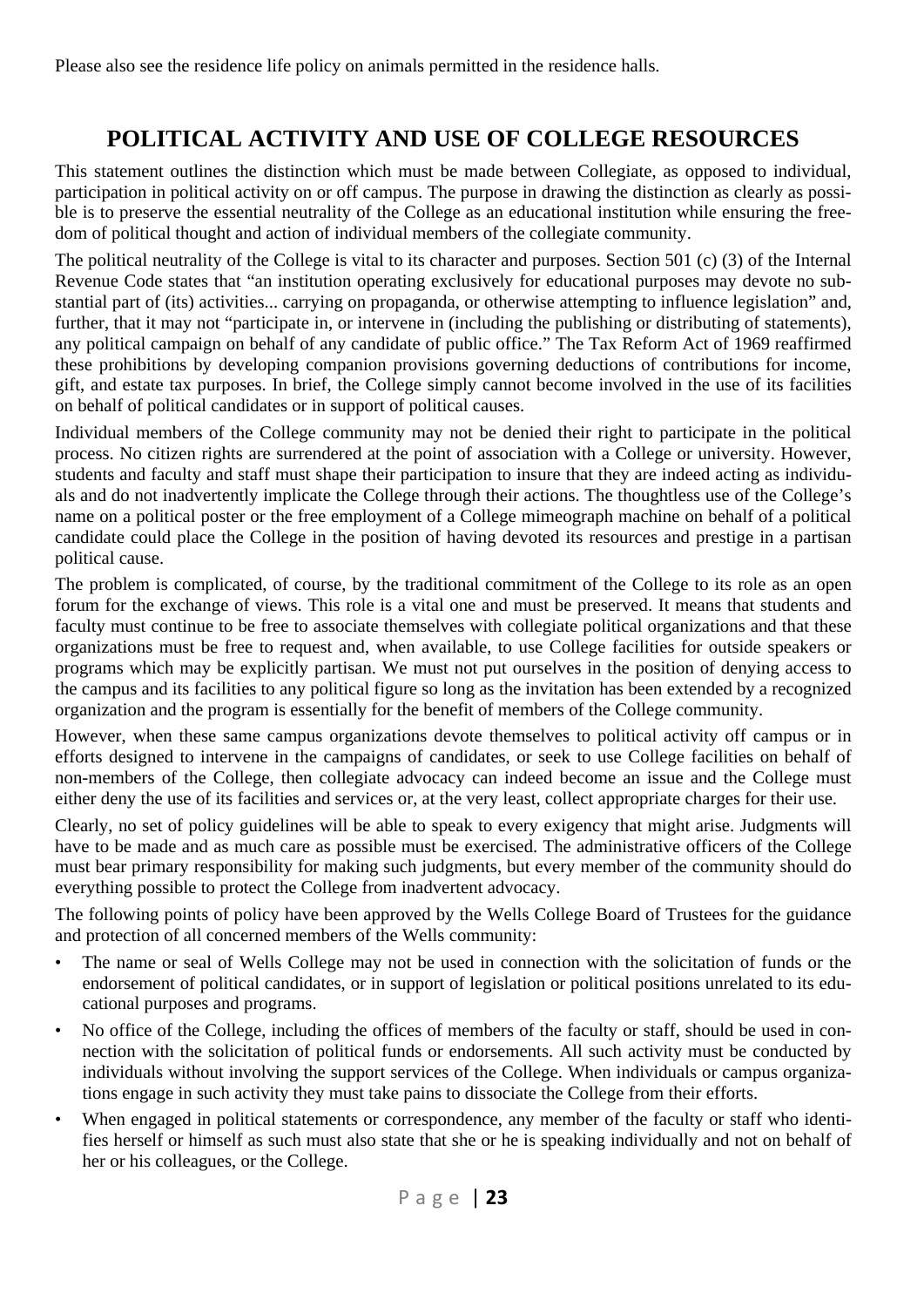The facilities, equipment, and services of the College (e.g., telephones, duplicating equipment, mail service, and electronic communications) may not be used to assist members of the community in efforts to solicit support for any political candidate or any political cause, nor may any College employee be asked to perform a politically related activity while on duty. An exception to this general prohibition may be granted by the College president or the dean of students when recognized campus organizations or ad hoc groups of students and faculty seek the use of College facilities for political speakers or programs designed as part of the on-going co-curricular program of the College. Requests for the use of facilities must continue to be filed with the dean of students and must reveal that the program or use will be primarily for the benefit of members of the College community.

# **POSTING POLICY**

It is important that all postings promote a culture and climate on campus that is welcoming, inclusive, respectful and safe to all who live, work, visit and study at Wells. College divisions or student groups have the right to post information and announcements in designated public spaces throughout campus after obtaining approval from the office of student activities and leadership. This policy includes but is not limited to the following materials: posters, flyers, announcements, table tents, *sidewalk chalking* and signs.

The Wells College posting policy establishes guidelines for all postings by student groups and for postings on designated boards around campus. This policy is intended to ensure that campus messages are communicated effectively, uniformly and in a way that is respectful of all community members who use Wells' public spaces.

The Wells College posting policy is enforced by the Office of Student Activities & Leadership. All postings must obtain the stamp of approval from the Office of Student Activities & Leadership before being publicly displayed. *Flyers must be posted on designed bulletin boards only.* Bathroom stalls and mirrors require special permission for posting and will be determined on an as needed basis. The Office of Student Activities & Leadership reserves the right to remove postings at any time.

### **GUIDELINES FOR ALL POSTINGS:**

Before posting a campus event, be sure to first complete an Event Form on the Globe. Once approval is obtained, promoting your event through flyers/posters can occur. All postings must first obtain approval by the Office of Student Activities and Leadership. This approval will be visually indicated on the posting and must be included for display. To ensure effective communication, all posting materials must include:

- Name of sponsoring division, department or group
- Contact information in case of questions
- Location, date and time of event (when appropriate)
- Cost of admission and purchase information (when appropriate)
- Postings are permissible only in designated areas. To prevent hazards and damage, materials may not be placed on walls, doors, windows, roads or sidewalks.
- The advertisement of drugs and/or alcohol is strictly prohibited
- All materials must be removed by the sponsoring division, department or group within 72 hours of a completed event. Long term postings must be removed when information becomes outdated or materials become damaged.
- All postings must comply with policies outlined by Wells College and with Federal and/or New York State law.

### **ADDITIONAL GUIDELINES FOR STUDENT-SPONSORED POSTINGS:**

- All student sponsored postings must first obtain approval by the Office of Student Activities & Leadership. This approval will be visually indicated on the posting and must be included for display. Student sponsored postings found without this approval will be removed.
- Student groups wishing to advertise Wells affiliation must be officially registered through the Office of Student Activities & Leadership.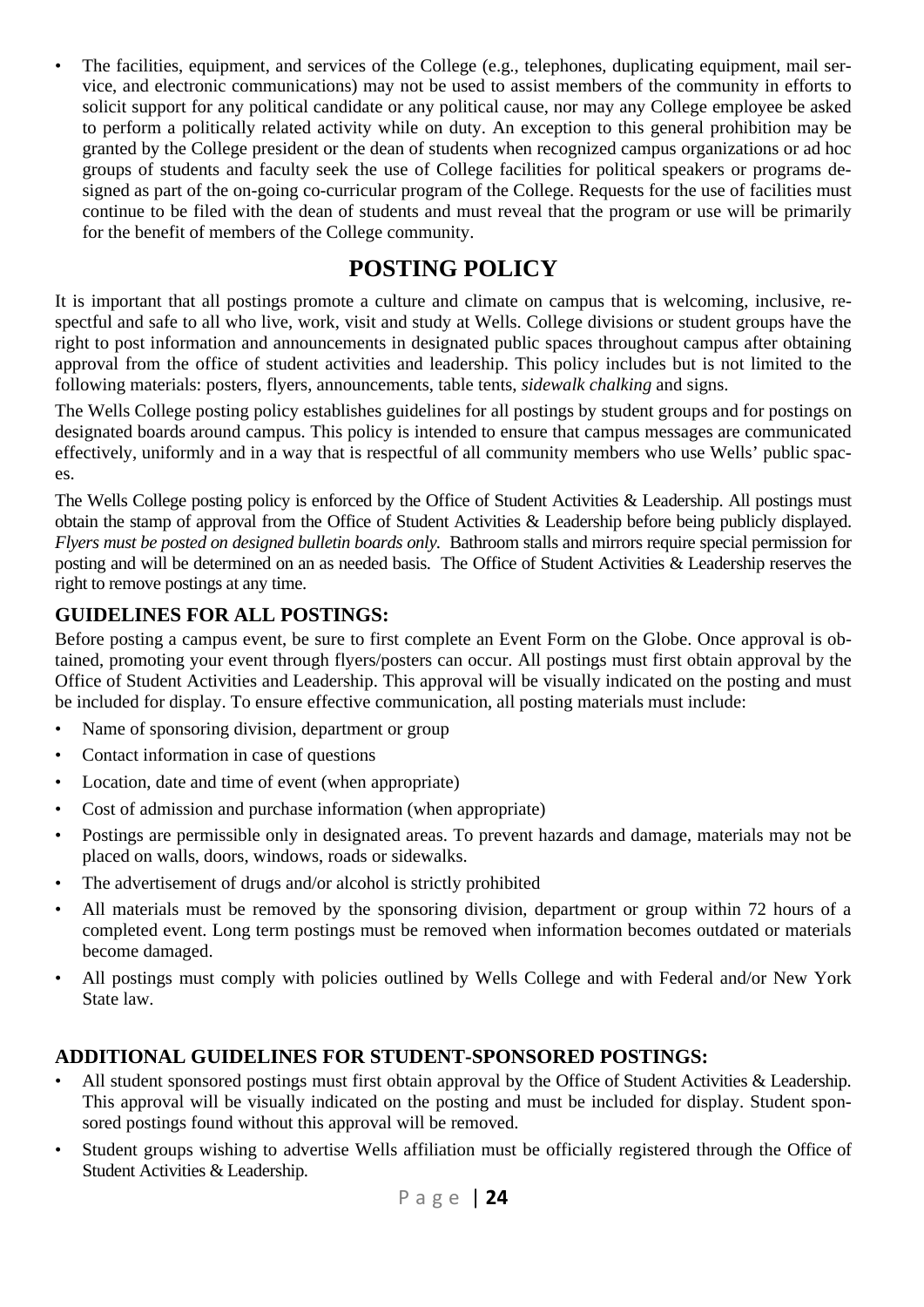- Postings on approved group-sponsored bulletin boards meant to advertise the group's mission DO NOT require prior approval by the Office of Student Activities & Leadership; however they must comply with the other rules set forth by this policy.
- The bulletin board located in the Mail Room can be used to communicate to the student body. Information on this board does not require approval from the Office of Student Activities & Leadership.

The Office of Student Activities & Leadership reserves the right to remove any and all postings that do not comply with this policy.

## **SMOKING POLICY**

Wells College is committed to promoting health, wellness, prevention, and the treatment of diseases within the community as well as to provide a safe, clean and healthy environment for our students, faculty, staff, and visitors. We serve as a model for the community in the area of promoting good health by influencing public attitudes about use of smoking. Therefore, it is the policy of Wells College to provide a total smoke-free environment and to assist students, faculty, staff, and visitors in adhering to this commitment by embarking on positive programs aimed at smoking cessation and providing education about the health hazards of smoking and second hand smoke. As of July 1, 2008, smoking is not permitted in any campus building at Wells College or on the Wells College campus, including campus grounds and parking lots. A map of campus properties and boundaries is posted on campus bulletin boards and on the web site. Signs are posted throughout Wells College campus.

Smoking is prohibited in or on any part of the College campus including any and all remote sites within the designated boundary lines, College vehicles or any office or program operated off site by Wells College (with the exception of Study Abroad programs, which have their own policies). The only exception to smoking on campus is one designated smoking area located in the upper Leach parking lot. This single smoking area is clearly labeled. Properties in the Village owned by Wells College and operated by Aurora, Inc, have their own smoking policies, to which faculty, staff, visitors, guests and students must adhere.

Smoking is defined as the carrying or using of any lighted cigarette, cigar, or pipe.

Main Campus buildings include the buildings known as the AA House (including Athletic Fields and Tennis Courts), Barler/Campbell Building, Bellinzoni Building, Boat House, Cleveland Hall, Community Medical Center, Dodge House, Glen Park, Leach House, Long Library, Macmillan Hall (including Amphitheatre), Main Building, including the Dining Hall, Morgan Hall, Pettibone Building, Schwartz Athletic Center, Peachtown School, Service Building, Smith Hall (Sommer Center), Stratton Hall, Weld House, Green House, Mandell House, Fairlane Apartments, and Zabriskie. Smoking is permitted in college-owned private residences leased or rented by a member of the community, in keeping with the signed rental agreement.

Parking lots include all College parking lots and designated parking spots on campus, including those along interior campus roadways.

Boundary lines include the sidewalks, parking lots, driveways, loading docks and adjoining areas and properties surrounding all College buildings.

Compliance with the smoke-free policy will be a collaborative effort of all Wells College students, faculty, and staff members and is the responsibility of all members of the Wells Community. All management and security personnel will address visitors who violate this policy. Wells College students, faculty, and staff are required to adhere to, and encouraged to promote compliance with, the smoke-free policy.

- a. Students, faculty, and staff observing anyone in violation of the smoke-free policy are requested to courteously remind that person of the smoke free policy and ask that the smoking materials be extinguished. Reports can be made to the department of campus safety.
- b. In the event the smoking violation involves a potential threat to health or safety (smoking where combustible supplies, flammable liquids, gases or oxygen are used or stored), the campus safety staff may be called for additional support and intervention.
- c. Violations of the Smoking Policy will be handled in accordance with the Student Conduct Code (for students) and the Employee and Faculty Manuals (faculty and staff). Student dismissal or staff/faculty termination may occur after the first violation of the policy if smoking occurred in areas where combustible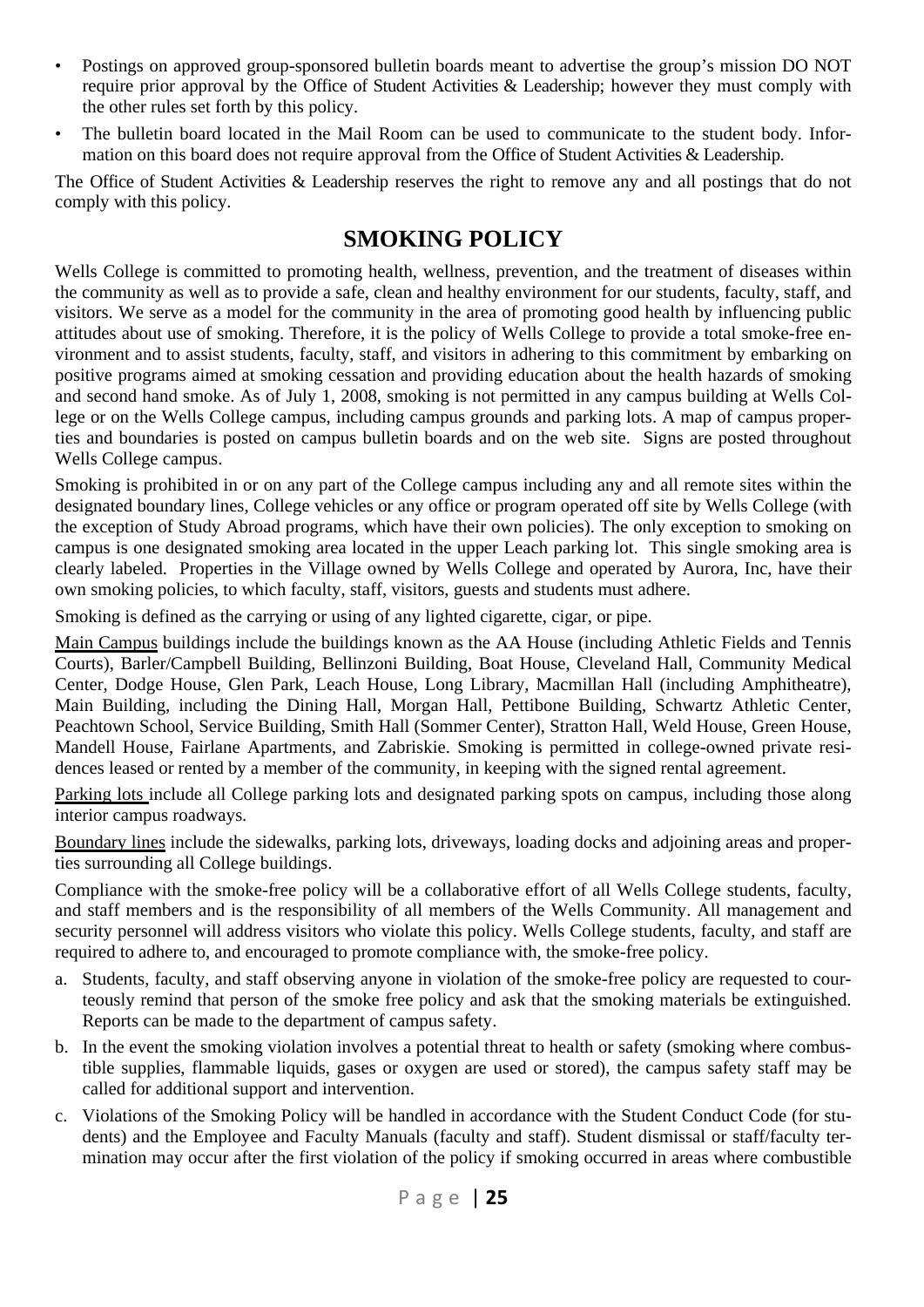# **STUDENT ACCESS TO RECORDS AND RELEASE OF INFORMATION (FERPA)**

### **OVERVIEW**

The Family Educational Rights and Privacy Act of 1974 (FERPA) (20 U.S.C. § 1232g; 34 CFR Part 99) is a law that governs the privacy of student education records and gives parents certain rights with respect to the student's education records. The law applies to all schools that receive funds under an applicable program of the U.S. Department of Education. FERPA grants students, and, in some cases their parents, access to their academic and educational records, an opportunity to seek to have amended any information that is thought by the student to be inaccurate or misleading, and to have some control over the disclosure of information from the record.

The information below describes generally the provisions of FERPA, a law that is enforced solely by the United States Department of Education through specified procedures. The complete text of that Act is available at http://www.ed.gov/policy/gen/guid/fpco/ferpa/index.html. By providing the following description, the College is not in any sense undertaking contractual or other obligations, or acceding to any enforcement methods or forum(s), beyond the Department of Education's procedures and obligations imposed by law.

### **WELLS COLLEGE POLICIES REGARDING THE PRIVACY OF RECORDS AND INFORMATION**

#### Academic Records

Wells College releases information regarding a student's academic record/performance to a student's parents/guardians in accordance with FERPA. That means that academic information can be released only if the College has written authorization from the student or if the student is listed as a dependent for tax purposes. Academic information includes copies of grades, attendance reports, and other information pertinent to an individual student's academic record. Access to records is available to school officials who have a legitimate educational interest. As used in this policy, school officials include members of the faculty, administrative officials, support staff, trustees, companies contracted by the College to provide certain services in accordance with FERPA, and others serving the College such as attorneys and auditors.

#### Records of a Non-Academic Nature

Two sets of records for each currently enrolled student are maintained in the Dean of Students Office. One record tracks a student's non-academic accomplishments and records, such as College housing information, campus achievements and appropriate correspondence. Records are maintained for currently enrolled students and recently withdrawn or graduated students. The records for alumnae/i of Wells College are transferred to the Alumnae/i Office upon graduation. A second record is maintained for disciplinary proceedings and incidents that involve conduct that violates the Wells College Student Conduct Code. These records are maintained in the dean of students office for seven years in compliance with the Jeanne Clery Disclosure of Campus Security Policy and Campus Crime Statistics Act. At the discretion of the dean of students, a disciplinary record for violations of the Student Conduct Code or violations of local, state and federal laws may be maintained by the College indefinitely.

School officials have access to non-academic records on a need-to-know basis as determined by the dean of students, provided they have a legitimate educational interest.

#### Education Records

With certain exceptions, an education record is any record (1) directly related to the student and (2) maintained by the College. Education records include any records in whatever medium (handwriting, computer media, print, e-mail, magnetic tape, film, diskette, microfilm and microfiche, video or audio tape, etc.) in the possession of any school official.

Education records excluded from this definition include, for example:

- confidential information placed in the record before January 1, 1975;
- medical and psychological information;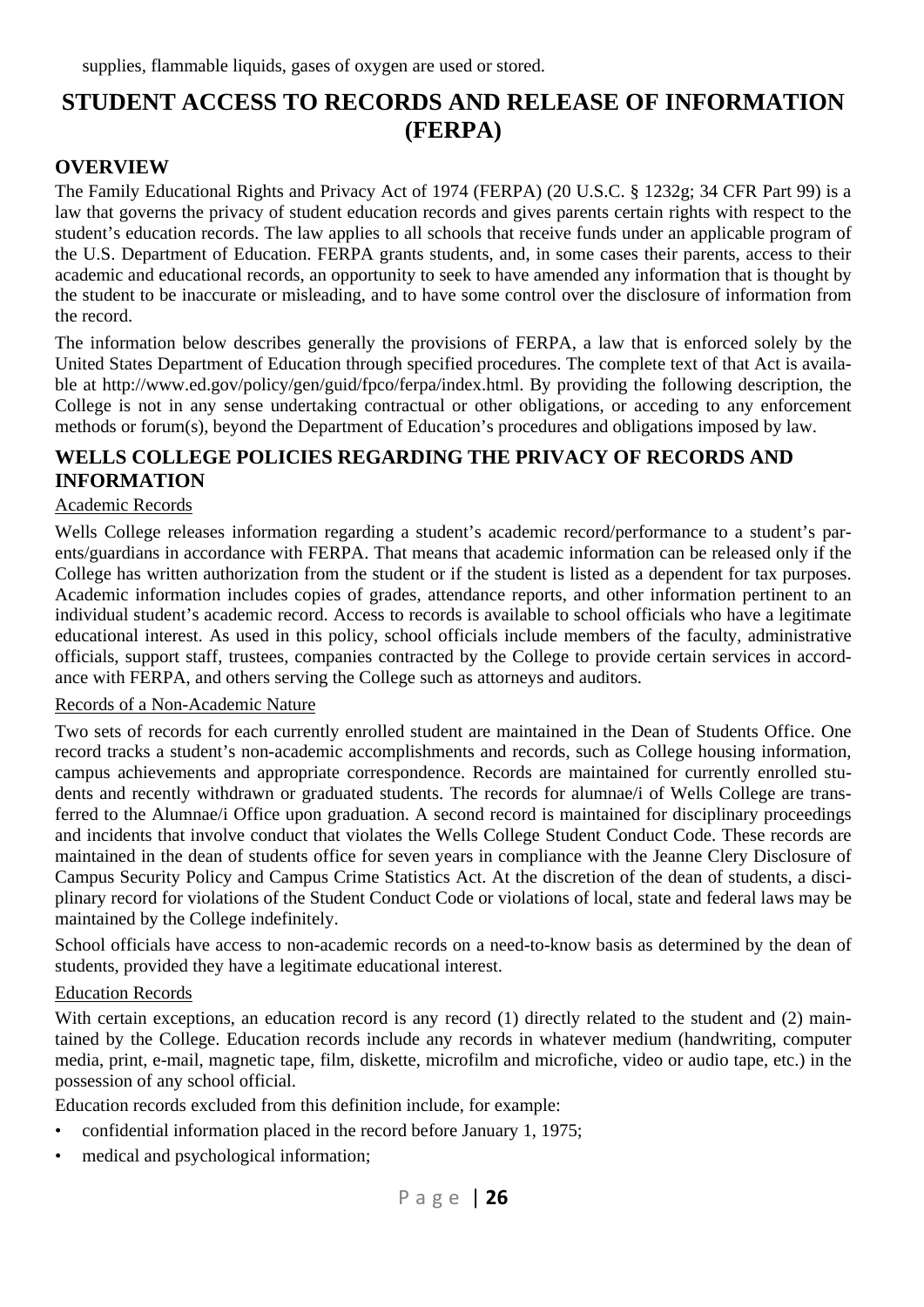- private notes and procedural matters retained by the maker or substitutes;
- financial records of parents or guardians.

### Release of Records: Exceptions Not Requiring the Student's Written Consent

FERPA states that education records may not be released without the written consent of the student to any individual, agency or organization except, for example, in circumstances including, but not limited to, the following:

- to parents, if the student is a tax dependent as defined by Section 152 of the Internal Revenue Code of 1954;
- to school officials who have an educational interest in the student;
- to officials of other schools in which student seeks to enroll (transcripts);
- to parents, for disciplinary proceedings involving alcohol and/or other drugs;
- to certain government agencies specified in the legislation;
- to an accrediting agency in carrying out its function;
- in emergency situations where the health or safety of the student or others is involved;
- to educational surveys where individual identification is withheld;
- in response to a judicial order;
- in a campus directory unless the student requests otherwise in writing, as described below;
- in connection with financial aid:
- disciplinary records of violent crime or non-forcible sex offense (disclosure is limited to the name of the violator, the type of violation, and the sanction).
- to third parties contracted to perform a service for the College, such as the National Student Clearinghouse

#### Directory Information

Directory information may be released without consent. The College may, without prior written consent from the student, release the following directory information at the discretion of the College:

- Parents' names and addresses
- Student's name, address(es) and telephone numbers
- Date and place of birth
- Participation in officially recognized activities and sports
- Dates of attendance
- Major field( $s$ ) of study
- Degrees and awards received
- Academic Honors
- Most recent previous school attended
- Athletic team members: height, weight and position played
- Photographs (non-captioned)
- E-mail address
- Enrollment status (full-time or part-time)
- Anticipated year of graduation

#### Process for Withholding Directory Information

The previous information may be released for any purpose at the discretion of Wells College. However, FERPA states that each student has the right to withhold any or all of the information. Wells College will honor the student's request to restrict the release of "Directory Information." Once restricted, that information cannot be released without the written consent of the student. A student may make such a request in the registrar's Office. Requesting the withholding of directory information does not prevent the College from releasing educational records and information to a parent or guardian or to a College official with a need to know as outlined under the other provisions of FERPA.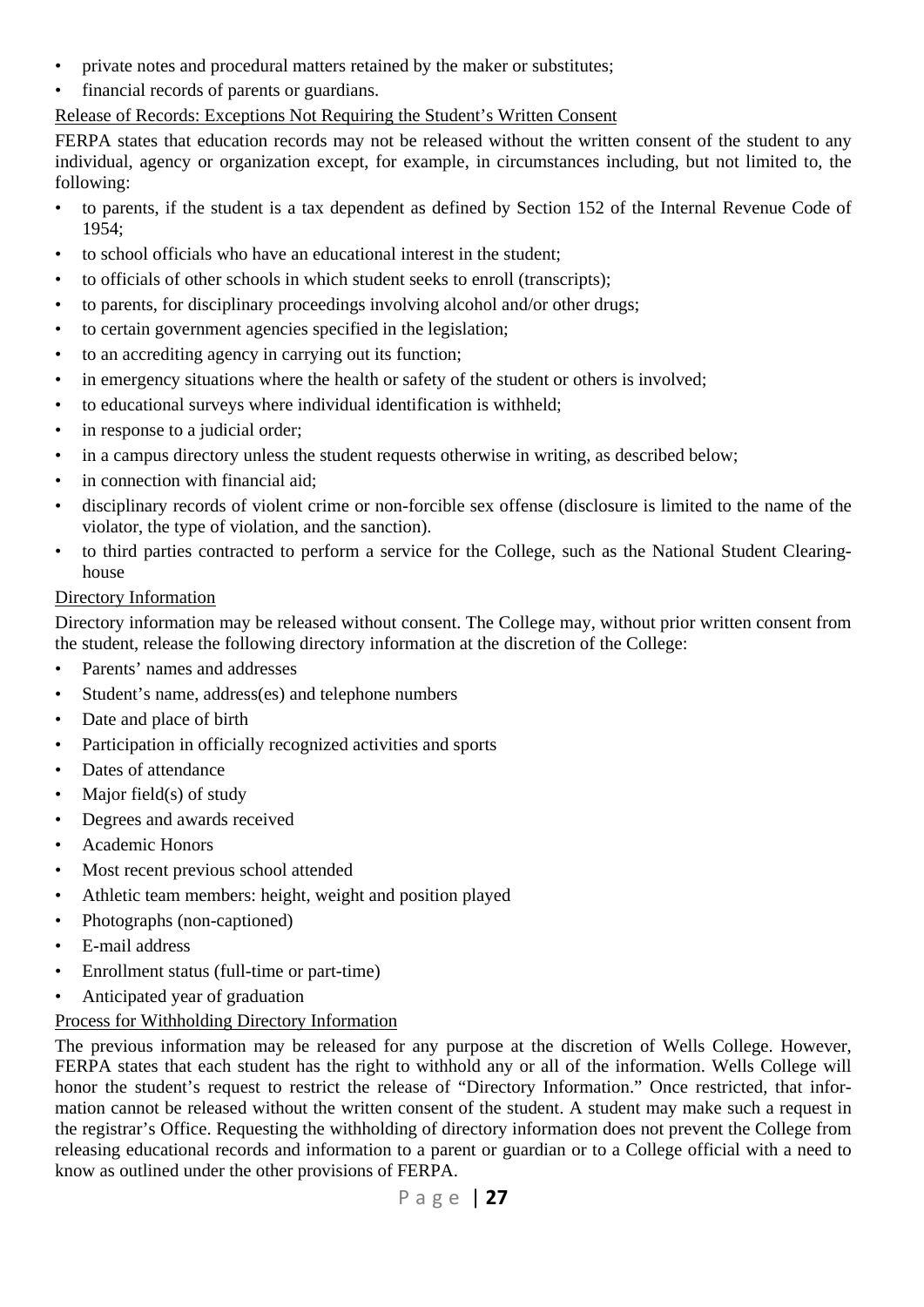To prevent disclosure of any or all categories of directory information, the student must submit a written request to prevent disclosure of directory information form in writing to the registrar. A new form for nondisclosure must be completed for each academic year.

Student Access to Academic Records

- 1. Present as well as former students must submit a request in writing to the registrar for access to their individual academic records. These requests, with signed acknowledgment of compliance, are retained for one year.
- 2. The registrar or designated agent will inform the student when the requested record will be available within seven (7) business days. However, every effort will be made to make the records available within a few days of the request.

#### Student Access to Non-Academic Records

- 1. Present as well as former students must submit a request in writing to the dean of students for access to their individual records. These requests, with signed acknowledgment of compliance, will become part of the student's record.
- 2. The dean of students or designated agent will inform the student when the requested record will be available within seven (7) business days. However, every effort will be made to make the records available within a few days of the request.

### Challenges to Student Records

A student has the right to request the amendment of her or his educational records if the student believes that inaccurate or misleading information is contained therein. A student may request, in writing, an opportunity to review the official educational records maintained by the College. The student should write the College official responsible for the record, clearly identify the part of the record he or she wants changed and specify why it is inaccurate or misleading. The College has five (5) business days to respond to the student's request. If the College decides not to amend the record as requested by the student, the College will notify the student of the decision and advise the student of his or her right to a meeting regarding the request for amendment. Additional information regarding the meeting procedures will be provided to the student when notified of the right to a meeting.

#### Student's Right to Waiver of Access

The student may waive his/her right of access to confidential academic statements (i.e., recommendations) by signing the appropriate waiver form.

The waiver shall be valid only if:

- upon student request, the names of all persons making confidential recommendations must be provided;
- such recommendations or statements are used only for the purpose for which they were specifically intended. The College may not demand such a waiver as a condition of admission, award of financial aid, or the receipt of any other services and/or benefits.

A student may also waive his/her right to privacy of the academic or disciplinary record by signing a Release of Information form (available in the Office of Academic and Student Life) indicating the nature and type of information to be released and to whom it may be released, or by other forms that may be used in connection with College athletics or other programs.

A student may file a written complaint regarding an alleged FERPA violation by Wells College with the Family Policy Compliance Office, U.S. Department of Education, 400 Maryland Avenue, S.W., Washington, DC 20202-4605.

# **WITHDRAWAL AND READMISSION POLICY AND PROCEDURES**

Students wishing to leave Wells College during the semester or who are planning to transfer to another higher education institution after the completion of a semester must initiate the withdrawal process with the dean of students office. The process includes an exit interview with the dean of students or his/her designee and the completion of paperwork that assists the student in satisfying all obligations to the College. All forms regarding withdrawal may also be found online and on The Globe at global.wells.edu.

The official date of withdrawal is set when the completed form is received from the student by the dean of students office or the last known academic activity (i.e., class attendance)—whichever is later. Once the stu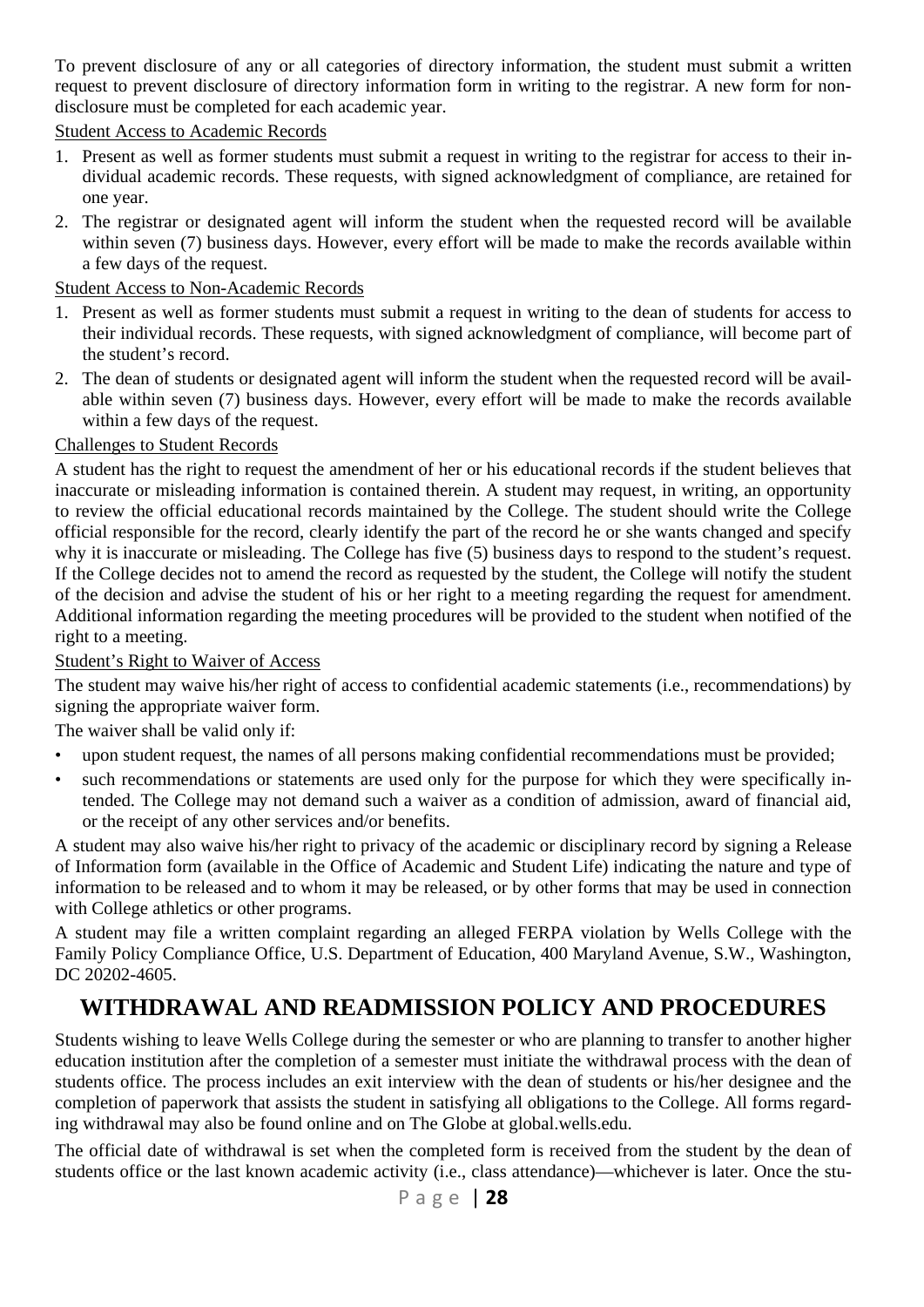dent completes the withdrawal form, the student has 48 hours to move out of his/her residence hall. If a student leaves the College without initiating the withdrawal process, the College is entitled to determine the official date of withdrawal and will administratively withdraw the student from the college. It is the student's responsibility to take care of all business and College-related matters prior to leaving Wells College.

## **FINANCIAL POLICIES RELATED TO WITHDRAWAL**

A withdrawal from the College shall be subject to the refund policy for tuition, fees and room and board as stated in the financial information section of the *Wells College Catalog*.

A withdrawal from all courses is considered to be an official withdrawal from the College for financial aid purposes. If a student has borrowed in a federal loan program, loans will enter repayment after the grace period has exhausted. If a student leaves during the semester, financial aid could be subject to the return of Title IV funds as required by federal regulations. The complete policy regarding the return of federal funds is outlined in the *Wells College Catalog*.

# **ACADEMIC IMPLICATIONS OF WITHDRAWAL**

When a student withdraws from the College, the transcript will read as follows:

- before the end of the drop period, no record is entered.
- from the end of the drop period through the official withdrawal period, the registrar will assign a "W" for each course.
- after the official withdrawal period, a student will receive grades from their instructor of "W" or "WF" depending on progress to date in each course.

### **READMISSION**

Wells College will not automatically readmit a student who has withdrawn or been suspended from the College. Students who desire to reenter Wells College following a voluntary or involuntary (i.e. academic or disciplinary suspension) withdrawal must complete the Application for Readmission form and submit it to the dean of students. The dean of students will consider the student's readmission on an individualized basis, taking into consideration financial, academic and disciplinary status and information and will consult with all appropriate offices and staff members regarding the student's readiness and ability to return to the College. The decision of the dean of students whether to readmit a student or not is final and not subject to appeal. The provost and dean of the college will make all decisions regarding students who were academically suspended from Wells. The decision whether or not to readmit a student is final and not subject to appeal.

### **INVOLUNTARY LEAVE AND ADMINISTRATIVE WITHDRAWAL**

The College reserves the right to suspend or expel a student at any time when conduct is deemed to be in violation of College policy or poses a risk to the student or the College. In taking such action the College need not assign further reasons. At the discretion of the dean of students, and following individualized assessment, a student who is determined to be a danger to self, other members of the community, or the College, or in which the behavior of the student significantly disrupts the living and learning environment of the College, may be involuntarily or administratively withdrawn or placed on interim suspension. No refunds for tuition, room, board and fees are given for administrative withdrawals, including, but not limited to, disciplinary action that results in the suspension or dismissal of a student.

### **PROCEDURES FOR INVOLUNTARY/ADMINISTRATIVE WITHDRAWAL FOR STUDENTS WHO POSE A DANGER TO SELF OR OTHERS**

- 1. If it becomes evident (through observed behavior and/or by report(s) of danger to self or others from faculty, staff or students) that a withdrawal from the college may be in the best interests of a student and the college and the student (and/or his or her family) does not agree, then the following procedures will be engaged:
	- The dean of students will review all available information obtained from incident reports, conversations with students, faculty and staff, and the expert opinions of appropriate medical professionals.
	- The dean of students will engage in a determination on an individualized, case-by-case basis and will apply the direct threat analysis, taking into consideration the nature, duration and severity of the risk and the likelihood, imminence and nature of the future harmful conduct, either to the student or to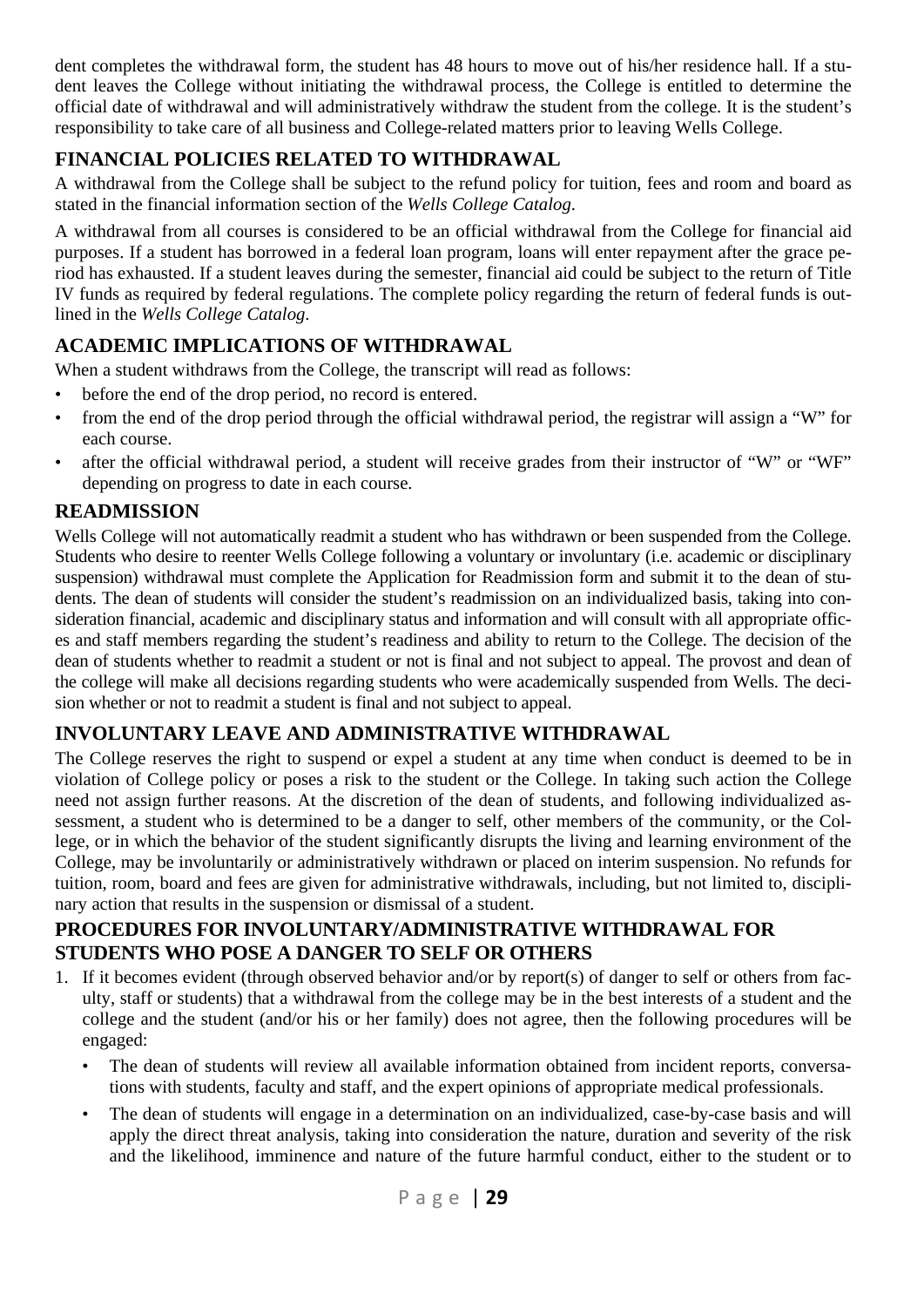others.

- The dean of students will meet with the student (if possible), giving notice to the student of the meeting and providing an opportunity for the student (and his/her family if the student has a signed waiver indicating permission to share information) to provide evidence to the contrary and/or to make suggestions for reasonable accommodation(s) short of involuntary withdrawal from the college.
- If, after conversation with the student, appropriate medical professionals and other college officials, the student:
	- chooses to withdraw voluntarily, a Withdrawal Form will be processed indicating that the withdrawal is voluntary and of a medical nature and setting appropriate conditions for the student's return. Failure to sign the waiver so that appropriate medical/clinical information may be obtained and discussed will result in an involuntary withdrawal as the college will have insufficient information to make an individualized determination.
	- maintains that s/he would like to remain enrolled, the dean of students will consult with appropriate medical professionals regarding the evidence presented by the student. The dean will also consult with other college officials as appropriate.
	- The dean of students will render a decision and present that decision to the student in writing. Should the decision be to withdraw the student involuntarily, appropriate conditions for return will be contained within the withdrawal letter. The College will not as a condition of return mandate that any self-injurious behavior cease unless that behavior continues to constitute a direct threat to the student or others. The college will require, as a condition for return, a signed release by the student for the dean of students and appropriate college officials to discuss the student's readiness to return to college and provide assistance in developing reasonable accommodation(s) to mitigate any direct threat to self or others.
	- Should the student choose to appeal the dean of students' decision, s/he will follow the procedures outlined in the Community Handbook, making such appeal to the president, who will render a final decision.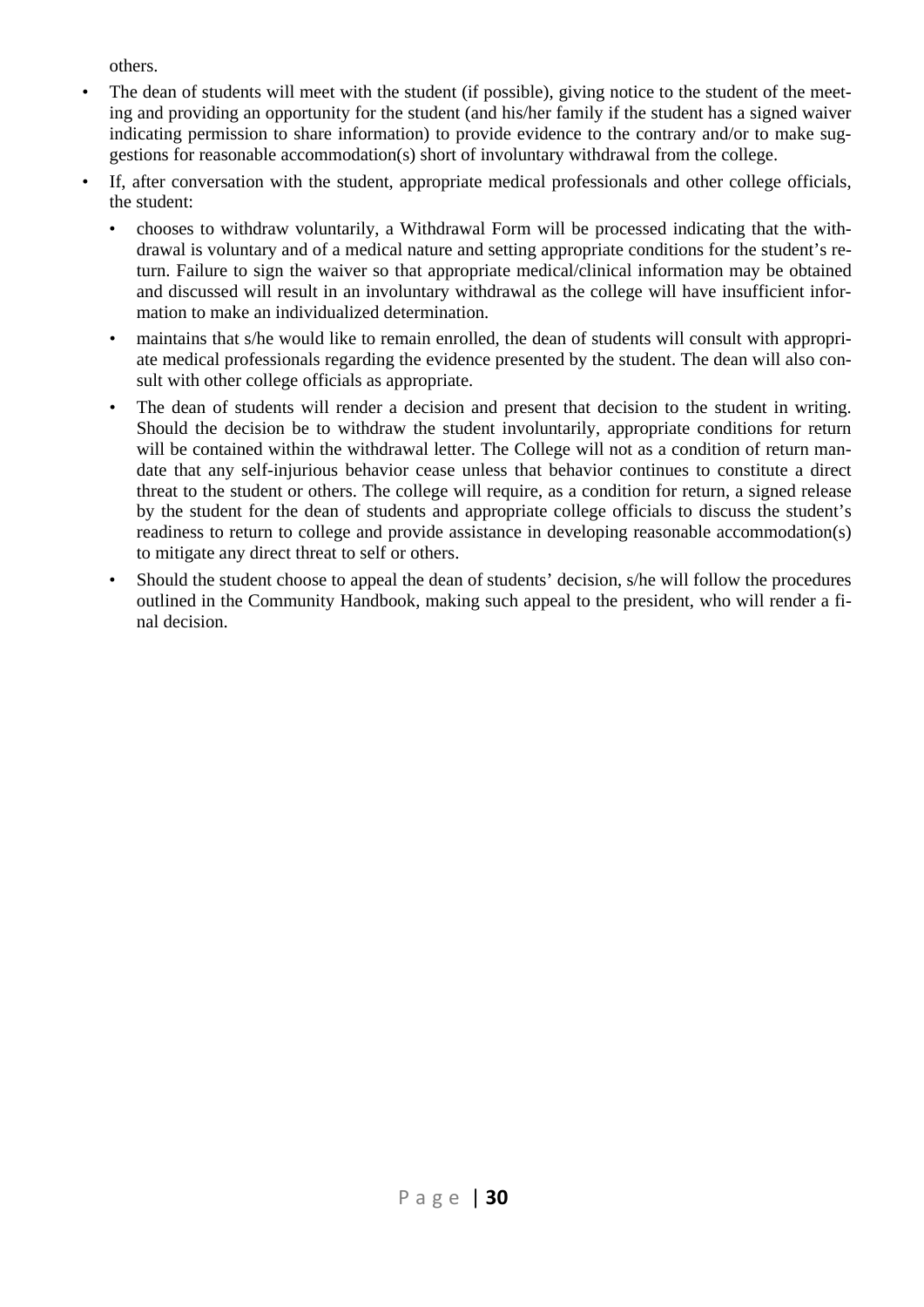# **SECTION THREE: ACADEMIC POLICIES AND REGULATIONS**

A complete listing of the Wells College academic requirements, course offerings and policies can be found in the *Wells College Catalog*. For specific information and academic requirements, students should refer to the *Wells College Catalog* for her or his year of entry.

Catalogs are available on the Registration and Advising page on the Students tab of the Globe (http://global.wells.edu)

### **ACADEMIC INTEGRITY**

A student may neither give nor receive aid when taking examinations or writing papers; plagiarize; employ methods of preparation disapproved by the instructor; or make unauthorized use of academic materials. Neither question papers nor answer books may be removed from an examination room without the permission of the instructor.

### **LIBRARY**

The Library features open stacks with its large collection of books for a college of Wells' size, as well as electronic resources and archives, an online catalog, wireless connectivity throughout the building, and other educational supports. A student may not infringe upon the rights of others in the use of library materials and/or study spaces. Abuse of library procedures and privileges is considered academic dishonesty.

Students must follow the rules governing the circulation and use of all library materials (including reserve, reference, periodicals, and departmental libraries).

### **ACADEMIC PENALTIES**

Academic penalties that may be imposed by the Community Court for infractions of the Honor Code in academic areas:

- Failure of all or part of the course involved, with the approval of the instructor
- Probation: placement of student on Academic Conduct Probation for a period to be determined by the court upon approval of the Academic Standing, Advising & Admissions Committee
- Suspension for up to 30 weeks
- Suspension with no transfer credits earned at another institution while under suspension
- **Expulsion**
- Other educational penalties aimed at educating the student and/or restoring community.

### **ACADEMIC ADVISING, REQUIREMENTS AND STANDING**

The provost and dean of the college has oversight of the academic program and deals with all matters of an academic nature. The Academic Standing, Advising & Admissions Committee (ASAA) oversees the application of the academic requirements of the College and establishes guidelines and policies for academic standing and advising.

Students are assigned academic advisors upon entry based on their intended majors. Upon formal declaration of a major, a student selects or is assigned an adviser from that field.

A student is expected to consult her or his academic adviser about all matters pertaining to her or his academic program, and is also encouraged to seek advice from academic and student life staff, other faculty members, or the appropriate faculty committee. Petitions for exceptions to existing regulations must be approved by the academic adviser, any faculty member whose course is involved, and ASAA. The petition form can be obtained at the registrar's office or online on the Registration and Advising page on the Students tab of the Globe (http://global.wells.edu)

A student—not her or his adviser—is responsible for observing the requirements for her or his degree as defined in the *Wells College Catalog*.

Registration for Courses

Students are responsible for registering online for courses via the Globe during the announced registration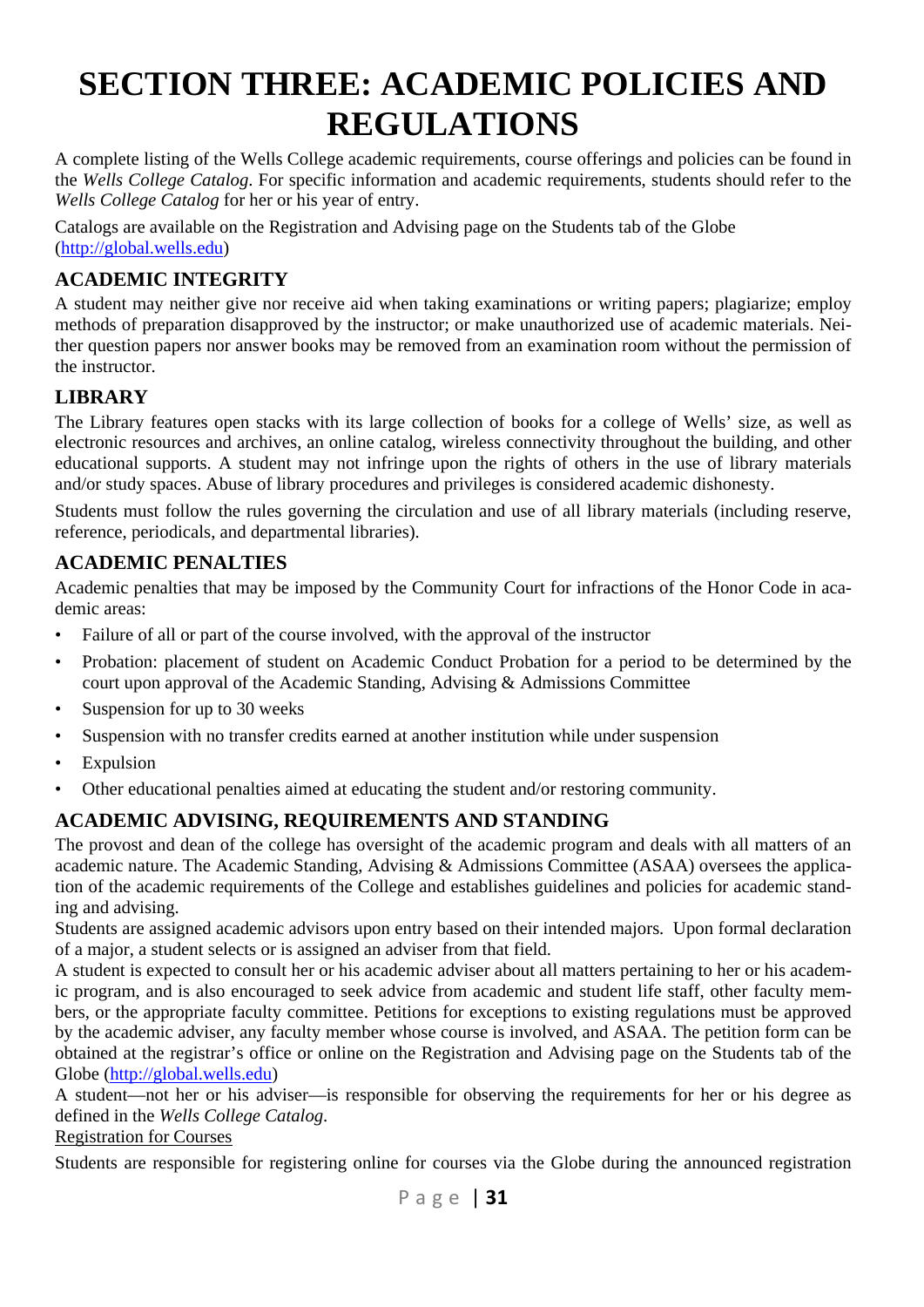period each semester. A late registration fee of \$150 will be incurred by any student who has not registered by the first class day, unless she or he is excused by the registrar or provost and dean of the college.

### Petitions for Variance

A student who wishes to register under our cross-registration agreements with Cornell University, Ithaca College, or Cayuga Community College; arrange an accelerated program; do independent work; establish an individualized major or double major; exceed the maximum course load; or waive an academic regulation must apply through forms available in the office of the registrar. Students who wish to study abroad should obtain the appropriate paperwork from the Office of International Programs.

#### Absence from Class and Class Activities

Faculty members shall announce to students, at the beginning of each course, their policy in regard to absences. It is the general policy of the College that class attendance is expected. A student absent from classes because of illness or family emergency has the responsibility to arrange to make up missed work with her or his instructors. The dean of students will notify instructors about students who have been confined to their residence hall rooms for medical reasons, or who must unexpectedly leave campus for reasons of illness or family emergency.

When permission to complete missed or late work during the semester has been granted by the instructor, she or he will set a deadline for the completion of the work and will determine whether or not a penalty for lateness is to be exacted. Once the deadline has been set, no further extensions will be allowed except under unusual circumstances. Extensions beyond the end of the semester must be filed by the last day of classes on an "Incomplete Grade Request and Contract" (available in the registrar's office). "Incompletes" are allowable for a student who is passing the course but for whom circumstances beyond her or his control occur within the last three weeks of classes that prevent completion of the course. The student may be asked for documentation of these circumstances. The "Incomplete Grade Request and Contract" form must be filed within the last three weeks of classes and must have the signatures of both the student and the faculty member, the due date indicated, a listing of work remaining to be completed, and an indication of the grade the student will receive if she or he does not complete the work by the due date. The due date for an "incomplete" may not be after the eighth week of classes of the subsequent semester, but may be extended by the instructor to the end of the subsequent semester if there are further extenuating circumstances. Students with pending grades of "incomplete" may not participate in internships or off-campus study in the subsequent semester, nor be considered for Dean's List.

A student may be required to furnish evidence of having made up work (reading, content of lectures, laboratory periods) or do substitutes for class work missed during an absence.

#### Examinations

Each instructor shall hold a three-hour examination at the end of each course at the time indicated in the published schedule, except as noted below. No instructor is permitted to close a course of study or hold a final examination before the appointed time except that, at the discretion of the instructor, a student(s) may take the examination at a time other than that at which the rest of the students in the course are taking it.

In courses in which papers are part of the work, but in which there is also a final examination or substitute, instructors may not set a time for submitting papers any later than 4:30 p.m. on the day immediately following the last day of classes.

Final examination books shall be returned to the student upon request. Examination books that are not returned will be kept on file by the instructor for a period of at least one year.

An instructor may substitute in any course a form of evaluation other than examination. Papers and projects assigned in lieu of a final examination will be due no later than the conclusion of the last scheduled examination.

#### Grade Reports

Grades, both midterm and final, are posted online as they are received from faculty members; students and advisers can obtain this information themselves using the Globe.

It is a course instructor's right and duty to determine course grades. If a student feels that there is a mistake in the grade earned, he or she must meet with the instructor before the end of the second full week of the subsequent semester. If a course instructor is no longer at the college, the student shall meet with the chair of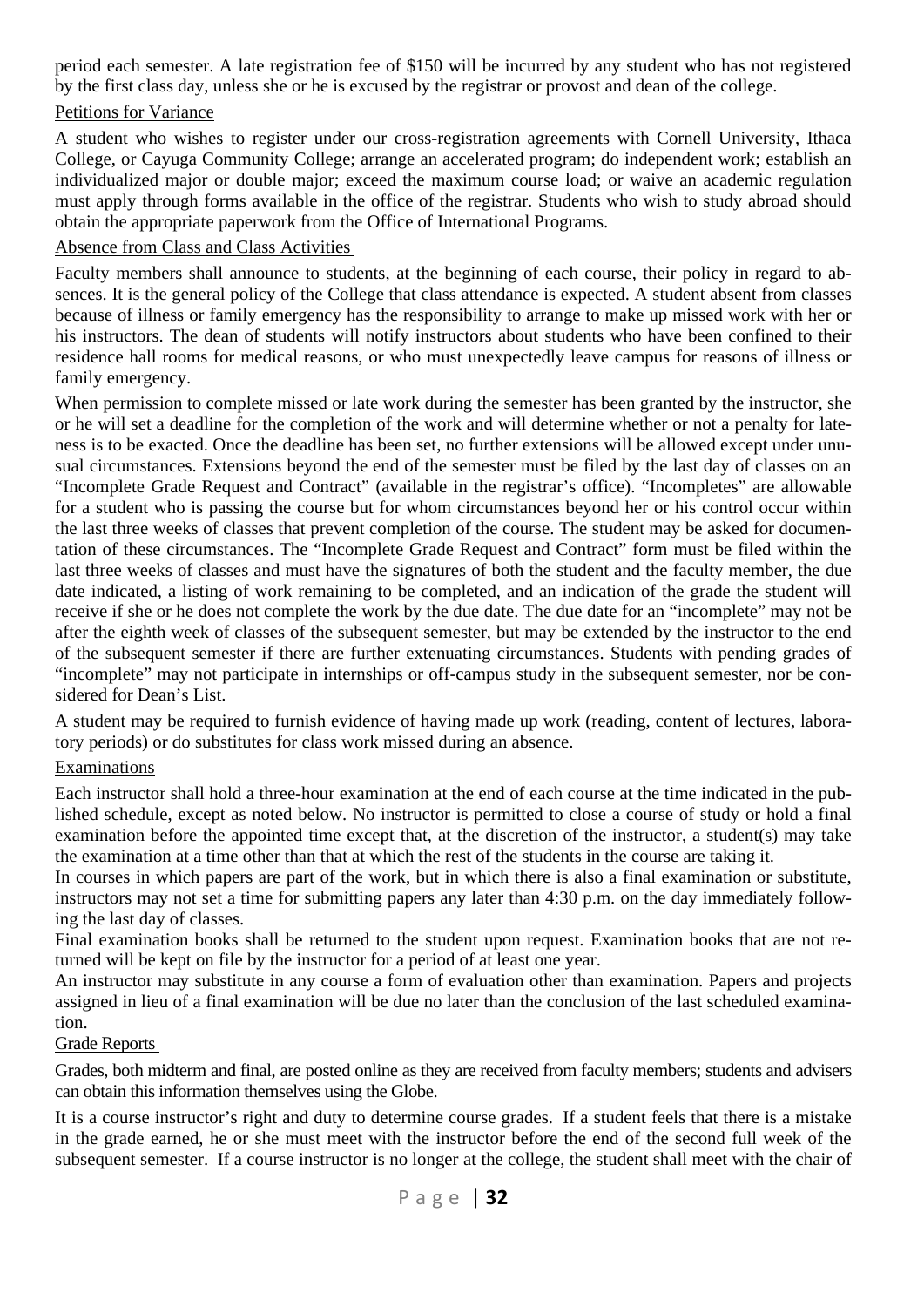the major involved. If an instructor wishes to change a recorded grade, he or she will submit to the provost and dean of the college a request for the change. Grades will be changed only because of the instructor's corrected calculation of the grade or because of the instructor's decision to consider lost work submitted by the student. Upon approval, the change will be recorded by the registrar.

The Academic Standing, Advising & Admissions Committee reviews student records after each semester to ascertain whether satisfactory progress is being made toward completion of the degree. A student whose progress is deemed to be unsatisfactory is so notified and may be placed on academic warning or academic probation, or suspended or dismissed from the College as indicated in the *Wells College Catalog*.

Questions regarding academic policies or procedures should be directed to the provost and the dean of the college.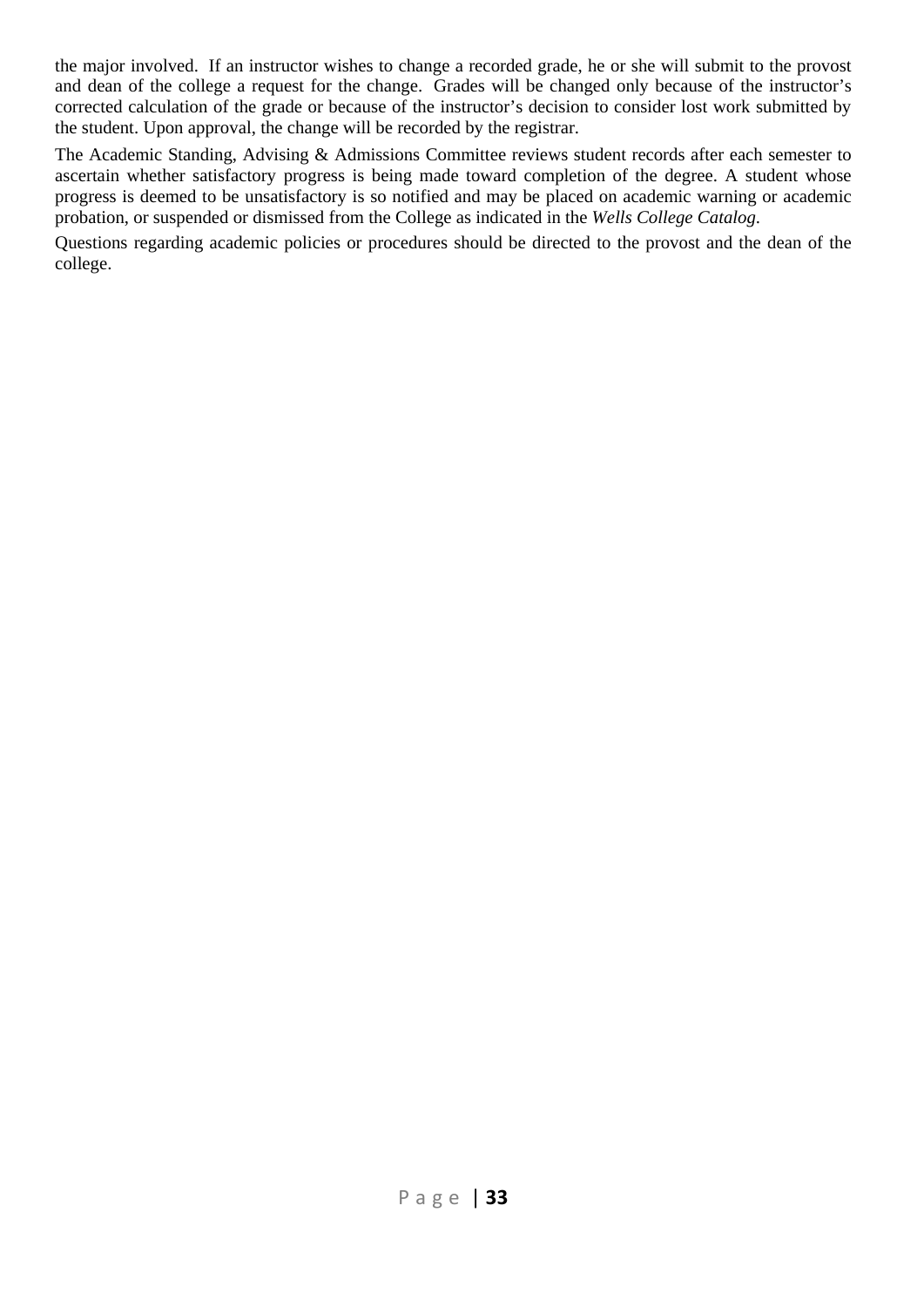# **SECTION FOUR: ATHLETIC POLICIES AND REGULATIONS**

All student-athletes are responsible for complying with the policies outlined in the *Wells College Student Athlete Handbook as well as any additional team polices outlined by each program's coach*. A copy of the handbook is available in the Department of Athletics and will be posted on the web site at www.wellsexpress.com.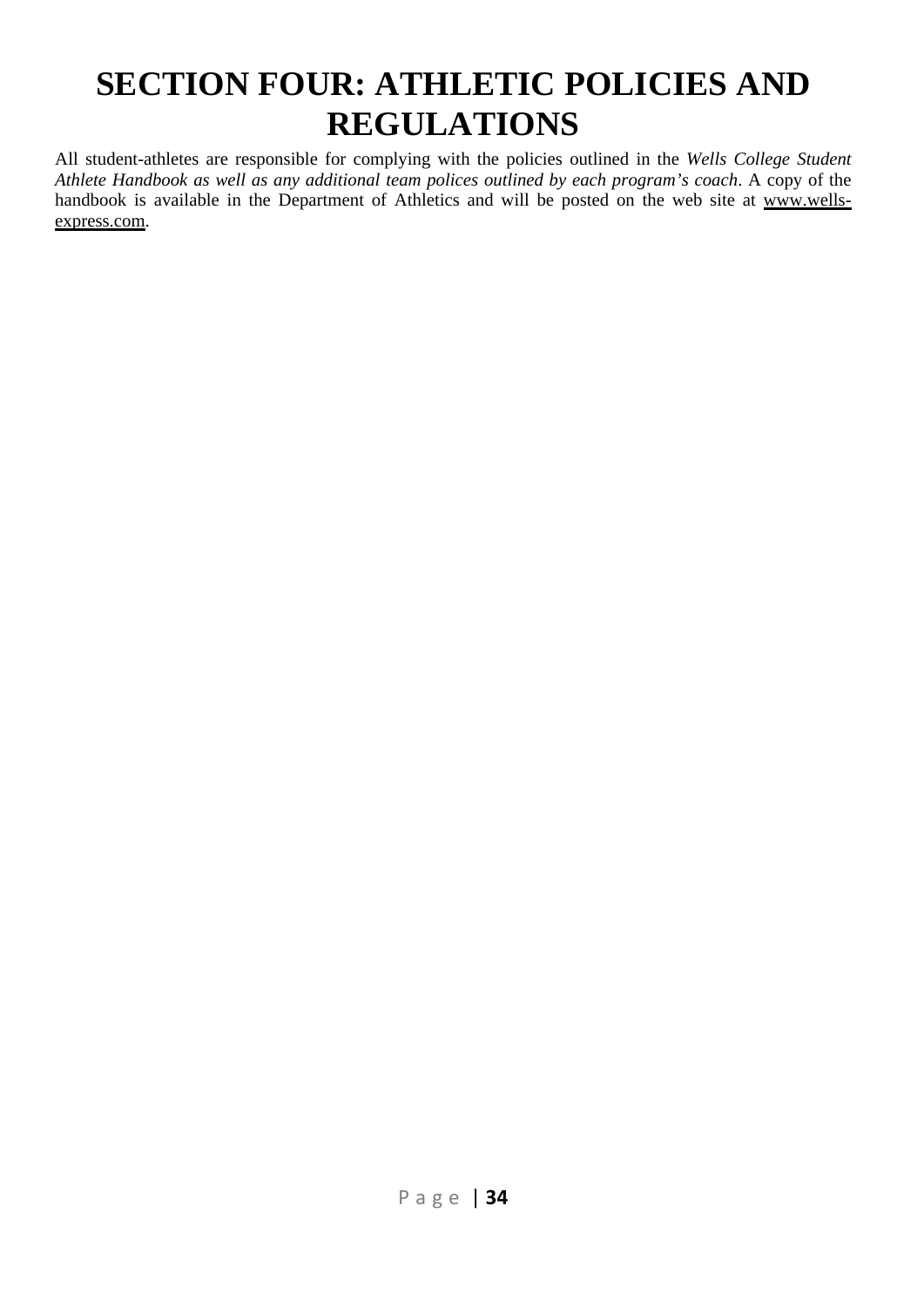# **SECTION FIVE: STUDENT CONDUCT CODE**

### **PURPOSE AND FOUNDATION**

Wells College is dedicated to the personal development and academic excellence of its students. Wells students possess certain rights and privileges together with corresponding duties and responsibilities. Every student is entitled to socially responsible freedom of action as an expression of collegiate activity. Each individual is due the respect of his/her personal dignity and property. In turn, each student is responsible for maintaining community standards of behavior that do not interfere with the rights of others or the effective functioning of the College.

The foundation of student conduct at Wells College is the Honor Code and the Community Standards Statement. The Honor Code requires all students to act with integrity and to hold themselves and others accountable. The Community Standards Statement requires all students, faculty and staff at the College to treat one another with dignity and respect and to respect differences.

In keeping with the Honor Code and Community Standards Statement, each student at Wells is required to practice personal and academic integrity, to demonstrate respect for the dignity of all persons, to respect the rights and property of others, to discourage intolerance and to show concern for others. Students are required to engage in responsible and ethical conduct that reflects the principles of the College and each student must refrain from and discourage behavior that threatens the freedom and respect that every individual deserves. Toward that end, the College, with input from the community, has set forth certain expectations for socially responsible student behavior systems through which the College may seek redress against persons who have infringed upon the rights and privileges of others and/or the College.

### **SCOPE**

All violations of College policies and procedures committed on or off College property (both inside and outside the classroom), or at officially sponsored College events (on or off campus) or via the College's electronic network fall within the scope of the Student Conduct Code. Although the College is not legally responsible or financially liable for the behavior of students off-campus, it reserves the right to take disciplinary action against students when their off-campus behavior violates College expectations and/or policies or when it adversely impacts the College and its students or the surrounding community. Each student shall be responsible for their conduct from the time of application for admission through the actual awarding of a degree, even though the conduct in question may occur before classes begin or after classes end, during the academic year or during periods between terms of actual enrollment (even if such conduct is not discovered until after a degree is awarded).

The College recognizes that all students, in addition to being members of the College community, also belong to the community at large. The College's Student Conduct Code does not protect or shield students from their responsibilities under federal, state, and/or local laws or ordinances. The College reserves the right to refer any situations involving student misconduct to appropriate law enforcement authorities. The College may impose disciplinary sanctions on a student or recognized student group, club or organization found responsible for the violation of College policies and procedures contained herein, regardless of the pendency, timing or result of any external proceedings related to the conduct at issue. The rules of conduct and the associated procedures contained herein are limited to students, full-time and part-time.

### **DISCIPLINARY AUTHORITY**

The College's president and the board of trustees have designated the dean of students to be responsible for the administration of student conduct standards and the enforcement of the Student Conduct Code. The dean of students, in consultation with students, faculty and staff, has developed policies for the administration of campus discipline. The College community and its board of trustees have established the following policies and procedures to support a philosophy of education based on socially responsible freedom. The policies and procedures contained in this *Wells College Community Handbook* are established in order to provide a climate necessary for achieving the goals of learning and personal development.

### **JURISDICTION**

1. The dean of students, pursuant to the authority delegated by the College president and the board of trus-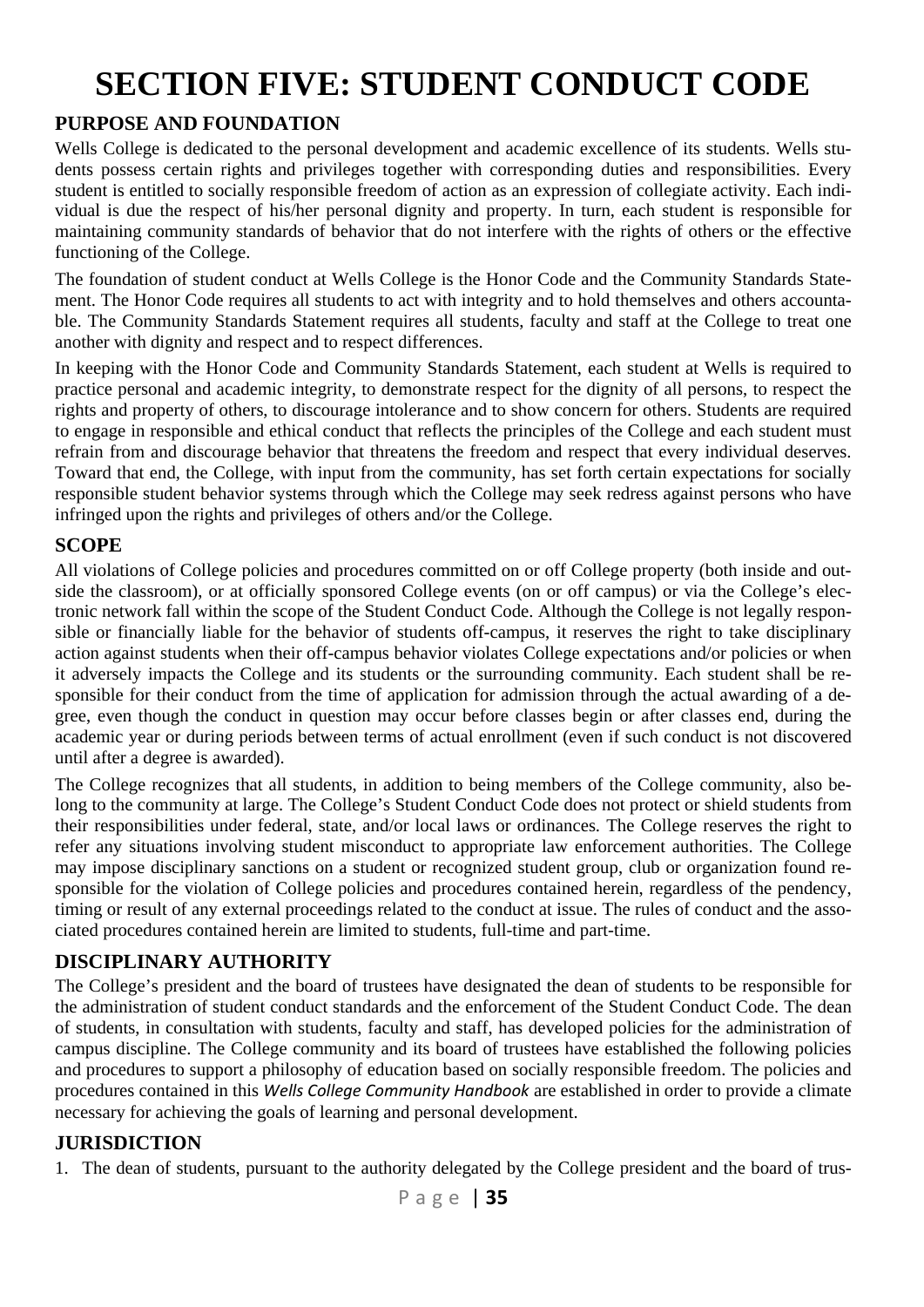tees of Wells College, is responsible for the administration and enforcement of the Student Conduct Code and all policies contained within the *Wells College Community Handbook*.

- 2. The dean of students in consultation with other Student Life Staff, is responsible for the annual review of the policies and procedures contained in the *Wells College Community Handbook*.
- 3. The Wells College Student Conduct Code applies to all Wells College students and student groups, clubs and organizations.
- 4. Wells College students are also subject to rules and regulations contained in the *Wells College Catalog*.
- 5. The jurisdiction of the Student Conduct Code may be extended to individual or collective activities which are not recognized or approved by the College and which do not occur on Wells College premises if, in the opinion of the dean of students, such activities violate College expectations and/or policies, adversely impact the College or surrounding community, and/or have an adverse effect on the interests or educational mission of Wells College.

### **RESOLUTION OF COMPLAINTS**

Students, faculty, staff, municipal authorities or other members of the community may bring forward complaints regarding the behavior of Wells College students. The College routinely reviews all such complaints and any related incident reports or information and determines the method of resolution. Complaints should be brought forward within a reasonable period of time in order to ensure appropriate resolution. Complaints brought forward more than 90 days from the time of the original incident are not ordinarily pursued.

- Complaints by students, faculty, staff, municipal authorities or members of the community regarding Wells College students will be reviewed by the dean of students, who will make a determination as to the appropriate method of adjudication.
- Student complaints regarding faculty or staff members shall be resolved in accordance with the *Faculty Manual* or *Staff Handbook*.
- Student complaints regarding persons who are not members of the Wells College community shall be referred to the appropriate local, state or federal authorities.
- The College may also choose to initiate a complaint through the dean of students or other administrator.
- The College reserves the right to issue a No Trespass order to a Wells College student or non-student if, in its judgment, it believes that this will protect the health and safety of Wells College students, faculty, staff and property.

Depending upon the nature and circumstances of the alleged violation, the following methods of adjudication may be utilized to resolve allegations regarding student behavior. The dean of students has the discretion to decide which of the following methods, or some combination or variation of them, is the most appropriate procedure in a particular situation:

### **INFORMAL RESOLUTION**

In some instances, incidents and/or allegations are most appropriately resolved in a manner not resulting in formal disciplinary charges. This may include, but is not limited to, meeting with a member of the residence life staff, the dean of students or their designee, and/or other faculty, staff or other on- or off-campus resources as deemed appropriate by the dean of students.

### **CONDUCT REVIEW MEETING**

A Conduct Review Meeting is conducted by a student life administrator to adjudicate most first-time violations and/or violations where suspension or expulsion from the College is not a likely or potential outcome. In cases where suspension or expulsion from the College is a likely or potential outcome and depending on the nature and circumstances of the violation, the dean of students may administer the Conduct Review Meeting.

### **COMMUNITY COURT**

The Community Court resolves alleged violations of the Honor Code brought forward through self-report or reported to the Community Court by a student, staff or faculty member. Violations under the jurisdiction of the Community Court include lying, cheating, stealing, concealing, deceiving, or failure to report a witnessed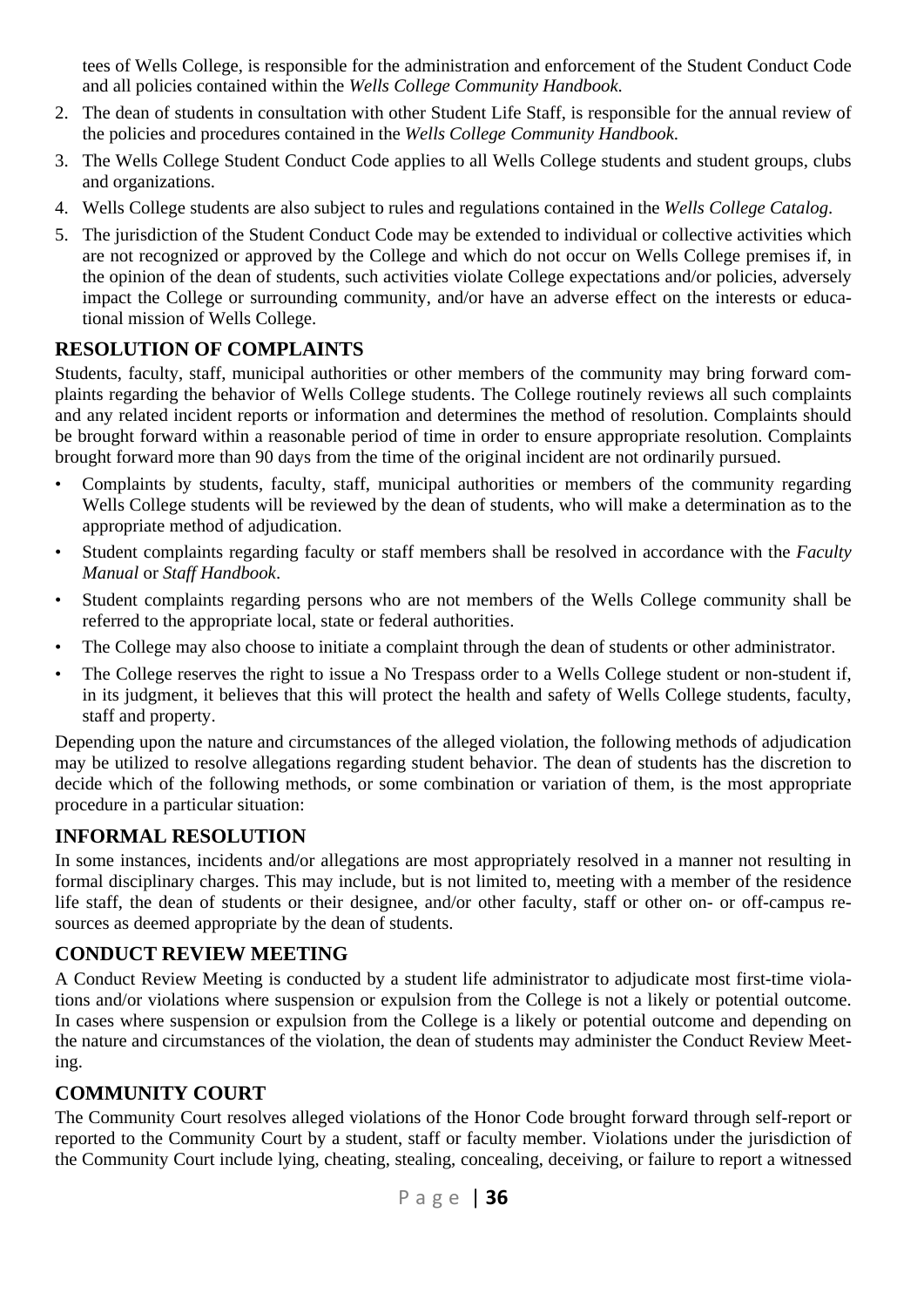violation. For more information on Community Court, see Section 7, Article III.

## **ADMINISTRATIVE DECISION**

The dean of students or his/her designee may make an administrative decision regarding an alleged violation of the Student Conduct Code. The College also reserves the right to place a student on interim suspension when conduct is deemed to be in violation of College policy or in situations where the student poses a risk to him/herself, to others or the College and its programs and mission. In taking such action, the College need not assign further reasons. A student placed on interim suspension will normally be entitled to a Conduct Review Meeting within 72 hours.

At the discretion of the dean of students, and following individualized assessment, a student who is determined to be a danger to self or to others, or in which the behavior of the student significantly disrupts the living and learning environment of the College, may be involuntarily or administratively withdrawn, suspended or expelled.

## **CONDUCT REVIEW MEETING PROCEDURES**

The following procedures are guidelines only, which will be followed to the extent they are practical and appropriate in a given situation. The fact that all guidelines are not followed in a particular situation will not affect the validity or appropriateness of a disciplinary decision or process.

- 1. Incidents of alleged violations of the Student Conduct Code or College policy are reported to members of the campus community or faculty/staff in the course of their duties, to the office of residence life or to the department of campus safety via incident reports or other means.
- 2. Incident Report Forms or complaints brought forward by other means are usually reviewed expediently by student life staff and the director of campus safety.
- 3. The dean of students assigns alleged charges as appropriate.
- 4. Absent extenuating circumstances, within seven (7) business days of the report or identification of the alleged violation, the student is notified to attend a conduct review meeting. Email will be the primary method of outreach for conduct matters. The following information will be provided:
	- Time, date and location of the meeting
	- Name and contact information for staff member conducting review
	- Section of the Student Conduct Code allegedly violated
	- Date of the alleged violation

 In the event of a justifiable scheduling conflict, the student must contact the appropriate staff member to reschedule as soon as possible, but prior to the scheduled meeting time.

- 5. The student attends the scheduled meeting. At this time, the student may respond to any and all alleged violations and provide relevant oral or written information. The Student Conduct Code and the relevant procedures for resolution will be explained and an opportunity for questions will be provided. Legal counsel, parents/guardians or other representatives are not permitted at conduct review meetings.
- 6. In some instances, additional information may be needed in order for a decision to be rendered. The staff member holding the conduct review meeting may adjourn the meeting in order to gather more information, talk with other relevant parties, etc. A follow-up meeting will be set to bring the matter to closure.7. Staff members will make decisions based on preponderance of evidence. "Preponderance of Evidence" means that more than likely. Therefore, if the staff member believes the student is "more than likely" responsible for the violation, the student will be found responsible.
- 7. If the student is found responsible, sanctions are assigned as appropriate, and are effective immediately upon the close of the meeting. If the student is found not responsible, the case is dropped and a letter indicating that is added to the student's file.
- 8. Within ten (10) business days of the meeting, the student is notified of the resolution and/or sanctions in writing.

If a student fails to attend a scheduled conduct review meeting, the assigned staff member will adjudicate the incident without the student present. All decisions made in the student's absence will be considered binding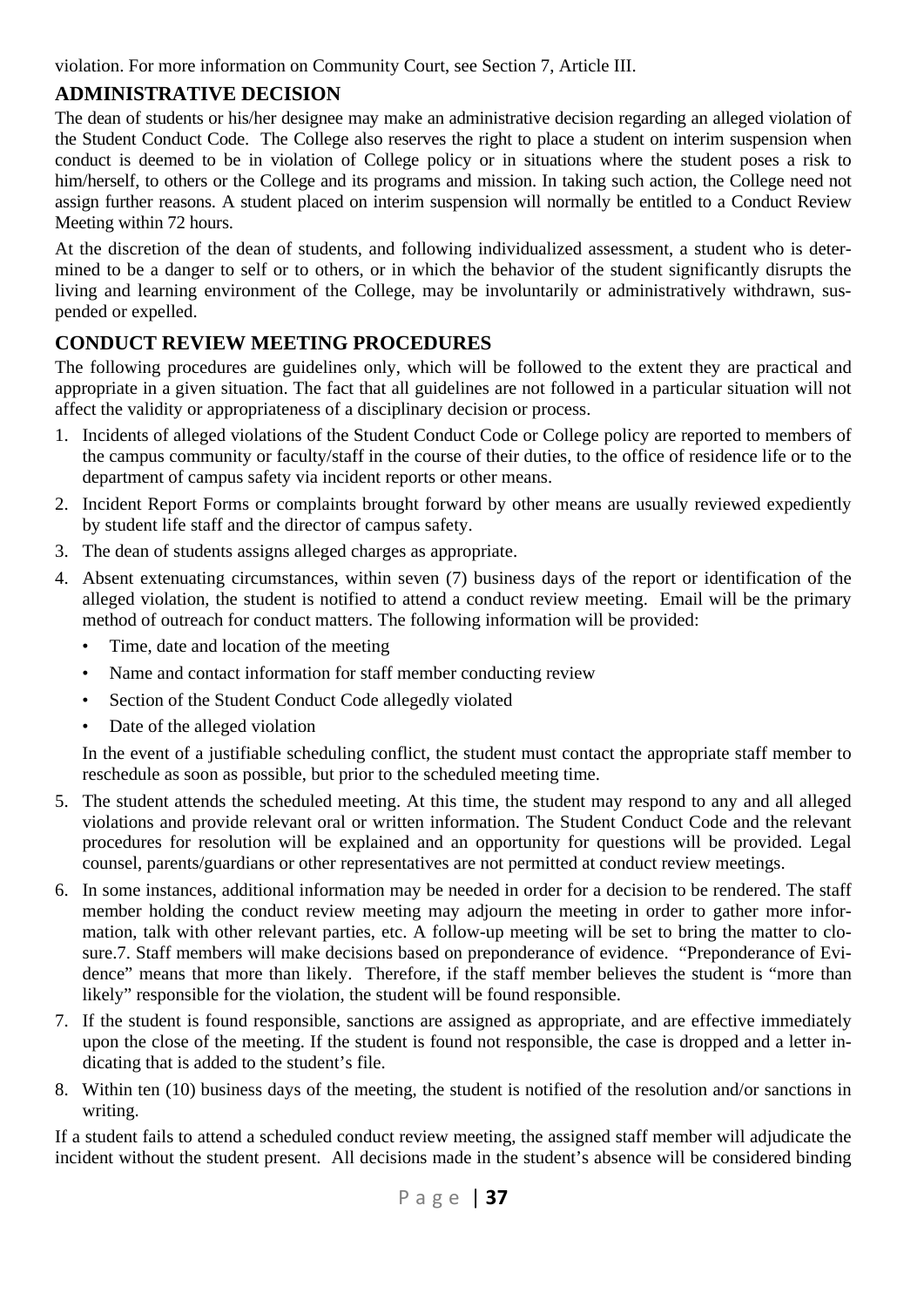and all sanctions must be completed by the set deadlines.

### **VIOLATIONS**

The conduct outlined below constitutes common violations of the Wells College Student Conduct Code. Items noted with an \* are also violations of the Wells College Honor Code. Please note that this is not a comprehensive list of violations, and students are responsible for reading the entire Wells College Code of Conduct to familiarize themselves with all policies.

**Academic Dishonesty\*:** Any act of academic dishonesty including collaboration, copying, plagiarism, forgery, fabrication, inadequate or inappropriate citation, or invasion or theft of information.

**Aggressive Behavior:** Acting with violence, aiding, abetting or encouraging the commission of any act of violence, or potentially life-threatening behavior toward another person. Engaging in the use of threatening, harassing or abusive language, actions or behavior.

- **Alcohol:** Students must abide by New York State and federal law in the purchase, distribution and/or consumption of alcohol. (see full policy in Section six, Residence Life policies) The following constitute specific violations of the alcohol policy: Alcohol Policy
	- A. Students must be 21 years of age or older to consume or possess alcohol on any property owned or operated by Wells College. As the use of alcohol by those of legal drinking age is permitted on campus, the responsibility for complying with all policies and procedures applying to the possession, use, sale, purchase, and service of alcohol on any property owned or operated by Wells College lies solely with each individual community member.
	- B. The following actions/activities are prohibited, and are considered violations of the Wells College Alcohol Policy:
		- 1. The possession or consumption of alcohol by any student under the age of 21 on any property owned or operated by Wells College.
			- a. Any Wells college student who permits an underage guest or other individual they are responsible for to possess or consume alcohol on property owned or operated by Wells College is in violation of the alcohol policy.
		- 2. Possession and/or use of false identification for the purpose of obtaining alcohol or gaining access to an establishment that serves alcohol;
		- 3. Providing alcoholic beverages to any person who is under 21 years of age;
		- 4. Engaging in activities, whether alcohol is present or not, that promote irresponsible or binge drinking (e.g. drinking games, chugging contests, or any means where alcohol is consumed as part of a competition)
		- 5. Public intoxication and/or drunken behavior, which result in the destruction of property, or conduct that is disorderly, disruptive, and/or disrespectful to any member of the campus community;
		- 6. Possession or transportation of open alcohol containers in public areas of the College;
		- 7. Possession of alcohol is prohibited at any College function in which students are in attendance, including (but not limited to) dances, concerts, athletic events, and dinners, without proper submission of an Event Request Form and Alcohol Exemption Form signed by the appropriate college officials;
		- 8. The possession or consumption of alcohol on any college owned, leased, or contracted van, bus, or other vehicle.
		- 9. Possession of large quantities/bulk containers of alcohol, including, but not limited to, beer balls, kegs, and alcoholic punch in excess of one gallon, in any residence hall room, college-owned or operated apartment, or other college property; and
			- a. All students present in a room or area where large quantities/bulk containers of alcohol are present are in violation of this policy.
		- 10. Socially irresponsible or illegal alcohol-related conduct that occurs off campus (e.g., off-campus arrest for underage drinking, or alcohol-related conduct, etc.);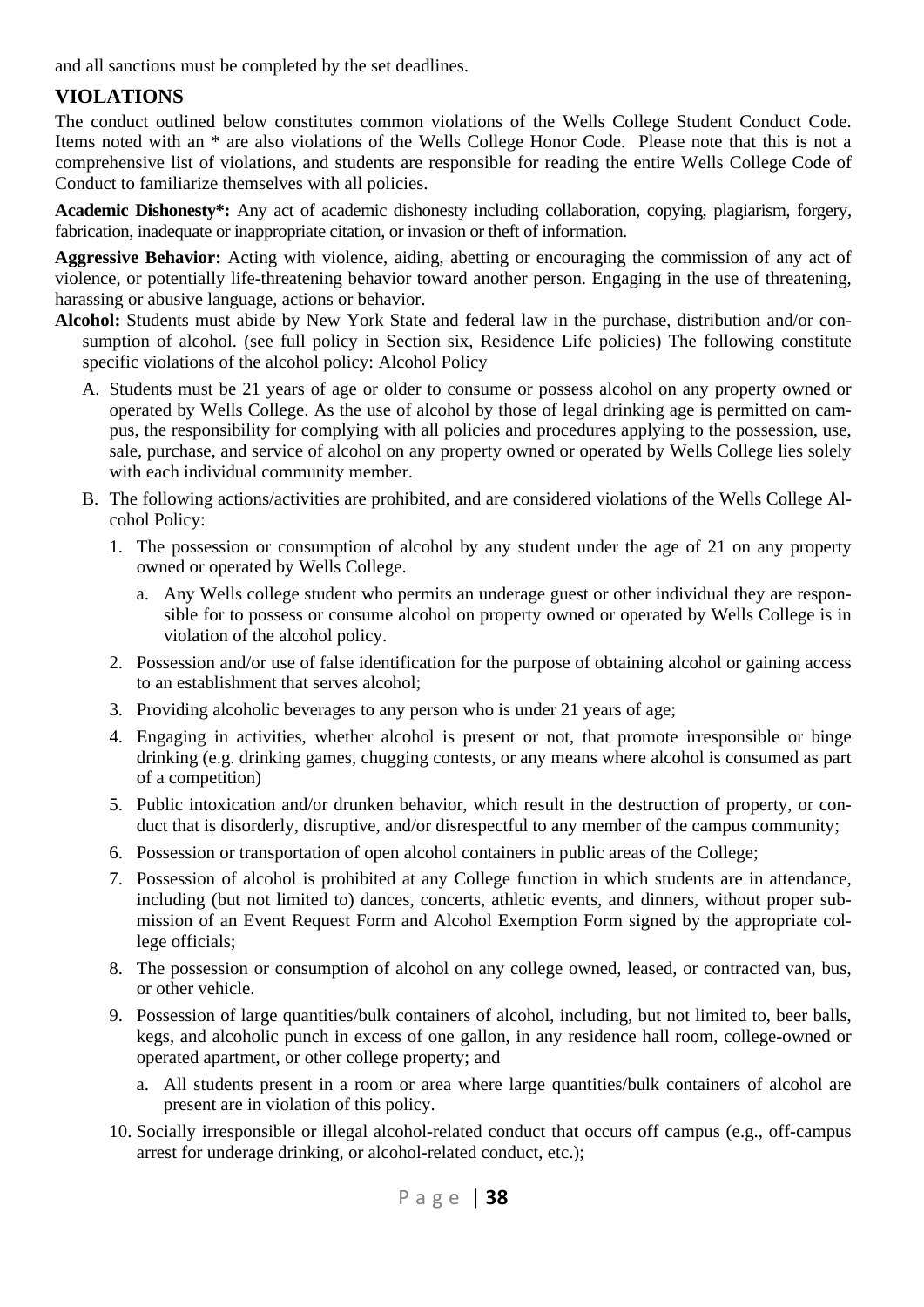12. All students must be able to show a valid form of identification showing their date of birth at any time they possess or consume alcohol;

a. If proof of age cannot be established, the alcohol may be confiscated and disposed of.

13. Empty containers of alcohol will be considered the same as full/partially full containers of alcohol and are not allowed in bulk quantities, or in any quantity with students that are not 21 years of age or older.

**Capacity:** The allowable amount of alcohol allowed in any college-owned or operated residence hall room or apartment by a single student who is of legal drinking age is limited to:

- thirty (30) 12-ounce containers of beer/malted beverage, OR
- two (2) one-liter bottles of wine, OR
- one (1) one-liter of distilled spirits, OR
- a reasonable combination of these types.

Any alcohol possessed in violation of any provision of this policy may be confiscated and disposed of by Campus Safety personnel or other college officials.

**Display of Alcohol:** Students may not display advertisements or items (i.e. signs, posters, photographs, bottles) that promote illegal drug use and or alcohol products in the public spaces on campus (i.e. hallways, lounges, bathrooms, exterior bedroom doors, exterior windows of residence halls). Alcohol bottles and containers (full or empty) are not permitted as decorations either, and may be confiscated at the discretion of Residence Life and/or Campus Safety.

**Destruction of Property:** Damage, destruction, or theft of College property or property belonging to others; failure to report accidental damage.

**Disrespectful Conduct:** Language or behavior that disrespects and/or demeans another person.

**Disruptive Conduct:** Interference with any class or other College function by any form of deliberate disturbance or disruption; noise or general disorderliness that creates an unreasonable disturbance and/or trespasses on the rights of others. Lewd or indecent behavior, including use of electronic or other devices to make an audio or video record of any person without his/her consent. No student shall engage in behavior that poses a direct threat to the health or safety of self or others.

**Drugs**: Wells College believes that students have the right to live and work in an environment free from the effects of drugs and drug abuse. Accountability and shared responsibility serve as the overarching principles that shape this policy.

In that spirit the policy aims to clarify the responsibilities of community members, define appropriate behaviors, describe the College's response to hazardous, illegal or disruptive behavior, and inform community members about the resources available for addressing drug-related concerns and problems.

In accordance with state and federal laws, Wells College has established these priorities:

- 1. To provide an atmosphere free from the manufacture, sale, distribution, use or abuse of illegal or prescription drugs;
- 2. To stress safety, and individual accountability for all Wells College students;
- 3. To establish clear penalties for violating the College's drug policy; and
- 4. To provide students with information about confidential on- and off-campus resources to address issues related to drug use and abuse.

All Wells College students are expected to comply with federal, state, and local laws, to follow the requirements of the College's drug policy and to respect the right to a drug free environment shared by all members of the campus community.

Violations of the Wells College Drug Policy or of any of the state laws of New York are subject to disciplinary action.

#### **Drug Policy Violations**

It is a violation of the Wells College Drug Policy for students to: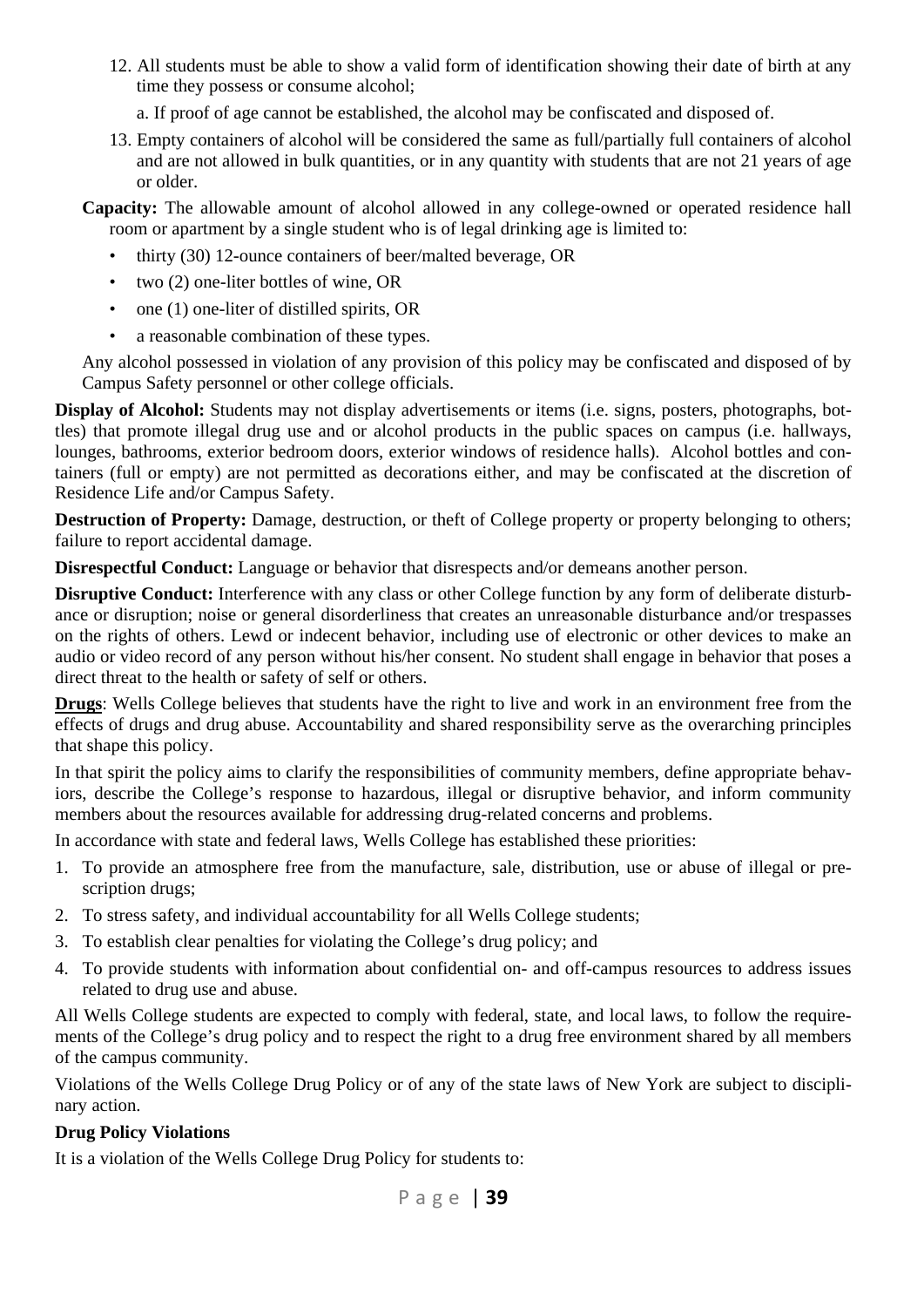- 1. Possess, manufacture, sell, distribute, use, or participate in the use of illegal drugs. Prohibited drugs include all illegal drugs such as marijuana, cocaine, heroin, LSD and other hallucinogens, designer drugs and prescription drugs or other illegal drugs.
- 2. The use, possession, or distribution of synthetic cannabinoid (marijuana) products.
- 3. Have drug paraphernalia, such as bongs, pipes, or other devices possessed for drug use, in their residence hall rooms or apartments, in their possession, or in any area under their immediate control.
- 4. Provide illegal or prescription drugs to another individual or use prescription drugs for purposes other than those for which they are prescribed.
- 5. Violate state, federal or local laws concerning drug use, distribution, sale or manufacture.

**Failure to comply<sup>\*</sup>:** Failure or refusal to cooperate with a reasonable request by a College official (or emergency response or law enforcement personnel) acting in good faith and within the scope of his/her duties, including but not limited to, failure to cease the prohibited conduct, failure to produce identification, failure to respond to conduct notification letters, or interference with or failure to cooperate with an investigation by the College, including any meetings or proceedings that occur. Failure to comply with the sanctions as outlined by the Community Court.

**Falsification\*:** Providing false information to any College office or official or providing false information during a disciplinary proceeding.

**Fire Safety:** Including, but not limited to the following:

- misuse of fire safety equipment (including but not limited to fire extinguishers, sprinkler system, etc.)
- false reporting of a fire\*
- tampering with or causing malfunction of a pull station
- tampering with a smoke detector
- setting or causing a fire in a building
- setting or causing a fire in any outdoor area without advance approval
- remaining in a building during a fire alarm

(see full policy in Section eight, Safety and Security)

**Fireworks:** Possession or use of fireworks, smoke bombs, etc.

**Gambling:** Gambling as prohibited by state or federal law.

**Harassment:** Written or verbal annoyances, threats, pestering, or teasing that causes or would be likely to cause any reasonable individual worry, trouble, or concern or that demeans or degrades another person.

**Harassment on the Basis of Protected Characteristics:** Any biased behavior based upon race, gender, age, national origin, ethnic origin, religion, disability, sexual orientation, or other characteristics identified in the College's non-discrimination statement, and of a nature and level prohibited by the College's Anti-Harassment Policy as outlined in this handbook.

**Hazing:** Violation of the Hazing policy as outlined in this handbook.

**Host Responsibility:** Wells College students are responsible for the registration and behavior of their guests or visitors in accordance with the Guest Policy as outlined in the Residence Life Policies and Regulations.

**Improper Assistance:** To assist or encourage others to commit any of the prohibited acts stated in the Student Conduct Code.

**Local, State and Federal Laws:** Being charged with or convicted of the violation of local, state or federal laws or ordinances.

**Motor Vehicles:** Violation of the Motor Vehicle Policy as outlined in this handbook. In addition, continued violations of the Motor Vehicle Policy may be referred for conduct action.

**Network Acceptable Use Policy:** Any abuse or interference with computers or computer access that disrupts or infringes on the rights of others as outlined in this handbook and in the *Wells College Catalog*.

**Other College Policies:** Violations of other published College policies in hard copy or available on the College Web site, including but not limited to, the *Wells College Catalog*, the *Wells College Student Athlete Handbook*,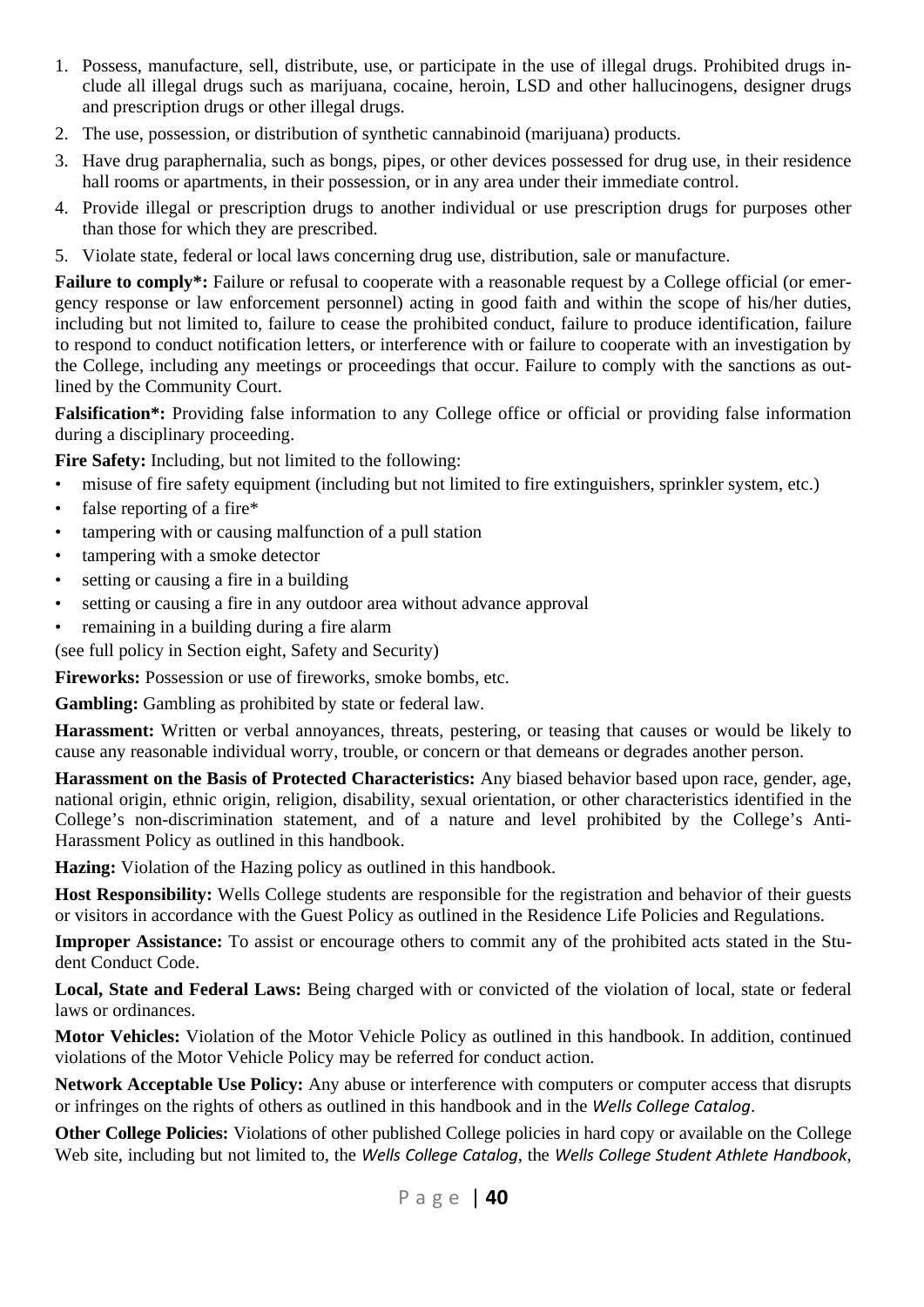Wells College club and organization policies, and policies relating to discrimination, discriminatory harassment, sexual harassment, computer use and residence halls.

**Residence Halls:** Violation of the residence hall policies and procedures as outlined in this handbook or communicated to students via electronic and/or hard copy memos and announcements.

**Sexual Harassment:** Violation of the Sexual Harassment Policy as outlined in this handbook.

**Sexual Misconduct:** Violation of the Sexual Misconduct Policy as outlined in this handbook.

**Smoking:** Wells College is a smoke-free campus. Smoking is not permitted on College property, in College vehicles or in personal vehicles while on College property. The complete Smoking Policy is found under Administrative Policies in this handbook.

**Theft\*:** Unauthorized acquisition, removal or use of personal or College property, including computer files or data, e-mail or other electronically stored information or service; mutilation and/or theft of library material. Possession of property on College premises stolen from the College or from others.

**Unauthorized Entry or Use\*:** Illegal or unauthorized entry into any College facility. Using or attempting to use College property in a manner inconsistent with its designated purpose. Tampering with property, services, or resources belonging to the College, guests, or approved vendors. Duplication of keys, computer access codes or other devices meant to provide access to unauthorized areas or information.

**Weapons:** Wells College prohibits the unauthorized use, possession, manufacture or unauthorized storage of any type of firearms or weapons, on any College-owned property or in any vehicle on College-owned property, regardless of whether the individual possesses a valid permit to carry the firearm or weapon. This prohibition does not apply to law enforcement personnel engaged in official duties on College properties.

#### **SANCTIONS**

Wherever possible, Wells College utilizes the principles of Restorative Justice in the sanctioning of students who commit violations of College policy. Restorative Justice is defined as "a collaborative decision-making process that includes victims, offenders, and others seeking to hold offenders accountable by having them (1) accept and acknowledge responsibility for their offenses, (2) to the best of their ability repair the harm they caused to victims and communities, and (3) work to reduce the risk of re-offense by developing positive social ties to the community" (Karp, David and Thom Allena. *Restorative Justice on the College Campus*. Springfield, Illinois: Charles C. Thomas, 2004).

The following are recommended sanctions imposed in the course of proceedings as outlined in the Resolution of Complaints section above. The sanctions outlined below serve as a guide. Final sanctions are determined based on the specific facts and circumstances of the incident.

All documented violations for which a student is found responsible are kept in student files as outlined in the Disciplinary Records section below. Previous violations may be taken into consideration when imposing sanctions.

**Written Warning:** An official notice by a staff member or Community Court to a student who has violated College policy indicating that should the behavior in question continue, additional disciplinary action will be taken. The written warning is placed in the student's disciplinary record.

**Apology:** A written or verbal expression of remorse and the willingness to take responsibility for a transgression that is extended to an individual who was inconvenienced, insulted or otherwise harmed by the accused student's behavior. All written apologies must contain the following elements:

- a description detailing the harm caused by the offense
- an acknowledgement that the respondent is responsible for the offense
- an expression of remorse or regret in causing harm
- a statement of commitment not to repeat the offense

**Disciplinary Probation:** A student is allowed to continue enrollment at Wells College with the understanding that, during the period of time while s/he is on disciplinary probation, any further violations of the Student Conduct Code could result in suspension from the College.

**Community Restitution:** A student who accepts responsibility or is found responsible for a violation of the Student Conduct Code serves the community s/he has inconvenienced, insulted or harmed. This restitution may be through assisting a faculty/staff member or working with a campus department. It is the accused stu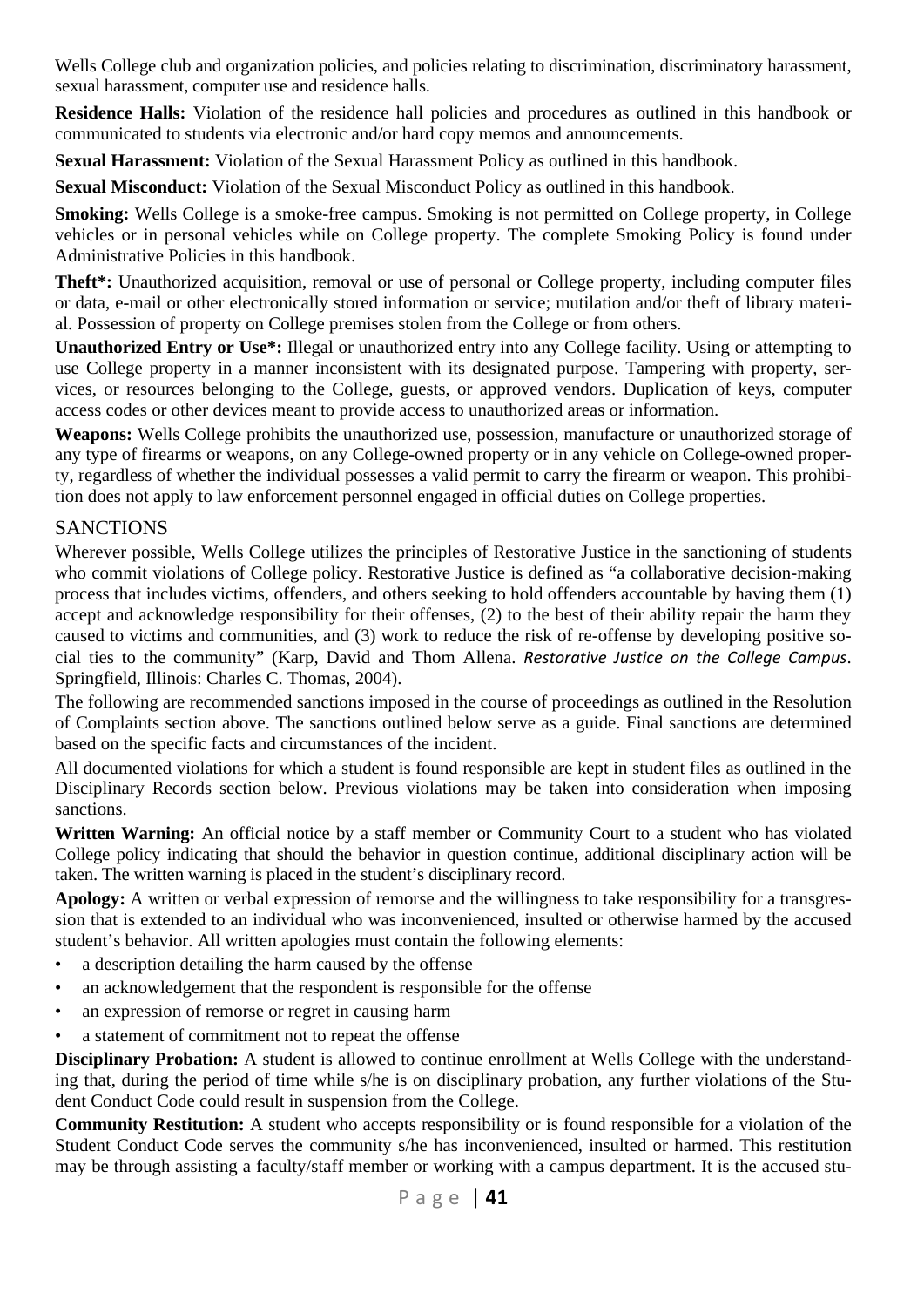dent's responsibility to make contact with the specified person or campus department and to complete the restitution by the deadline. A specific number of hours and a deadline are established at the time of sanctioning.

**Educational Sanction:** A sanction designed to provide an additional educational opportunity for a student who has been found responsible for violating the Student Conduct Code.

**Monetary Damages:** Fees assessed to students for damage done to an individual or College property. Damages may be assessed to individuals who have been found responsible for the damage and/or to a group of individuals. Damages not associated with specific individuals may be billed to a hall, building, or organization.

**Fines:** Money to be paid to Wells College by students who have been found responsible for specific violations of the Student Conduct Code or other College policies.

**Campus Service:** Students may be assigned to work with Buildings and Grounds to complete an assigned number of hours due to their violation. Students will be assigned to a specific supervisor and will work with that supervisor to complete their campus service hours.

**Coach, Advisor, and/or Club/Organization Notification:** Students who serve in leadership roles in campus clubs or organizations or who are members of intercollegiate athletic teams may have a coach or club/organization advisor notified, who may take additional action based on their policies. In addition, when deemed appropriate, the student's academic adviser may be notified of the disciplinary infraction.

**Parental Notification:** Parents may be notified regarding alcohol and drug violations for which the student is found responsible. They may also be notified prior to the adjudication of a case at the discretion of the dean of students. Parents may also be contacted if the dean of students believes that the student poses a danger to him/herself or others or in other instances as outlined in the College's FERPA Policy contained herein.

**Medical Center Referral:** At any point during the investigation of an alleged violation or as a sanction for a violation for which a student has been found responsible, the student may be referred to the Medical Center for an assessment. The content of the assessment is held in strictest confidence, but the Medical Center staff will confirm that the student was assessed and provide recommendations as appropriate.

**Removal from College Housing (without refund of room and board):** A student may remain enrolled at Wells College, but be removed from campus housing. Additional restrictions regarding the student's presence on campus may be specifically imposed.

**Interim Suspension:** In certain circumstances where there is an alleged or perceived direct threat to self or others, the dean of students or her designee may impose a temporary suspension prior to formal disciplinary proceedings or administrative decision by the dean of students. Interim suspension may be imposed: (1) to ensure the safety and well-being of members of the College community; (2) to ensure the student's own physical or emotional safety and well-being; (3) if the student poses a direct threat of disruption of or interference with the normal operations of the College; (4) if the student has been charged or is likely to be charged with a felony. During interim suspension, the student shall be denied access to on-campus housing and/or the campus (including classes) and/or all other College activities or privileges for which the student might otherwise be eligible, and/or may be subject to other conditions as the dean of students may deem appropriate. In taking such action, the College need not assign further reasons. A student placed on interim suspension will normally be entitled to a Conduct Review Meeting within 72 hours.

**Deferred Suspension:** A delayed removal from a student's class and/or Wells College for a period of up to 2 semesters. Any proven violation during this period may result in immediate suspension for a specific period of time.

**Disciplinary Suspension (without refund of tuition, room, board and fees):** Separation from the College after being found responsible for a violation of the Student Conduct Code. Suspension is imposed for up to one year. Readmission is not guaranteed and is at the discretion of the dean of students.

**Disciplinary Expulsion (without refund of tuition, room, board and fees):** Permanent separation from the College as a result of a judicial meeting or at the discretion of the dean of students. Expelled students are ineligible for readmission to the College.

Other sanctions may be imposed by the adjudicating residence life staff member, Community Court, or the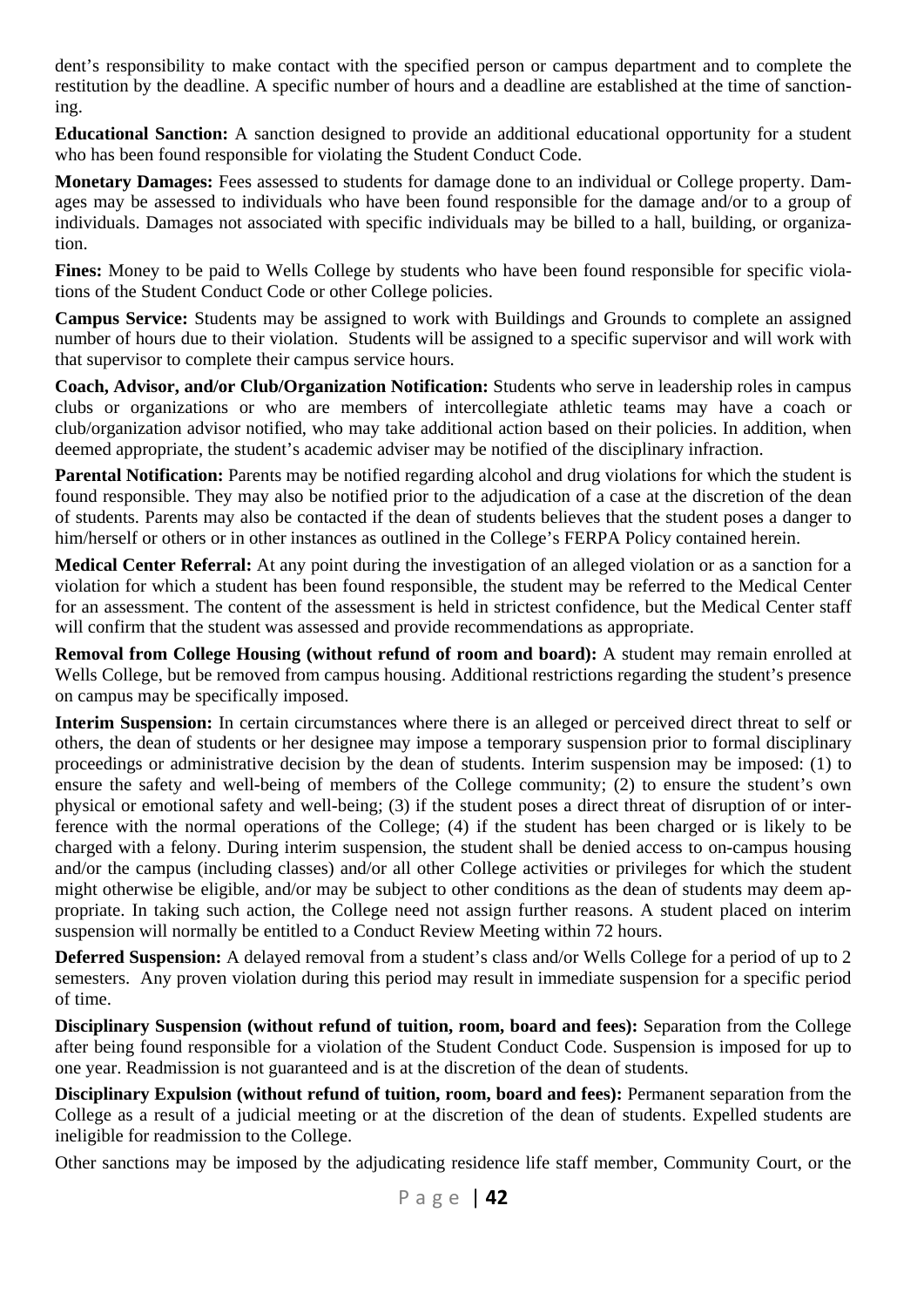dean of students as they deem appropriate.

**Failure to complete sanctions:** If a student fails to complete their assigned sanctions by the deadline, the student may be found responsible for "failure to comply," and additional sanctions and fines may be assigned to the student.

## **APPEALS**

The College's appeals system operates within strict guidelines regarding grounds of appeal. Regardless of the method of original adjudication, the appeals process is as follows:

### **GROUNDS FOR APPEAL**

For a case to merit appeal, one of the following criteria must be met:

- a procedural irregularity so substantial as to have likely altered the outcome of the meeting
- new information that could not have been known or brought forward at the time of the meeting that is so substantial as to have likely altered the outcome of the meeting
- a sanction that is grossly out of line with the violation

## **OPTIONS AVAILABLE TO THE APPELLATE OFFICERS**

- Affirm the finding of responsibility and/or sanction
- Affirm the finding of responsibility but alter or reduce the sanction if deemed appropriate given the information presented by the appeal
- Alter or reduce the sanction if the original sanction is grossly out of line with the violation
- Remand the decision back to the original adjudicating student life staff member or Community Court in the case of new information or procedural error
- Take other action deemed appropriate in the discretion of the appellate officer.

## **THE PROCESS OF APPEAL**

- 1. A student has seven (7) business days following written notification of sanctions to present a formal written appeal to the appropriate appellate officer or board (see below) that includes the grounds for appeal and the substantive relevant information.
- 2. The appellate officer reviews the appeal and makes a decision based on the options outlined above.
- 3. The appellate officer notifies the student in writing of his/her decision within seven (7) days of receipt of the formal written appeal.
- 4. The decision of the appellate officer is final and not subject to appeal.

## **APPELLATE OFFICERS**

- 1. The director of residence life and the director of student activities and leadership are the appellate officers for decisions rendered by the assistant director of residence life and the assistant director of student activities and leadership
- 2. The dean of students is the appellate officer for decisions rendered by the director of residence life and the director of student activities and leadership
- 3. The provost and dean of the college is the appellate officer for suspension and expulsion decisions rendered by the dean of students
- 4. The president is the appellate officer for suspension or expulsion decisions rendered by the Community Court and/or Appeals Board.

## **DISCIPLINARY RECORDS**

Conduct records are created for all student incidents in which disciplinary charges are alleged. All Incident Reports, Conduct Review meeting records and notices provided by the Community Court are maintained in the student's disciplinary file. These records are maintained and purged according to the following guidelines:

1. Records involving alleged violations in which a finding of responsible was determined are held in the official conduct records at the College in the Office of Student Life for seven calendar years beyond the meeting date.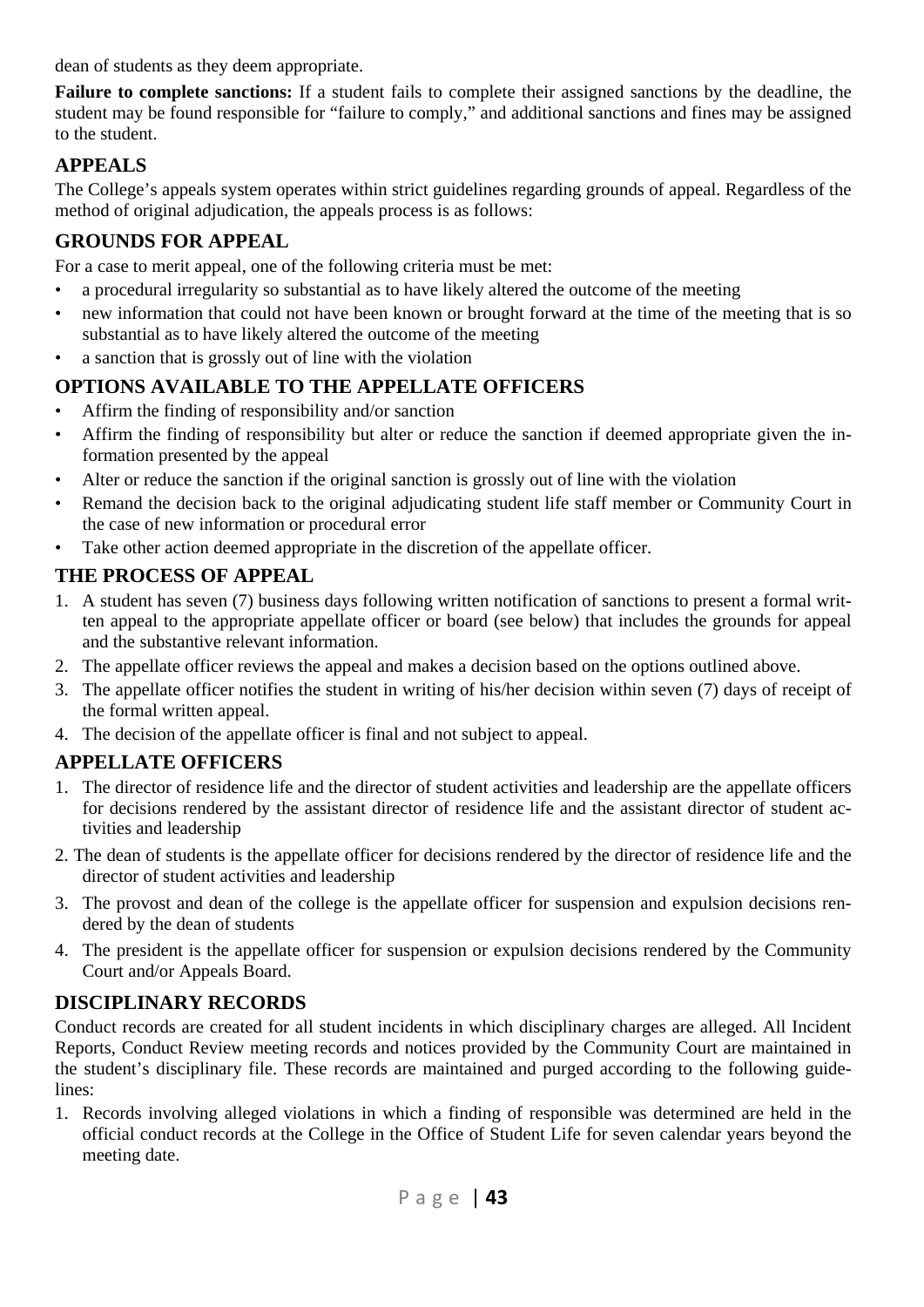2. Records are retained indefinitely at the College's discretion.

**Note:** All outstanding conduct charges and/or sanctions must be resolved before a student may graduate from the College or before a withdrawn student may be readmitted to the College. Students with unresolved conduct charges and/or sanctions may have an administrative hold placed on their account resulting in the inability to receive transcripts, register for classes, sign up for College housing, or graduate. Proceedings of Conduct Review meetings or Community Court meetings may be audio or videotaped at the discretion of the College.

#### **SEXUAL MISCONDUCT HEARINGS**

Please see Section 2-11 of the Student Code of Conduct for extensive information on instances related to Sexual Misconduct and the hearing process.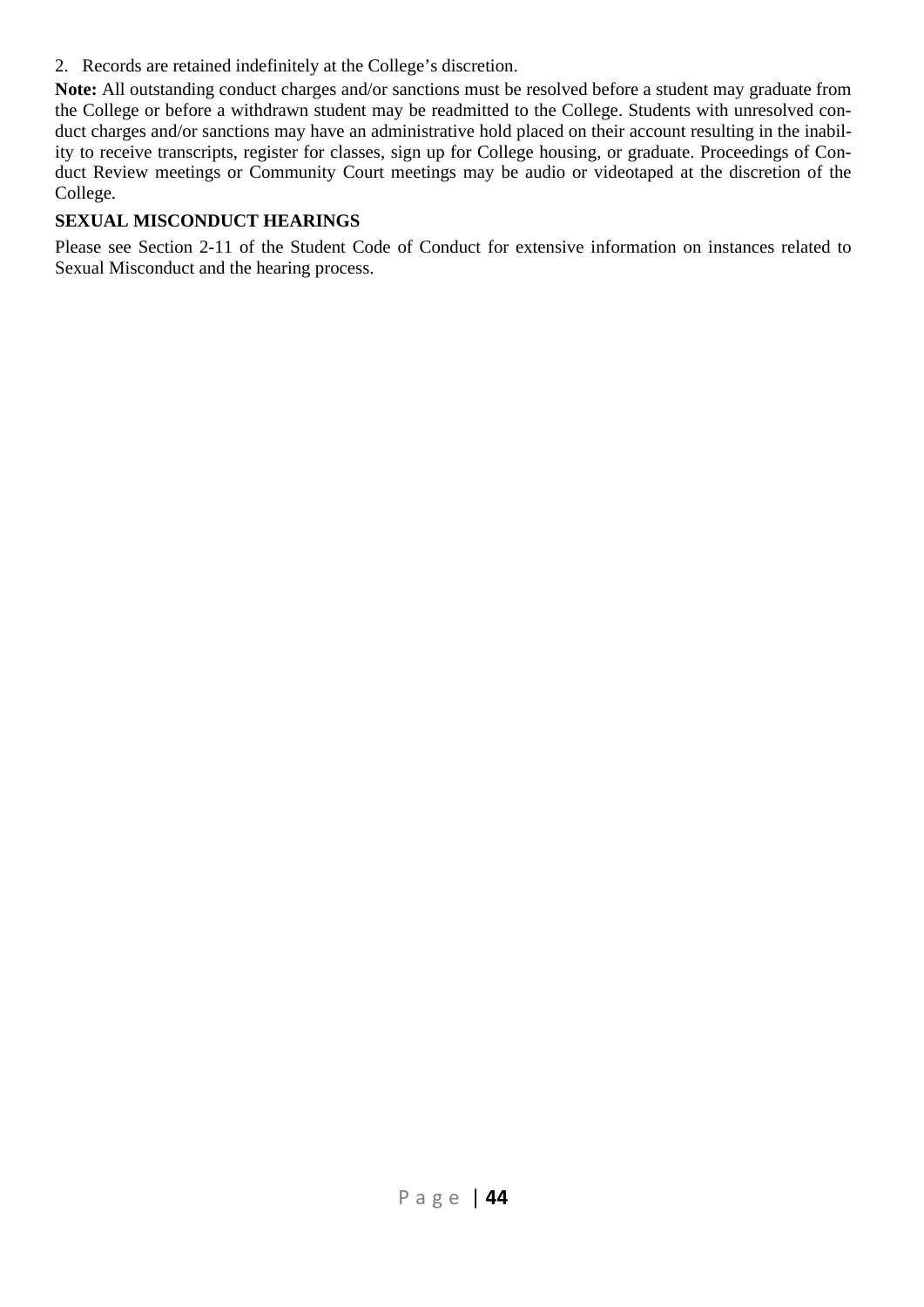# **SECTION SIX: RESIDENCE LIFE POLICIES**

The Office of Residence Life strives to provide safe and comfortable residential facilities that contribute to the thriving residential experience. Focusing on community development, Residence Life complements academic learning while also focusing on wholistic development of Wellsians by: creating an inclusive environment where students develop their passions and engage in opportunities designed to foster personal responsibility, critical thinking, and global citizenship.

All enrolled Wells College students are required to live on campus. Wells College is a residential college and believes deeply in the value and benefits of on-campus living. The experience of living on campus is matched in importance by the vitality and participation in an on-campus community that greatly enhances the College's co-curricular programs and experience.

Therefore, the College requires full-time traditional-age students (22 years of age or younger) to live in college-owned residential facilities. Exceptions to this policy may be made, under limited and specific circumstances, collaboratively by the Office of Residence Life and the Dean of Students Office. In order to be considered for an exception, students must complete the "Housing Exemption Form" during the Housing Selection process each year.

The Office of Residence Life (ORL)]is responsible for overseeing housing procedures on the Wells College campus. Specific procedures regarding housing selection, room changes, and other related topics are revised each year by the Office of Residence Life.

The following policies and procedures have been developed to create a sense of community awareness, personal responsibility and social responsibility in the residence halls. As members of a residential community, students are required to adhere to these policies and procedures. Violation of any policy contained herein may be charged formally through the college disciplinary system and sanctions will be assigned in accordance with the procedures outlined in the Student Conduct Code of Conduct.

## **COMMUNITY STANDARDS**

Community Standards are the agreements made by the residents in a given community concerning how they want their community to be, how they will conduct themselves and how they will work to hold themselves and others accountable to these standards. These Community Standards vary from community to community, based on resident discussions in the beginning of the semester and throughout the year. Community Standards are a process by which individuals form a socially responsible living environment and community through dialogue, compromise, and commitment. Because Community Standards evolve, they should not be viewed as a task to be completed, but rather as a means by which interactions occur.

An important aspect of Community Standards is discussing and deciding how students will hold themselves accountable for the agreements and expectations. Community Standards are meant to strengthen existing campus policies and procedures.

We encourage all of our residents to advocate for themselves and to hold themselves and their peers accountable for their actions. Community Standards are on-going processes that define mutual expectations for how the community will function on an interpersonal level. Community Standards further provide a mechanism for the residents of a community to respond to behaviors that violate the agreements of the community. Any continued violation of community standards may result in formal charges through the college disciplinary system.

## **BEHAVIOR IN COLLEGE RESIDENCE HALLS**

#### **ANIMALS**

Students are not permitted to have animals in the residence halls for any period of time, with the exception of toothless fish. Fish tanks can be no larger than 5 gallons. Students must seek and receive permission from their roommate to have a fish tank. Students requesting the use of certified service animals must apply for a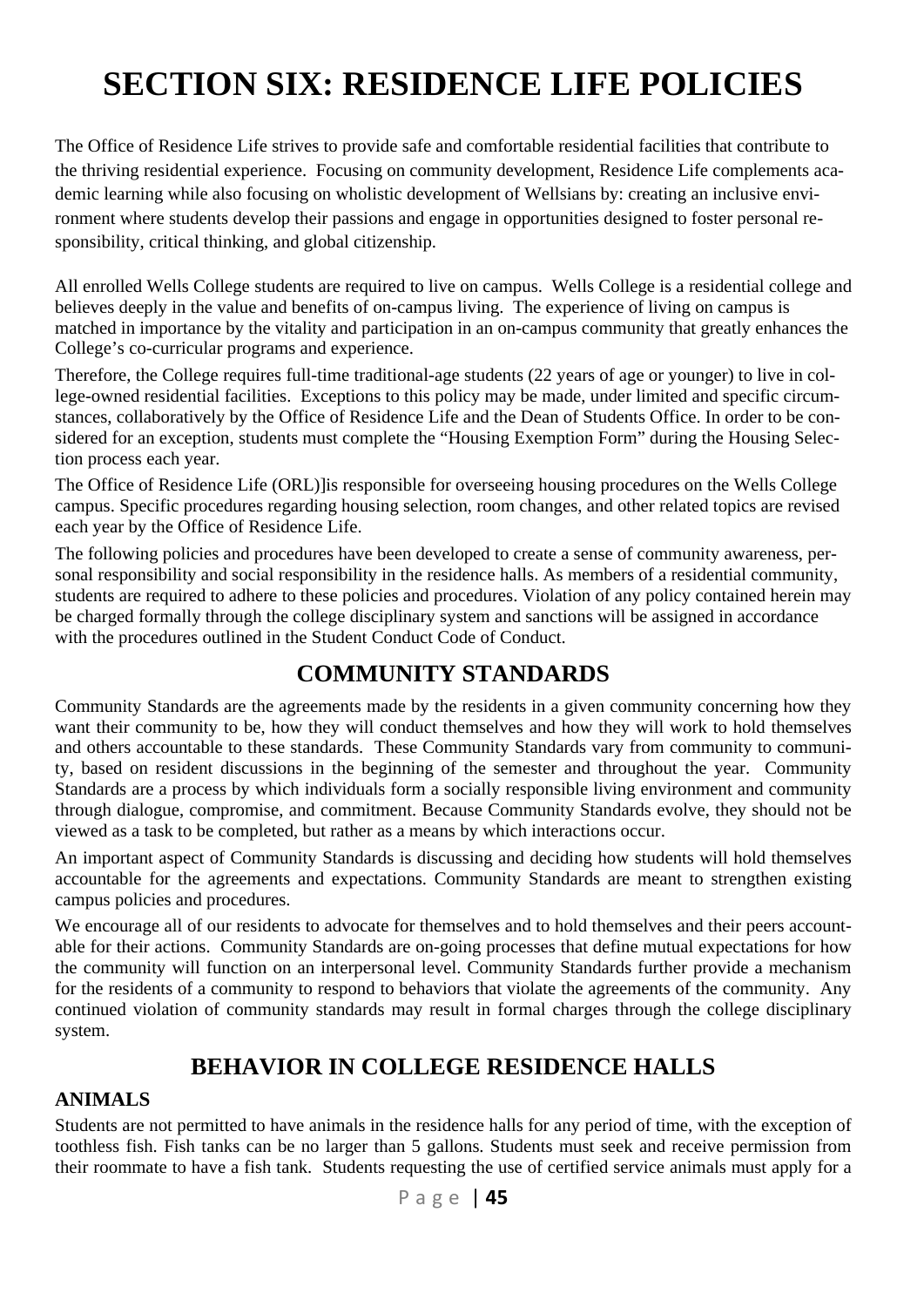formal accommodation by submitting documentation and a Medical Accommodation Form. Any students found in violation of this policy are subject to a \$50 fine, judicial action, and will be financially responsible for any damage or excessive cleaning to the residential facility.

## **COURTESY AND QUIET HOURS**

One of the key components of our community is consideration for others. This policy is specifically in place to promote and uphold an environment conducive to academic success. This policy applies to all areas within a residence hall, the areas around the exterior of the residence halls, parking lots, and campus roadways.

- **a) Courtesy Hours** are in effect 24 hours, 7 days a week in Wells College residence halls and parking lots. All students shall observe and respect the rights of other students occupying student housing at the College. Students are expected to adhere to reasonable requests to lower the noise level during Courtesy hours by fellow members of the community.
- **b) Quiet Hours** are in effect from Sunday thru Thursday 9p.m to 9a.m and Friday and Saturday from 2a.m. to 11a.m.
- **c) 24 Hour Quiet Hours** are typically in effect 24-hours a day from the beginning of the Study Period at the close of each semester through the final day of exams and are strictly enforced.

Specific floors/communities may adopt a more restrictive quiet hour policy through their community standards document.

## **DISORDERLY OR DESTRUCTIVE BEHAVIOR**

Disorderly or destructive behavior include the behavior that serves no reasonable or legitimate purpose, infringes on the rights of others, and/or endangers the safety of people and property.

#### **HALL SPORTS/RECREATIONAL ACTIVITIES IN THE RESIDENCE HALLS**

The use of athletic or recreational equipment or any other potentially dangerous or damaging equipment is prohibited in the residence halls. If students wish to use athletic equipment, they must do so in the athletic center or outdoors. Recreational activities that could be considered disruptive or dangerous are not allowed in the residence halls, regardless of whether equipment is involved or not.

#### **BUILDING SECURITY**

Security at Wells College is primarily the responsibility of the student. Campus Safety officers and Resident Advisors will conduct regular rounds of the Residence Hall facilities and the Wells College campus, but the students need to take responsibility and are asked to follow these guidelines:

- Do not prop or block exit doors or doors leading to fire exits
- Close any door that you find propped open that should not be propped
- Do not allow strangers or individuals that do not live in the residence hall to enter the hall
- Report any unescorted, non-residents to Campus Safety or the Office of Residence Life
- Close and lock your room door when leaving your room/apartment for any period of time
- Do not leave belongings in public areas unattended
- Keep personal items in common spaces at your own risk. This includes kitchens and laundry rooms

#### **STUDENT GUEST POLICY**

**Definitions:** For the purpose of this policy, "guest" means any person who is not currently enrolled as a student at Wells College. In addition, currently enrolled Wells College students who do not live in Wells College residential housing who will be staying/sleeping overnight in any Wells College owned or operated residential housing are also considered guests.

**General Policy on Guests:** Students may host guests on campus and in their assigned Residence Hall room, following the policies established by Wells College. Host students are responsible for the conduct of their guest(s) while the guest(s) is on campus and the host is responsible for ensuring their guest(s) comply with the Student Code of Conduct and other college policies. All guests, while on campus, must be accompanied/escorted by their host student. Guests must carry a valid form of identification while on campus, and must present their identification to any college official requesting it. Guests may utilize the Wells College shuttle services, provided that no other Wells College student is denied service. Wells College students must accompany their guests at all times while using the shuttle service. If there are any violations of the guest policy, student code of conduct, or other Wells College polices, guests may be required to leave campus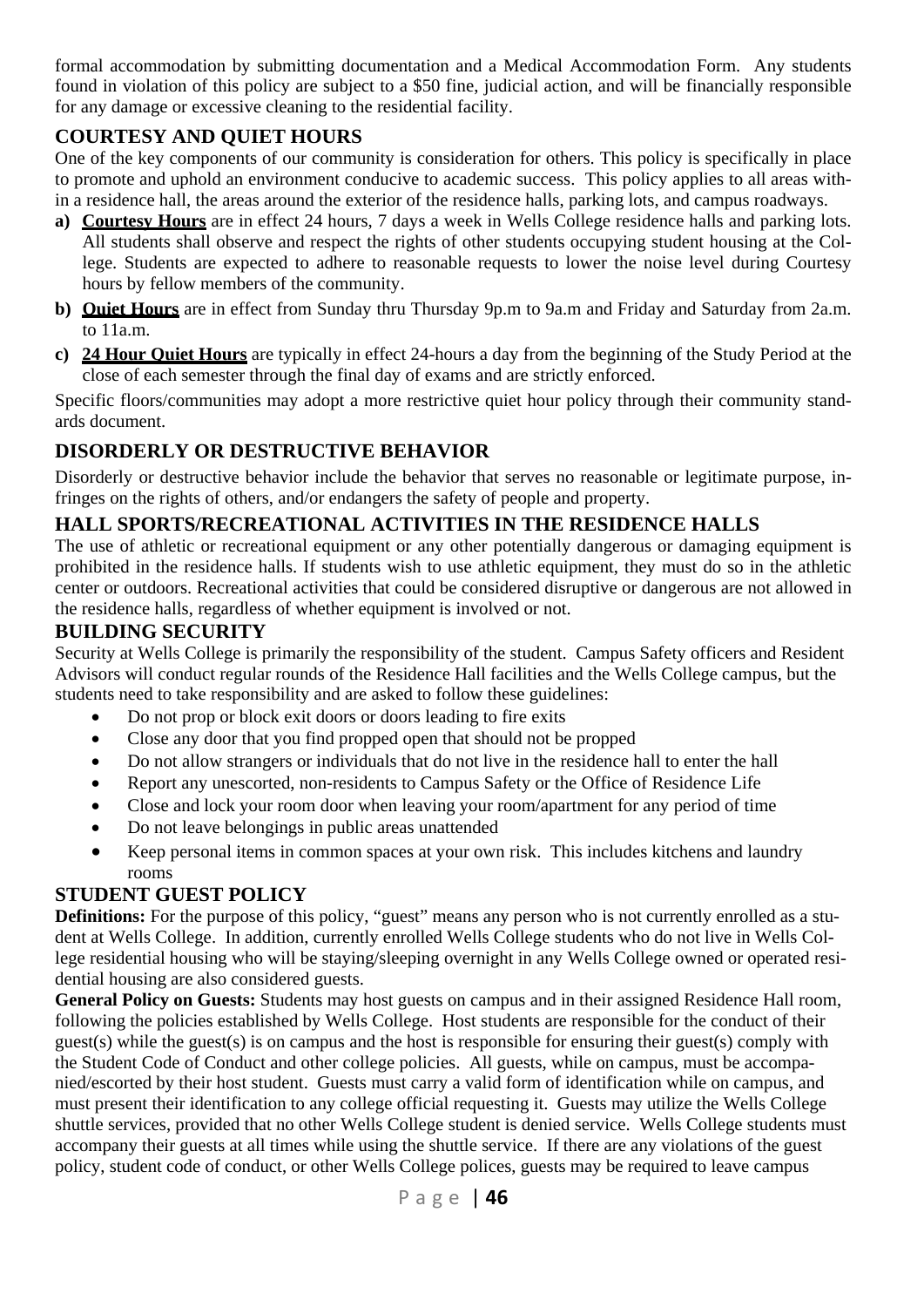property and the host may have judicial action filed against them.

**Guest Registration Policy:** All student guests who are on campus (i.e. in the residence halls or other campus facilities) between the hours of 12:00am (Midnight) and 7:00am MUST be registered with the Office of Residence Life, and must comply with all Wells College student conduct codes and policies. This includes guests staying overnight in residential facilities. Guest registrations are completed through the Residence Life section of the Globe. Any non-registered guest, or a guest that refuses to cooperate with any College official, may be asked to leave campus property. Student's guests that are on campus between the hours of 7:00am and 12:00am do NOT need to be registered with the Office of Residence Life.

**Overnight Guest Policy:** Important: Currently enrolled Wells College students who do not live in Wells College residential housing who will be staying/sleeping overnight in any Wells College owned or operated residential housing are also considered guests and must be registered. Students who wish to host overnight guests must have the approval of all roommates/suitemates prior to the guest arriving. No overnight guests will be allowed to stay in residential housing for more than three (3) consecutive night in a 14-day period. Students may host up to two (2) overnight guests at one time. Students wishing to host more than two overnight guests must get approval from all roommates/suitemates and the Office of Residence Life. All overnight guests must be registered with the Office of Residence Life prior to the guest arriving on campus. The Office of Residence Life will review all guest registration submissions and reserves the right to deny a request for an overnight guest at any time. With a guest, no additional furnishings will be provided to accommodate the presence of guests, nor will any furnishings be removed from a student's room or apartment. Any vehicles belonging to overnight guests must be registered with the Department of Campus Safety, and all guest vehicles must be parked in the Woods Lot.

**Parking Permits for an Overnight Guest:** Any vehicles belonging to overnight guests must be registered with the Department of Campus Safety. Temporary parking permits may be obtained at the Campus Safety Office. The following information is needed to register a guest vehicle: Driver contact information, License Plate number, Make, Model and Color of car. All guest vehicles must be parked in the Woods Lot.

#### **FAILURE TO COMPLY**

When a College official (including faculty/staff members, or student staff) asks a student to identify themselves, or to cooperate/comply with a request (in responsible performance of their duties), students are expected to cooperate with that request. Providing false or misleading information to College official may be considered as failure to comply.

#### **BREAK HOUSING**

Traditionally, the residence facilities will not close for Fall Break, Thanksgiving Break, and Spring Break. However, students still need to register with the Office of Residence Life if they plan to stay on-campus during these times. Students that fail to register for breaks may be fined \$50 for each day they are on-campus and not registered, and asked to leave. Additionally, during break periods, all Wells College policies and procedures still apply, with the exception that during break periods students are not allowed to have or register guests in the residence facilities.

#### **SMOKE-FREE RESIDENCE HALLS**

Smoking is strictly prohibited in all residence halls both on and off campus, apartments, or suites, including student rooms. Please refer to the campus smoking policy section for more detailed information. **LEWD CONDUCT** 

Lewd conduct is defined as any conduct that is disruptive, indecent, or obscene. This conduct is not permitted in the residence facilities, or in any parts of campus. Lewd conduct includes, but is not limited to: public urination, public nudity, and public sexual acts.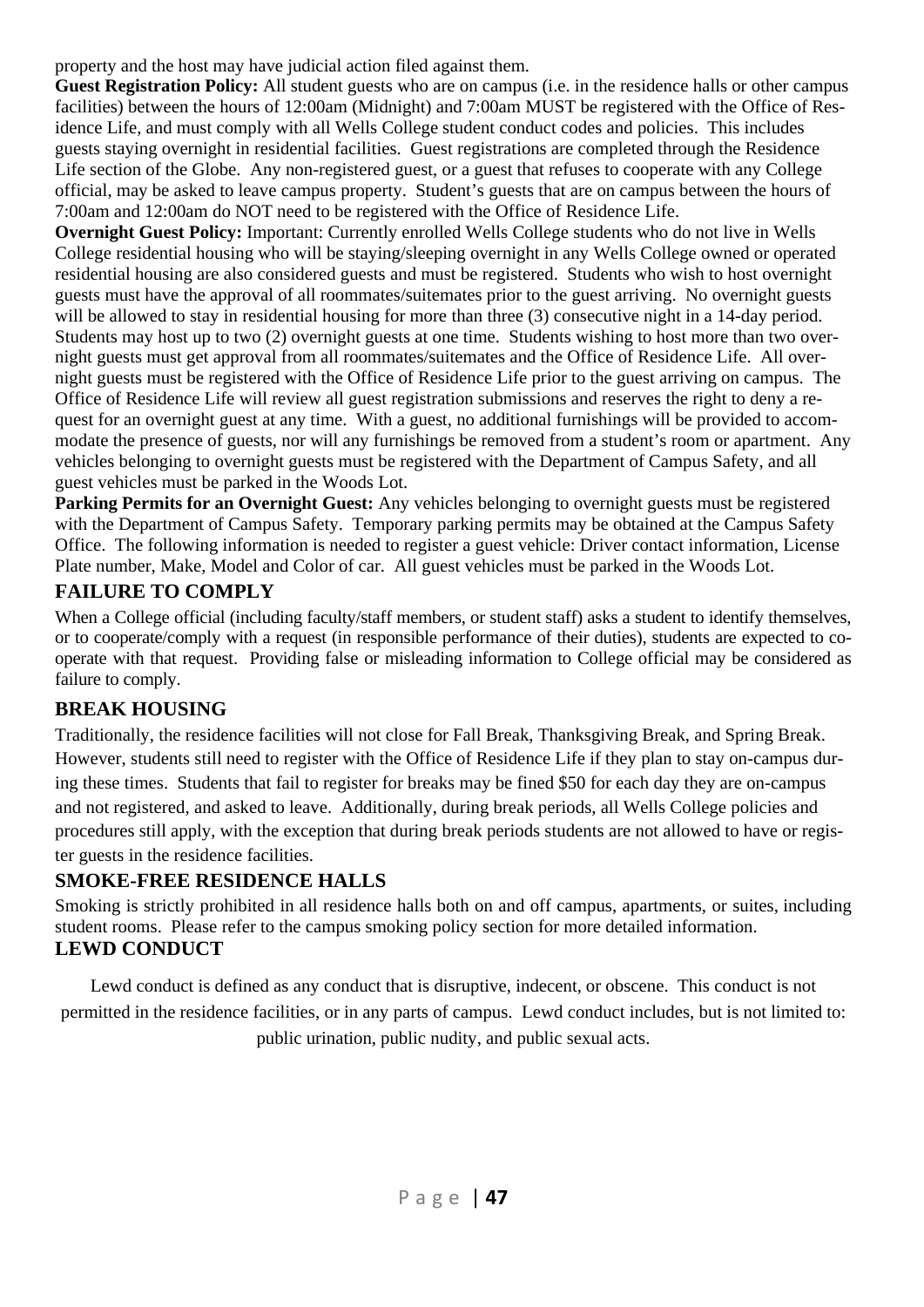## **SERVICE ANIMAL/EMOTIONAL SUPPORT ANIMAL POLICY**

Wells College is committed to creating an inclusive environment for all students, staff, faculty, and visitors. The College complies with the Americans with Disabilities Act (ADA) in allowing the use of service animals for students, staff, faculty, and visitors. This policy will outline the difference between Service Animals and Emotional Support Animals and discuss the terms for allowing such animals to be on campus and in student on-campus housing.

## **DEFINITIONS**

*Service Animals*: Defined by the ADA (amended in 2008), a Service Animal is "any dog that is individually trained to do work or perform tasks for the benefit of an individual with a disability including a physical, sensory, psychiatric, intellectual, or other mental disability."

*Emotional Support Animals:* Emotional Support Animals are defined as pets that provide therapeutic benefit to owners through devotion, affection, and companionship. Emotional Support Animals do not require specific training, and are not required to carry out specific tasks. Emotional Support Animals are NOT covered under the Americans with Disabilities Act in private domains, like the Wells College campus.

## **SERVICE ANIMAL PROCEDURE**

For an individual to qualify for having a Service Animal on campus:

- 1. The student must register their disability by providing the appropriate paperwork to the Office of Student Achievement
- 2. The accompanying animal must be trained to do specific tasks for the qualified individual and have appropriate training certifications on file with the Office of Student Achievement
- 3. The student must submit a Housing Accommodation Form to the Office of Residence Life
	- a. Appropriate housing accommodations cannot be guaranteed if notice is not given in a timely fashion (i.e., before Room Draw for returning students, and before July 1<sup>st</sup> for first-year students)

## **EMOTIONAL SUPPORT ANIMAL PROCEDURE**

The ADA and the Fair Housing Regulation are upheld at Wells College and provide that an Emotional Support Animal may be considered a reasonable accommodation in on-campus housing. Because the health and safety of all Wells College students, faculty, and staff and the health and safety of the animal are important, requests will be reviewed on a case-by-case basis.

In order for Wells College to consider an Emotional Support Animal for a student, the following criteria must be met:

- The student must provide documentation of existing disability
- a relationship between that disability and the relief the animal provides
- the animal is necessary in order for the resident to use and enjoy an on-campus residence

For an individual to qualify for having an Emotional Support Animal on campus, the student must fill out and provide the following: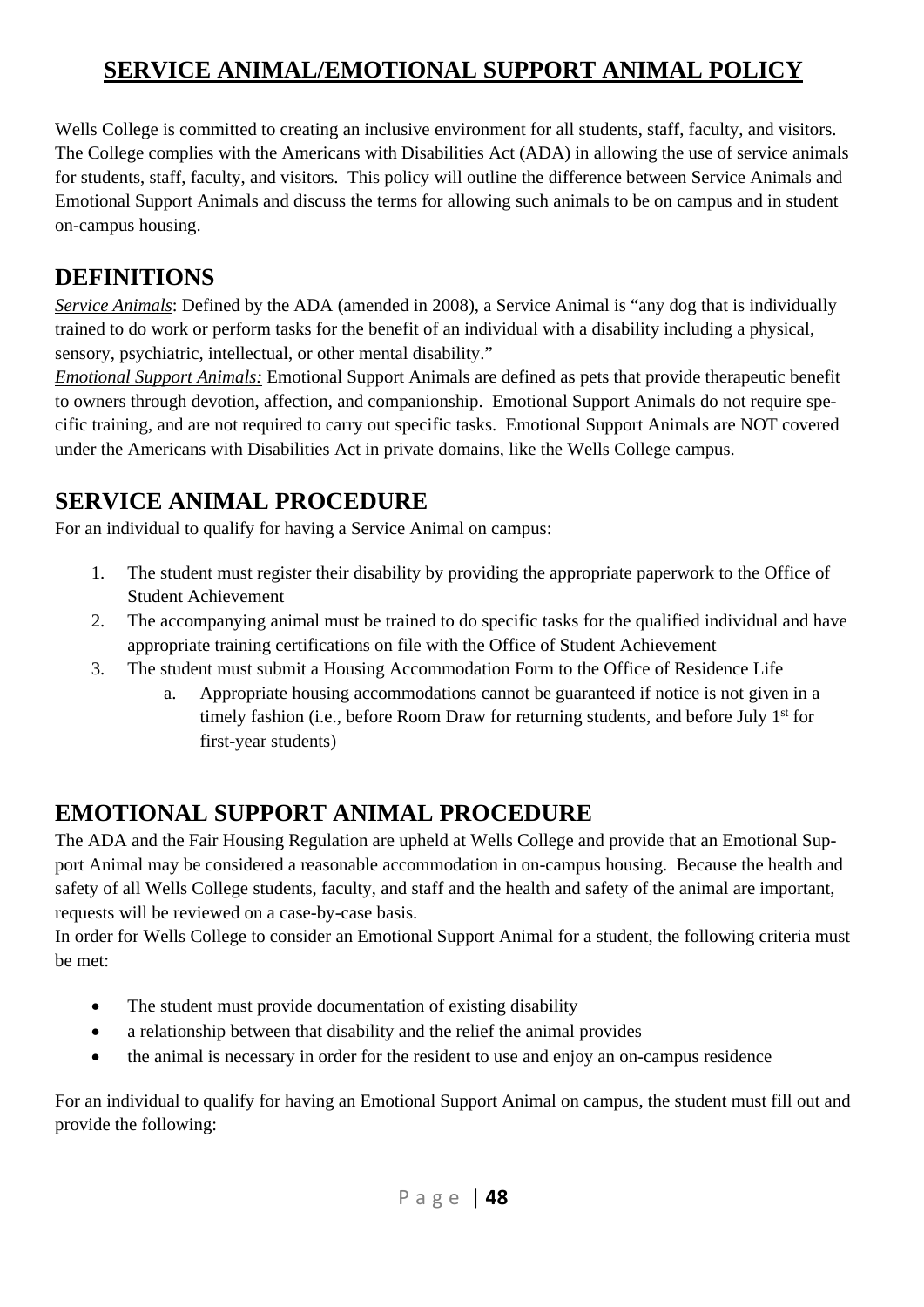- 1. The student must register their disability and provide appropriate paperwork to the Office of Student Achievement
- 2. The student must submit a Medical Accommodation Request Form with the Office of Residence Life before the appropriate deadline.
- 3. The student must write a personal statement requesting the Emotional Support Animal to be submitted with their Medical Accommodation Request Form. Included in the statement must be:
	- a. Reasons why the animal is being requested
	- b. How the animal will help the student succeed at Wells College
	- c. The specific animal requested with breed, weight, and needs of the animal
	- d. How the student will properly control and care for the requested animal, along with the specific plan for doing so
- 4. The student must provide a written letter from a medical professional (not a family member or friend) to the Office of Student Achievement that states:
	- a. The diagnosed disability
	- b. The relationship between the animal and the disability
	- c. Why the animal is necessary for the student
	- d. Other avenues of treatment that the student has tried
- 5. Copies of all current vaccinations and licenses for the animal to the Office of Residence Life

## **RESPONSIBILITIES OF THE STUDENT**

If approved for a Service Animal or Emotional Support Animal, the student must agree to the following responsibilities of having an animal on-campus:

- The student is responsible to be in control of the animal at all times.
	- o A Service Animal should have a harness, leash, or other tether unless the student is unable to use a harness, leash or tether, or if using a harness, leash or tether will interfere with the animal's abilities to safely and effectively perform its duties
	- o An Emotional Support Animal will not be allowed in other areas of campus other than the assigned residence hall room or apartment. This includes common spaces within the halls, community or shared bathrooms, lounges, the dining hall, computer labs, or study rooms.
		- If a student is requesting a Service Animal to attend academic classes, they must discuss this with the faculty member.
		- When a student needs to transport the animal, the animal must be properly controlled in a cage, or with a harness or leash from the individual's room to an outdoor space.
- For a Service Animal, the animal must wear a leash, harness, or cape that identifies the animal as a Service Animal at all times while on-campus.
- Students need to be in compliance of the Animal Cruelty Act and appropriate guidelines of animal care. This includes:
	- o Providing the animal appropriate space, food, and water
	- o Not overworking or exposing the animal to extreme weather
	- o The animal is not to be left alone for an extended period of time. For the purpose of this document, an extended period of time can be defined as 12 hours.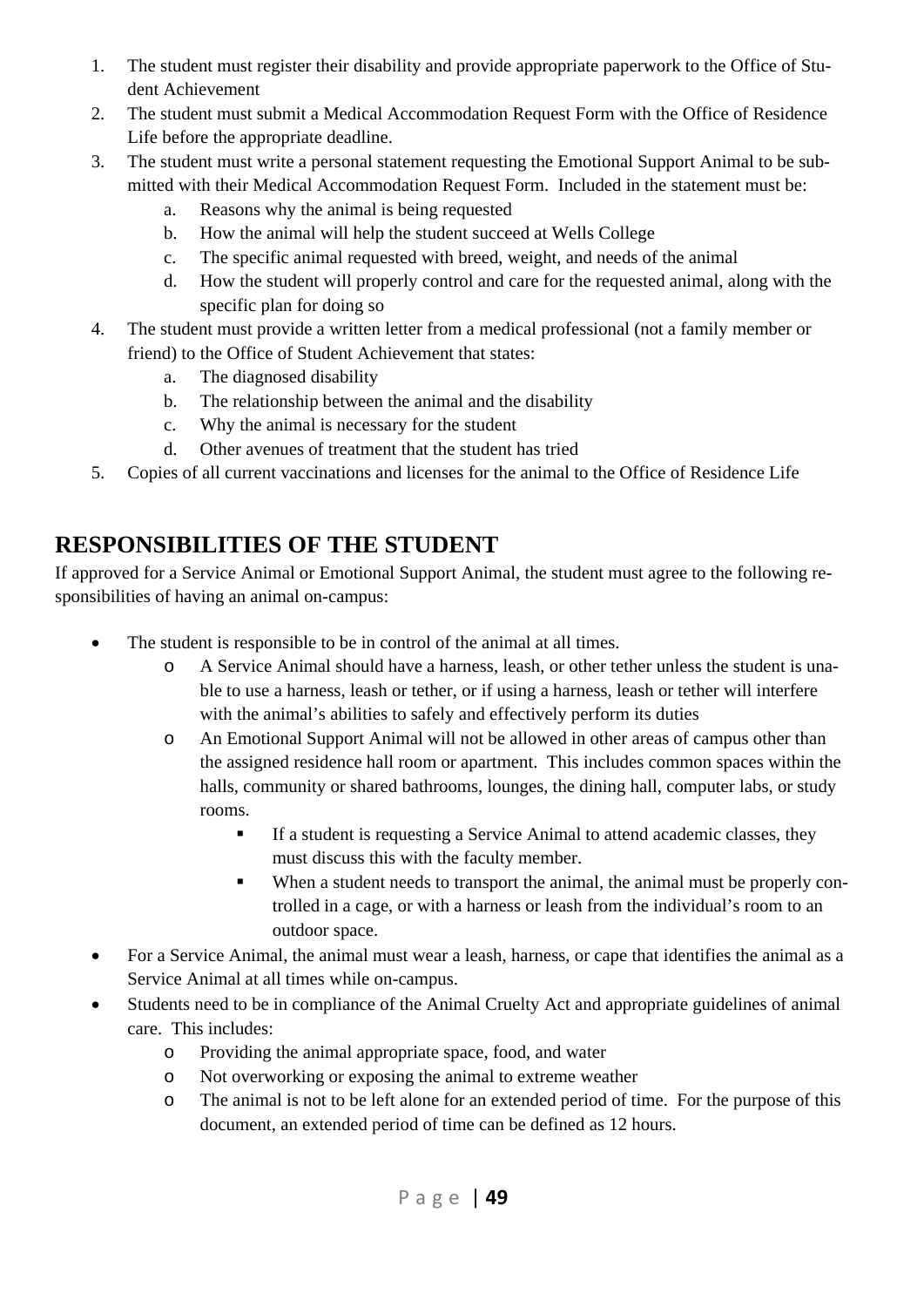- o The student is responsible for the costs of care necessary for the animal's well-being. The arrangements and responsibilities with the care of a service animal is the sole responsibility of the owner at all times, including regular bathing and grooming, as needed.
- The student will make sure the animal is housebroken (if applicable) and take care of all animal waste properly.
	- o Animal waste (both indoors and outdoors) will be disposed of immediately to a dumpster and NOT a residence hall or academic hall trash can.
	- o All waste must be enclosed in a separate container before placed in the proper dumpster.
- Animals must be well-behaved and up to date on all vaccinations and in good health.
	- o Well-behaved generally means being under the control of the student, not being loud or disruptive to the community, not scratching or causing other damage, and not aggressive.
	- o A copy of all vaccinations and annual check-up reports will be given to the Director of Residence Life in order to verify the animal is meeting the criteria for being on-campus.
- The student will be responsible for all additional damages or wear to the areas the animal will be in including the residence halls. The student will be responsible for minimizing the damage as much as possible and keeping the area and housing facility clean and odor-free.
	- o All excessive cleaning and damage charges will be the responsibility of the resident upon move-out of their assigned space, or at the end of each academic year.

If any of these criteria and responsibilities are not met by the student, the Office of Residence Life and the Dean of Students reserve the right to bring the student to a conduct hearing and/or remove the animal from the residential facilities and campus.

## **HOUSING OPTIONS**

If a student is requesting a Service Animal or an Emotional Support Animal, the Office of Residence Life will make reasonable accommodations in regards to housing. This means students will be given limited housing options by the Office of Residence Life based on the student's requested animal. These options are in the best interests of the student, the general student and staff community, and the animal. The Office of Residence Life will provide housing options to the student based on ASPCA guidelines and standards of living space requirements for the animal. If approved, all potential roommate(s) must agree to and sign a living agreement for having the animal in the space.

## **TERMS OF APPROVAL**

Students must submit the appropriate paperwork with the appropriate offices by the appropriate deadlines. If a student submits an accommodation request during an academic year, or when the housing deadline has passed, their request may not be able to be met even if approved.

When students request a Service Animal or an Emotional Support Animal, the application will be reviewed by the following Wells College representatives:

- The Coordinator of Student Achievement
- The Dean of Students
- The Director of Residence Life

The Director of Residence Life will communicate with the student about the status of their application and provide a reasonable timeline for the application to be processed. For the sake of this document, a reasonable timeline will be within 4 weeks of receiving the completed application and all required documentation.

$$
\texttt{Page} \mid \textbf{50}
$$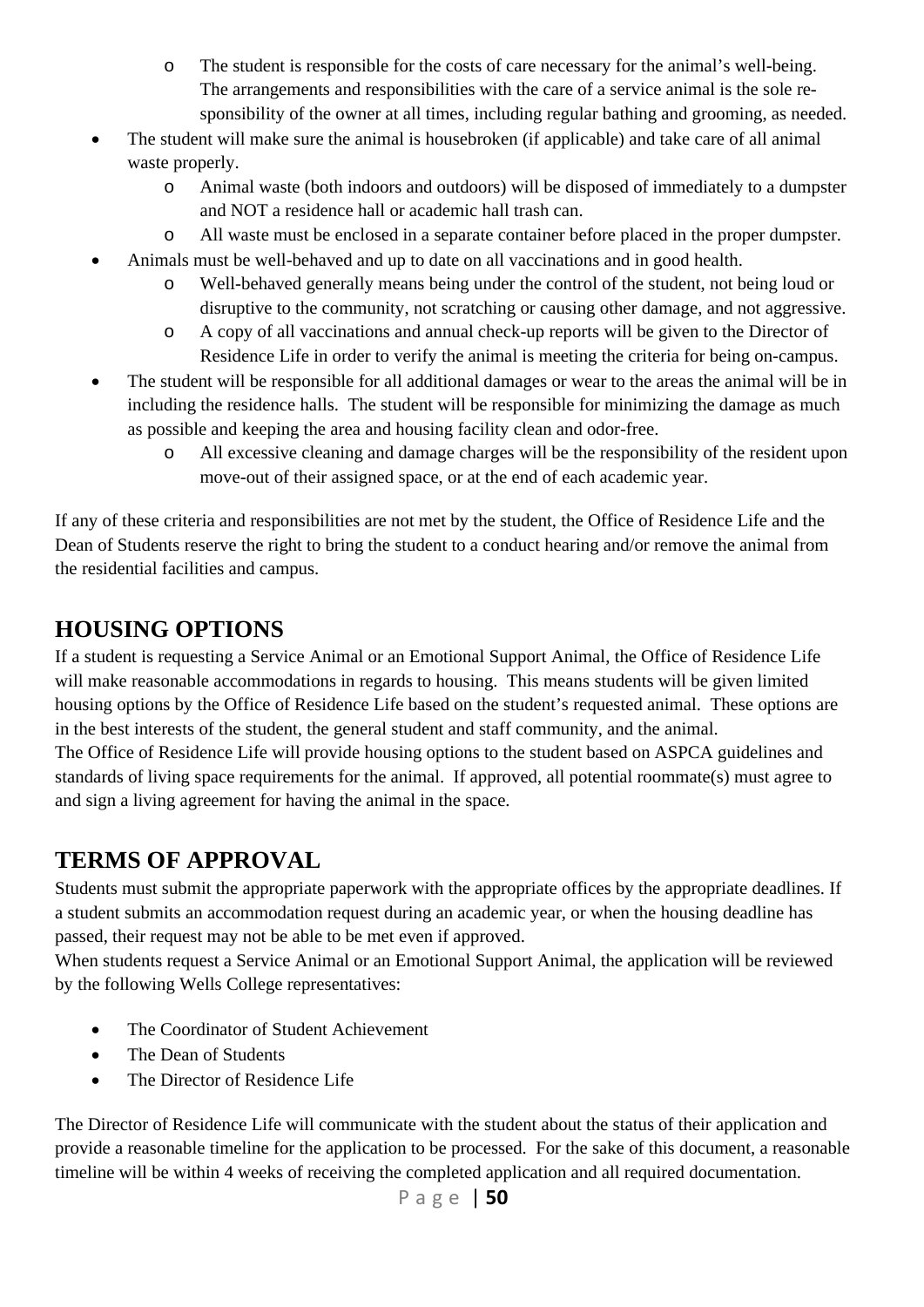If approved, the term of approval is one academic year. For Service Animals and Emotional Support Animals, the student must submit a new Housing Accommodation Form every year.

## **RESIDENTIAL OPERATIONS**

### **CARE AND CLEANLINESS OF RESIDENCE HALL ROOMS**

Students are responsible for the care and cleanliness of their assigned residence hall room, and the common areas within the halls. Wells College cleaning staff will clean public areas (lobbies, bathrooms) in the residence halls, but all residents need to take responsibility of their hall. For reasons of fire, health, and college standards, students are required to keep their room clean and in good order. Residence Life staff may check rooms at any time throughout the academic year to verify these standards are upheld.

## **DAMAGE AND VANDALISM BILLING**

As part of community living at Wells College, students must take ownership for all college owned property, including items in individual rooms and common spaces. Students must also encourage fellow residents to be respectful, and if any student is aware of any person responsible for specific damages, they are expected to contact a member of Residence Life or Campus Safety.

**Individual Charges:** Students will be held responsible for any damage, misuse, or misappropriation of any college owned property in their individual rooms. Residents will be required to pay any costs associated with the replacement or repair of the furnishings, including parts and labor. If it cannot be determined which roommate(s) is responsible for the damage charges, all parties assigned to that room are subject to an equal charge.

**Common Area Charges:** When damage, misuse, excessive cleaning, or theft of college-owned property occurs within a common area of a residential area and the responsible person(s) cannot be determined, appropriate costs will be assessed to a group of students as deemed necessary.

#### **PROPER USE OF RESIDENCE HALL ROOM**

Students shall use the housing unit solely for the purpose of a residence for themselves, with the exception of guest privileges. Residence hall rooms are not to be used by their residents for any commercial purposes whatsoever.

#### **POSTING POLICY**

All posters, fliers, and advertisements within the residence facilities of Wells College must be by a Wells College club, group, organization, or event. All postings must state the sponsoring group, and that group is responsible for removing all postings at the completion of their event. Postings must be appropriate and not contain any offensive language, pictures, or imagery. Any postings found that are personal, not Wellssponsored, or deemed inappropriate will be removed immediately.

#### **FURNISHINGS**

**Room Furniture:** Each student room will be supplied with furniture by the College. All furniture must stay in the assigned room, and students will be responsible for any damage, misuse, or disappearance of any college-owned furniture. Students may rearrange furniture within the room, but may not disassemble it, exchange it, or move it outside of the room. All College furniture must remain in the student's room for the entirety of the year, even if the student is occupying a double room as a single.

**Common Area Furniture:** No furniture shall be taken from lounges or other common areas and placed in a student's private area of residence or moved to any other location. A vandalism fee of \$100 will be charged for locating and returning public area property found in students' rooms. The costs for loss of property or damage to common areas may be assessed to occupants of the floor or contiguous area.

**Window Screens:** Window screens are to remain on the window frame at all times. Removal of the screen is against college policy, and any bending, tears, or replacement of the window screen will be billed to the student.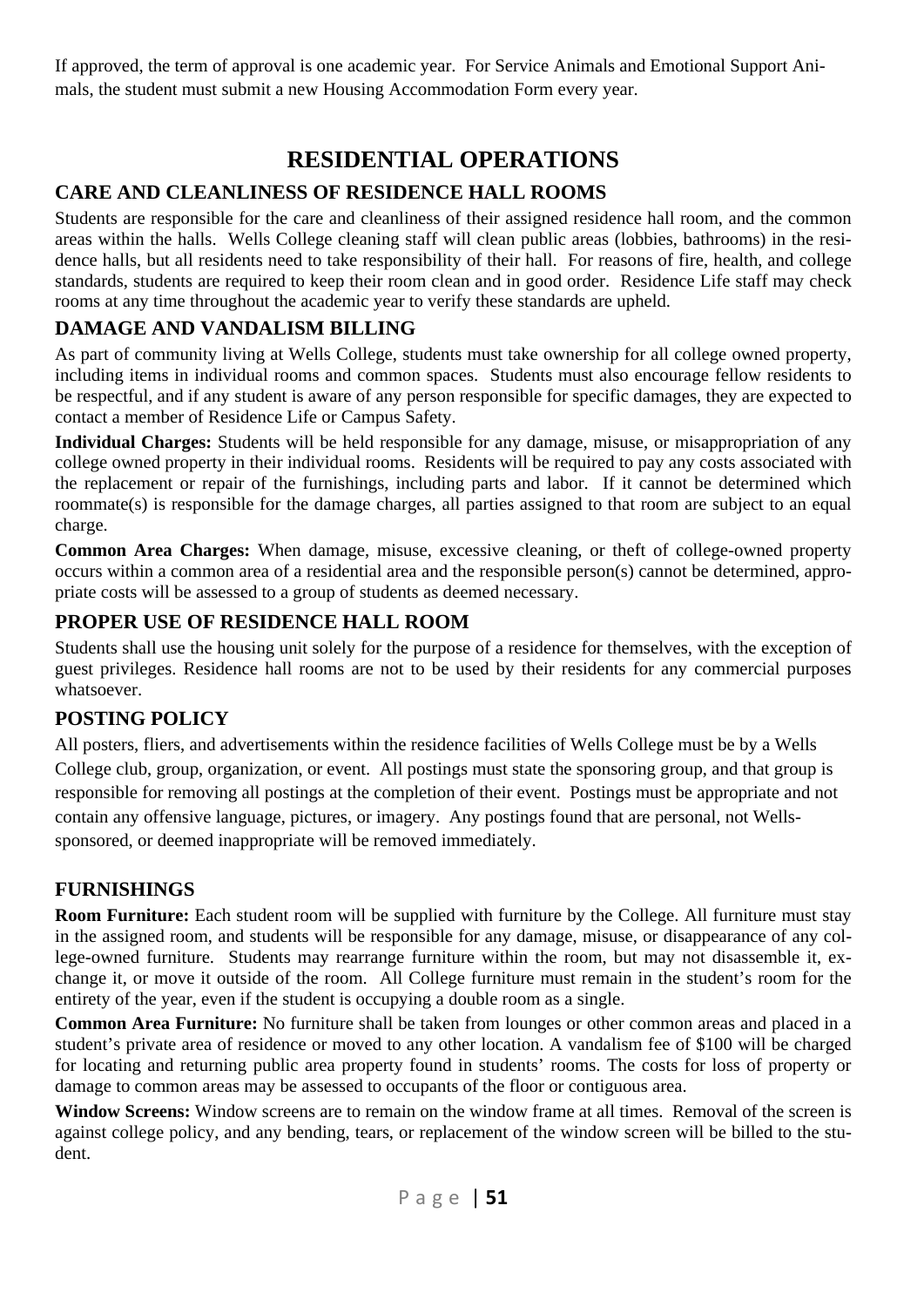## **KEYS**

The Office of Residence Life is responsible for the management of keys for students residing in the residence halls. A room key will be issued to all students living in the residence halls at check-in. Students are expected to return the room key prior to leaving for the summer break or prior to leaving Wells for any other reason. Students are not required to return their room key at the end of the fall semester, unless they're scheduled to study abroad, switch rooms (approved by the ORL), graduate or not return to the College in the spring. Failure to return the room key may result in a fee of \$45.00 for core replacement and new keys.. This \$45.00 fee also applies for any lost key replacement. Duplicating residence hall room keys without authorization is prohibited. The possession or lending of Wells College keys to any individual, whether a student or not, without the authorization of the college, is also prohibited.

## **LOCK OUTS**

Students are always encouraged to keep their rooms locked in order to protect their personal property. In the case that a student is locked out of their building and/or their residence hall room, a student may call Campus Safety or the Resident Advisor on-duty to get into the room and/or building. The first lock out for each student is free. For each subsequent lock out, a student will be charged a \$5.00 fee that will be added to their student account.

## **ROOM PERSONALIZATION**

Students are permitted to decorate or individualize assigned rooms, as long as it does not create a fire or safety hazard, damage College property, or make periodic maintenance work impossible. Students are not allowed to use nails, duct tape, screws, tacks, or anything that creates holes or marks on the walls. The use of 3M removable hooks, painters tape, or sticky tack is acceptable, as long as all are removed at the end of the student's assignment in that room. Please refer to the Fire Safety section and the residence life section of the Globe for additional information about items not permitted in the residence halls.

## **NOXIOUS ODOR**

Any odors that can be considered offensive or disruptive to a community or individual is not allowed to continue in the residence halls and must be remedied immediately. In instances where illegal activity is causing the noxious odor, judicial action may be taken against the student. In the event of odors, Residence Life personnel and Campus Safety personnel may check common areas and individual rooms to determine the source.

## **DOORS**

Students are prohibited from propping open residence hall exit doors, egress doors or interior fire doors.

## **PERSONAL PROPERTY PROTECTION**

The College cannot be responsible for the loss, damage, or theft of personal property. Students are welcome to carry personal property insurance.

## **ABANDONED PERSONAL PROPERTY**

Any personal property left in the residence halls or any residential facility 24 hours after a student checks out will become property of the College and is subject to being donated or trashed. Students will be held responsible for the labor costs to remove abandoned property from the residence halls, starting at a \$25 fee per item. If a student withdraws or does not return to Wells College during break periods, it is the student's responsibility to contact the Office of Residence Life to set up a time to remove their personal items from the residential facilities. If the student does not make arrangements 2 weeks into the start of the semester, or 24 hours after the halls close for summer break, the personal property will be donated or trashed at the student's expense.

#### **ROOM CHANGES**

Students that wish to pursue a room change must first consult with their Resident Advisor to complete a roommate mediation. All room changes must be authorized and approved by the Office of Residence Life, and the student wishing to move out must complete all paperwork and return all keys necessary in order to be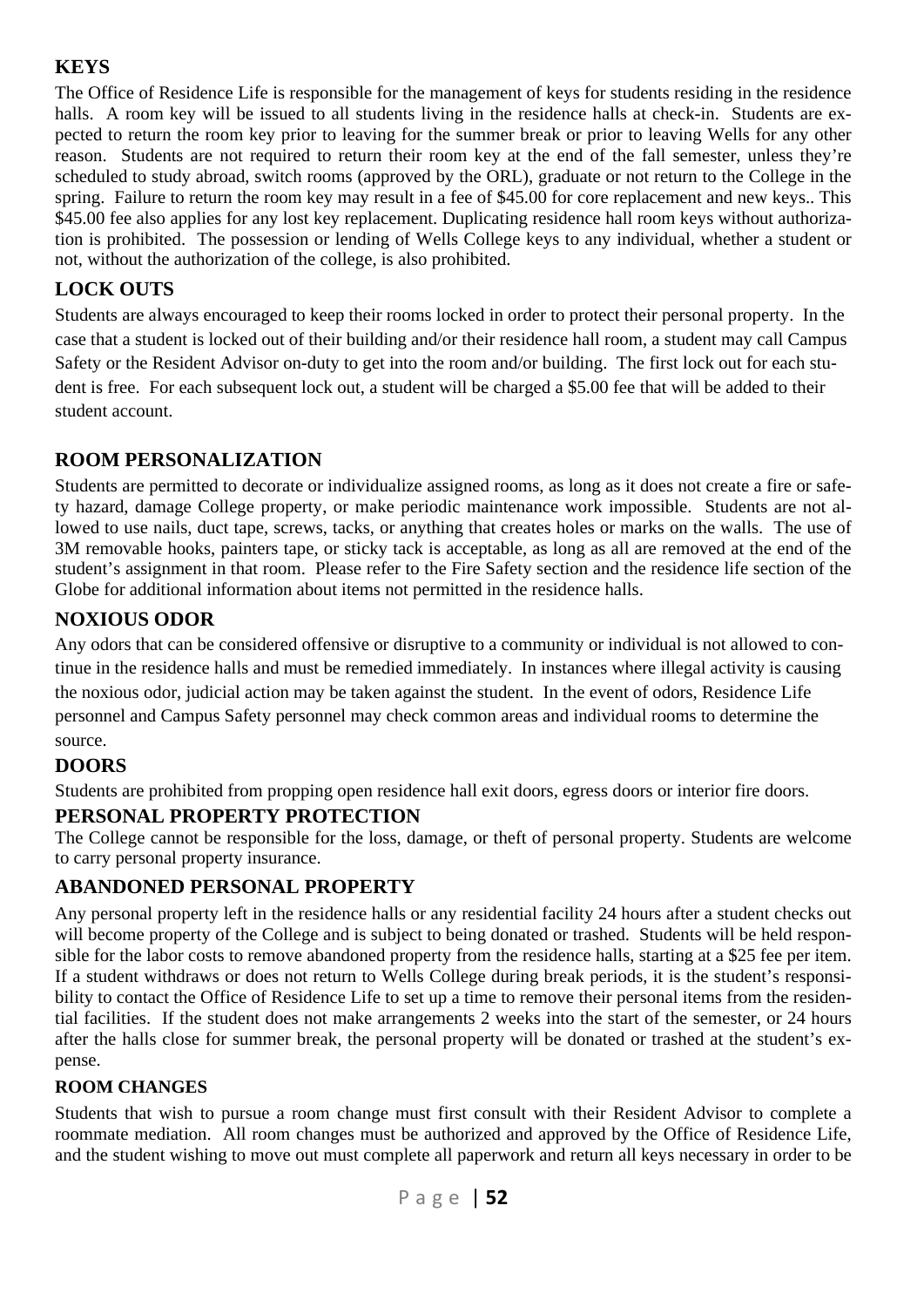considered officially moved. Proper room change procedure will include a check-out of the student's current space, and students may be subject to damage billing at that time. Improper or unauthorized room changes are not allowed and may be subject to disciplinary action and/or a fine of \$100.00.

The first 2 weeks of each semester, in addition to the last month of a semester is a Room Change Freeze Period. No room changes will be allowed during this time.

#### **COHABITATION**

Cohabitation is defined as the state of living with another person that an individual is not assigned with by the Office of Residence Life. Wells College prohibits cohabitation in the residence facilities, and encourages all students to familiarize themselves with the Guest Policy. Anyone found in violation of this policy risks disciplinary measures and the immediate removal of the guest.

### **LIFE SAFETY INSPECTIONS**

At least once every semester, the Office of Residence Life will be conducting Life Safety Inspections in each of the residential facilities and rooms. Life Safety Inspections are meant to be utilized to verify the health, safety, maintenance, and compliance of college policies. Officials of Wells College, including Resident Advisors, reserve the right to inspect rooms during official Life Safety Inspections, and other times as deemed necessary. During official Life Safety Inspection times, Resident Advisors will notify residents at least 3 days in advance to completing their checks. Resident Advisors will try to complete inspections while residents are in their rooms; however, if they cannot, RAs reserve the right to enter the room to complete the check without the resident(s) present.

#### **STORAGE**

Wells College has very limited space for storage in the summer months, and only offers storage to students that live 300 miles away or more from Wells, and will be returning to Wells College for the next year and not going abroad in the Fall semester. If students wish to store items, they must contact the Director of Residence Life to arrange for summer break storage. All items must be in containers clearly labeled with the student's name. During Final's week, the Director of Residence Life will set a time for the Storage Room to be open, and all students approved for storage must store their items at that time. No access to storage will be permitted over the summer months, and will only be opened during move-in in the Fall semester.

The College or its' personnel assumes no responsibility or liability for items in storage and reserves the right to dispose of articles remaining unclaimed within thirty days after a student has left Wells by graduation or withdrawal. College furniture is not permitted to be stored in student storage areas. No personal belongings are to be stored in the parking lots or the areas surrounding student housing or in any of the common areas of residential housing.

#### **HOUSING SELECTION AND POLICIES**

Rooming Guidelines: All first-year students will be assigned a roommate by the Office of Residence Life prior to their arrival to campus. If the roommate of a first-year student leaves school, moves out, or does not arrive on campus for the fall semester, efforts will be made to pair the remaining student with a different roommate. If possible, the student will have the opportunity to select from a list of available roommates.

Consolidation Policy: First-year and returning students who do not have a roommate, and have an open space in the room they are occupying may be asked to consolidate. The Office of Residence Life will contact students if this affects them and discuss their specific options. Students must adhere to the requests of the Office of Residence Life.

#### **ROOMMATE AGREEMENTS**

At the beginning of each semester, Resident Advisors will have roommate(s) complete a Roommate Agreement. All first-year students are required to fill this out, and all returning students are highly recommended to fill this agreement out. The agreement will start a conversation about roommate expectations, and learning how to work with each other. In case of roommate conflicts, this agreement will be used and can be rewritten.

#### **ROOM RESPONSIBILITY**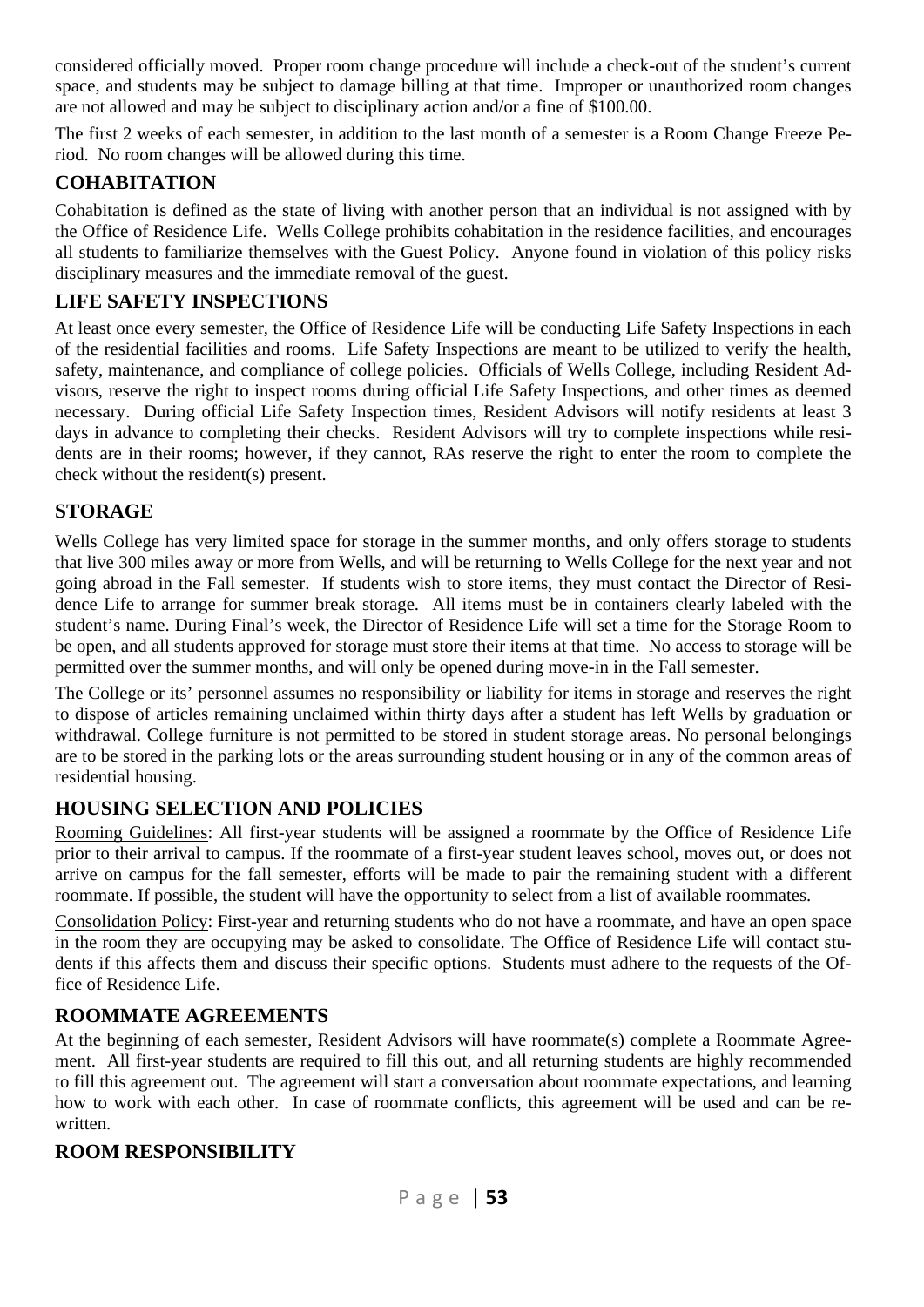Students are responsible for all items and events that happen in their assigned room, regardless of whether the owner of that room is in the room or not. This includes items in the room, behaviors that happen in the room, and any damages that occur in the room.

## **ROOM OCCUPANCY**

In order to adhere to the Fire Code expectations of New York state, there are limits to the number of people that may occupy a room at any given time. Students may have two (2) times the number of assigned residents to each room/apartment, plus one (1). This means:

Single Occupancy Room/Apartment: 3 people

Double Occupancy Room/Apartment: 5 people

Triple Occupancy Room/Apartment: 7 people

Quad Occupancy Room/Apartment: 9 people

#### **NUMBER DRAW/ROOM DRAW**

Number Draw and Room Draw occur during the Spring Semester and are organized by the Housing Committee and the Office of Residence Life. Students must submit their \$200 Re-enrollment Deposit by April 1 in order to participate in number draw and room draw. Rooms are selected based on a lottery system, and specific guidelines and dates are published by the Office of Residence Life each year.

#### **END OF YEAR CHECK OUT**

All students are expected to adhere to the residence hall closing deadlines and times. Any student found in the residence facilities past the hall closing date and time will be subject to a fine of \$25 for each hour they are in the halls past closing. Students must return their residence hall room key (or sign out with their RA) in order to be considered checked out.

## **HEALTH AND SAFETY**

## **ALCOHOL**

#### **Introduction**

Wells College includes among its goals the education of students to think critically, reason wisely, and act humanely as they cultivate meaningful lives. As part of this education, Wells College promotes informed choices about the consumption of alcohol by all members of the Wells community. Members of the Wells community are subject to all federal, state, county and municipal laws and ordinances as well as College regulations and policies regulating the possession, use, sale, and purchase of alcohol.

For the purposes of this policy, the term "Alcohol" means any beverage or food item containing alcohol intended or prepared for consumption.

- I. Alcohol Policy
	- A. Students must be 21 years of age or older to consume or possess alcohol on any property owned or operated by Wells College. As the use of alcohol by those of legal drinking age is permitted on campus, the responsibility for complying with all policies and procedures applying to the possession, use, sale, purchase, and service of alcohol on any property owned or operated by Wells College lies solely with each individual community member.
	- B. The following actions/activities are prohibited, and are considered violations of the Wells College Alcohol Policy:
		- 1. The possession or consumption of alcohol by any student under the age of 21 on any property owned or operated by Wells College.
			- a. Any Wells college student who permits an underage guest or other individual they are responsible for to possess or consume alcohol on property owned or operated by Wells College is in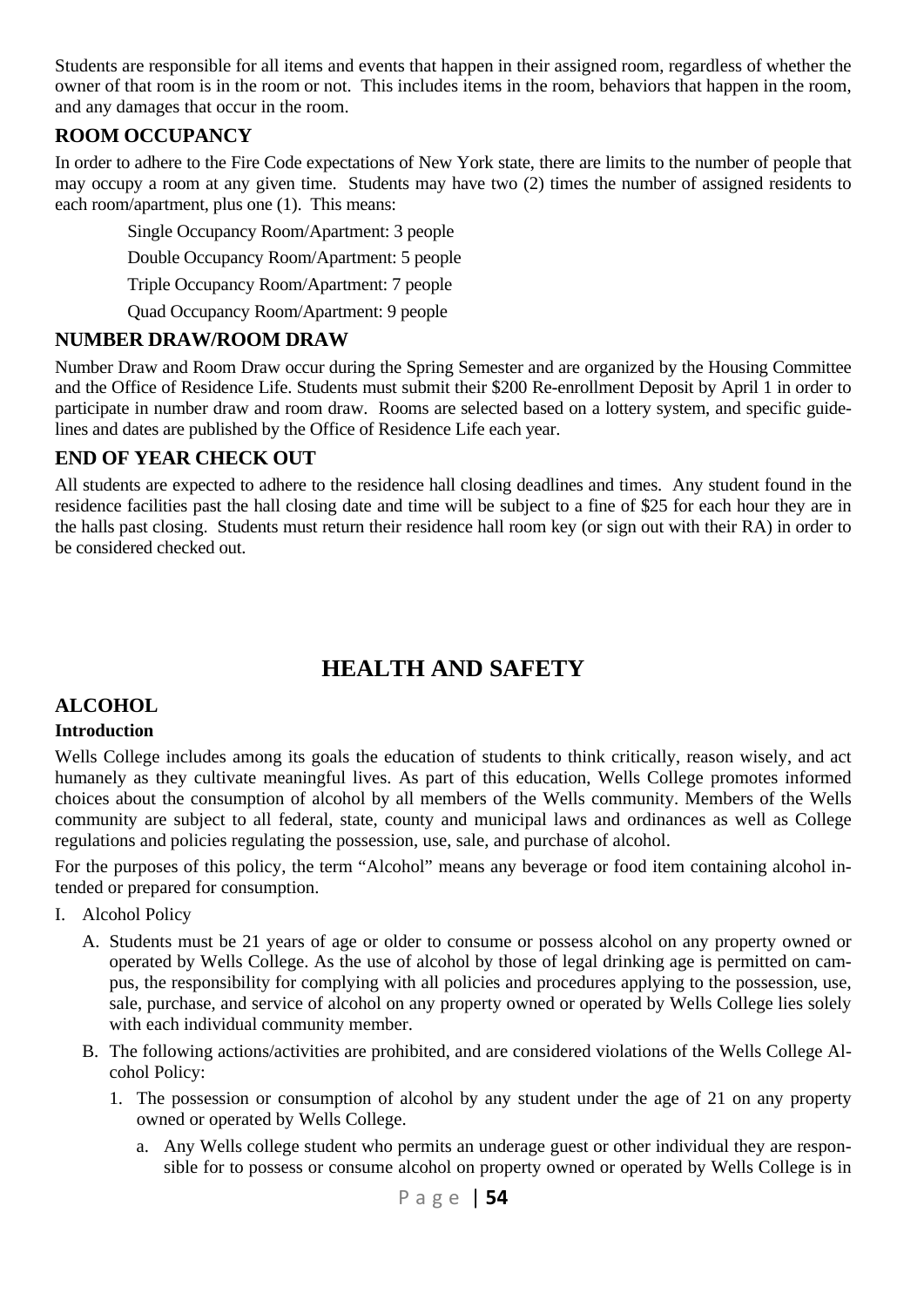violation of the alcohol policy.

- 2. Possession and/or use of false identification for the purpose of obtaining alcohol or gaining access to an establishment that serves alcohol;
- 3. Providing alcoholic beverages to any person who is under 21 years of age;
- 4. Engaging in activities, whether alcohol is present or not, that promote irresponsible or binge drinking (e.g. drinking games, chugging contests, or any means where alcohol is consumed as part of a competition)
- 5. Public intoxication and/or drunken behavior, which result in the destruction of property, or conduct that is disorderly, disruptive, and/or disrespectful to any member of the campus community;
- 6. Possession or transportation of open alcohol containers in public areas of the College;
- 7. Possession of alcohol is prohibited at any College function in which students are in attendance, including (but not limited to) dances, concerts, athletic events, and dinners, without proper submission of an Event Request Form and Alcohol Exemption Form signed by the appropriate college officials;
- 8. The possession or consumption of alcohol on any college owned, leased, or contracted van, bus, or other vehicle.
- 9. Possession of large quantities/bulk containers of alcohol, including, but not limited to, beer balls, kegs, and alcoholic punch in excess of one gallon, in any residence hall room, college-owned or operated apartment, or other college property; and
	- a. All students present in a room or area where large quantities/bulk containers of alcohol are present are in violation of this policy.
- 10. Socially irresponsible or illegal alcohol-related conduct that occurs off campus (e.g., off-campus arrest for underage drinking, or alcohol-related conduct, etc.);
- 12. All students must be able to show a valid form of identification showing their date of birth at any time they possess or consume alcohol;

a. If proof of age cannot be established, the alcohol may be confiscated and disposed of.

13. Empty containers of alcohol will be considered the same as full/partially full containers of alcohol and are not allowed in bulk quantities, or in any quantity with students that are not 21 years of age or older.

**Capacity:** The allowable amount of alcohol allowed in any college-owned or operated residence hall room or apartment by a single student who is of legal drinking age is limited to:

- thirty (30) 12-ounce containers of beer/malted beverage, OR
- two (2) one-liter bottles of wine, OR
- one (1) one-liter of distilled spirits, OR
- a reasonable combination of these types.

Any alcohol possessed in violation of any provision of this policy may be confiscated and disposed of by Campus Safety personnel or other college officials.

**Display of Alcohol:** Students may not display advertisements or items (i.e. signs, posters, photographs, bottles) that promote illegal drug use and or alcohol products in the public spaces on campus (i.e. hallways, lounges, bathrooms, exterior bedroom doors, exterior windows of residence halls). Alcohol bottles and containers (full or empty) are not permitted as decorations either, and may be confiscated at the discretion of Residence Life and/or Campus Safety.

**Being in the Presence of Alcohol:** If a student is underage and in the presence of alcohol, but not consum‐

ing or possessing alcohol themselves, the student still may be found responsible for violating the alcohol policy.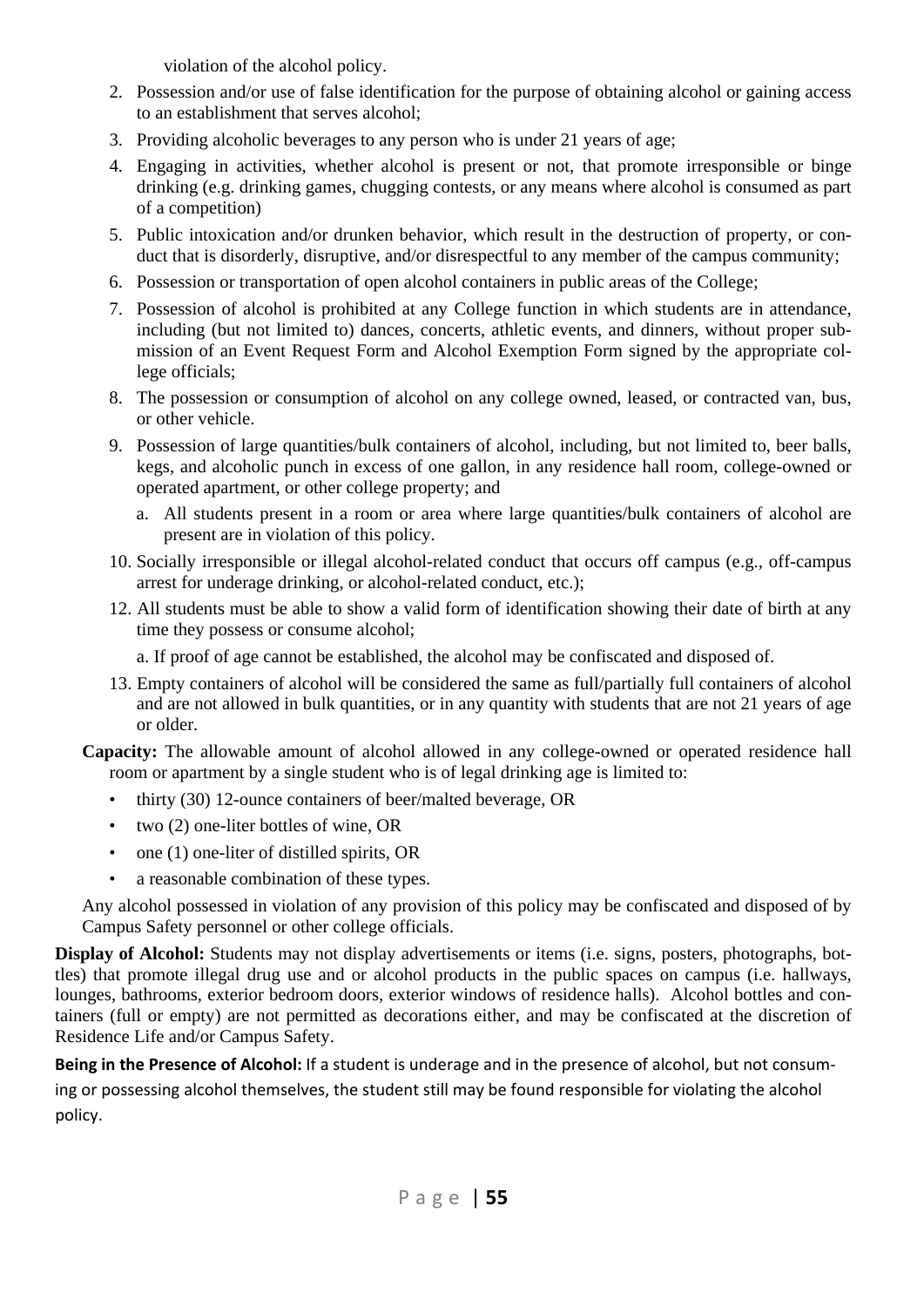## **DRUGS**

Wells College believes that students have the right to live and work in an environment free from the effects of drugs and drug abuse. Accountability and shared responsibility serve as the overarching principles that shape this policy.

In that spirit the policy aims to clarify the responsibilities of community members, define appropriate behaviors, describe the College's response to hazardous, illegal or disruptive behavior, and inform community members about the resources available for addressing drug-related concerns and problems.

In accordance with state and federal laws, Wells College has established these priorities:

- 1. To provide an atmosphere free from the manufacture, sale, distribution, use or abuse of illegal or prescription drugs;
- 2. To stress safety, and individual accountability for all Wells College students;
- 3. To establish clear penalties for violating the College's drug policy; and
- 4. To provide students with information about confidential on- and off-campus resources to address issues related to drug use and abuse.

All Wells College students are expected to comply with federal, state, and local laws, to follow the requirements of the College's drug policy and to respect the right to a drug free environment shared by all members of the campus community.

Violations of the Wells College Drug Policy or of any of the state laws of New York are subject to disciplinary action.

#### **Drug Policy Violations**

It is a violation of the Wells College Drug Policy for students to:

- 1. Possess, manufacture, sell, distribute, use, or participate in the use of illegal drugs. Prohibited drugs include all illegal drugs such as marijuana, cocaine, heroin, LSD and other hallucinogens, designer drugs and prescription drugs or other illegal drugs.
- 2. The use, possession, or distribution of synthetic cannabinoid (marijuana) products.
- 3. Have drug paraphernalia, such as bongs, pipes, or other devices possessed for drug use, in their residence hall rooms or apartments, in their possession, or in any area under their immediate control.
- 4. Provide illegal or prescription drugs to another individual or use prescription drugs for purposes other than those for which they are prescribed.
- 5. Violate state, federal or local laws concerning drug use, distribution, sale or manufacture.

#### **Sanctions**

Violation of the drug policy will subject students to disciplinary actions that may range from probation, fines, loss of housing and up to suspension or expulsion from Wells College. The College may also require a student who possesses or uses illicit drugs or is found with drug paraphernalia to participate in an approved drug rehabilitation program (at the expense of the student) and to provide the College with satisfactory evidence of successful completion of the program and of being drug free.

When it is not possible to determine who within a group of students is responsible for the use, possession, manufacture, sale or distribution of drugs, responsibility for the offense will fall on the occupant in whose room or automobile or social gathering the violation occurs unless another individual within the group accepts responsibility.

#### **PUBLIC INTOXICATION**

Students, regardless of age, that are suspected to be under the influence of alcohol or other drugs and in public areas will be approached by college officials in order to curb any harm or disturbance to self or others.

#### **FIRE SAFETY**

#### **Introduction**

Students will comply with all college rules and regulations and municipal laws and ordinances, including building code regulations; shall exercise ordinary care to avoid fire hazards and occurrences; and shall not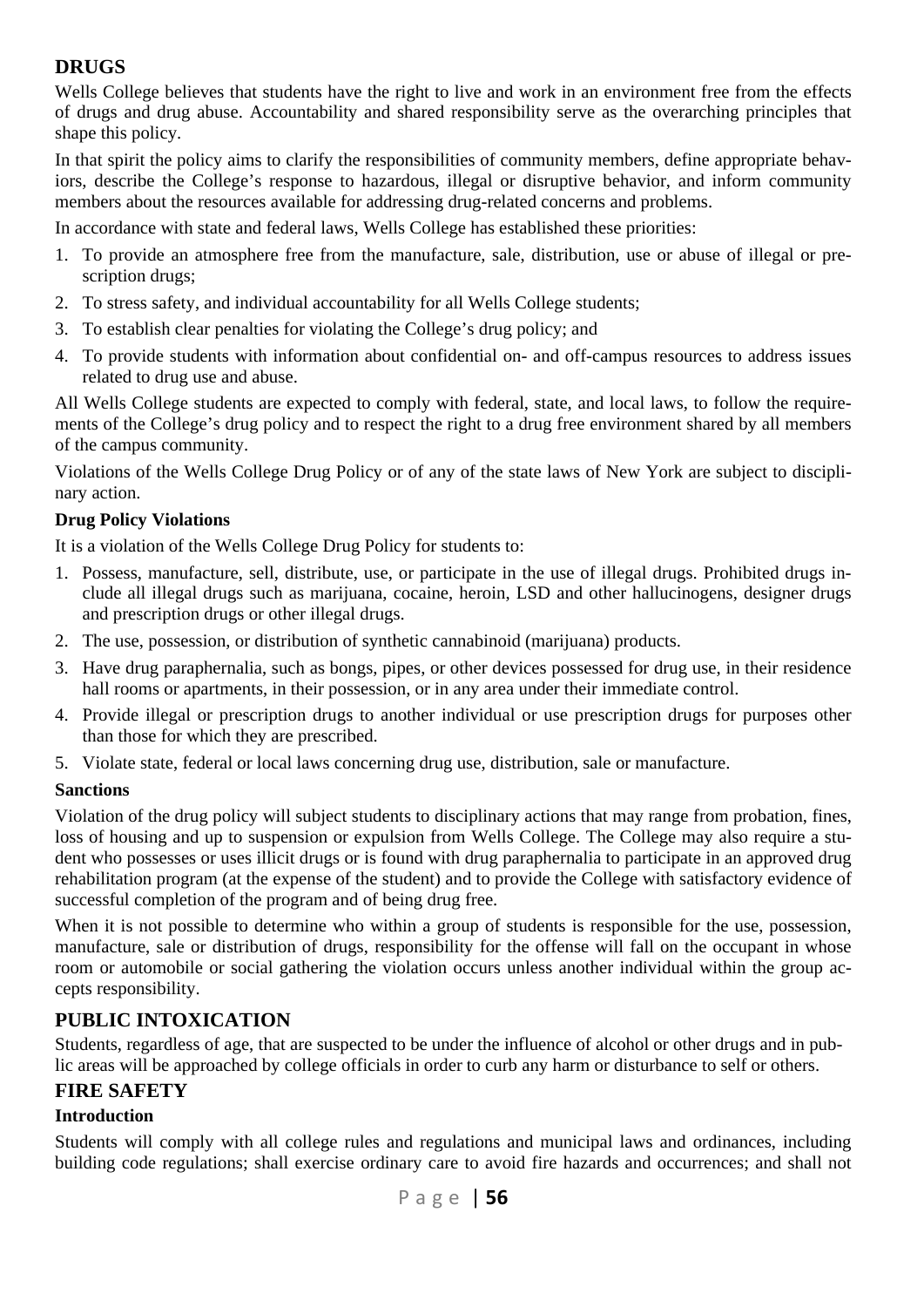obstruct any of the walkways, hallways, or surrounding premises.

Firefighting, detection, sprinklers, and alarm equipment are provided for the protection of all residents and are not to be used or tampered with except in the case of a fire. Misuse of this equipment is a violation of college policy and New York State civil statutes. Severe criminal penalties are imposed by New York law for activating a fire alarm falsely.

Students are not permitted on residence hall roofs, window ledges, or fire escapes. No building exit shall be obstructed. Window screens are not to be removed for any purpose.

#### **Fire Drills**

Consistent with New York Education Law, Section 807 - Fire Drills, Wells College will conduct fire drills four (4) times during each academic year in each residence hall to familiarize students with emergency procedures. Fire drills will be conducted three (3) per academic year in all classroom and administrative buildings. It is imperative that all members of the campus community take fire drills seriously and react accordingly when the alarm sounds.

It is important that all members of the campus community:

- Learn the location of fire exits in your residence hall or your classroom/office building.
- Do not tamper with or damage fire safety equipment.
- Do not assume that an alarm is a fire drill or false alarm.
- Do not congregate in or near walkways or roadways that lead to the building as this may impede emergency response personnel.

#### **Evacuation Procedures**

When the fire alarm sounds, act immediately:

- Close the windows.
- For protection, put on a coat and wear hard-soled shoes.
- Feel the door for heat to determine that it is safe to enter the corridor.
- Turn off the lights in your room when you leave.
- Close the door to your room when you leave.
- Do not rush. Continued order and quiet is essential.
- Go to your designated assembly area as quickly as possible.
- Do not leave the designated assembly area until cleared to do so, so that you may be accounted for.

Everyone must respond to the alarm and leave the building. Do not use an elevator. Think clearly about all the available exits from the building, in case one exit is blocked, so that you can alter your route without causing delay or panic. If you are in the study or social areas, leave by the nearest exit without returning to your room. If you are not in your room at the time, make sure you are accounted for as soon as possible.

#### **WHEN THE EVACUATION ALARM SOUNDS - YOU MUST LEAVE THE BUILDING!**

It is a violation of New York State Law to fail to leave a building when the fire alarm is sounding. Always assume it is a real emergency and leave the building. It is also unlawful for any person to prevent another person from leaving the building when the alarm is sounding.

Failure or refusal to evacuate any building when a fire alarm sounds will result in a \$50.00 fine for the first instance an individual fails to evacuate a building, and a \$100.00 fine and referral for disciplinary action for each additional occurrence.

#### **Evacuation Locations**

In the event of an actual fire or extended fire alarm, individuals living or working in the residence halls shown below will go to their assigned primary evacuation location, unless directed to go to another location by a college official.

Students should locate and report to their Resident Advisor (RA) or other College Official upon arriving at a designated evacuation location. RA's/College Officials will maintain rosters of students arriving at the evacuation point(s) to assist in accounting for the residents/staff of the affected building(s).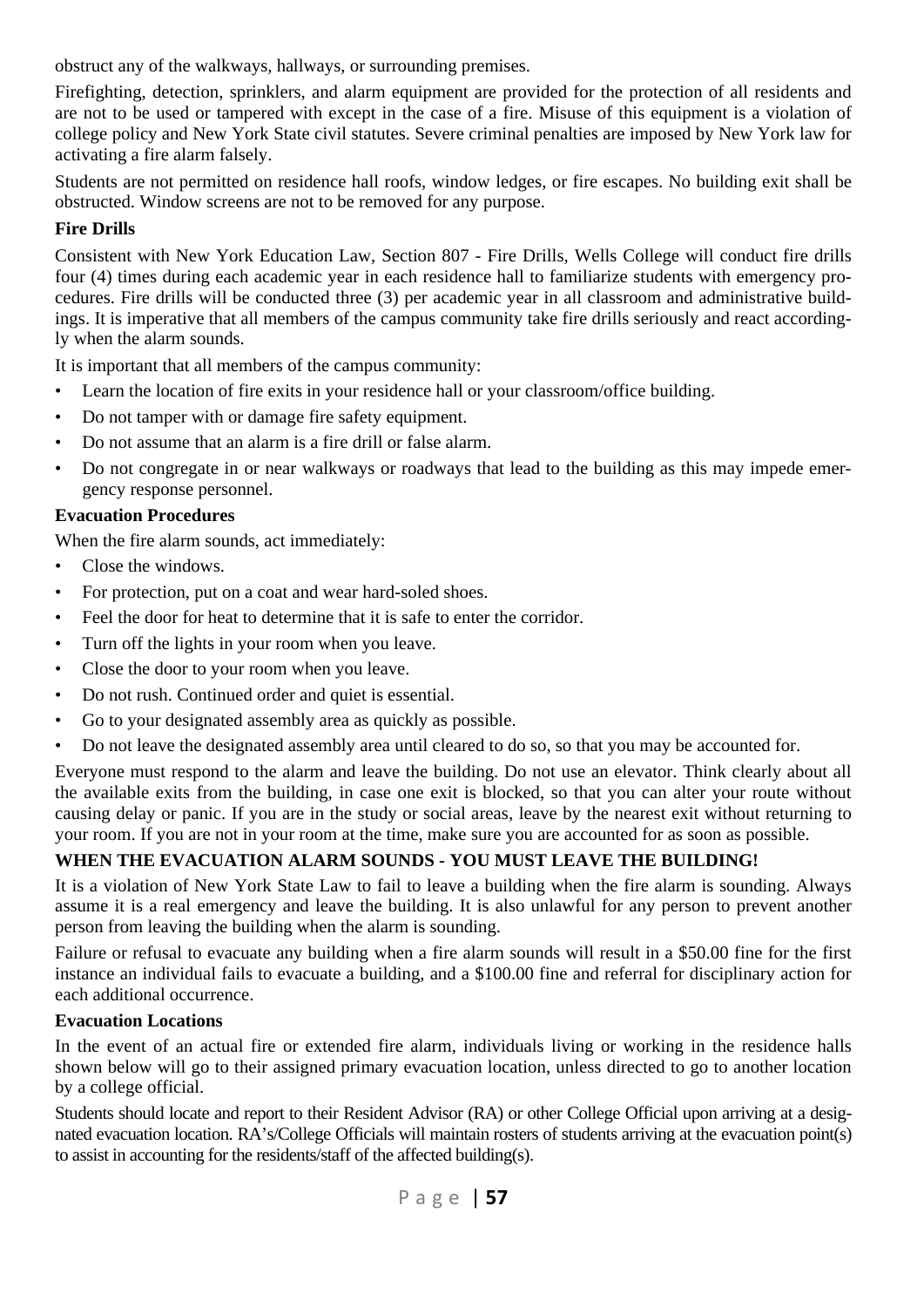| <b>Evacuation Locations</b> |                                 |                                   |
|-----------------------------|---------------------------------|-----------------------------------|
| <b>Residence Hall</b>       | <b>Primary Evacuation Point</b> | <b>Secondary Evacuation Point</b> |
| Dodge House                 | Leach House                     | Schwartz A.C.                     |
| Fairlane Apts.              | Dodge House                     | Leach House                       |
| Glen Park                   | Leach House                     | Dodge House                       |
| Green House                 | Main Building                   | Sommer Center                     |
| Leach House                 | Main Building                   | Schwartz A.C.                     |
| Main Building               | Sommer Center                   | Schwartz A.C.                     |
| Mandell House               | Main Building                   | Sommer Center                     |
| <b>Weld House</b>           | Main Building                   | Leach House                       |

#### **What to do if you are trapped by fire:**

- If all exits are blocked, go back to your room.
- Keep your door closed.
- Pack the space under the door with towels or other materials to keep smoke out.
- Open the windows from the top, if possible, to let fresh air in.
- Let people know you are trapped. Wave a towel or pillowcase out the window, yell, or if possible, call 911 or Campus Safety at x3229.
- Stay low, on the floor, near the window, and wait for help to arrive.

#### **Tampering with fire safety equipment**

It is a serious offense to tamper with fire safety equipment. Individuals who are found tampering with the fire alarms, extinguishers, smoke detectors or other fire prevention equipment or pulling the fire alarm under false pretenses will be subject to swift and decisive disciplinary action. For the purpose of this policy, Fire Safety equipment is defined as:

- • **Fire Extinguishers**
- **Smoke/Gas Detection Equipment** 
	- Do not cover or tamper with the smoke detector in any room or the CO2 detectors in the hallways. Smoke detectors are wired into the main alarm system for each dorm/building. Tampering with the detector could cause the entire fire alarm system to malfunction.
- • **Emergency Exit Signs**
- **Sprinkler System**
- **Alarm Systems**

Individuals found responsible for tampering with any fire safety equipment will be charged for any replacement or repair costs, assessed a \$250.00 fine, and may face criminal and /or disciplinary action. Eviction from College-owned or operated housing may be the sanction in the most serious, or repeat cases.

#### **Prohibited electrical appliances**

For the safety of all residents, use and/or possession of these items will NOT be allowed in any of the student rooms or public areas within the residence halls:

- Air conditioners (either floor or window models)
- Electric, propane, or kerosene space heaters
- Foreman Grills<sup>®</sup> or any open-element cooking appliance
- Toasters, ovens, toaster ovens, hot plates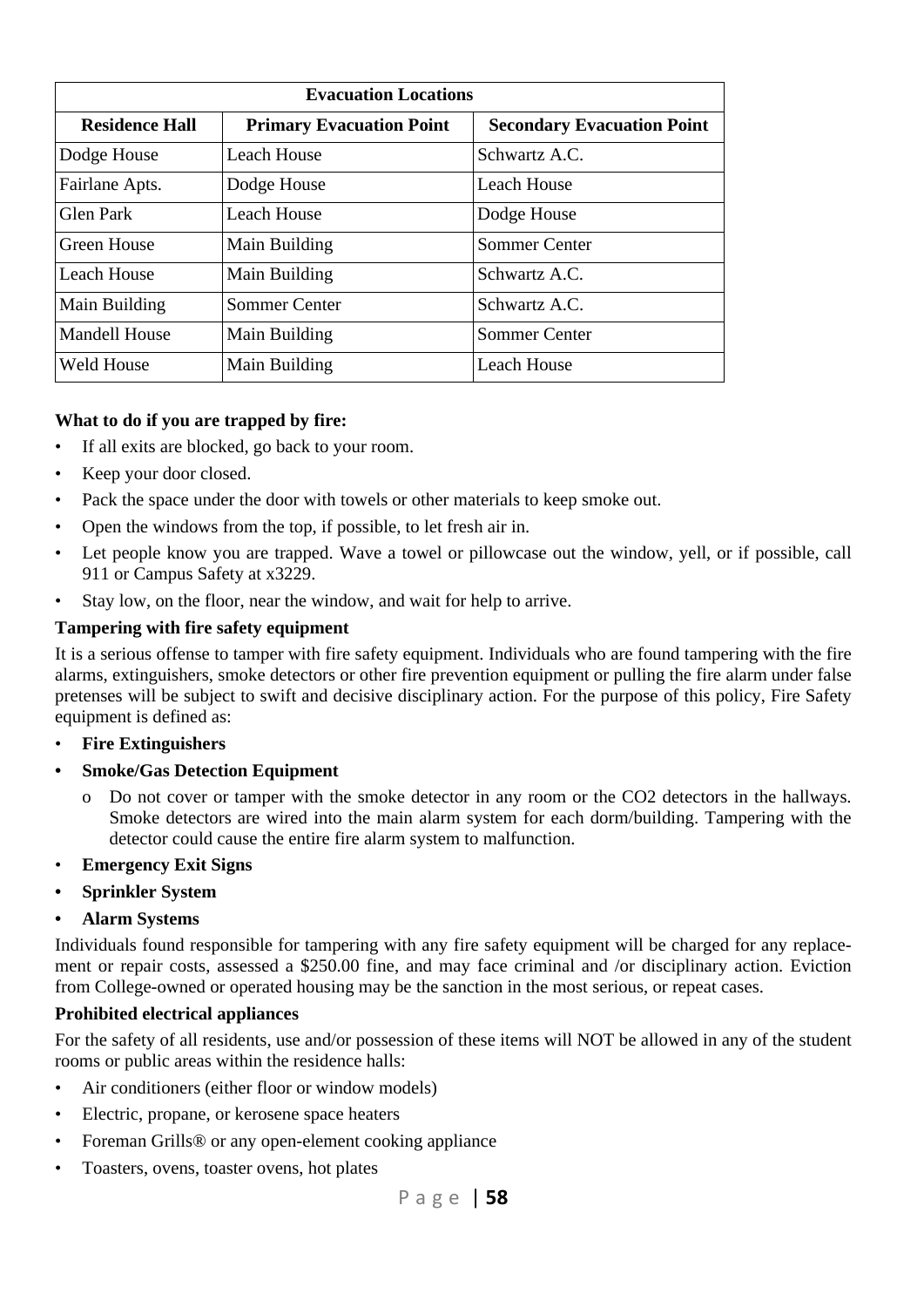- Incense or plug-in air fresheners
- Candles and candle warmers
- Sun lamps or any lamps with plastic shades, i.e., "octopus" lights
- Non-UL approved decorative lighting including holiday lighting, rope lights
- Refrigerators exceeding 5 cubic feet
- Electric or candle Potpourri pots
- Electric coils
- Lava lamp, halogen, or other high-intensity lamps
- Electric blankets
- Power strips or extension cords without surge protectors
- Multiple outlet extensions or outlet transformers
- Wireless Routers

### **Prohibited Practices**

For the safety of all residents, the following practices and decorations are not allowed:

- Cooking can only take place in designated kitchens within the hall or apartment
- Posters or wall decorations can only cover 50% of the wall
- Nothing can be hanging from the ceiling. This includes tapestries, lighting, etc.
- Nothing can hang from pipes or the sprinkler system in the halls
- Items are not allowed to cover smoke detectors, heat detectors, or overhead lights
- Doors to the residence halls and rooms must be able to open fully at all times

NOTE: Students may possess crock pots, slow-cookers, and rice cookers; however these items may only be used in the designated kitchen areas in the residence halls or apartment buildings. Cooking with these appliances is prohibited in any residence hall or apartment room.

Students will comply with all College rules and regulations and municipal laws and ordinances, including building code regulations; shall exercise ordinary care to avoid fire hazards and occurrences; and shall not obstruct any of the walkways, hallways, or surrounding premises.

Firefighting, detection, sprinklers, and alarm equipment are provided for the protection of all residents and are not to be used or tampered with except in the case of a fire. Misuse of this equipment is a violation of College regulations and New York State civil statutes. Severe criminal penalties are imposed by New York law for activating a fire alarm falsely. Students are not permitted on residence hall roofs, window ledges, or fire escapes. No egress shall be obstructed. Window screens are not to be removed for any purpose.

## **WEAPONS**

#### **Introduction**

The purpose of the Wells College Weapons and Firearms Policy is to ensure the safety of the students, faculty, staff, residents, and visitors to the college campus.

## **Policy**

Wells College prohibits the unauthorized use, possession, manufacture or unauthorized storage of any type of firearms or weapons, as defined below, on any College-owned property or in any vehicle on College-owned property, regardless of whether the individual possesses a valid permit to carry the firearm or weapon.

This prohibition does not apply to law enforcement personnel engaged in official duties on College properties.

## **Definitions**

Firearm/Weapon - For the purpose of this policy, a firearm or weapon is defined as any deadly weapon as described in the New York State Penal Law, Articles 10 and 265 and will include:

any firearm,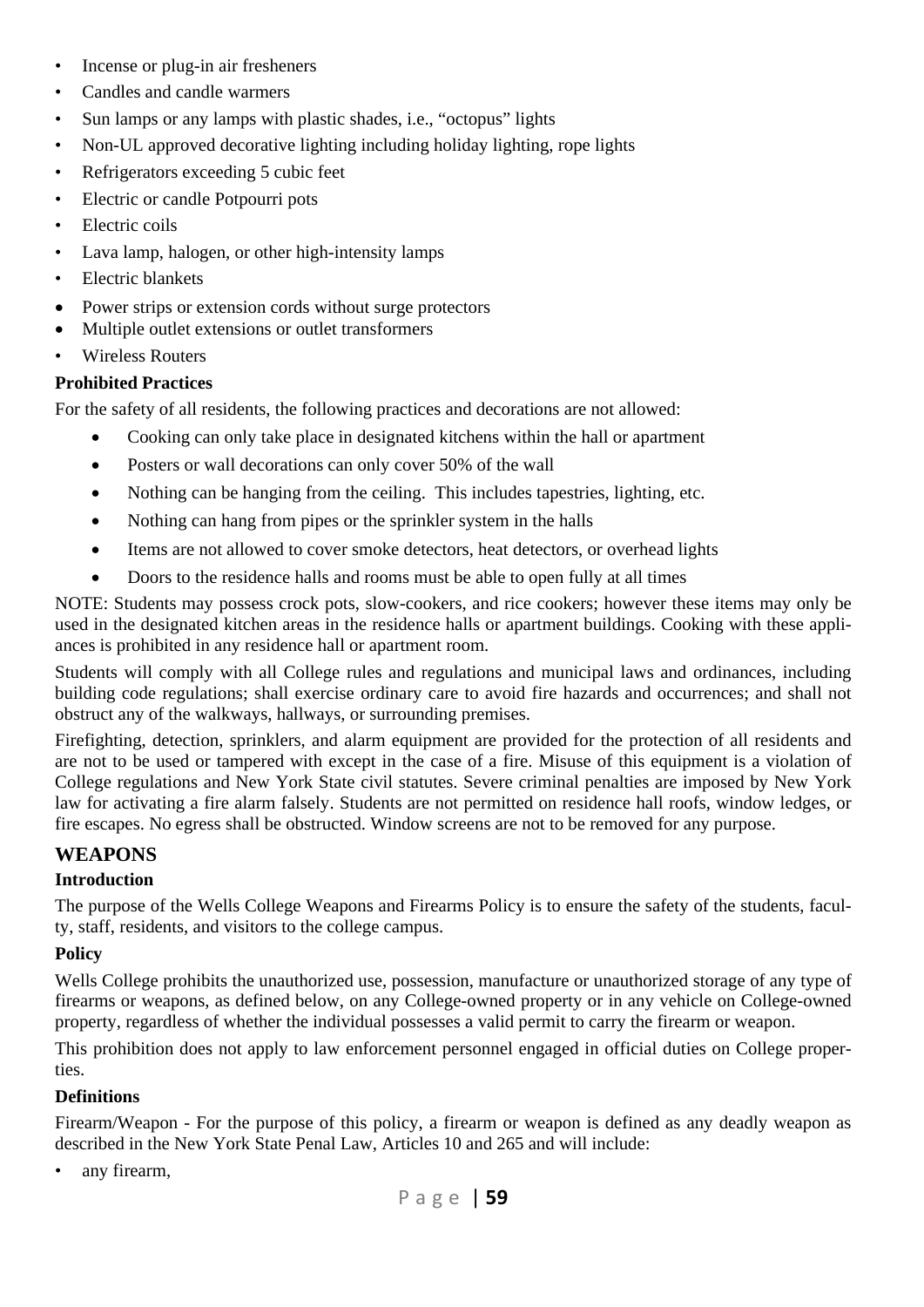- any sword, switchblade knife, gravity knife, pilum ballistic knife, metal knuckle knife, dagger,
- billy club, blackjack, or metal knuckles; and
- Martial Arts weapons such as throwing stars, nun-chucks, etc.

Also included are dangerous instruments which are described as "any instrument, article or substance, which, under the circumstances in which it is used, attempted to be used or threatened to be used, is readily capable of causing death or other serious physical injury."

Additional prohibited weapons include any instrument capable of firing a projectile including, but not limited to:

- air guns (includes BB, pellet, Airsoft® type guns, and paint ball guns);
- aerosol spray weapons, including mace and pepper spray;
- any other substance or device designed to harm or incapacitate; and
- any folding knife with a blade length in excess of 3 inches.

#### **Recognized club/organization exception**

Students participating in sanctioned schools or training courses may possess certain weapons utilized during training and/or contests. Prior to bringing any weapon on-campus, the student(s) must meet with the Director of Residence Life and the Director of Campus Safety to discuss the weapon(s) and establish safety and weapons storage guidelines.

Students wishing to establish paintball or airsoft clubs must adhere to the established procedures for forming an on-campus club. No weapons may be brought to or stored on campus until the club has been formally recognized by Wells College.

Violation of any guidelines or policies established for students, clubs, or organizations regarding the ability to possess specific weapons on campus will result in the seizure of the weapon(s), revocation of any approval to possess the weapon(s), and possible disciplinary action by the College.

## **RESIDENCE HALL ROOM ENTRY PROCEDURE**

The College reserves the right to enter the housing unit when appropriate to inspect the housing unit or perform repairs and maintenance or to conduct routine health and safety inspections. The College also reserves the right to enter the room if there is reasonable cause to believe that College, local, state, or federal laws are being violated.

The full text of this policy is available on the Campus Safety section of the Globe.

#### **END OF SEMESTER/END OF YEAR CHECKS**

Members of the Residence Life staff will enter all residence halls rooms at the end of Fall and Spring semesters to complete routine safety and security checks to verify compliance of closing procedures.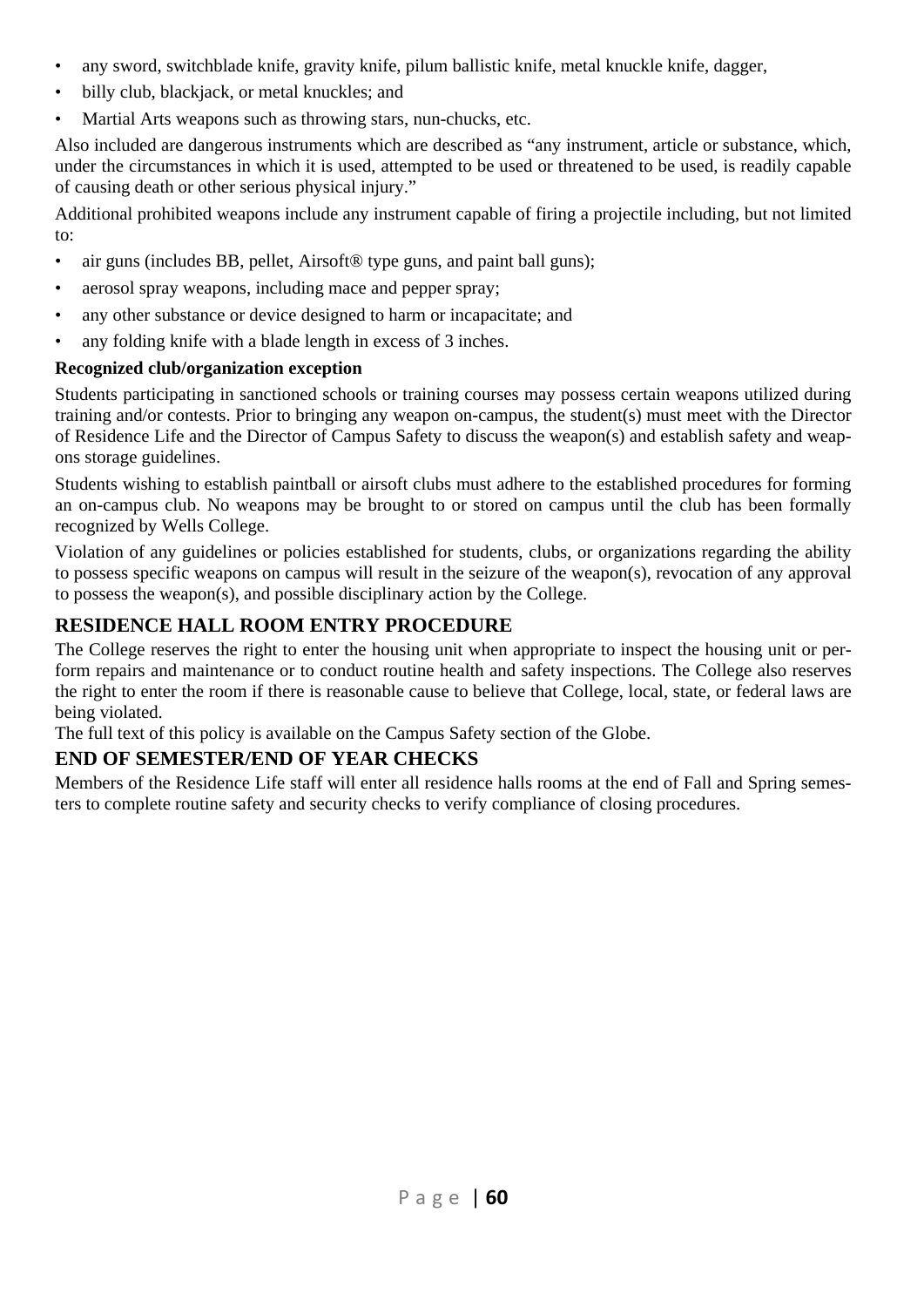## **SECTION SEVEN: COLLEGIATE BYLAWS AND CONSTITUTION**

In accordance with Wells College's commitment to diversity and social justice, the 2004-2005 Collegiate Cabinet has decided to use gender inclusive pronouns in this constitution. The pronoun "ze" (pronounced "Z") replaces the conventional pronouns "he" and "she" and the pronoun "hir" (pronounced "here") replaces conventional pronouns "his", "him", "her" and "hers". These gender inclusive pronouns, first used by Kate Bornstein, acknowledge that not all people classify themselves into one gender or the other.

#### **PREAMBLE**

The faculty of Wells College, with the consent of the trustees, has delegated to the student body responsibility and obligation for establishing and administering a system of student government which shall regulate and direct activities of the student body and which shall ensure a community of freedom and respect for the academic and personal lives of its members. The administration and the faculty are pledged to honor such selfgovernment. In order to assume individual and collective responsibility and obligation for their own conduct and to create a community based on self-respect and integrity, the students of Wells College have organized themselves into a self-governing organization, known as the Wells College Collegiate Association, and have established this Constitution.

#### **ANTI-DISCRIMINATION POLICY**

The Collegiate Association does not discriminate, in any of its policies or activities, on the basis of qualities including but not limited to sex, gender, ability, race, religion, age, ethnic origin, or sexual orientation.

#### **ARTICLE I. EXECUTIVE BRANCH**

The Executive Branch shall consist of a Cabinet and a Student-Faculty-Administration Board (SFA Board), who shall by virtue of office accept the responsibility to uphold the Constitution of the Collegiate Association. Collegiate Cabinet Advisor shall be the Dean of Students.

#### **Section 1. Cabinet**

#### **A. Duties**

1. The Cabinet shall have the power to recommend legislative proposals to Representative Council and shall be responsible for carrying out all directives of Representative Council.

2. The Cabinet shall participate in the appointment of student Resident Advisors and Hall Directors.

3. The Cabinet shall make other appointments that are necessary and appropriate for the functioning of effective student government.

4. The Cabinet shall be responsible for the allocation of student fees upon recommendation of the Treasurer.

5. One member of the Cabinet shall attend monthly faculty meetings with voice, not vote.

#### **B. Membership**

1. The Collegiate Cabinet shall consist of the officers of the Collegiate Association. These officers shall be a President, Vice President, chair of Community Court, Treasurer, Secretary, and Senior Elections Manager.

2. The student body shall elect members to serve as the Collegiate Cabinet for the following academic year. All members of the student body are eligible to vote for Collegiate Cabinet members. The President and Vice President shall be elected from the rising senior class; the Secretary shall be elected from the rising sophomore or rising junior class, and the Treasurer from any class. The members of court elect the chair of Community Court. The members of Elections Committee shall elect the Senior Elections Manager. All elections shall be held in the spring preceding the term of office. Election procedures are found in the Elections Bylaws. Elected Collegiate Cabinet officials serve for a one-year term.

3. Members of the Collegiate Cabinet may not serve as Resident Advisors, Hall Directors or as Class Officers. No member of the Cabinet shall serve on any committee unless specified in hir specific Cabinet position.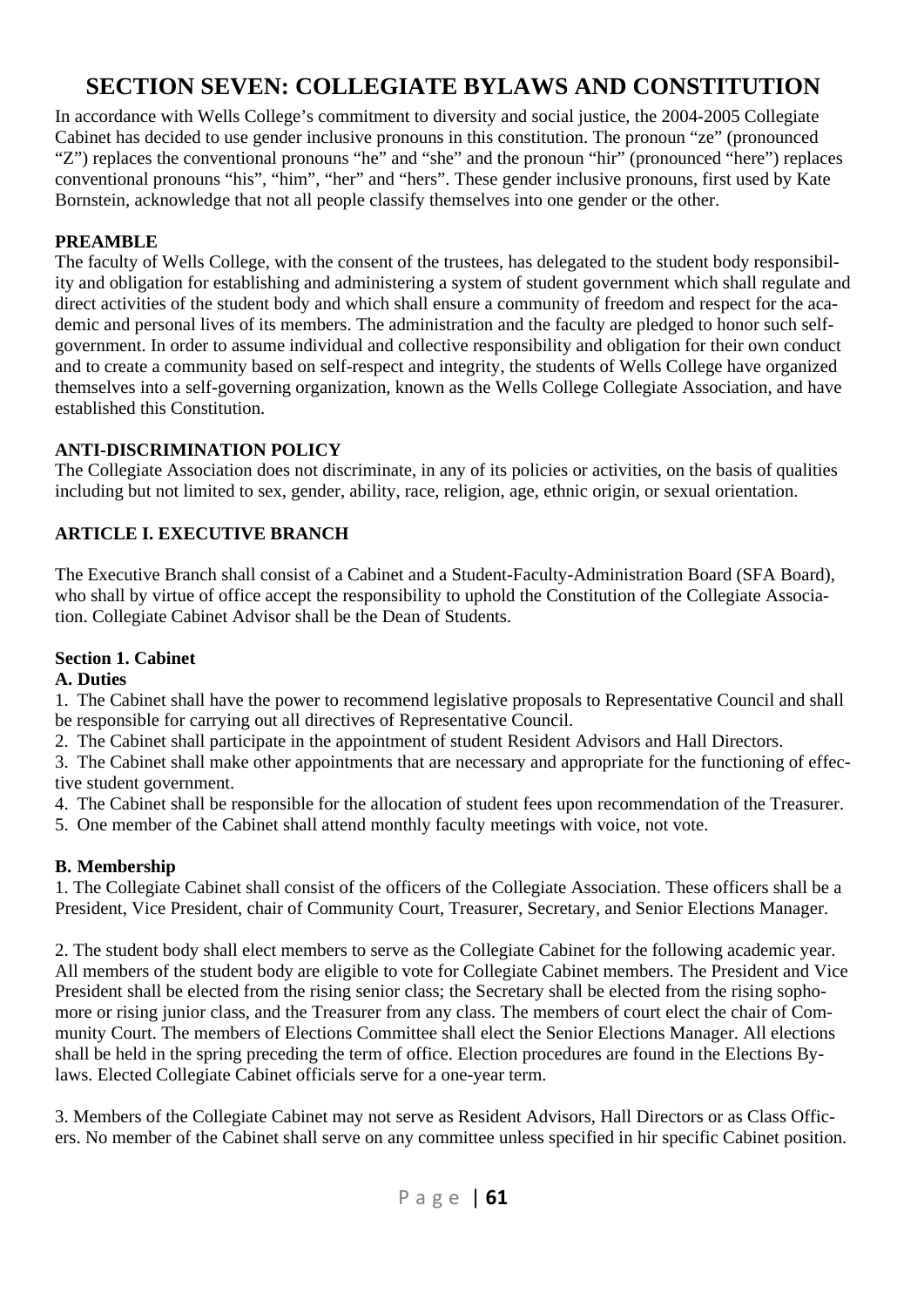#### **C. Duties of the Individual Collegiate Cabinet Officers**

1.The duties of the President shall be: to call and preside at all meetings of the Cabinet and the SFA Board; to appoint committees (both temporary and permanent), to oversee the work of all officers and committees of the association in conjunction with the other officers of the Cabinet; and to serve on Constitutional Review Committee.

2. The duties of the Vice President shall be: to prepare the agenda for meetings of the Representative Council; to call and preside over meetings of the Representative Council at hir own discretion or upon petition of 15 percent of the student body; to serve on the SFA Board; and to perform the duties of the President in hir absence. In addition, the Vice President shall conduct an annual report six weeks after the start of the spring semester. The annual report shall survey overall student satisfaction in regards to areas with which students have consistent interaction. Once the information is gathered, the Vice President shall create a report summarizing concerns and disseminate the information to committees and relevant parties.

3. The duties of the chair of Community Court shall be: to call and preside over all hearings of the Community Court; and to ensure that such hearings are conducted impartially and confidentially; to chair the Constitutional Review Committee.

4. The duties of the Treasurer shall be: to allocate funds to each organization specified on the Collegiate bill; to handle all monetary transactions of the association; to maintain a publicly accessible ledger of all Collegiate Cabinet expenses; to report on Collegiate fund dispersal to the Representative Council; to prepare a budget for the association; to examine and review the budgets of all classes and clubs in cooperation with the other Collegiate Cabinet Officers and submit a formal report to the Treasurer of the College at the end of the fall semester and again at the conclusion of the spring semester; to inform the Collegiate Association of the grievance pool; and to chair the Traditions Committee.

5. The duties of the Secretary shall be: to carry on all intra-collegiate and inter-collegiate correspondence of the Collegiate Cabinet; to chair the Technology Advisory Group; to record the proceedings of the Collegiate Cabinet, Representative Council, and the Collegiate Association.

6. The duties of the Senior Elections Manager shall be: to oversee the voting process within the Collegiate Association; to serve as a member of Constitutional Review Committee; to preside over Elections Committee; and to act as Parliamentarian of Representative Council.

#### **Section 2. Student-Faculty-Administration Board**

#### **A. Duties**

The SFA Board shall act as an advisory board to the Collegiate Cabinet or to those of its members who feel that faculty and/or administrative advice is needed, and it shall approve of all amendments to the Collegiate Constitution. The board shall vote after the amendments have been approved by the Collegiate Association. The members of SFA Board shall serve as the official channel of communication between the Collegiate Association, the administration, and the faculty. The board shall settle disputed points of interpretation of the Collegiate Constitution and Collegiate Bylaws. Following the approval of the SFA Board amendments to the preamble, anti-discrimination policy, Honor Code, Article I Section 2, Articles III, VII, and VIII, and Bylaw IV shall be sent to the faculty for approval.

#### **B. Membership:**

The board shall consist of the Provost and Dean of the College, the Dean of Students, three faculty members elected to the Academic Standing and Advising Committee of the faculty, four students elected at large (two rising juniors and two rising sophomores), the Collegiate Cabinet President, and the Collegiate Cabinet Vice President. The students-at-large shall be elected in the spring, to serve for the following academic year only.

#### **C. Procedures**

1. The Collegiate Cabinet President shall act as chair of the board and a member-at-large shall record the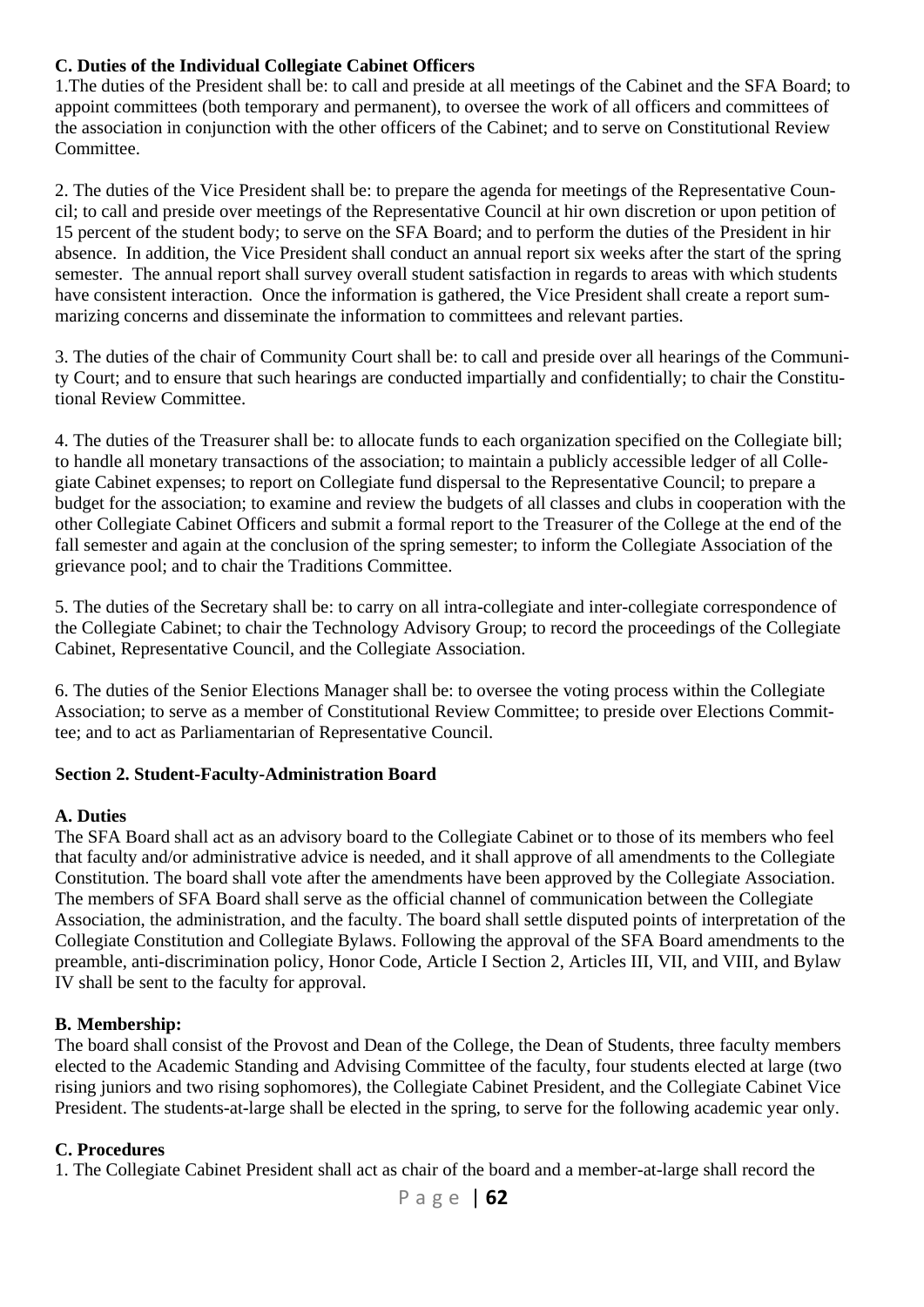minutes.

2. The board shall meet at the request of the Collegiate Cabinet, the Collegiate Association, the administration, or any member of the faculty on the board.

3. Decisions shall carry upon a two-thirds majority vote of quorum.

4. Quorum shall consist of eight members including at least three students, one faculty member and one member of the administration.

#### **ARTICLE II. LEGISLATIVE BRANCH**

All full-time Wells College students are members of the Collegiate Association. When necessary, meetings of the full Collegiate Association may be called by the Collegiate President or by petition of 15 percent of the student body. Motions shall carry with a two-thirds vote. It may initiate legislative proposals and recommend changes of administration and faculty policies to the Student-Faculty-Administration Board. It shall enact all collegiate rules necessary to implement goals of the association as stated in the preamble to the constitution, subject only to the approval of the SFA Board. It shall act upon petitions to establish and dissolve recognized organizations as directed by Bylaw IIIA of this article

#### **Section 1. Duties of the Representative Council**

The Representative Council shall function as the representative body of the Collegiate Association. The function of the Representative Council shall be to provide information to the Collegiate Association about the happenings of the Campus.

#### **Section 2. Membership of the Representative Council**

Members of the Representative Council shall consist of:

1. Collegiate Cabinet.

2. One Hall Director shall attend each meeting. If neither Hall Director is able attend, a Resident Advisor may take hir place.

3. One representative or one alternate representative from each Collegiate-sponsored club to be selected by hir club.

4. A representative to the Representative Council may only serve for one group.

#### **Section 3. Procedure of the Representative Council**

#### **A. The Representative Council**

The Representative Council shall meet at the discretion of the Vice President of the Cabinet, but in no case fewer than eight times per academic year. An agenda shall be prepared and posted on the Collegiate bulletin board or e-mailed to the student body at least 24 hours in advance of meetings. Proceedings shall be open to the entire student body, and individual students may be heard upon acceptance of their request to appear on the agenda. Meetings shall be run in accordance with Robert's Rules of Order. The Senior Elections Manager shall serve as the Parliamentarian during Representative Council meetings.

#### **B. Attendance**

If an elected representative cannot attend a meeting, ze is responsible for finding a replacement. An officer of the club may attend in place of the elected representative or elected alternate. If a group fails to have a member in attendance at a Representative Council meeting, the group shall be penalized by losing 5% of its semester budget allotment for each unexcused absence upon discretion of the Collegiate Cabinet Treasurer. The money received from such deductions shall go into the general pool of funds from which money is allotted to all Collegiate-funded clubs.

#### **C. Minutes of Meetings**

Minutes of all Representative Council meetings shall be kept by the Collegiate Secretary. These minutes shall be e-mailed to the entire student body within 24 hours. Faculty and staff may request to receive minutes as well. At each meeting the Representative Council shall approve the minutes of the previous meeting. Colle-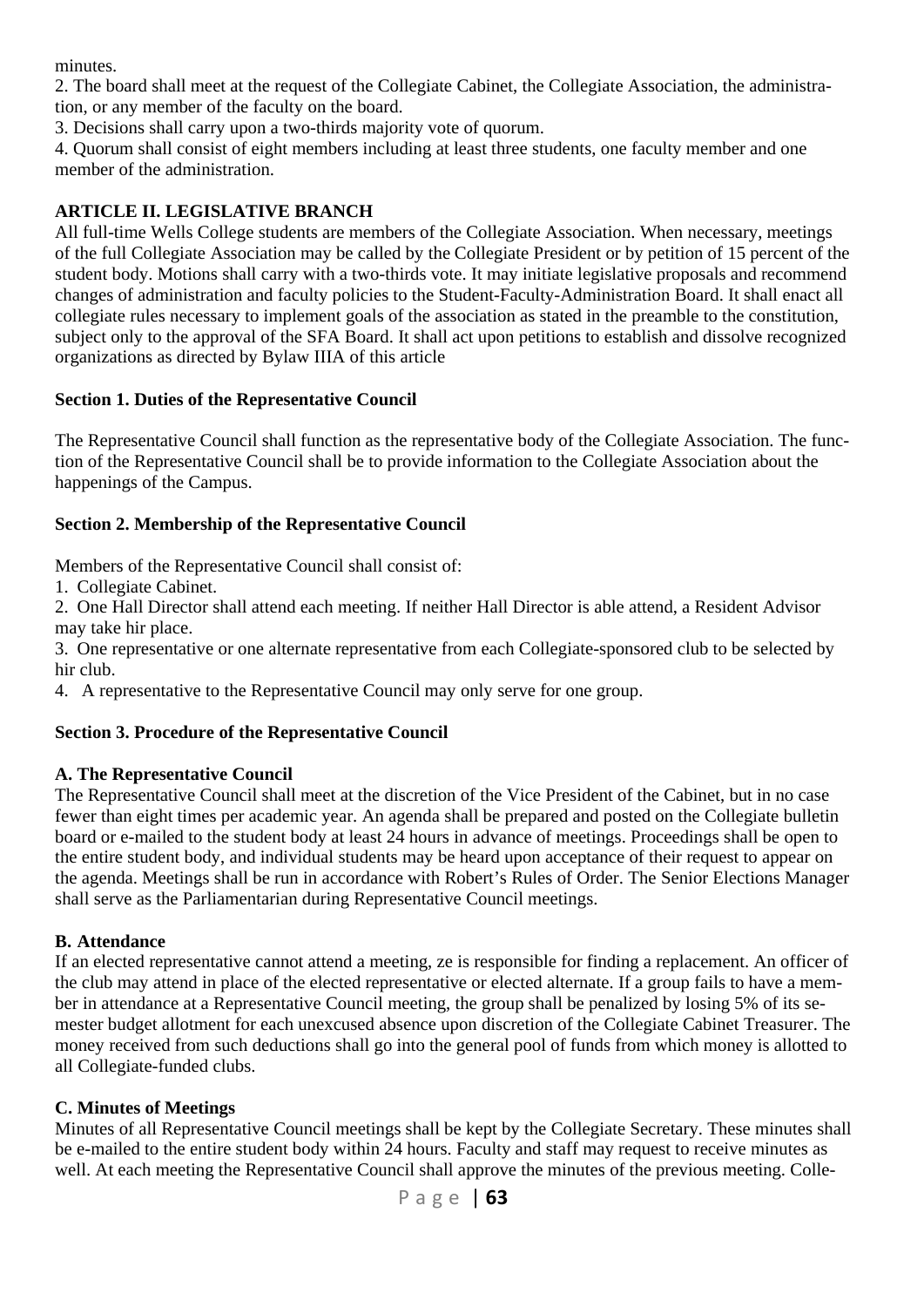giate Cabinet shall keep a record of approved minutes for seven years. Students may request copies of minutes from past meetings.

#### **D. Presentation at Representative Council**

Staff: The President of the college and the Dean of Students or a representative shall present at Representative Council once each semester.

Committees: All standing committees shall present each semester at Representative Council.

During Representative Council meetings, representatives shall vote on the status of trial clubs and grievances over \$500.00. Motions brought before the council shall pass with a simple majority. Voting members of the Representative Council include: one vote from Collegiate Cabinet and one vote from each Collegiate club.

#### **ARTICLE III. THE JUDICIARY BRANCH**

The Judiciary Branch shall consist of the Community Court, the Appeals Board, and the faculty of the College.

#### **Section 1. The Community Court**

#### **A. Duties**

The Community Court meets upon the request of a member of the student body, faculty, staff, or the administration to resolve alleged violations of Community Honor as defined by the Collegiate Constitution and Collegiate Rules of Wells College. Violations under the jurisdiction of the Community Court include lying, cheating, stealing, deceiving, concealing and/or failure to report a witnessed violation.

#### **B. Membership**

The Court is composed of ten students (four seniors, three juniors, and three sophomores), three members of the faculty and two staff members. Court members are expected to be available one week prior to the beginning of classes for training and remain accessible for one week following the exam period of the spring semester to hear cases.

A rising senior and three rising sophomores are elected each spring to serve for the remainder of their College careers. One faculty member is selected each spring by the faculty board in compliance with the faculty handbook and serves a three-year term. One staff member is elected by the staff community each year to serve a two-year term and neither a student, staff member, or faculty member may simultaneously serve on the Appeals Board. A member of Community Court may not have an Honor Code violation. Furthermore, members of Community Court who are found responsible for a violation shall be held to a higher standard in terms of sanctions.

The assistant chair and chair positions are decided by the Court. At the end of hir first year of Court membership, a rising junior member shall be elected by Court members to serve a one year term as assistant chair for hir junior year and shall then serve a one year term as chair for hir senior year.

In the absence of the Community Court Chair, leadership of the Court shall be as follows: 1) assistant chair, 2) the chair's designee, 3) a student appointment from the Dean of Students. Any appointments to the position of chair are strictly pro tempore.

The Dean of Students shall act as advisor to Community Court for the purpose of providing training and consultation on procedural matters.

If the Court is unable to hear and decide a case due to a lack of quorum, and if the chair determines that the case cannot be postponed until the board reconvenes, the chair of the Court, or in hir absence the pro tempore chair, shall designate members of the board pro tempore in order to decide such a case. Any pro tempore appointments shall maintain the required proportion of student and faculty members. In designating members pro tem, the chair or acting chair shall seek the approval of the majority of the remaining Court members on campus.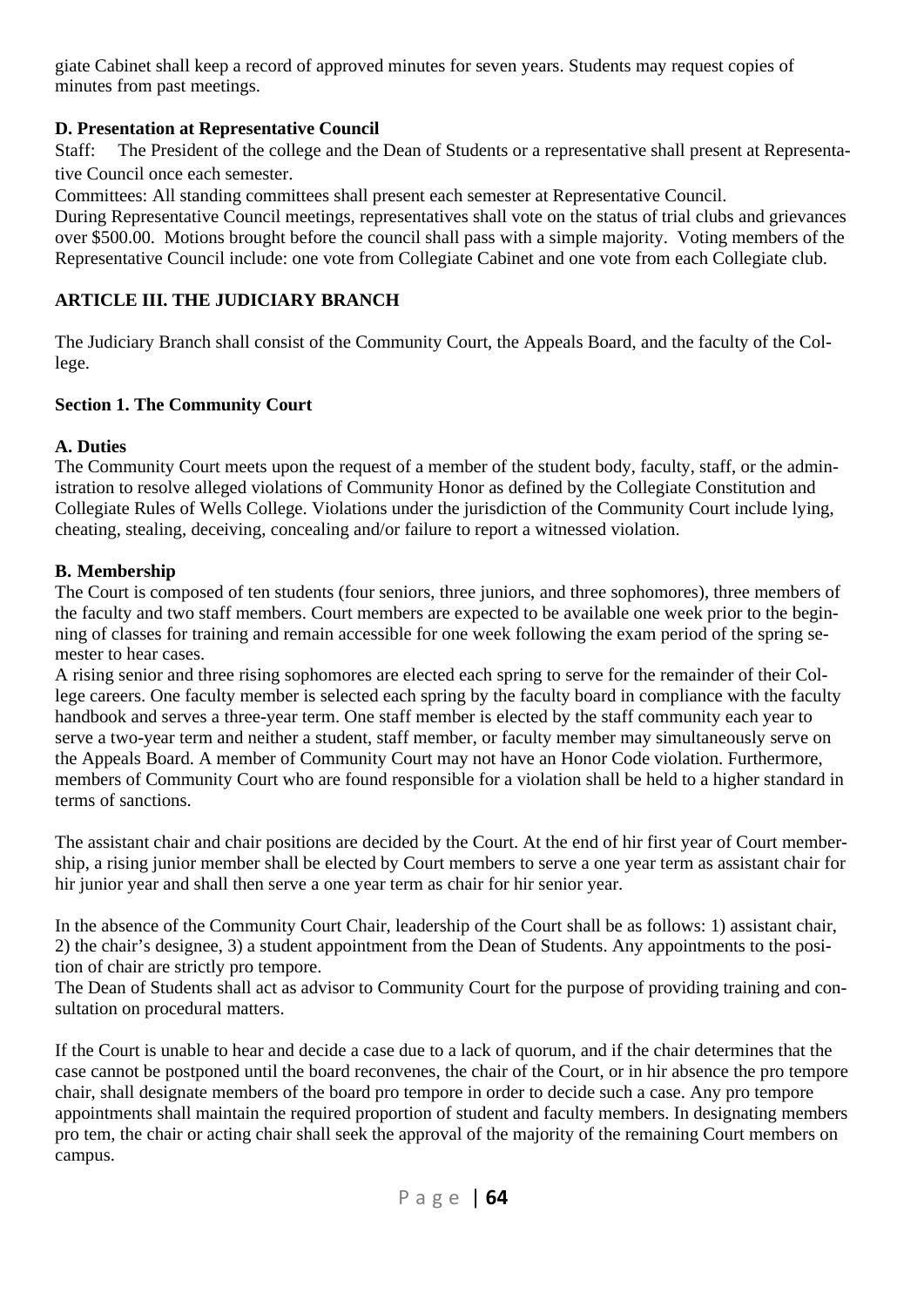#### **C. Procedures**

1. At the time that the respondent turns hirself in to the chair of the Court or is sought out by the chair if ze is turned in by a complainant of the alleged violation, the following procedure shall be followed:

 a. The chair shall state the charge as stated in the constitution, the exact charge of the complainant and the respondent's three options.

 b. Any student reported for a violation of Community Honor has three options: 1) Ze may have a hearing before the Court. 2) Ze may withdraw from the College. Should the student elect to withdraw from the College, ze shall leave campus within 48 hours after declaring hir intention to withdraw. 3) In cases where the ostensible violation has, in the judgment of the administration, a medical cause, ze may withdraw on medical grounds. The Court Chair shall be notified when a student withdraws.

 c. The chair shall read to the respondent hir rights as stated under Judicial Procedures in the Collegiate Constitution.

2. The student has the right to support of hir choice from the student body, the faculty or the administration of the College. The exception to this is the Dean of Students or in hir absence, the Director of Residence Life and Learning Communities, both of whom may act as an advisor to Community Court on procedural questions. Ze shall have support in appeal of a case where the penalty is suspension or expulsion. The role of support shall be to assure fairness while upholding the obligation to honor the Collegiate system of government. The student shall have the right to testify, to confront all witnesses against hir and to present evidence on hir own behalf. The student has the right to remain silent on any question without the presumption of responsibility. All of those summoned by the Court shall appear; failure to do so shall be considered disrespectful to the Court. If, in the judgment of the chair of the Court, there are not extenuating circumstances involved in the failure to appear before the Court, those involved shall be subject to a fine of \$75.00. 3. The respondent and the chair, or the assistant chair in hir absence, shall both sign a statement stating the charges against the respondent and the respondent's rights.

4. The chair and the respondent shall then set the date and time of the hearing after consultation with the complainant and any witnesses.

5. The chair may ask the respondent and complainant for the names of individuals ze would like to serve as witnesses for the hearing. If the chair or assistant chair believes witness testimony shall be vital, ze shall contact these individuals directly and inform them of the time and place of the hearing. Witnesses have the option of attending the case (unless their presence is deemed necessary by the chair or assistant chair) but shall provide a statement at least 48 hours prior to the case.

6. Upon receiving written notification from the chair of Court that an individual is to be a respondent, complainant or witness on a Community Court hearing ze shall sign a statement, which verifies the receipt of the proper advance notification. The Assistant Chair of Court may assist the chair in organizing the case, which includes follow-up on sanctions.

7. If the respondent has not waived hir right to a hearing within 3-5 business days, the chair shall receive all statements from the respondent, the complainant, and all of their individual witnesses no later than 48 hours before the time the trial is scheduled to begin. The chair shall sign, date, and include the time received on all statements presented to hir. Statements shall only be valid if signed immediately by the chair. Any statement submitted less than 24 hours before the case shall be invalid and that individual involved shall be disqualified from the hearing. Lack of statements from the complainant or the respondent shall result in penalties for Disrespecting the Court. If the respondent waives hir right to a hearing within 3-5 business days, the chair of Court shall receive all statements no later than 48 hours before the hearing is scheduled to begin.

 a. Items (3)-(7) may be addressed in a meeting between the court chair (or assistant chair) and the respondent. This meeting shall be held within three business days of the time the Court Chair is notified of the violation. Respondents who fail to attend such a meeting after the second notice shall be reported to the Dean of Students.

 b. The Court meets within 3-5 business days to handle all cases, unless extenuating circumstances require that special provisions be made or the respondent wishes to waive hir right to a hearing within 3-5 business days. In such cases the respondent may waive hir right to a hearing within 3-5 business days by signing such statements in the presence of the chair of the Court. All members of the Court are notified of the time and place of all hearings but are not informed of the nature of the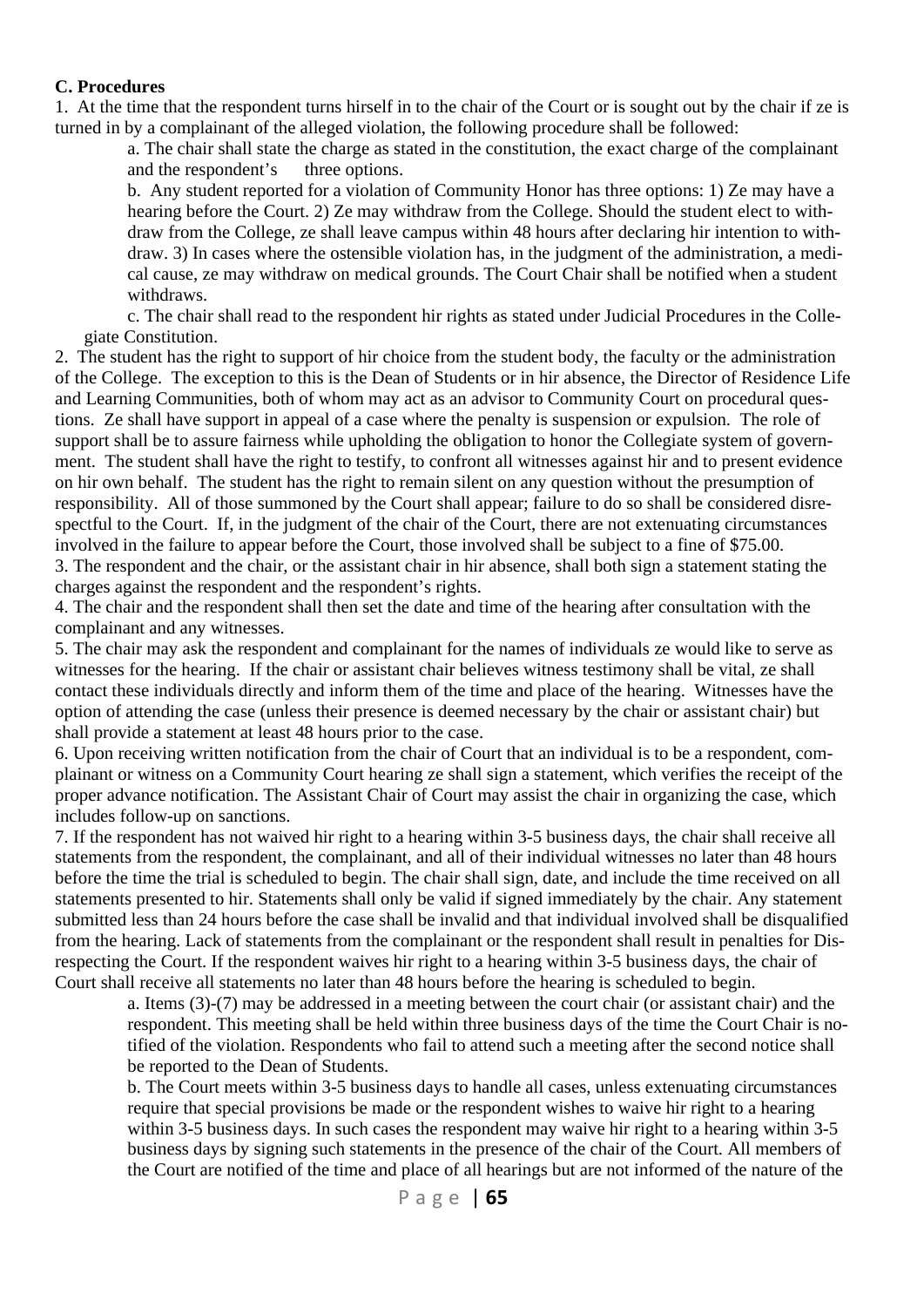case until the hearing. The respondent shall be notified in writing at least 24 hours before hir hearing and at that time shall again be given the reasons for the hearing. Failure to appear after the second notice of hearing entails automatic suspension until the respondent presents hirself to the Court.

- c. All proceedings of the Community Court shall be kept confidential.
- i. All hearings by the Court shall be tape-recorded to provide a verbatim record of all proceedings, excluding closed deliberations of the Court. After three years the tapes shall be destroyed, but a synopsis, written by the chair, including the names of those involved in the hearing, the charge, the decision, and the rationale for it, shall be maintained for seven years after the hearing.
	- ii. A member of the Court that has a special interest in a case shall disqualify hirself from the case. All decisions carry upon a two-thirds vote of the Court, provided a quorum is present. Decisions of responsible or not responsible shall be determined by a preponderance of the evidence. A decision of acquittal may only be reached when there is a failure to meet a two-thirds vote. Decision of acquittal is final.

 d. The chair of the Community Court immediately informs all present at the hearing of the decisions of the Court. In cases of suspension or expulsion, the student shall leave campus within 48 hours, even if awaiting the outcome of an appeal.

 e. The Dean of the College, the Dean of Students and the President shall be informed immediately after the hearing, no matter what the hour, of all decisions involving suspension or expulsion.

 f. The respondent and hir support, the complainant and hir support, and the faculty member(s) involved (present only in an academic case) shall receive written notice of the outcome (includes student name) within one week after the end of the hearing.

#### 8. Right to Appeal:

- a. In the event that the Community Court finds the respondent responsible for the charge(s) brought against hir, ze shall be informed of hir right to appeal.
- b. Should the respondent wish to appeal the decision of Community Court, ze shall indicate hir intent in writing to the chair of the Appeals Board within 48 hours of receiving the written decision from the Community Court.
- c. A decision of Community Court may be appealed if in the respondent's judgment at least one of the following criteria is met:
	- i. There was a procedural irregularity so substantial as to have likely altered the outcome of the decision.
	- ii. New information that could not have been known or brought forward at the time of the hearing that is so substantial as to have likely altered the outcome of the hearing.
	- iii. A sanction is grossly out of line with the violation.
- d. The student body shall be informed of all judicial decisions within one week after the end of the hearing by posted notice on the Community Court bulletin board. This notice shall preserve the anonymity of the student. The same report given to the faculty shall be given to the students at the last Representative Council.

 e. The faculty shall be informed of all judicial decisions. Such notice shall be made by a report given by the Chair of Community Court during the last faculty meeting of each semester. This report shall preserve the anonymity of the student(s) and shall contain the nature of the violation, the decision of responsibility and the sanctions in broad terms.

9. Official charges shall be filed within one month of witnessing an alleged violation or admission of a violation. A hearing may occur up to one year after the charges are filed. Self-reported violations that are reported later than one year after occurrence of the violation shall not result in a hearing.

10. Short College Breaks: Alleged violations of the Honor Code discovered during College breaks shall be heard within the first week of resumption of classes provided the respondent and complainant have returned to campus.

11. Long College Breaks: Any alleged violation reported or discovered during the fall examination period, or the grading period thereafter, shall be heard during the first week of the following spring semester. The chair of the Court shall notify the respondent and complainant of the pending case in writing and ask them to submit a written statement to hir of their involvement in the case. This statement should be mailed to the chair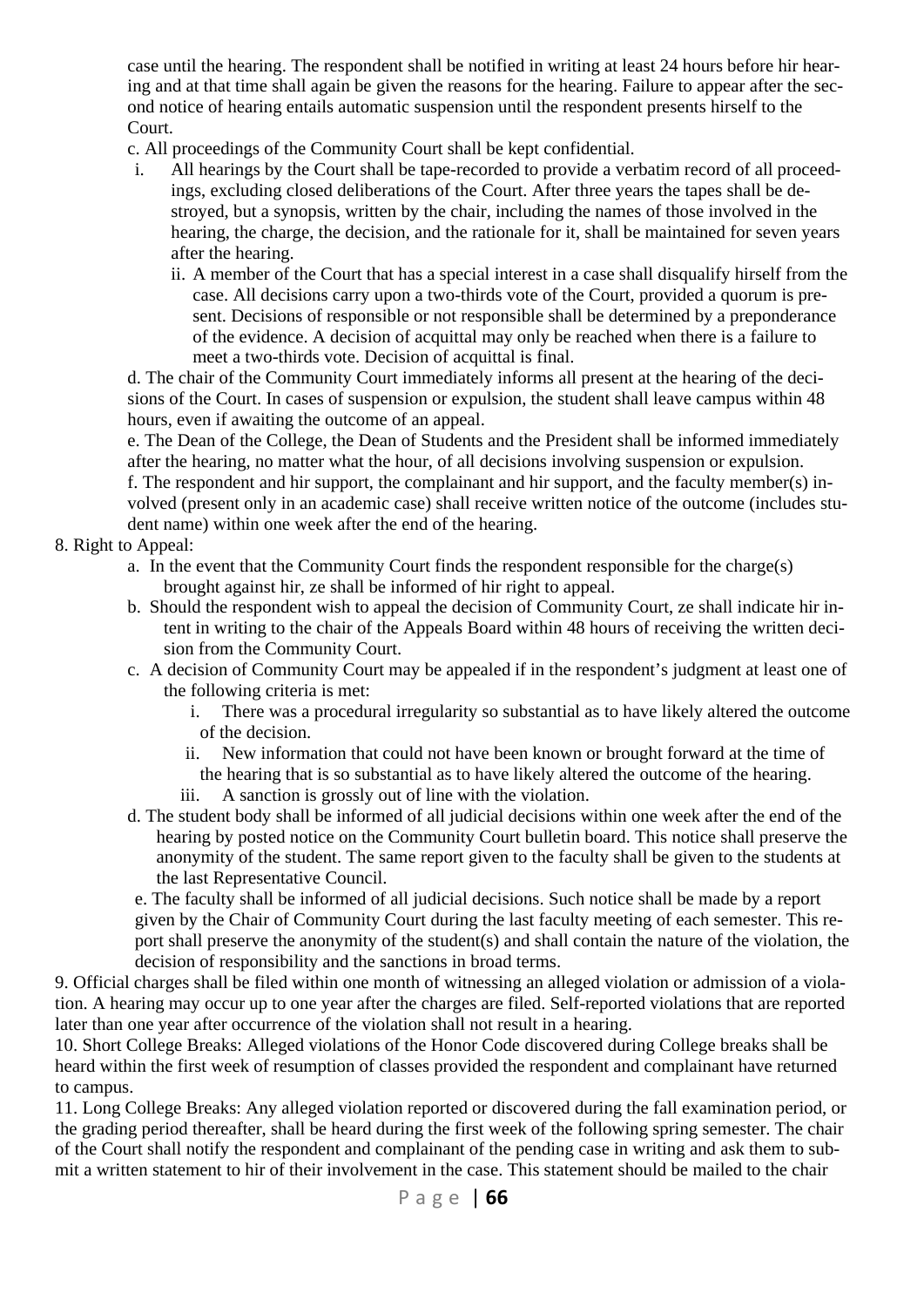within one week of notification of the pending case. The statement may be revised with Support upon the student's return to campus but both statements shall be admissible as evidence. In the letter of notification, the chair shall ask if either party has any Witnesses. If names of Witnesses are given, the chair shall also request a written statement from these individuals. Court members are expected to remain accessible for one week following the exam period of the spring semester (Senior Week) in case alleged violations are discovered during this time. In the case that the respondent is a senior, a hearing shall take place during this week. If the student(s) involved are not seniors and have left campus for the summer break, they shall be notified by the chair of the pending case following the procedure outlined above. The hearing shall take place within the first week of the fall semester. Written statements in the case of Witnesses in the senior class shall be taken at the time of report and shall be admissible as evidence.

#### **D. Penalties**

1. Academic penalties may be imposed by the Community Court or by the Appeals Board. These penalties may include but are not limited to:

- a. Failure of all or part of the course involved, with the approval of the instructor.
- b. Suspension for up to 30 weeks.
- c. Suspension with no transfer of credits earned at another institution while under suspension.
- d. Expulsion.
- e. Fines or appropriate work assignments.

2. Nonacademic penalties may be imposed by Community Court. Some examples of penalties are:

- a. A Letter of Warning to be placed on file in the Community Court's file and/or the Dean of Students office.
- b. Fines or appropriate work assignments.
- c. Probation.
- d. Removal from the residence hall.
- e. Suspension.
- f. Expulsion.

 i. Previous cases where a student has been found responsible shall be taken into consideration in the assessing of penalties.

 ii. A student who fails to observe the sentence imposed by the Community Court shall be referred to the Dean of Students by the chair with the further charge of failure to comply.

#### **E. Documentation**

All records of Wells disciplinary proceedings shall be kept confidential. A verbatim record (tape) of all cases shall be kept for three years. The chair of the Court shall keep files on all students who come before the Court, and a notice of the violation (with the students, name date of violation, type of violation, sanctions imposed and deadlines for sanctions) shall be placed in the student's file in the dean of Student's office. The files of students found responsible shall be kept for the duration of their academic careers at Wells. The files of students found not responsible shall be destroyed. A written file of the hearing shall also be kept for seven years. This file shall include all statements by all parties, copies of the evidence submitted in the case, the posted community notice, and a written summary of the case prepared by the chair. This summary shall include the following:

- 1. The allegation or charge in the words of the complainant and as covered in the constitution.
- 2. set of facts that describe the violation including date, time, and individuals involved.
- 3. The names of those present at the hearing Court members, Support persons, Witnesses, etc.
- 4. The date and manner of notification of the respondent.
- 5. The Witnesses and the nature of their testimony.
- 6. The decision, including appropriate deadlines for completing assigned sanctions.

A summary of all major cases shall be kept permanently, exclusive of names, for reference and precedent. Court files shall be kept in the Court filing cabinet in the locked Community Court Room. Only the chair of the Court shall have access to these files.

#### **Section 2. The Appeals Board**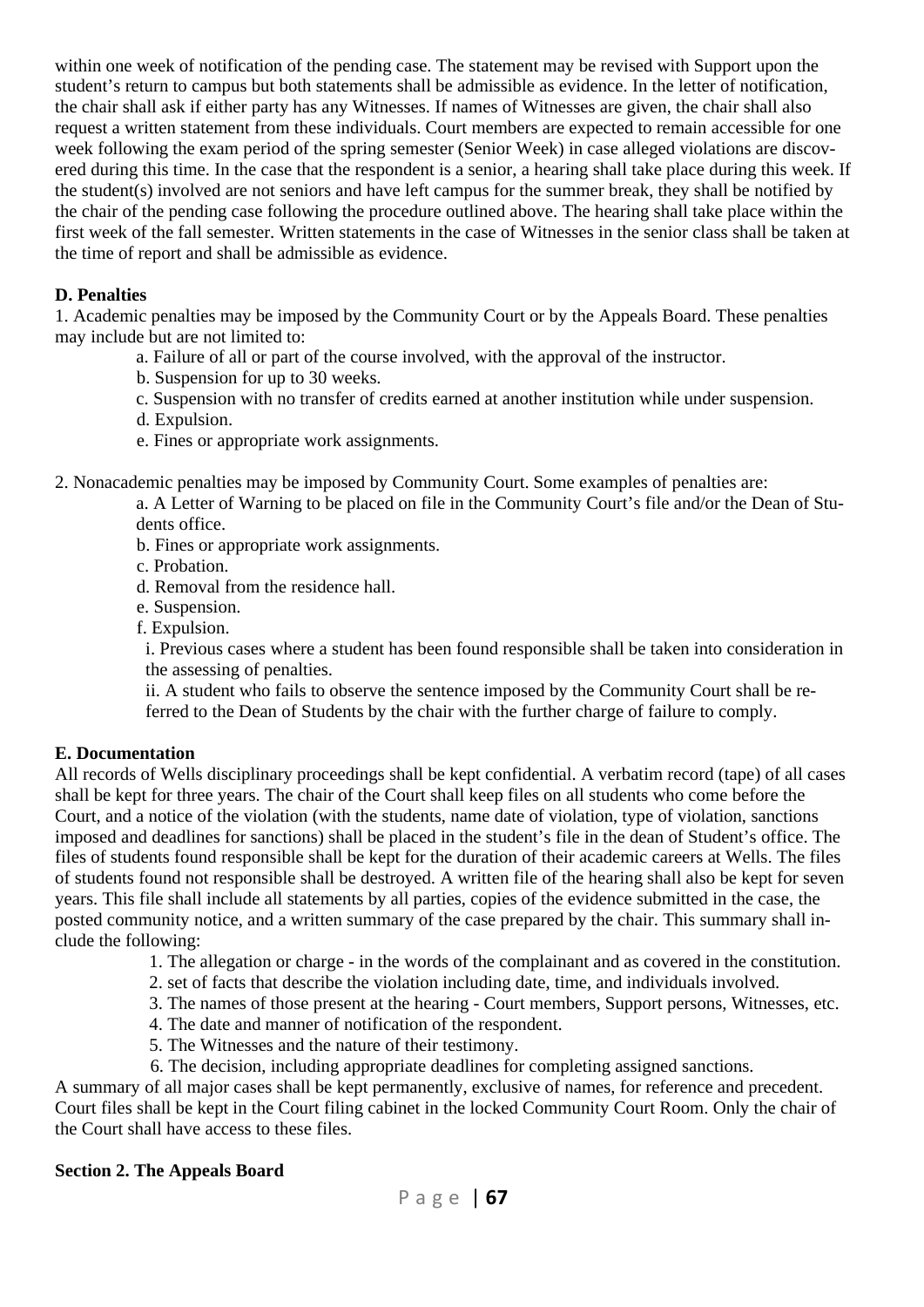#### **A. Membership**

The Appeals Board shall be comprised of the Provost and Dean of the College (or hir designee), three faculty members, including two regular and one alternate members, and four students, including two regular and two alternate members. Faculty serve three-year staggered terms, and students serve for two years. The faculty and students should each elect one regular and one alternate member each year. The student member and alternate shall be chosen from the junior class to assure that the board shall be comprised of two juniors and two seniors or one regular and one alternate member from each class. Those elected to the board, both regular and alternate, should be available for one week after the last final exam of the spring semester. The chair shall be elected each year from the student and faculty members of the board. Members of the Community Court are not eligible to sit on the Appeals Board.

In the absence of the Appeals Board chair, leadership of the board shall be as follows: 1) the chair's designee, 2) a student appointed by the Provost and Dean of the College (or hir designee). Any appointments made to the Appeals Board are strictly on a pro tempore basis only.

If the board is unable to hear and decide a case due to a lack of quorum and if the chair determines that the case cannot be postponed until the board reconvenes the chair of the board, or in hir absence the pro tempore chair, shall designate members of the board pro tempore in order to decide such a case. Any pro tempore appointments shall maintain the required proportion of student and faculty members. In designating members pro tempore, the chair or acting chair shall seek the approval of the majority of the remaining board members on campus.

#### **B. Right to Appeal**

1. In the event that the Community Court finds the student responsible for the charge or charges brought against hir, ze shall be informed of hir right to appeal.

2. Should the respondent wish to appeal the decision of the Community Court, ze shall indicate hir intent in writing to the chair of the Appeals Board within 48 hours of receiving the written decision from Community Court.

3. A decision of Community Court may be appealed, if in the respondent's judgment at least one of the following criteria is met:

 a. There was a procedural irregularity so substantial as to have likely altered the outcome of the decision.

 b. New information that could not have been known or brought forward at the time of the hearing that is so substantial as to have likely altered the outcome of the hearing.

c. A sanction is grossly out of line with the violation.

#### **C. Procedures**

1. Upon receipt of a letter of intent to appeal, the chair of the board shall call a meeting of the board within seven business days, not including any intervening official College vacation periods.

2. A quorum shall consist of five members of the board. In the event that an appointed faculty or student member may not sit because of special knowledge or interest in the case, the alternate from the same election year shall sit in the regular member's place. In the event that the alternate from the same election year shall also disqualify hirself, the remaining alternate shall sit. In the event that the Dean of the College shall disqualify hirself, hir designee from the office of the Dean of the College shall sit in the place of the absent dean. Should a board member who is the elected chair disqualify hirself, the board sitting in appeal shall elect a chair pro tempore from among the faculty or student members.

3. All proceedings of the meeting shall be held in the strictest of confidence.

4. The appellant has the right to appear before the board with support: support shall be a student, a faculty member, or an administrator currently attending or employed by Wells College. The appellant has the right to call witnesses.

5. The board shall call the chair of the Community Court and may call other such witnesses deemed appropriate.

6. All decisions of the Appeals Board to override a Community Court decision shall have at least three of five members present in agreement.

7. Upon completion of the hearing, the board shall render a decision in writing to the appellant within 24 hours.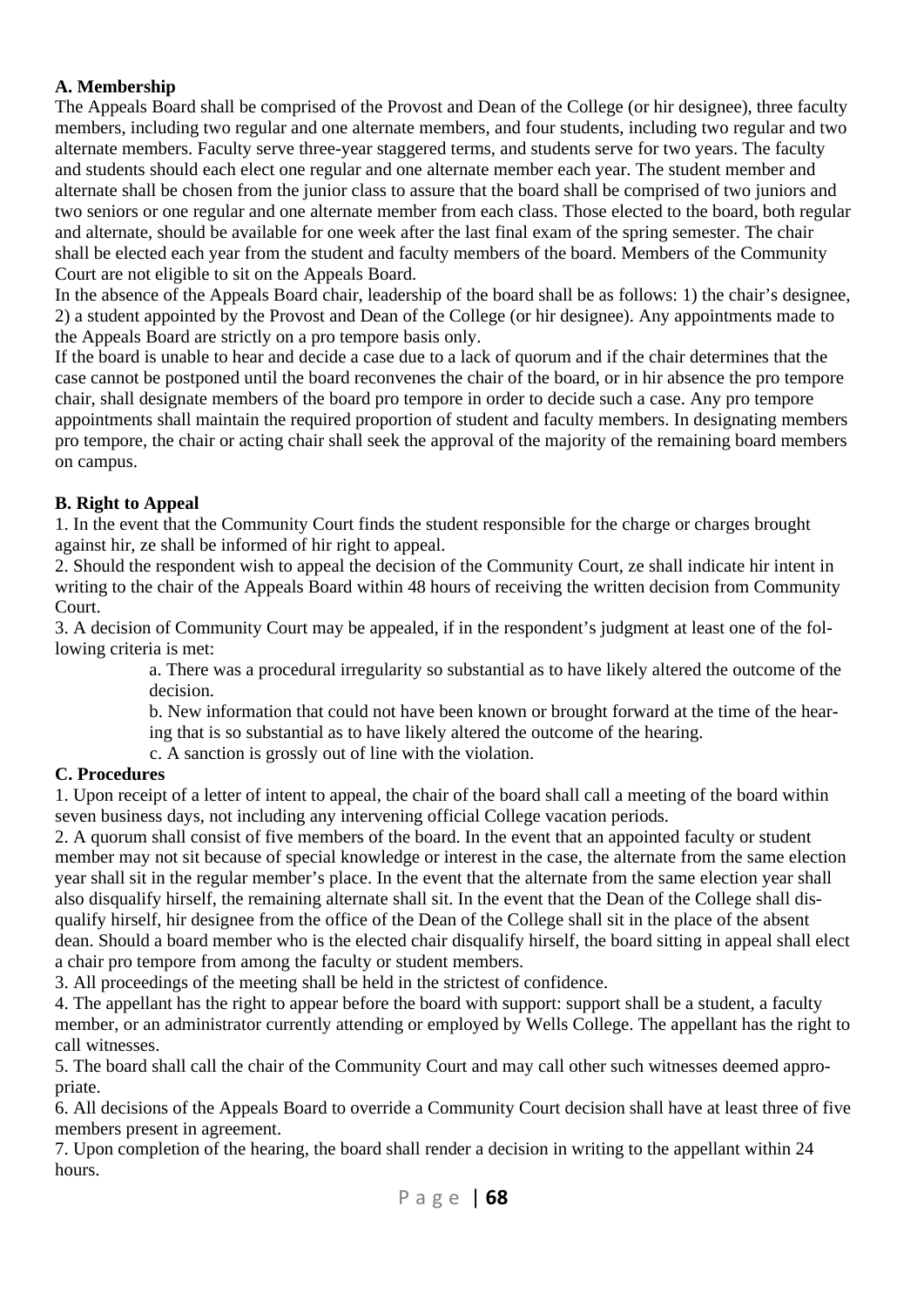8. The board may remand the case to Community Court for reconsideration; Community Court shall act within 48 hours.

#### **D. Penalties**

1. The board may sustain or deny the findings of Community Court.

2. The board may decrease or eliminate any or all penalties assessed by Community Court, but it may in no case increase penalties.

3. Decisions The decisions of the board are final, except the respondent may make a final appeal to the President of the College in cases in which the penalty involves suspension or expulsion from the College. Such appeal shall be made within 48 hours of the receipt by the appellant of a written decision from the board.

The President shall render a decision in writing to the appellant within seven business days of receipt of a notice of appeal based on review of all relevant materials. The President may:

a. Sustain a decision.

b. Decrease or eliminate penalties but in no case increase penalties.

 c. If there is a procedural irregularity so substantial as to have likely altered the outcome of the decision, anyone involved has the right to bring it to the attention of the SFA Board.

4. Confidentiality While maintaining confidentiality the board and, where appropriate, the President of the College shall report final actions on all such cases to the faculty at its next regular meeting. students shall be notified by posted notice on the Community Court board.

#### **E. Record Keeping**

1. All hearings of the board shall be electronically taped.

2. After three years the tapes shall be destroyed but a synopsis, written by the chair of the board or the chair pro tempore where appropriate, outlining the reasons for appeal, the names and basic arguments of the appellant and all witnesses, and the decision, including the rationale for it shall be kept in the Dean of Students office for seven years. Access to the records shall be limited to the President, the administrative members of the board, and the current chair of the board.

3. In cases in which final appeal is made to the President of the College, the President shall keep a written record of the reasons for the appeal, all of the material presented for consideration, the decision and the reasons for the decision. Such records shall be kept in the Office of the President of the College for seven years.

#### **ARTICLE IV. CONDUCT REVIEW BOARD**

This board shall consist of 12 student members and the Judicial Hearing Officers. Resident Advisors, Hall Directors, Community Court, or Collegiate Cabinet members shall not serve on this board as student members. Elections shall take place in the spring. Three rising sophomores shall be elected for a three year term and one rising sophomore, one rising junior and one rising senior shall be elected for a one year term (an election for a rising senior shall not take place if the current one year member is elected Chair). A rising senior member elected from within shall chair the board. This board shall review violations against the Student Code of Conduct. For a violation to be heard a quorum shall be met of five students, the Chair and a Judicial Hearing Officer.

#### **ARTICLE V. CLASS GOVERNMENT**

Each rising upper class shall elect a President, vice-President, Secretary, and Treasurer in the spring semester for the upcoming academic year. First years shall elect their officers in the fall semester. Individuals holding positions on the Collegiate Cabinet are not eligible for Class Officer positions. Elections for Class Officers shall be held annually. Duties of the officers are as follows: the President shall govern the class and call all class meetings; the Vice President shall be responsible for social events and shall assume the duties of the President in hir absence; the Treasurer shall manage the class finances and sit on the Traditions Committee; the Secretary shall be responsible for communication with the class. The senior class Secretary shall serve as the class Secretary after graduation and until ze is no longer able. Officers shall host at least three class meetings and one bonding every semester.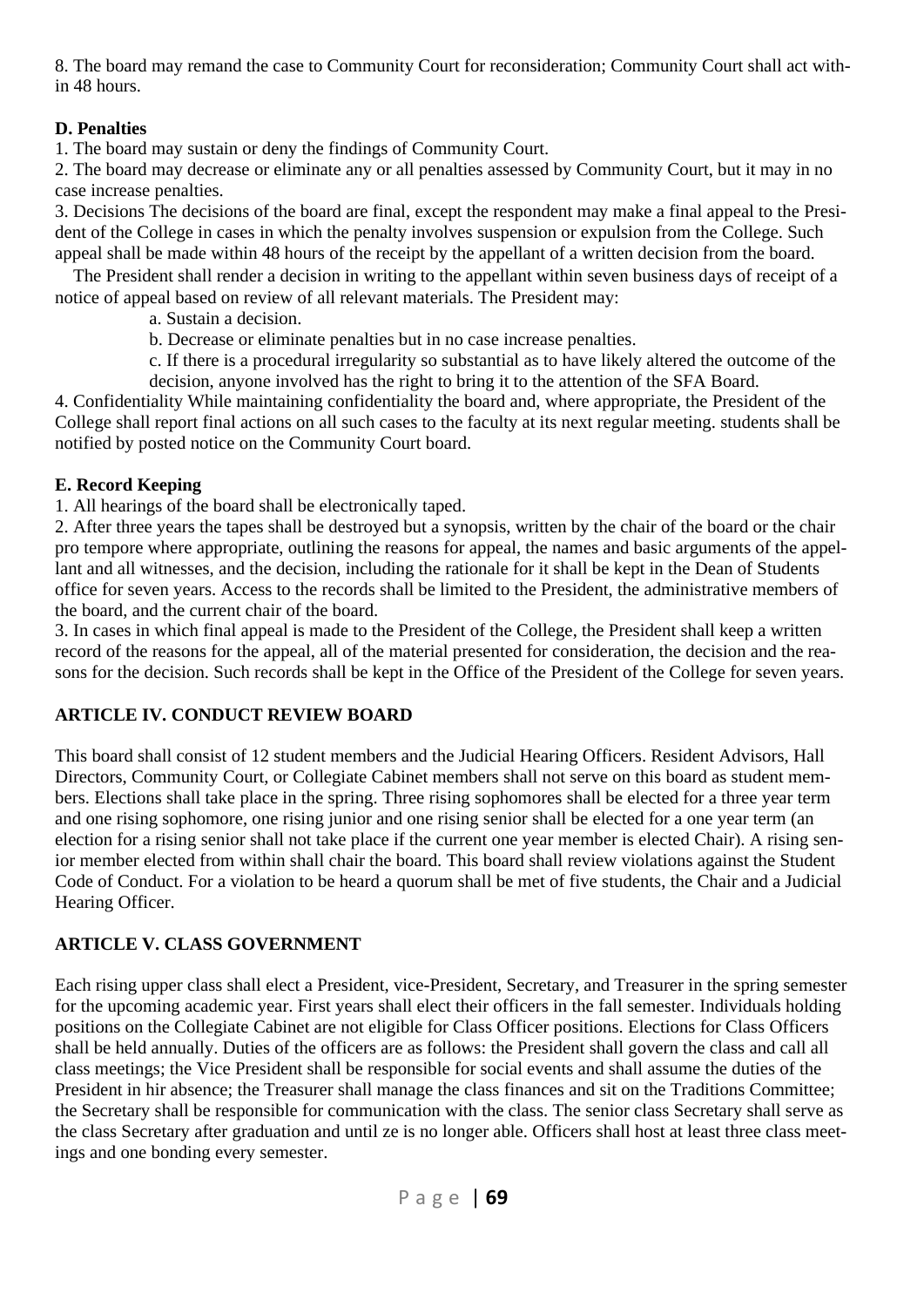Duties of the class officers are as follows:

A. President: to be the primary line of communications between the class officers and the class. Responsibilities include advertising, sending out announcements, contacting members of the administration and calling meetings of the other class officers in their year. The senior class President shall also serve as the reunion chair until ze is no longer able.

B. Vice President: to create meeting agendas, to assume the duties of the President upon the President's absence and to perform tasks in order to assist with Presidential duties. The Vice President of the class is responsible for interclass communication and is the main contact for conflict within the class officers. It is the Vice President's obligation to report class officers who are not able to complete their duties to the Community Court Chair.

 C. Treasurer to keep exact ledgers of all transactions, drafting and submitting budgets and end of semester reports, filling out reimbursement, grievance, and fundraising forms. The Treasurer shall also sit on Traditions Committee.

D. Secretary: to maintain class list serves, to take minutes at all class officer meetings and at all meetings of the class. The first year Secretary shall serve as the Secretary of CoCO. The senior class Secretary shall serve as the class Secretary until ze is no longer able.

#### **ARTICLE VI. DERELICTION OF DUTY, DISMISSAL FROM ELECTED OFFICE AND RESIG-NATION**

The procedure for addressing perceived negligence of duty by collegiate cabinet members, class officers, and Community Court members is as follows:

Cabinet members or class officers shall meet with the group's advisor and the student in question to address issues of negligence. All due effort shall be made to fully inform the student in question of hir duties and responsibilities. In the event of continued negligence, the collegiate cabinet member or class officer in question shall be taken to Community Court. The student shall be dismissed from office if Community Court finds ze has failed to uphold the standards and principles of the Collegiate Association.

Community Court members shall meet with the Community Court Chair to address issues of negligence. In the event of continued negligence the Court member shall be taken to the SFA Board. The student shall be dismissed from office if the SFA Board finds ze has failed to uphold the standards and principles of the Collegiate Association.

In the case of resignation the student shall inform all other class officers and advisor(s) of hir choice and write a letter of resignation, which shall include reasons of the resignation, to be given to both to the officers and Collegiate Cabinet in order to have proper documentation of the resignation.

In the event an officer is relieved of hir duties, Collegiate Cabinet and the remaining class officers shall collaborate and find an appropriate and agreed-upon replacement.

#### **ARTICLE VII. AMENDMENT OF THE CONSTITUTION**

Amendments of the Constitution shall be approved by the Collegiate Association and the SFA Board. Amendments to the preamble, anti-discrimination policy, Honor Code, Article I Section 2, Articles III, VII, and VIII, and Bylaw III shall require the further approval of the faculty. Amendments shall take effect immediately upon approval.

#### **ARTICLE VIII: RATIFICATION**

This constitution shall become effective when it is approved by members of the Collegiate Association in a balloting to be held for that purpose, provided: that the balloting takes place no less than one week after presentation of this constitution to the association; that it receives a simple majority of the votes cast; and that it meets the approval of the faculty.

#### **COLLEGIATE BYLAWS**

#### **I. ELECTIONS**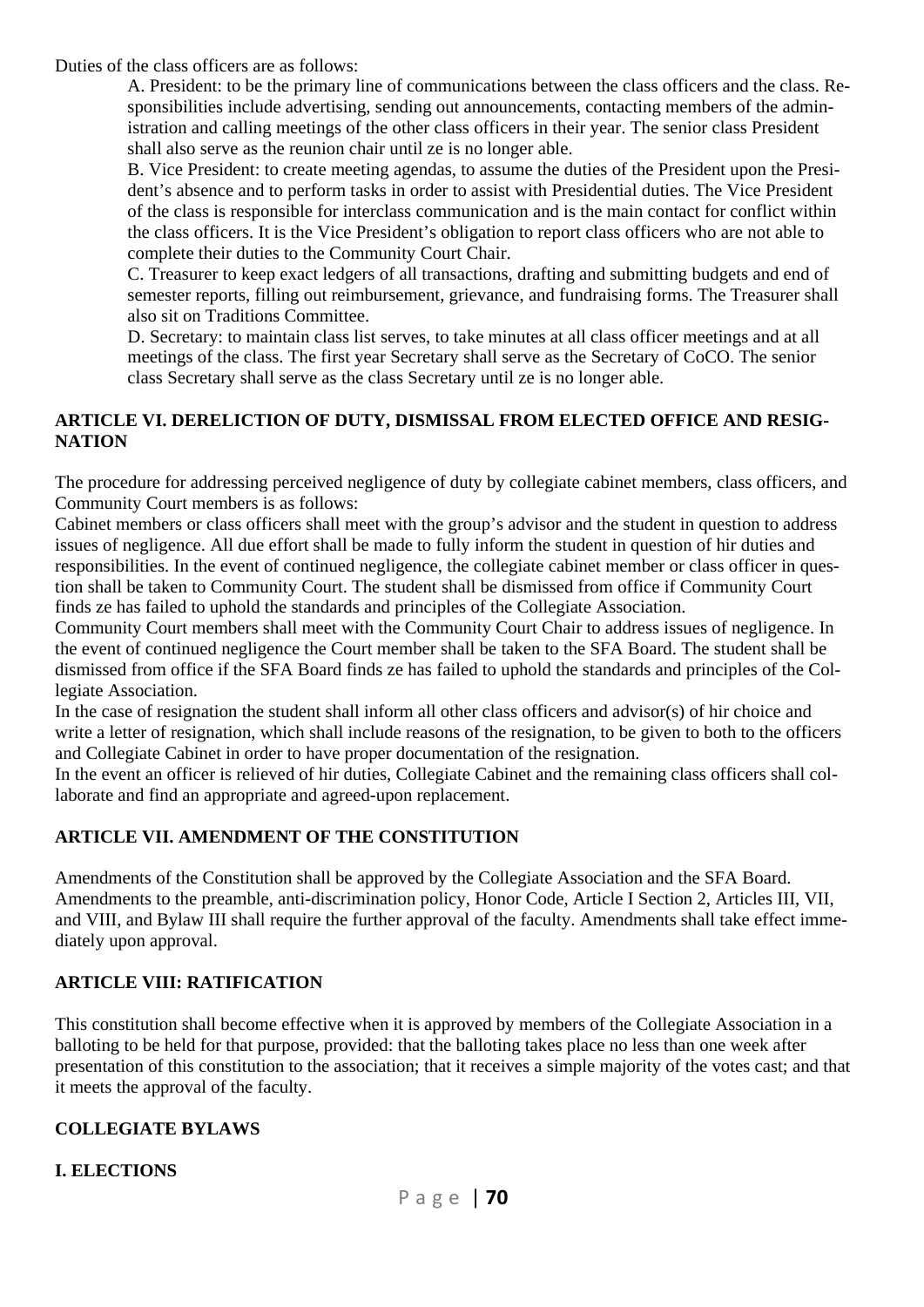#### A. Elections Committee

All voting processes within the Collegiate Association shall be conducted by this committee. By the completion of the first week of classes, representatives shall be elected to serve on the committee. The committee shall be composed of two members of each class elected in the fall semester for a four year term. Responsibilities of the Elections Committee are to encourage all students to vote, abide by the election procedures and send e-mails to the wellsdailynews@wells.edu in notification of all open positions, opening and closing of both nominations and voting periods, send emails to class- secretaries@wells.edu announcing positions relevant to each class, administrate all open forums, ensure that all candidates abide by elections procedure and meet the criteria for desired positions, receive and discuss any complications arising from Student Elections process or procedures, and in conjunction with Cabinet shall have the ability to dismiss a candidate for violating election procedures and/or protocol. The Junior Elections Manger shall be selected by current members of the Elections Committee in the spring of hir sophomore year to serve a two-year term. The Senior Elections Manager shall run the fall elections and the Junior Elections Manager shall run the spring elections. In the event that an Elections Manager runs in an election, the other representative of the junior or senior class shall serve in the role of Alternate Elections Manager for that election. The duties of the Elections Managers are to:

- 1. Chair Elections Committee
- 2. Schedule all regular elections
- 3. Serve on Constitutional Review Committee
- 4. Set up online elections and coordinate polling places
- 5. Explain and enforce campaigning rules
- 6. Help Collegiate Cabinet in the appointments when positions become vacant

#### B. General Procedure

**1. Candidate Qualifications:** Candidates may only run for positions in which they are qualified (class year); if running for Class Officer, Collegiate Cabinet or other one year positions, candidates are required to be on campus and shall fulfill the entire duration of their term. Failure to fulfill the duration of an elected position constitutes an Honor Code violation.

**2. Nominating Procedure:** All nominations for student offices are self-nominations. All nominations shall be held open for a minimum of three business days. If within that time only one student nominates hirself, that student shall run unopposed on the ballot. In the event that no one nominates hirself the nomination shall be held open for a second time. After the second round of nominations if the position is still unfilled Collegiate Cabinet shall appoint a student to fill the position. A member of the elections committee shall post all nominations on the collegiate bulletin board at least 48 hours prior to the opening of the election. On an  $8\sqrt{2} \times 11$  white sheet of paper a self-nomination shall consist of:

- a. Candidate's name, class, and desired position.
- b. Candidate's qualifications for desired position.
- c. Candidate's photo.
- d. Candidate's signature.
- e. On the back of the nomination, candidates shall include a phone number and an email address at which they can be reached following the election.

Any self-nomination that does not follow this format shall be rejected by the election managers and shall not be placed on the Elections Board. In addition, a self-nomination referring to, or mentioning the names of other candidates (for the desired position or any other position) is inadmissible. Managers shall make all rejections known to the candidate in question in writing within 12 hours after the close of the nomination period. The candidate shall be given an additional 12 hours to resubmit an acceptable self-nomination if ze chooses to do so. The candidate may appeal the decision of the election managers to the Community Court by notifying the Community Court Chair in writing of hir desire to appeal within 24 hours of notification of rejection. Appeals shall be brought to Community Court on the grounds of procedural error.

**3.Collegiate Cabinet Positions:** Nominations for Collegiate Cabinet positions (excluding Community Court Chair and Senior Elections Manager) open at 1 a.m. on the Monday of the third full week of classes in February, (in the fall it shall be the third week of class) and are open until 1 a.m. on Thursday. For one week after nominations close candidates have the right to express their plat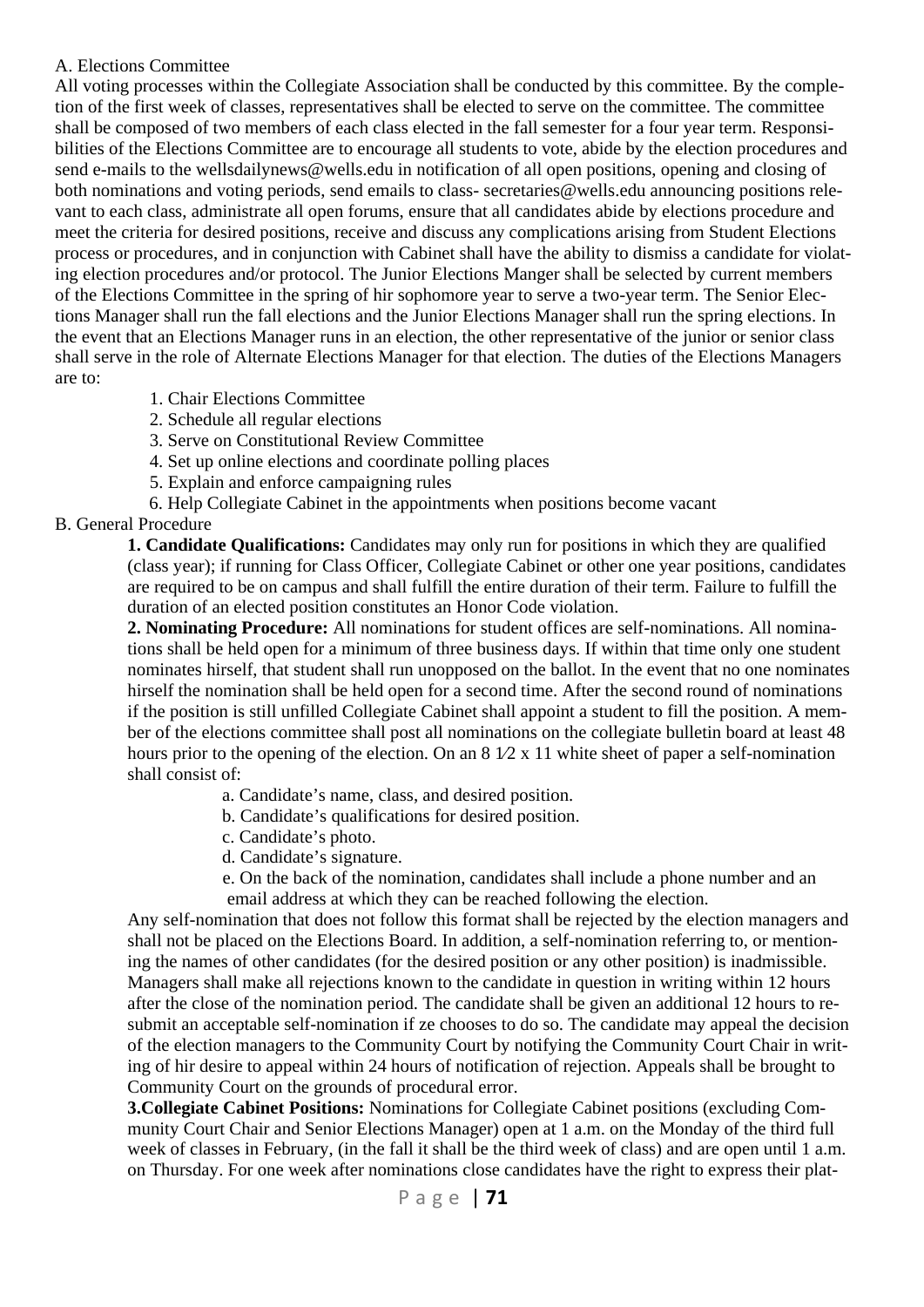form by means of open forums (see C. for campaigning rules). Elections shall be held the second Thursday after nominations close. After nominations close and during this week of discussion, at least two days before the election, speeches shall be given by the candidates at Representative Council. All candidates for Collegiate Cabinet positions shall meet with the current Cabinet member in the position they are running for to discuss responsibilities of the office; failure to do so shall result in negating eligibility for election. All Collegiate officers shall be elected by a popular vote. In the event of a tie between candidates, a runoff election between tied candidates shall occur within three business days. If the tie is not broken in the second election the election is declared void and nominations are opened a second time. The election managers shall notify the Dean of Students and Collegiate Cabinet of the results of all elections. The Secretary of the faculty shall also be notified when faculty committees are involved.

**4. General Elections:** In the fall general elections shall be held for the freshman class and all open positions starting with the nomination period beginning the first full week of class. The nomination period shall be open for a minimum of three business days. Elections shall begin one week after the nomination period closes. In the spring all non-Cabinet elections shall follow the same procedure as the April timeline outlined in the Collegiate Cabinet Positions listed above, starting the week after Spring Break (see C. for campaigning rules).

**5. Off-Campus Study:** Students who are taking advantage of off-campus study are permitted to run for any office provided they shall be on campus during the expected term of service. Class officers and committee members shall notify Collegiate Cabinet upon committing to participate in an off campus study program. Elections shall be held to fill the space either permanently or temporarily depending on position. Self-nomination procedures are the same for OCS students as for oncampus students. In the case of Collegiate Cabinet, excluding Community Court Chair, nomination speeches may be read by another student.

#### C. Campaigning

Accepted candidates shall meet with the Elections Managers to go over rules and guidelines of campaigning. During this meeting, the Election Managers shall clearly define what forms of campaigning are acceptable; candidates shall sign a campaigning contract stating they shall abide by these rules to proceed in the elections process. The campaigning contract shall follow this outline:

1. There shall be no bashing of or mudslinging towards fellow candidates.

 a. There shall be no distribution of materials not provided by Elections Committee (this includes posters, pins, buttons, tee-shirts, etc). If candidates request to use online resources the Elections Committee shall establish such resources to include all candidates in an equal way. Each candidate has the right to hold their own open forum and shall coordinate through Election Managers. b. Candidates may submit information intended to be posted on Facebook to the elections committee. The committee shall administer and monitor a page throughout each election. c. Either an Elections Manager, or a member of Collegiate Cabinet, shall be present at these open forums. Failure to abide by these rules shall be reviewed by the Elections Committee. Violations may cause candidates to be removed from the ballot and/or their position. Additional sanctions may be imposed by the Elections Committee based on the nature of the violation. All final decisions about violations of elections procedure shall be decided by the Elections Committee.

 d. Rights of Candidates Once the tally is complete the Election Managers are to notify all candidates of the results prior to the campus announcement. If a candidate knows beforehand that ze shall not be available at the time of notification ze is to notify the Election Managers. The Election Managers shall call the candidate; if the candidate is not available an email shall be sent to the candidate. After following these two steps the Elections Mangers are no longer responsible for notifying that particular candidate as to the outcome of hir election. Each candidate may demand to know the statistical (percentage) results of hir election; these figures shall remain confidential (exception: during a meeting to review the contested elections). A candidate may contest an election on procedural grounds (i.e., omission of a candidate's name from the ballot, breach of campaign instructions, etc.) or with the mutual consent of all candidates in a specific election.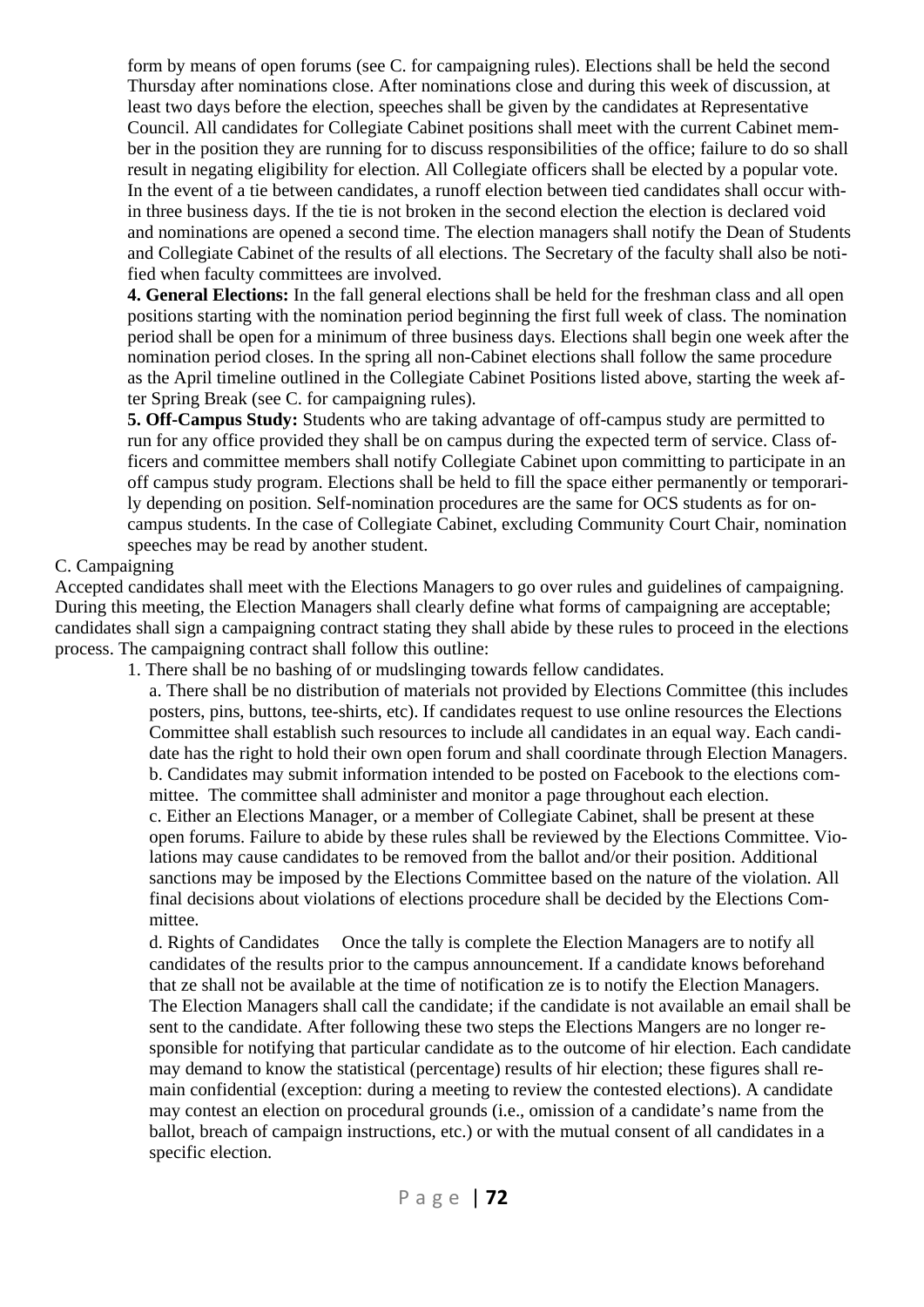e. Procedure for Contested Elections Within 48 hours the candidate contesting an election shall first petition the Election Committee in writing for a new election. If the candidate is not granted a new election by these means ze may then present hir case before Community Court on procedural grounds. Notification for each appeal shall occur in writing within 48 hours of the previous decision. Only in contesting hir election is the candidate authorized to use the statistics (percentages) from the contested election. Any decision reached by the Elections Committee on non-procedural errors is final. Once a decision is reached by the Elections Committee or Community Court it is final. The same ground for contestation cannot be used by the same candidate again in the same election.

 f. Procedure for Cabinet Appointment Committees shall be responsible for filling their own vacancies. Each replacement shall be approved by the Collegiate Cabinet. Upon receipt of nomination notification the nominee has 24 hours to accept or decline the position in writing to the Elections Committee. The elections committee is then responsible for informing the Collegiate Cabinet, Dean of Students, the nominee, and the Secretary of the Faculty where faculty committees are involved.

#### **II. STANDING COMMITTEES**

#### **A. Responsibilities of Collegiate Committees**

All standing committees shall meet at least three times with a majority quorum and present at Representative Council each semester. Each committee shall submit meeting times and minutes to the Collegiate Cabinet. Minutes shall be sent to the Collegiate President no later than 48 hours after each meeting.

#### **B. Student Committees**

#### **1. Election Committee**

See Bylaws I-A

#### **2. Housing Committee**

This committee shall consist of eight students. Two students shall be elected by and from the first-year class in the fall and shall serve for four years. Students running or serving on this committee shall live in Wells-affiliated housing. The committee reviews petitions, establishes room quotas, and conducts room draw in the spring. Policies regarding room designations, room selections processes, applications for special interest housing, etc. shall be approved by the Director of Residence Life and Learning Communities, who serves as advisor to the Housing Committee.

#### **3. Dining Hall Committee**

This committee consists of eight students, two from each class and one representative from the Dean of Students office. Two students shall be elected from each first-year class to serve for four years. The committee works in coordination with the food service director on meal plans and in helping hir to be responsive to student need. A staff member of Wells Dining shall serve as advisor to the Dining Hall Committee. The students running for/serving on this committee shall be on the campus meal plan.

#### **4. Information Technology Committee**

The Information Technology Committee (ITC) is comprised of the Collegiate Secretary (who shall serve as chair), the Director of Information Technology (who shall serve as the advisor), and one student representative from each class. One junior and one first year shall be elected in the fall semester and serve two-year terms. The committee shall act as a liaison between the student body and the Information Technology department, address student needs and concerns and make recommendations for improvement. The IT Committee shall communicate with but be distinct from the faculty TAG committee.

#### **5. Health Center Committee**

The committee shall consist of five student members, a staff representative from the Student Life Department and a representative from the Security Department. One student from the Women's Resource Center and one student from each class shall be elected to the committee during hir freshman year. All members serve for four years. This committee shall meet at least once a month to address student concerns and consider matters of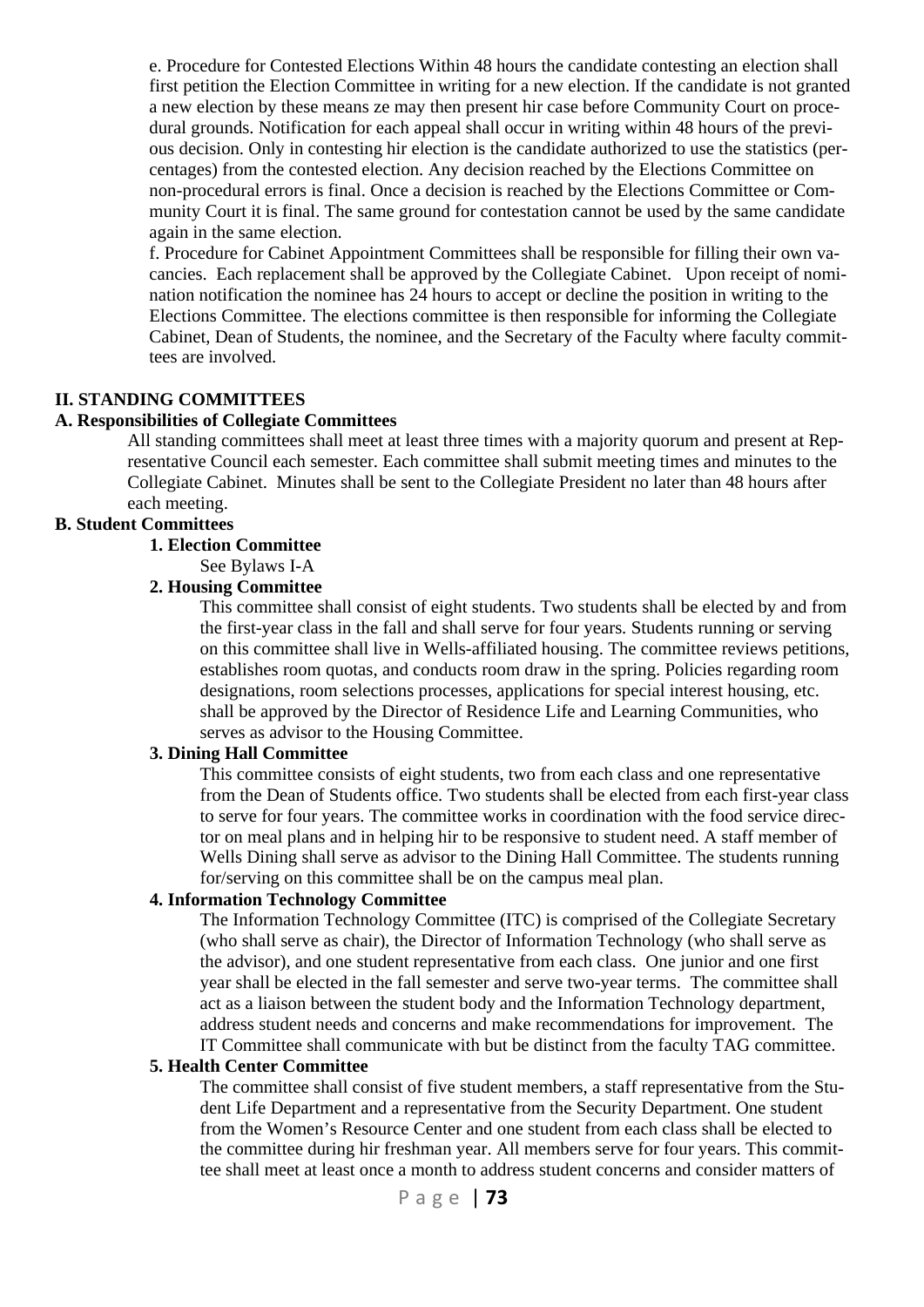importance to the health of the student community. In addition, the committee shall meet every other month with physicians, nursing staff and/or counselors from the Community Medical Center to discuss any student and medical center concerns. The head athletic trainer shall serve as advisor to the Health Center Committee.

#### **6. Coalition of Class Officers**

The Coalition of Class Officers is to act as a support group for other class officers, to provide a set line of communication between the class years, and to discuss and plan class traditions with the help of other class years. The CoCO Co-Chairs shall be elected from within; any class officers who have held a position for more than a year are eligible to run. CoCO meetings shall be held at the discretion of the Co-Chairs and shall meet with Traditions Committee at least twice a semester. The advisor of CoCO shall be the Director of Student Activities and Leadership. The CoCO advisor may request to attend CoCO meetings by contacting the CoCO chairs.

#### **7. Transportation, Safety and Security Committee**

 The committee consists of four students, one student from each of the sophomore, junior, and senior classes, and one non-traditional and/or off campus student-at-large, two faculty members, two staff members and the Director of Campus Safety, who shall serve as Chair. Students are elected annually and serve a one-year term. The committee shall address student needs and concerns and make recommendations to improve transportation services, parking issues, and general safety and security on campus.

#### **8. Constitutional Review Committee**

 The Community Court Chair shall serve as chair and call all meetings of this committee. The committee shall consist of the elections managers, the Collegiate President, Assistant Community Court Chair, who serves as Secretary, and four students elected at large each year. This committee shall oversee all constitutional amendments and revisions. This committee is responsible for the final draft of the constitution. The Dean of Students serves as advisor to the Constitutional Review Committee.

#### **9. Traditions Committee**

 This committee shall be chaired by the Collegiate Treasurer and shall consist of the Treasurers of each class and a student representative from each class. The student representatives shall be elected in the fall for a two-year term. At the first meeting of every year the chair of the traditions committee shall appoint a committee Secretary. The committee shall be responsible for the continuation and development of all traditions. This committee shall meet a minimum of once per month, and at the chair's discretion. The Director of Student Activities and Leadership shall serve as the advisor to the Traditions Committee.

#### **10. Student Committee on Inclusive and Intercultural Excellence**

 This committee shall consist of a student representative from each class as well as a representative from each of intercultural group including but not limited to: WISA (Wells International students Association), POWER (Praising Our Work, Ethnicity and Race), Sexuality and Gender Activist (SAGA), Sex Collective, Women's Resource Center (WRC), and a non-traditional student. The committee works cooperatively with other diversity groups on campus to foster respect, interculturalism and pluralism within the Wells College Community. The committee shall meet at least once per month to address student concerns and consider matters of importance to the student community. The Director of Residence Life and Learning Communities shall serve as the advisor.

#### **11. Student-Athlete Advisory Committee (SAAC)**

 SAAC consists of one or two student-athlete representatives from each athletic team (any athletic team with more 11 or more participants shall have two representative). Each team is in charge of selecting its own representatives. In addition, three student-athlete officers lead the group in conjunction with the advisor. The positions for the officers are: Chair, Vice-Chair and Secretary who are elected by SAAC representatives each Spring Semester for the following school year. SAAC works as a liaison between students and the athletic department. All members work together to foster and develop a strong sense of per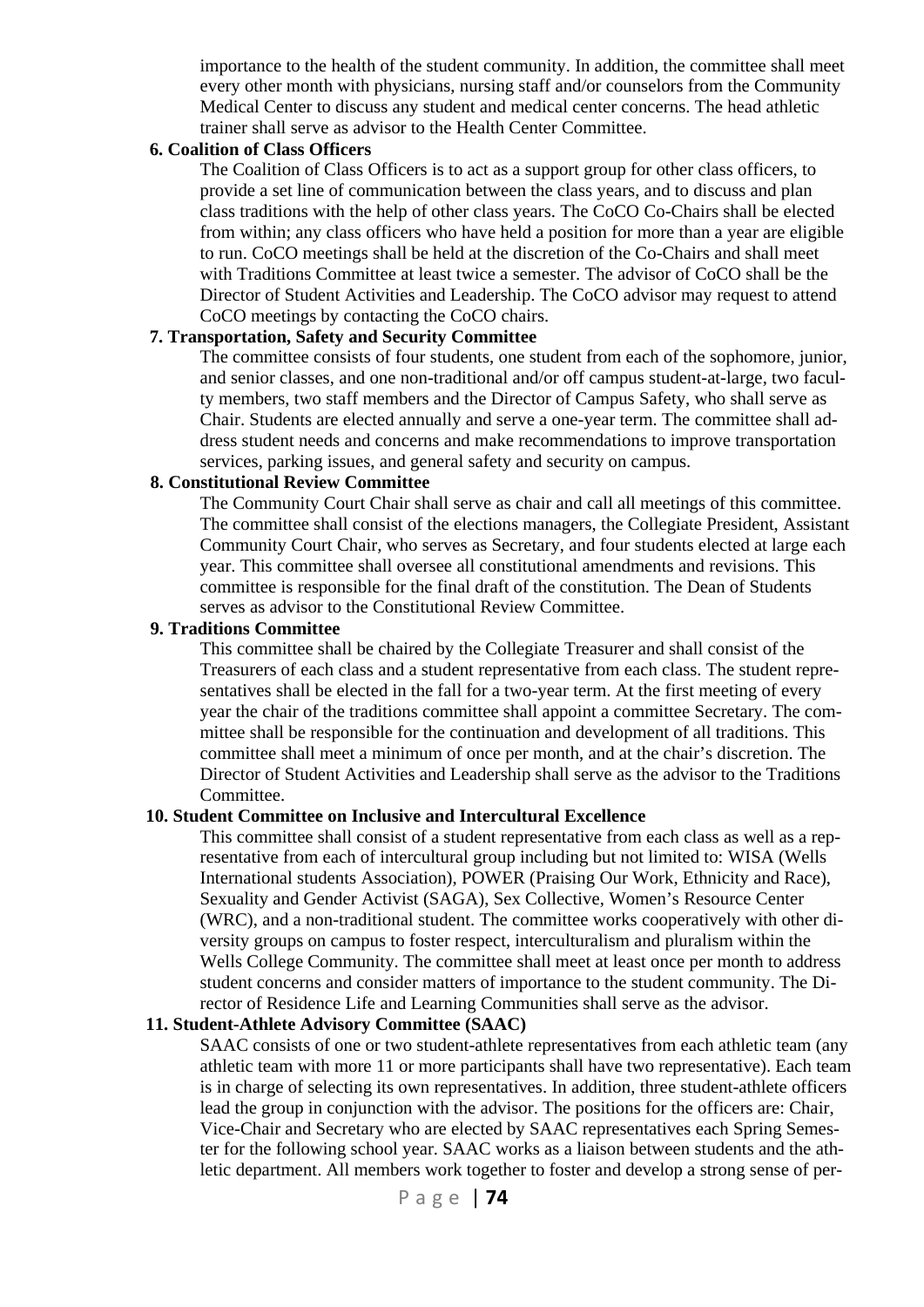sonal responsibility and involvement among the students, administration, and the community. SAAC members are dedicated to representing the student-athlete in a positive manner both on and off campus. The head athletic trainer serves as advisor to the SAAC.

#### **C. Faculty Committees**

Any changes affecting these committees shall be reported by the Secretary of the faculty to the Secretary of the Collegiate Association.

#### **1. Curriculum Committee**

 The curriculum committee shall consist of the Dean of the College as chairperson and the chairpersons of the four divisions, the Registrar as Secretary, and one student. Responsibilities

a. The Curriculum Committee shall supervise the structure and contents of the curriculum, and shall implement current curricular policy.

b. In cooperation with the divisions, which shall submit their proposed depart- mental and divisional offerings, it shall review and provisionally approve all course offerings.

 c. Because the faculty as a whole is the final authority for the curriculum, the Curriculum Committee shall each semester present to the faculty the next semester's proposed offerings.

d. The student representative shall attend faculty meetings in accordance with the faculty manual.

#### **2. Educational Policy Committee**

The committee on Educational Policy shall consist of the Dean of the College as Chairperson, four members of the faculty (one from each division) and one student. Responsibilities

a. The committee shall concern itself primarily with long-range planning.

 b. It shall keep the faculty informed of new developments in the theory and practice in higher education generally so as to maintain and foster a high standard at Wells College.

c. It shall study and make recommendations to the faculty concerning matters of educational policy and practice such as calendar revisions, consortium relationships, and examinations.

d. It shall collaborate with every committee with which it has a common concern so as to coordinate long and short range planning most effectively

 e. The student representative shall attend faculty meetings in accordance with the faculty manual.

#### **3. Committee on Admissions and Financial Aid**

The Committee on Admissions and Financial Aid shall consist of three members of the faculty, one of whom shall be chair, the Dean of Students, the Director of Admissions, and the Director of Financial Aid. Two students, one junior and one senior (elected in hir junior year), elected by the student body from open nominations, shall serve on the committee. Any member who is studying off-campus for a semester shall be temporarily replaced by another student chosen from a list of self-nominations and shall be voted upon by the Collegiate Cabinet. The committee shall confer with the Administration and Enrollment Management Team on such policy matters as admissions standards, recruitment and retention, and curricular and financial implications of admissions and financial aid. The committee shall bring recommendations about requirements for admissions to the faculty for approval. This collaboration shall focus on making decisions on special cases of admission, coordinating faculty involvement in the admissions process and reviewing admissions literature. The committee shall also periodically receive reports from the Enrollment Management Team so that it can share this information with the faculty and students.

#### **D. Trustee Committees**

#### **1. Board of Trustees**

The members of the junior and senior classes shall nominate to the Wells College Board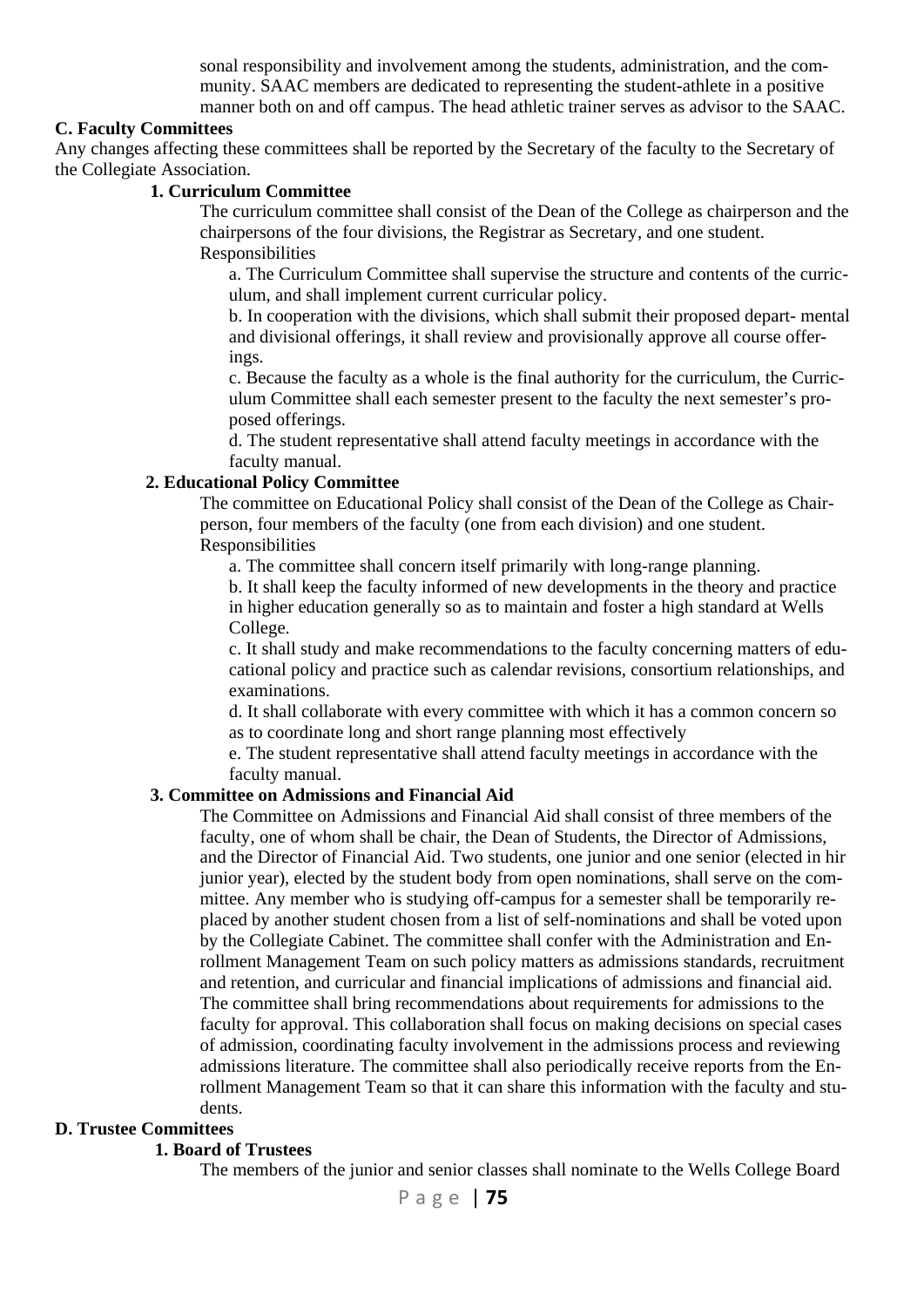of Trustees two trustees to be ratified by and to serve on the Wells Board of Trustees. One such nominee shall be elected from the senior class each year by the members of the junior and senior classes, to serve following graduation for a two-year term. The successful candidate shall be known as the Collegiate Trustee. To ensure broad participation and consideration, self-nomination shall be invited from all interested members of the senior class.

 **2. Student Affairs Committee (SAC)** This committee shall consist of three elected students (one sophomore, one junior, and one senior), one representative from Collegiate Cabinet, one representative from the Student-Athlete Advisory Committee, one representative from the Student Committee on Inclusive and Intercultural Excellence, and the trustee members of the committee. One first year shall be elected each spring semester to serve a three-year term. The elected senior committee member shall serve as chair, call all committee meetings, and set all agendas for meeting with the trustees. The Dean of Students shall serve as an ex-officio member of the committee and shall serve as its Secretary. In addition, up to three other students shall be invited to attend meetings of the Student Affairs Committee. The committee shall convene at least two times a year during the trustee meetings, and at other times as seems as advisable. It shall provide an exchange between the students and trustees to make each group aware of the other's activities. The committee shall also consider from time to time and recommend to the board for its approval regulations and policies affecting student conduct and affairs. The committee shall periodically conduct an audit and review of the student affairs of the College and, in conjunction with the Committee on Academic Affairs, the effect of student affairs on enrollment, retention and attrition.

#### **III. CLUBS AND ORGANIZATIONS**

#### **A. Membership in Collegiate Association**

Students are free to organize and join clubs and organizations to promote their common interests. An organization is a group registered with the Office of Student Activities and Leadership. A Collegiate Club is a group or organization that has successfully completed one trial semester with Collegiate and has been voted in by the Collegiate Association. To begin a trial semester the group officers shall fill out a trial semester form from Collegiate Cabinet and submit it before that semester's budgets are due. The trial semester shall consist of participation in all requirements of a Collegiate Club including completing a mock budget, sending a Treasurer to the Treasurer's Roundtable, sending a representative to all Representative Council meetings and completing a com- munity service project. At the end of a group's trial semester, the group shall present to Representative Council to be voted in as a collegiate club. All groups that do not receive a majority vote may begin a second trial semester. Trial clubs are not granted a budget; instead they shall grieve to Collegiate for funds. Those organizations wishing to become inactive from the representative council for any length of time shall submit written notification of their intentions to the Collegiate Cabinet. Inactive organizations shall not receive or have access to collegiate funds for their inactive semester. Clubs may only have one inactive semester before they are dismissed from Representative Council. Those organizations wishing to permanently remove themselves from the Representative Council shall submit written notification to Collegiate Cabinet. Funds remaining in the organization's account shall be liquidated into the Collegiate treasury. **B. Budgets** 

A fee shall be levied upon each full-time student for maintenance of the Collegiate Association. Such dues shall be distributed by the Collegiate Cabinet to student organizations and clubs which have the approval of the Collegiate Association and to the four classes and all residence halls. Before an organization or club may obtain funding from the Collegiate Association, it shall submit its budget and list of officers to the Collegiate Cabinet when it is called. Budgets are subject to review by the Collegiate Cabinet throughout the year. During the budgeting process, Collegiate Cabinet reserves the right to determine appropriate uses of collegiate funds. This discretion applies to college tradition events and all legal requirements shall be honored throughout this process. All groups with a budget approved over \$500.00 shall fundraise each semester. A final report of all income and expenditures shall be submitted to the Treasurer at the end of the fall semester, and again at the conclusion of the spring semester. Clubs that fail to submit a report shall have their remaining funds liquidated into the collegiate budget. Club Treasurers are responsible for submitting reports and moni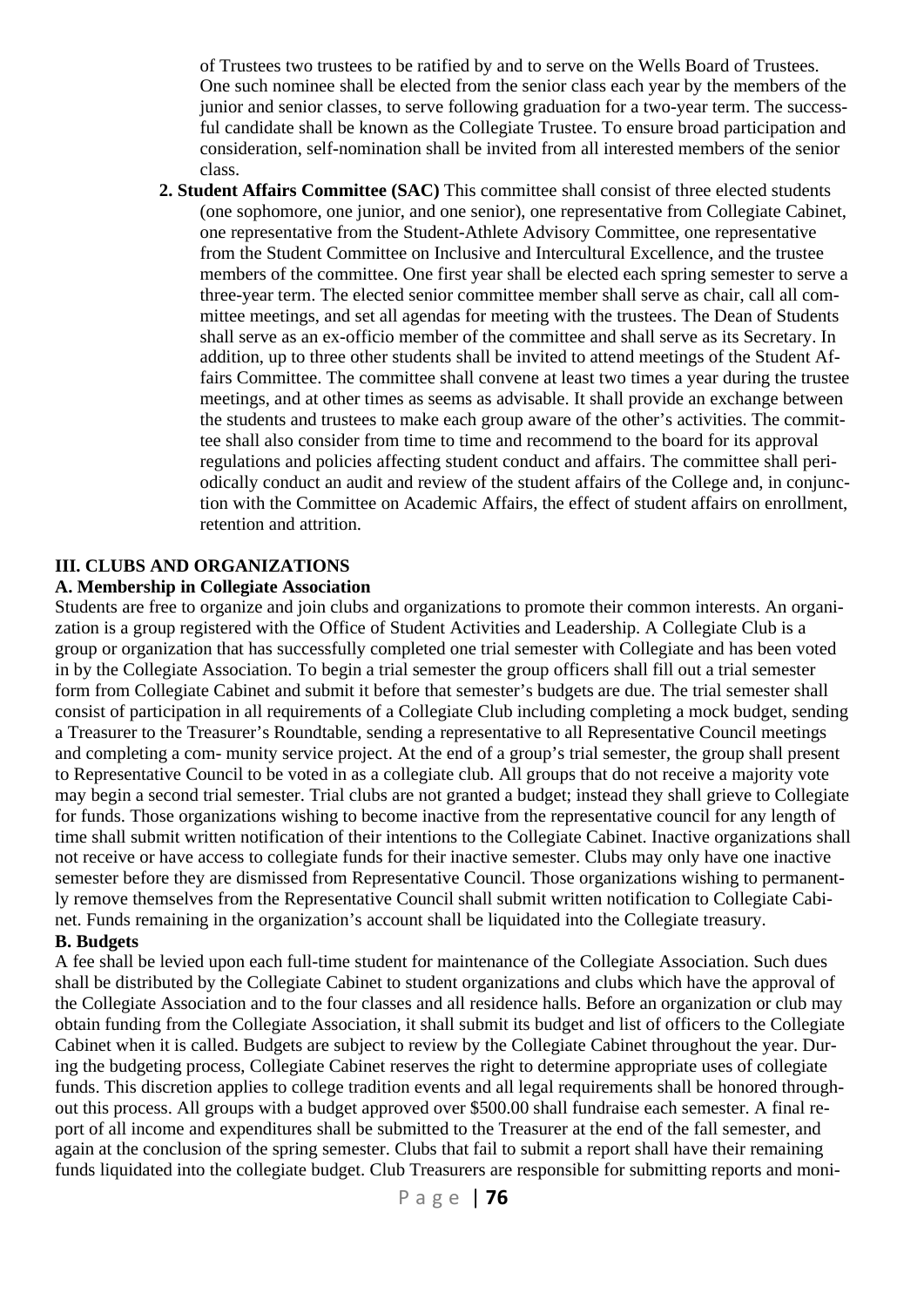toring the club budget. Clubs that incur over \$500.00 of debt in one semester shall be assigned a trial club status for the next semester. No student may serve as the Treasurer for multiple clubs.

### **C. Use of Collegiate Funds**

**1.Check Request Policy**: Collegiate clubs and student organizations may request for checks to be made out for payments including reimbursements, speaker fees (see section III.C.5), invoices, conference fees and expenses, and other transactions deemed as proper use of Collegiate funds by Collegiate Cabinet. Effective at the time of disbursement, a 30-day period shall be given in which the Collegiate club and/or student organization shall be obligated to provide the Collegiate Treasurer with appropriate documentation (i.e.: receipts and/or invoices) and all other material information to close the transaction. In the event that a Collegiate club or student organization does not meet the 30-day obligation, Collegiate Cabinet reserves the right to:

a. Freeze the relevant accounts for as long as the obligation remains outstanding b. Impose a carry-over obligation in which the respective Collegiate club's budget shall be reduced by the specified amount indicated on the check (or cash advance form). If, at the end of the semester by which the transaction was made receipts and invoices remain unfurnished, Collegiate Cabinet shall employ this measure and the obligation shall carry over to the next semester.

c. Impose a charge in the amount indicated on the check (or cash advance form, see Section III.C.2) upon the individual representing the respective Collegiate club or student organization whose signature is provided on the check/cash request form (i.e.: the pink slip). Provided signatures shall indicate that the individual accepts full responsibility and accountability for the dispersed funds.

d. Decide which of the aforementioned measures is appropriate to enforce based on the nature of the situation at hand, and implement their final decision.

**2. Cash Advance Policy Collegiate:** clubs and student organizations may request for cash advances for uses including reimbursements, miscellaneous expenses, speaker fees (see section III.C.4), conference fees and expenses, and other transactions deemed as proper use of Collegiate funds by Collegiate Cabinet. Cash advances shall only be approved up to a certain amount as deemed appropriate by the business office in conjunction with Collegiate Cabinet. All cash requests exceeding the cap amount shall be disbursed in a check. Effective at the time of disbursement, a 30-day period shall be given in which the collegiate club and/or student organization shall be obligated to provide the collegiate Treasurer with appropriate documentation (i.e.: receipts and/ or invoices) and all other material information to close the transaction. In the event that a collegiate club or student organization does not meet the 30-day obligation Collegiate Cabinet reserves the right to: (see Section III.C.1.i-iv)

 **3. Grievance Policy** Any collegiate clubs, student organizations, and student groups may grieve for collegiate funds. Any grievance greater than \$500.00 shall be presented in front of the Representative Council and shall be voted on by the Representative Council. This shall include expenditures in excess of \$500.00 made by Collegiate Cabinet.

a. Groups submitting a grievance at the request of the Collegiate Cabinet shall be required to submit additional information. All grievances presented to the collegiate body shall require a week, effective the day the grievance is presented, to receive the final voted decision. The polls shall open two business days following the presentation at Representative Council and shall close four days after opening. A three-week advanced notification to Collegiate Cabinet is required for large-sum grievances exceeding a specified amount as decided by Collegiate Cabinet. Any largesum grievance shall also be subject to meet the educational objectives of the College and shall be ruled to benefit the entire student body. Satisfaction of these requirements shall fall under the discretion of Collegiate Cabinet. All grievances shall not be treated as reimbursements regardless if furnished with receipts and/or proper documentation. Grievances shall be for anticipated transactions only. The financial standing of each collegiate club shall also be considered in the grievance process. As a further recommendation, Collegiate Cabinet discourages last-minute requests for large-sum amounts as well as the use of the following approaches to satisfy such request: b. Making interdepartmental requests that shall channel to the fund's account,

c. E-mail requests. A formal grievance request is the appropriate measure to employ.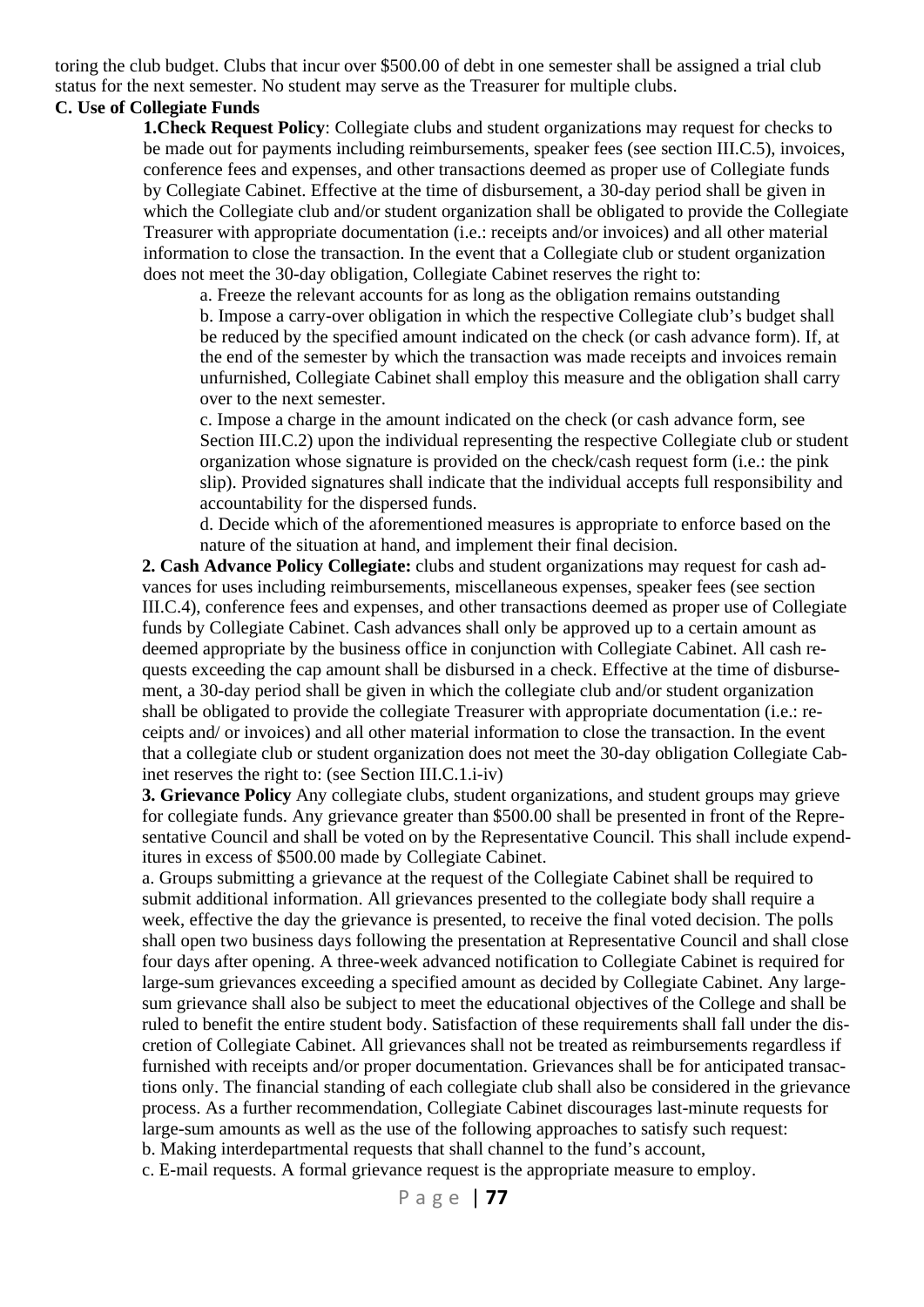#### **4. Specific Funding Stipulations**

a. Men's Evenline, Even Games, Men's Oddline, Odd Games: The Senior class shall receive a budget of \$2,000 and the Junior class shall receive a budget of \$1,000. The Odd/Even teams are not required to attend Representative Council. However, a budget needs to be submitted, regardless of the previously allotted funds. Odd and Even teams shall submit end-of-semester budget reports.

#### **5. Contract Policy**

Events sponsored by collegiate clubs or student organizations using collegiate funds shall complete the following preliminary process:

a. Consult with the Office of Student Activities and Leadership for approval of the anticipated event.

 b. Obtain the collegiate Treasurer's signature after the event is approved by the Office of Student Activities and Leadership. students are not authorized to sign contracts with outside parties and/or organizations (refer to the preliminary process). Contracts with outside parties shall be processed by the Office of Student Activities and Leadership as well as the Collegiate Treasurer.

#### **IV. AMENDMENT**

Sections II.D of the Collegiate bylaws may be amended by a majority vote of the Collegiate Association and approval of the board of trustees. All other sections may be amended by a majority vote of the Collegiate Association. This vote is subject to approval of SFA in conjunction with the faculty where committees have dual constitution. Changes to faculty manual concerning sections with dual constitutions shall be discussed and reviewed by SFA.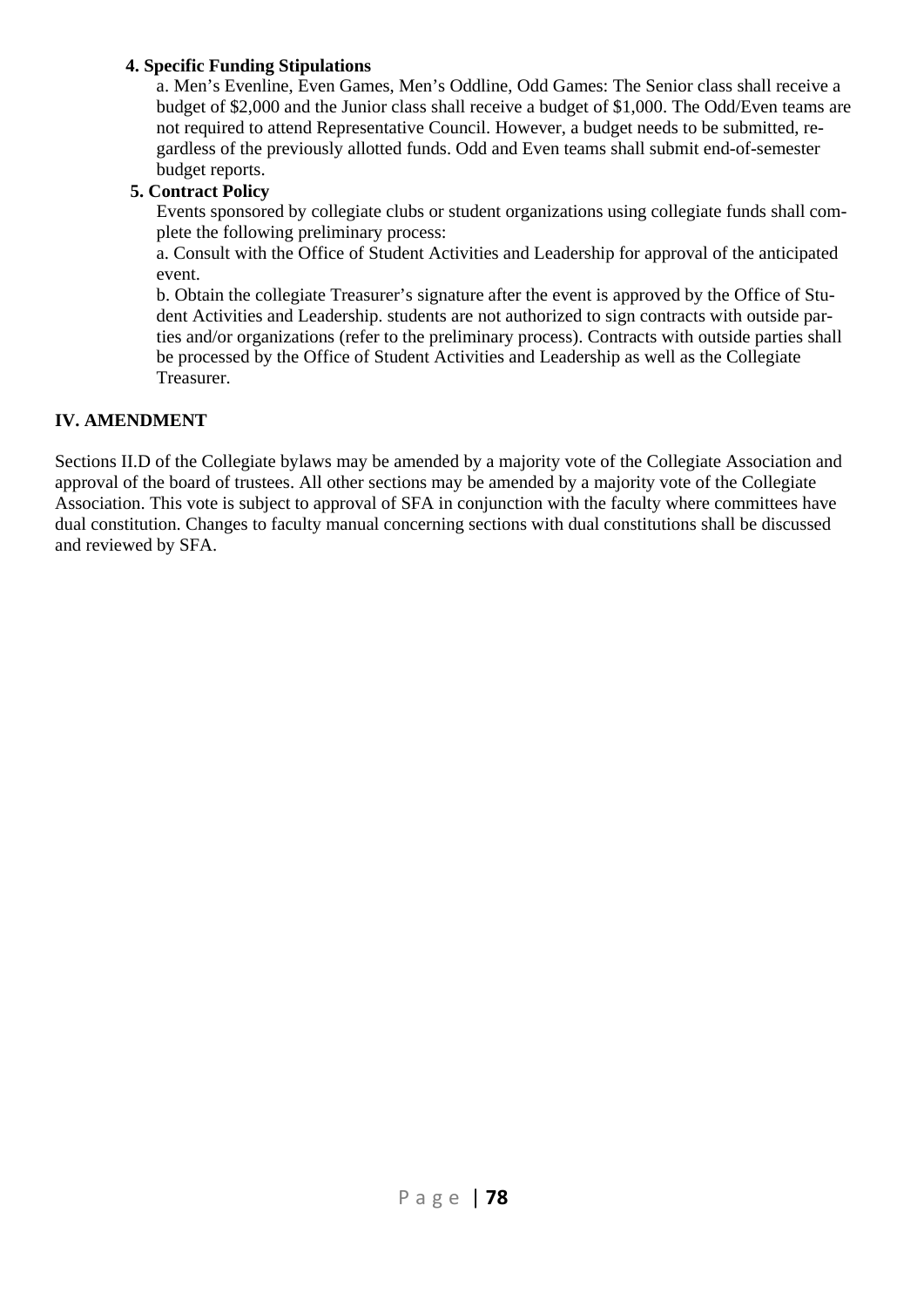# **SECTION EIGHT: SAFETY AND SECURITY**

# GENERAL SAFETY AND SECURITY INFORMATION

The Wells College department of campus safety, located in Bellinzoni Building, operates 24 hours a day, seven days a week. The primary responsibility of the department of campus safety is providing safety and security services for the Wells College community. Working in conjunction with the dean of students staff, campus safety officers endeavor to enforce college rules, regulations and laws of New York in an impartial manner while embracing respect for cultural diversity and individual uniqueness. The department strives to set standards of individual officer conduct to be one of integrity, honesty and empathy for others. Campus safety is active in conducting prevention programs designed to allow community members to have a productive and rewarding experience at Wells College.

The department of campus safety employs security officers licensed through New York State. Each officer is provided with extensive in-service training on campus policies and procedures and response protocols. Campus safety officers patrol both on and off campus properties, and are trained to respond to safety and security concerns and provide support and appropriate referrals to victims of crime. Campus facilities are patrolled by foot and motor patrol, and our campus safety officers respond to both emergency and routine calls for service. The campus safety officers maintain a close-working relationship with residence advisers of each residence hall in an effort to stay informed to pertinent information on security related issues.

Safety and security are both personal and shared responsibilities. Wells College has an array of services in place to promote an environment that is as crime-free as possible. We encourage you to familiarize yourself with these services and take advantage of them to help make your educational and living experience at Wells College as enjoyable and crime-free as possible.

We invite you to visit the campus safety office and visit our Web site at www.wells.edu/slife/campussafety.htm. Inquiries concerning the operation of the department may be directed to the director of campus safety at 315.364.3229 or by e-mail at security@wells.edu.

### **CAMPUS CRIME REPORTING AND STATISTICS**

The Wells College Advisory Committee on Campus Safety will provide upon request all campus crime statistics as reported to the U.S. Department of Education. The U.S. Department of Education website is: www.ed.gov.

Wells College provides campus crime statistics on its website, www.wells.edu. Requests for a hard copy can be directed to the Director of Campus Safety by phone at 315-364-3229 or in writing to the Director of Campus Safety, Wells College, 170 Main Street, Aurora, NY 13026.

### **BLUE LIGHT PHONES**

Blue light phones are located at strategic points on campus. These phones are used simply by opening the box and pressing a button which connects directly to the Department of Campus Safety. The blue light telephone system is generally intended for on-campus emergency purposes; however, if a community member requires assistance from an officer or an escort, the blue light phones may be used. The blue light phones cannot be used to call 911.

Blue light phones are located in the following locations:

| <b>AA House</b>     | South door                |
|---------------------|---------------------------|
| Barler              | South side of building    |
| Boathouse           | Outside building entrance |
| Leach Lot           | Upper lot                 |
| Macmillan           | Rear of building          |
| Macmillan           | South side walkway        |
| Morgan              | South door                |
| Smith/Sommer Center | North side of building    |
|                     |                           |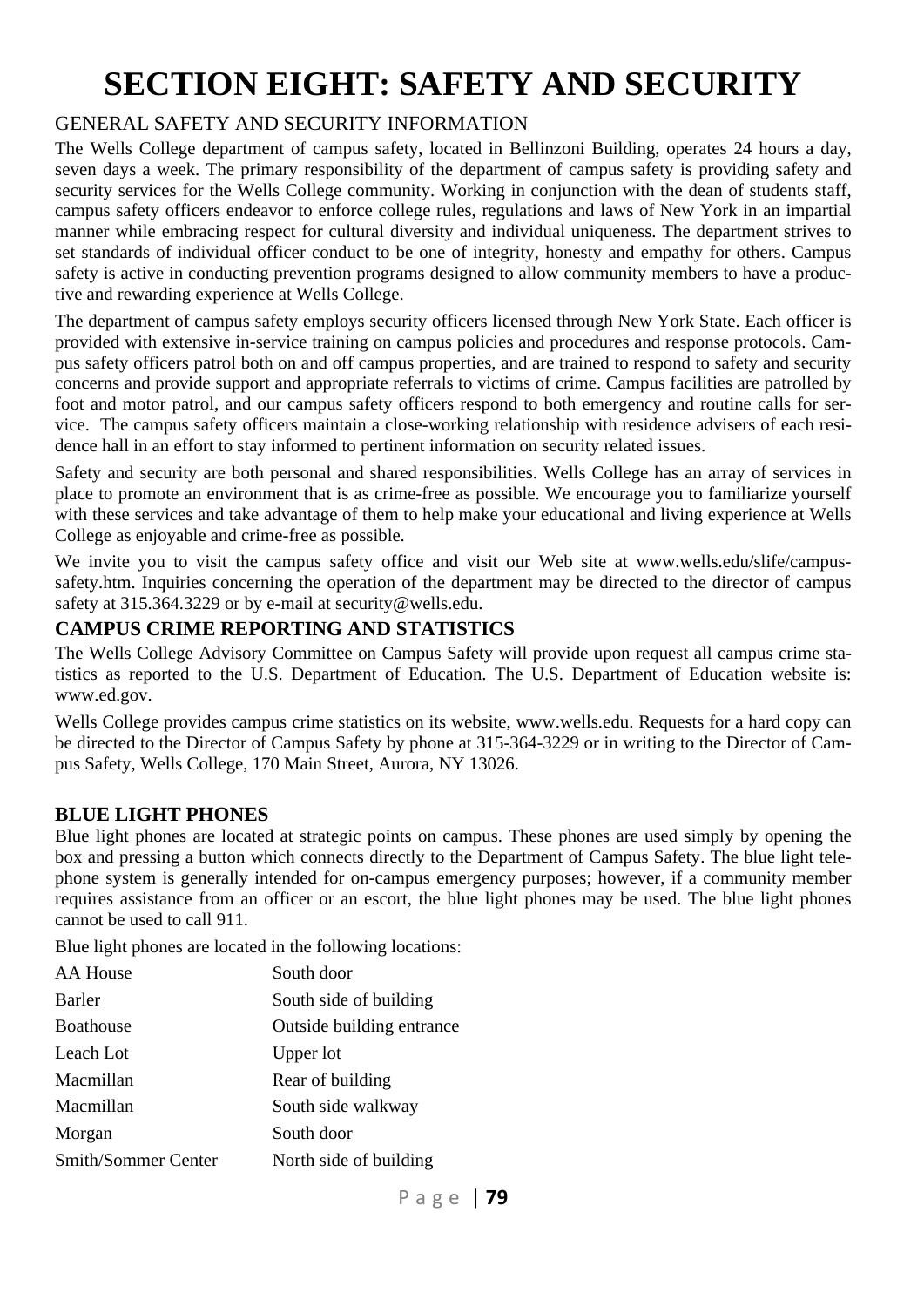| Student Union | Front entrance   |
|---------------|------------------|
| Woods lot     | Lower lot        |
| Zabriskie     | Rear of building |

### **BUILDING ACCESS**

Our residential halls are secured 24 hours a day, 7 days a week throughout the year. Students are provided room keys that open their rooms and the outer doors of their assigned residence hall. While campus safety officers include patrols of the residence halls in the patrol rounds, students have the primary responsibility for making sure they do not block entrance doors open, or allow strangers into the buildings.

Outdoor phones are located at the entrance to each residence hall and are easily identifiable. Guests should use these to contact students for building access when visiting on campus. Students may also use the outdoor phones to contact campus safety. NOTE: Campus telephones are limited to campus use.

There are many events held in our facilities that are open to the public. Other facilities such as the bookstore, library, and dining hall are likewise open to the public. Access to academic and administrative facilities on campus is generally limited to students, employees and visitors of the College.

During the academic year, academic and business building are secured on a set schedule. Students may be granted access to specific buildings and labs/rooms by the instructors.

# **PARKING REGULATIONS**

#### **VEHICLE REGISTRATION**

All faculty, staff, and student vehicles must be registered with the department of campus safety. A parking permit, which must be obtained through the department of campus safety, will serve as a means of identifying those cars which have been properly registered.

Parking permits must be current and must be attached on driver's side rear window. Vehicles without parking stickers or temporary permits are not permitted on campus. **A parking permit does not guarantee the holder a parking space, but only the opportunity to park within the specified area or areas.** Parking permits are only valid for the academic year indicated on the permit, A new parking permits must be purchased each year. The current fee for student parking permits may be found on the Campus Safety Globe page. Parking fees may be pro-rated by semester.

### **CHANGING VEHICLES OR REGISTRATION**

If you change vehicles, bring your new state vehicle registration to campus safety to obtain a new permit. There is no charge for a replacement permit.

If your license plate number changes, bring your state registration to campus safety so that your records can be updated. There is no fee to change this information.

#### **PARKING ASSIGNMENTS**

#### RESIDENT AND COMMUTER STUDENTS:

Students are required to park in the following locations, unless otherwise instructed by the department of campus safety:

#### **First Year and Commuter Students are required to park in the Woods Lot unless they receive prior approval from the Director of Campus Safety.**

All other students are required to park in the following lots:

- Upper and lower Leach lots
- Boathouse lot
- Woods lot (first-year students are required to park in this area)
- Glen Park lot

Students are not permitted to park on the access road between Leach and Glen Park from December 1 to April 1 due to snow removal or in the Schwartz Parking Lot. Furthermore, parking on Main Circle and on the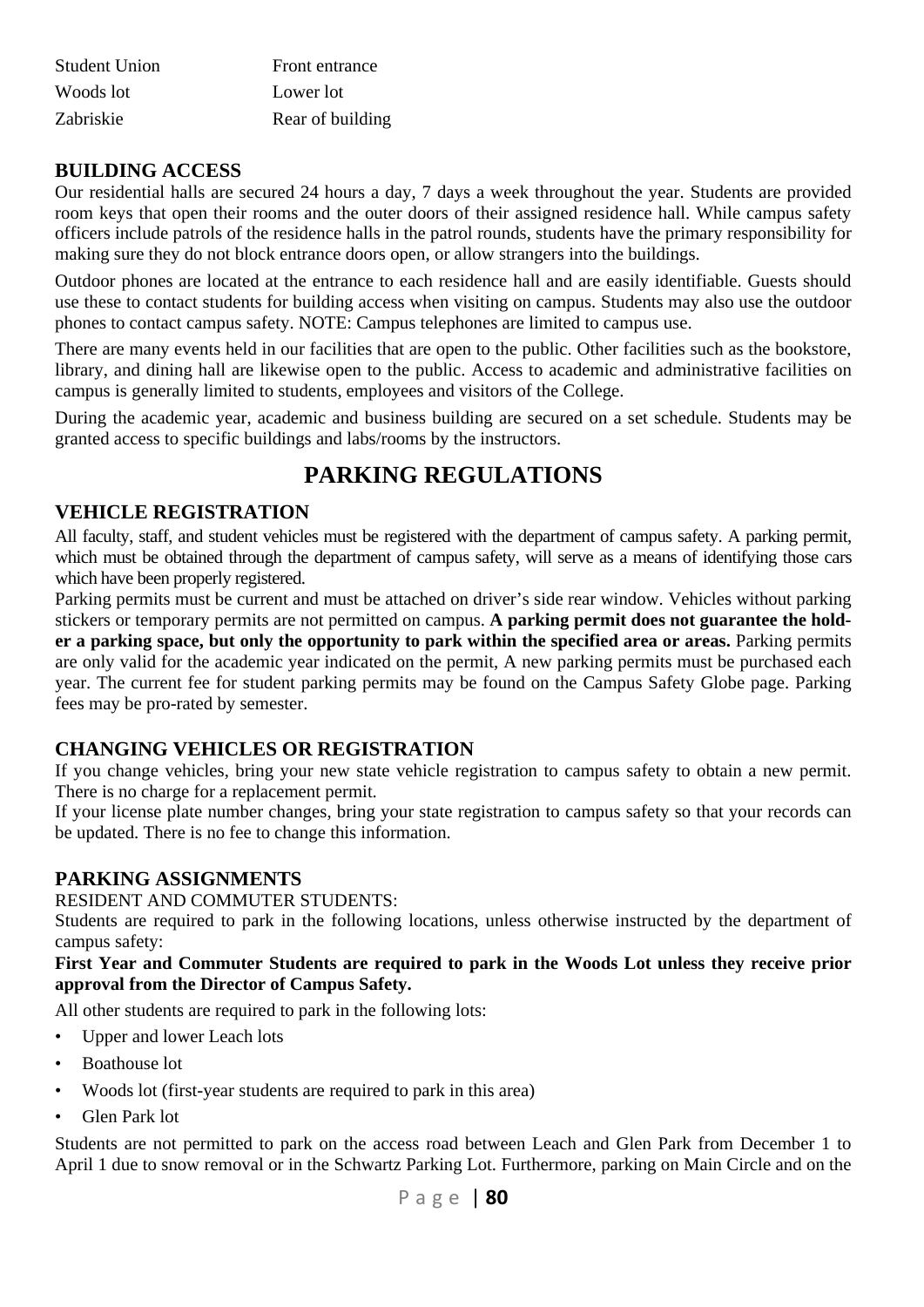access road behind Main Building is also not permitted for resident or commuter students during normal business hours.

Students with registered vehicles will be permitted to park in the parking areas specifically designated for Faculty, Staff, and Visitors as follows:

- Monday Friday: Students may park in the designated spaces from 5:00 pm through 7:00 am. All student vehicles must be moved from these designated spots by 7:00 am each business day.
- Saturday and Sunday: Students may park in the designated spaces all day.
- *EXCEPTION*: If there is a planned event, such as an open house or guest speaker/performance, students will be notified in advance not to park in these designated spots to allow for parking for guests attending events/performances on campus.

Students who have a medical issue or other emergency situation that requires that you park near your dorm or in an area not authorized for students, must contact the Director of Campus Safety before parking in these areas to discuss the matter to make the necessary accommodations.

Any student who leaves their car parked over a long period of time or during an extended break is recommended to leave their vehicle in the upper Woods lot (unless otherwise noted by the Department of Campus Safety).

#### FACULTY/STAFF:

Faculty and staff are permitted to park in the following areas:

- Woods lot
- Schwartz Athletic Center lot
- Main Circle (north and south of fire lane)
- Main Building/dining hall access road
- Boathouse lot
- Buildings and Grounds lot
- Cleveland basement entrance lot

### **PARKING REGULATIONS**

- 1. All motor vehicle and parking regulations and permit requirements are in effect 24 hours a day year round.
- 2. All vehicles must be parked in assigned areas.
- 3. No parking will be permitted in any fire lane.
- 4. No parking will be permitted on any campus driveway.
- 5. No parking will be permitted on Dodge circle.
- 6. No parking will be permitted in handicapped spaces unless the vehicle is equipped with a handicapped permit issued by an appropriate government agency .
- 7. No parking will be permitted in any service space.
- 8. No parking will be permitted on lawns, sidewalks, or in such a manner as to block entrances of crosswalks.
- 9. If loading and unloading in an unauthorized parking area, four-way flashers must be left on. Loading and unloading time is limited to fifteen (15) minutes.
- 10. No parking is permitted in spaces designated to the Medical Center.

### **VISITOR/GUEST AND TEMPORARY PARKING**

**Overnight student guests must register their vehicle with campus safety upon arriving on campus**. All student guests must park their vehicles in the Woods Lot.

Visitor and guest parking areas are located behind the Schwartz Athletic Center and the Woods lot. It is the faculty/staff/student's responsibility to advise their guests of all College parking regulations.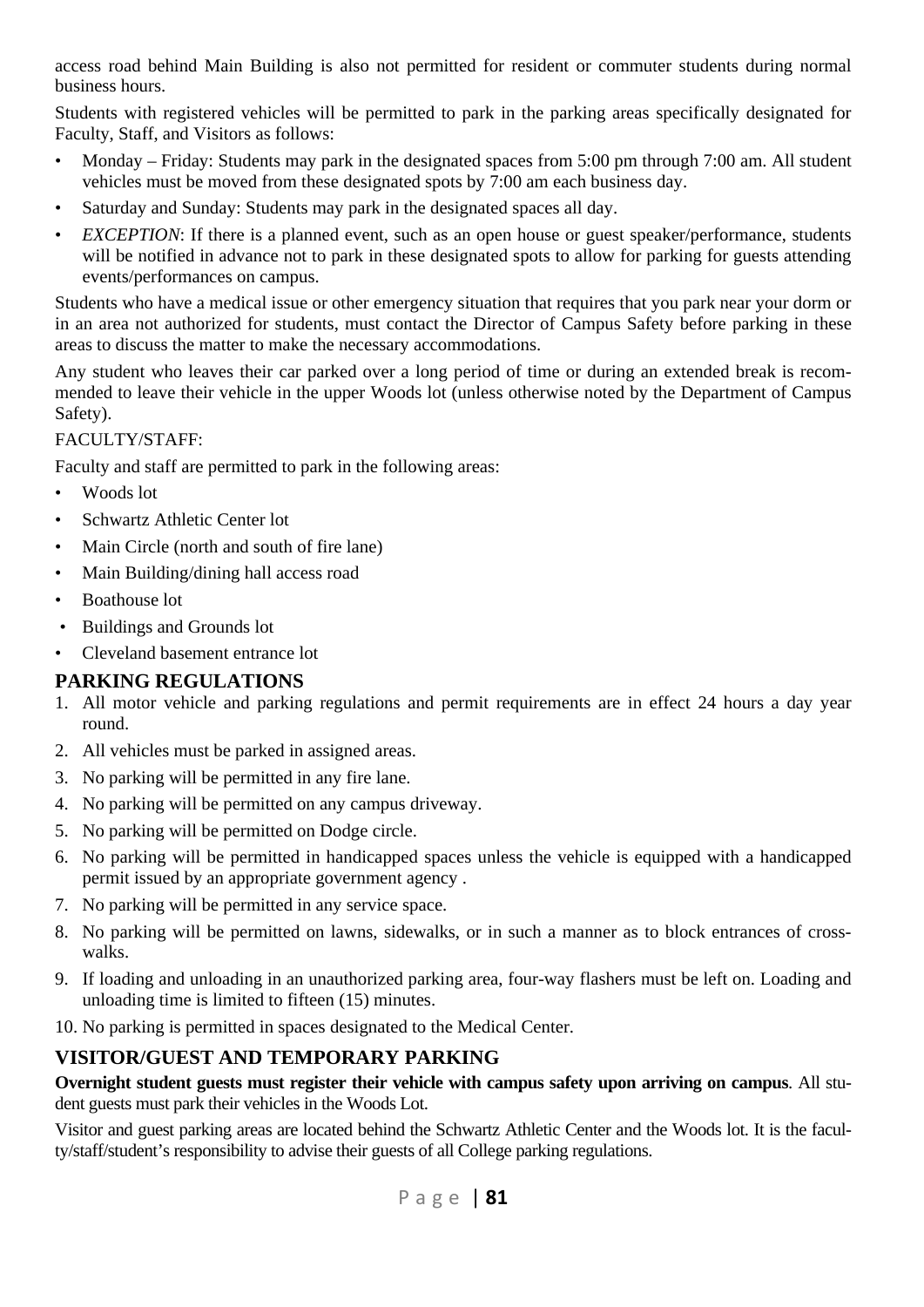Temporary parking passes are available from campus safety. Current state registration information must be available to obtain a temporary permit. There is no fee.

Temporary permits must be in plain sight on the dashboard or rear view mirror.

Campus community members are responsible for ensuring their guests' compliance with all campus parking regulations and guidelines.

Campus community members are responsible for paying any parking fines incurred by their guest.

# **PARKING VIOLATIONS**

Campus safety officers are authorized to issue citations for illegal parking, moving violations, failure to display a current parking permit, or any other violation of the vehicle guidelines and regulations. The current fee structure for parking/traffic violations may be found on the Campus Safety Globe page. Citations are payable at the office of campus safety within 10 days of receiving the ticket. Fines may be paid by check-or cash, credit cards cannot be accepted.

# **PARKING CITATION APPEALS**

Parking Appeal Forms are available at the department of campus safety or on the Campus Safety Globe page. Written appeals and payment will be accepted until 10 calendar days after the violation occurred. Citations that are not paid will be referred to the office of residence life and learning communities or the dean of students office for disciplinary action as outlined in the Student Conduct Code.

# **AUTO-BOOT IMMOBILIZER**

An auto-boot immobilizer, more commonly known as "the boot," is a device that restricts a vehicle's movement by using a u-shape clamp and locking system that attaches to the vehicle's tire. This device may be applied to any individual's vehicle on campus whose driver is non-compliant or demonstrates a pattern of non-compliance with Wells College parking regulations and guidelines.

The following instances may require the application of an auto-boot immobilizer:

- Five tickets or more on an individual's account have not been paid.
- Five tickets or more on an individual's account, paid or not, and the individual is in violation for the sixth or seventh time.
- Any individual who has continued to be in violation of a specific parking policy in which three tickets have been issued for the same violation, including but not limited to parking in fire lanes, handicap spaces, or obstructing traffic.

Do not attempt to move the vehicle or remove the boot yourself without assistance. Moving the vehicle with the boot in place or attempting to remove the boot may cause permanent damage to the vehicle. To remove the boot, a fee of \$75 will be charged. It can be paid at the time the boot is removed or added to the individual's account. If the boot was placed on the vehicle for unpaid parking tickets, all fines and fees must be paid within three business days. Failure to pay the balance within that time will result in the vehicle being towed from the campus at the owner's expense.

# **TOWING POLICY**

A vehicle may be towed from the College at the owner's expense when the vehicle belongs to an individual who continues to be non-compliant with Wells College parking regulations and guidelines or places the issue of life safety in question.

A vehicle will be towed in the following instances:

- An individual has received five or more tickets within the past 12 months. Parking privileges on campus will be revoked.
- Any vehicle interfering with emergency procedures or life safety such as parking in a fire lane or blocking a fire hydrant.
- After a boot has been placed on an individual's vehicle for unpaid fines and the amount due has not been paid within three business days.
- Any vehicle on campus for more than 24 hours that does not have state registration, Wells College registration, or appears to be abandoned.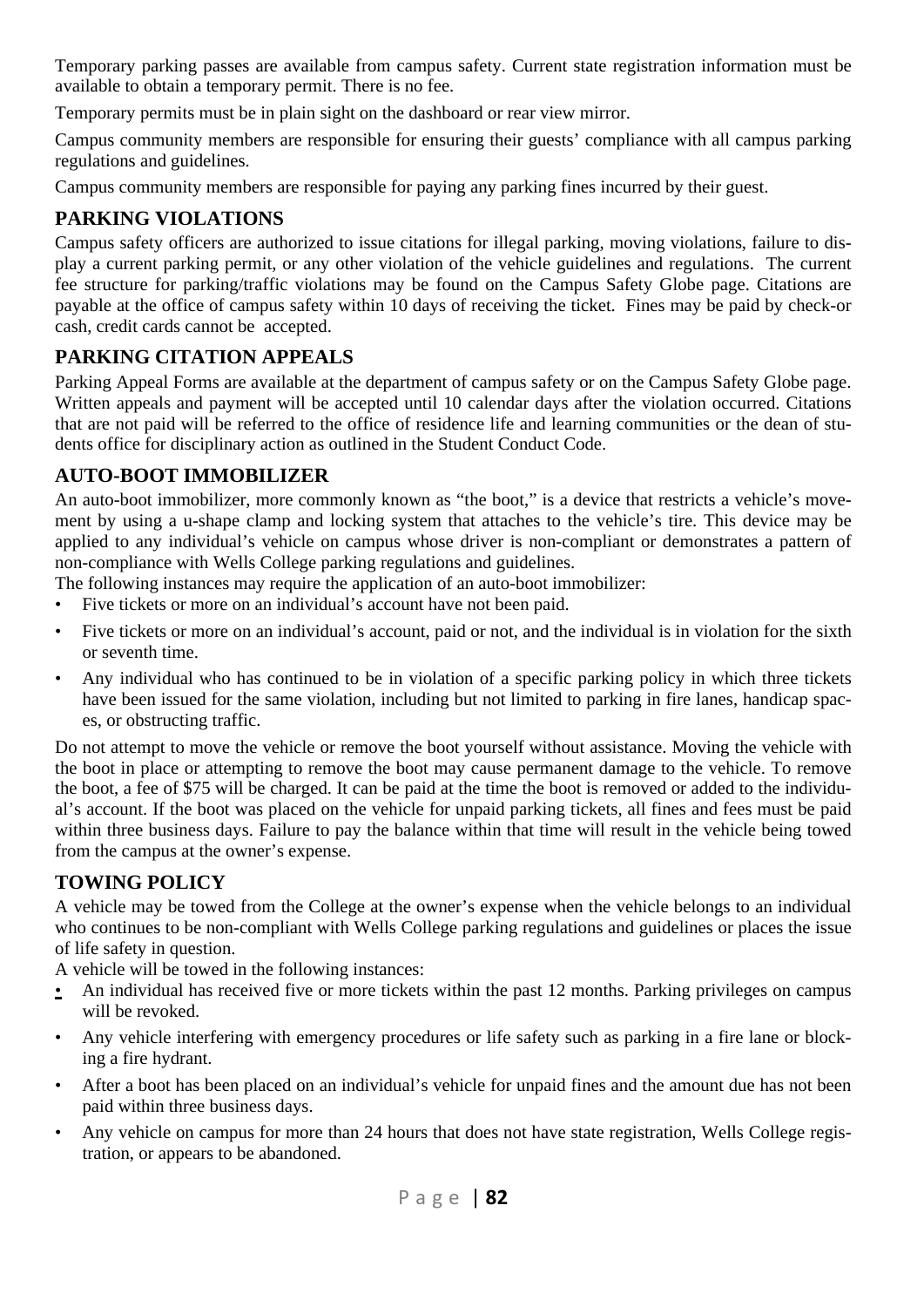It is the owner's responsibility to retrieve and pay for any vehicle towed from the campus.

## IMPORTANT REMINDERS:

- **1. Space Availability: A parking permit does not guarantee the holder a parking space, but only the opportunity to park within the specified area or areas.**
- 2. Regulations are in effect at all times, including academic recess, holidays and during the summer.
- 3. The College assumes no responsibility for loss or damage to any vehicle parked on College property.
- 4. Students who loan their vehicles to other students or friends are responsible for any violation incurred.
- 5. The department of campus safety is responsible for the registration of vehicles, issuance of parking permits, and enforcement of parking regulations. Questions concerning these matters should be directed to the department of campus safety at ext. 3229.

# **DRIVER'S RESPONSIBILITY**

- 1. Finding Authorized Space: Drivers are responsible for finding an authorized parking space. Lack of parking spaces, mechanical problems, inclement weather or other disabilities do not justify parking violations.
- 2. Permit Display: Parking permits must be displayed according to the parking regulations or special instructions provided by the department of campus safety.

### **DRIVING REGULATIONS**

The Wells campus has a speed limit of 10 miles per hour. All speeds are judged by the campus safety officer on duty. If you are considered to be speeding, you will receive a citation.

Driving on the access road behind Morgan and Main is limited to College and delivery vehicles only. Loading and unloading of property is permitted for Main residents.

## **BIKES ON CAMPUS**

In New York State, a bicycle is considered a vehicle when operated on the roadway. As a result, bicycles are subject to the same responsibilities and regulations as motorists. The same fines apply to motorists and bicyclists for traffic violations such as failing to yield to a pedestrian, or running a stop sign. Bikes are allowed on the College campus and must be registered with the department of campus safety.

# **CAMPUS WATCH—USE YOUR EYES AND EARS**

Campus Watch is a program that is based on the concept of students, faculty, and staff looking out for each other to prevent crime. It requires nothing more than people being alert to the things that may threaten the quality of campus life and reporting suspicious person(s) and/or activity promptly to the department of campus safety.

Report:

- Any unusual noise: screams, breaking glass, pounding, etc.
- Any emergency such as an accident, a fire, an ill or injured person
- Any form of vandalism
- Vehicles driving slowly and aimlessly around campus
- Someone running from a building or a car while carrying property
- Someone hanging around the residence hall, hallway, or other campus building with no clear purpose

For more information about the Campus Watch program, contact the Department of Campus Safety (ext. 3229).

# **THEFT—OPERATION IDENTIFICATION**

Theft (larceny) is one of the most commonly reported crimes on campus, and yet one of the easiest crimes to prevent. If you happen to be a victim, contact the Department of Campus Safety.

Normally, for a theft investigation to be successful, the Department of Campus Safety needs some or all of the following elements: evidence, witnesses, suspects, serial numbers, identifying markings or other such information or leads.

Serial numbers or identifying markings are vitally important for the possible recovery of stolen property. If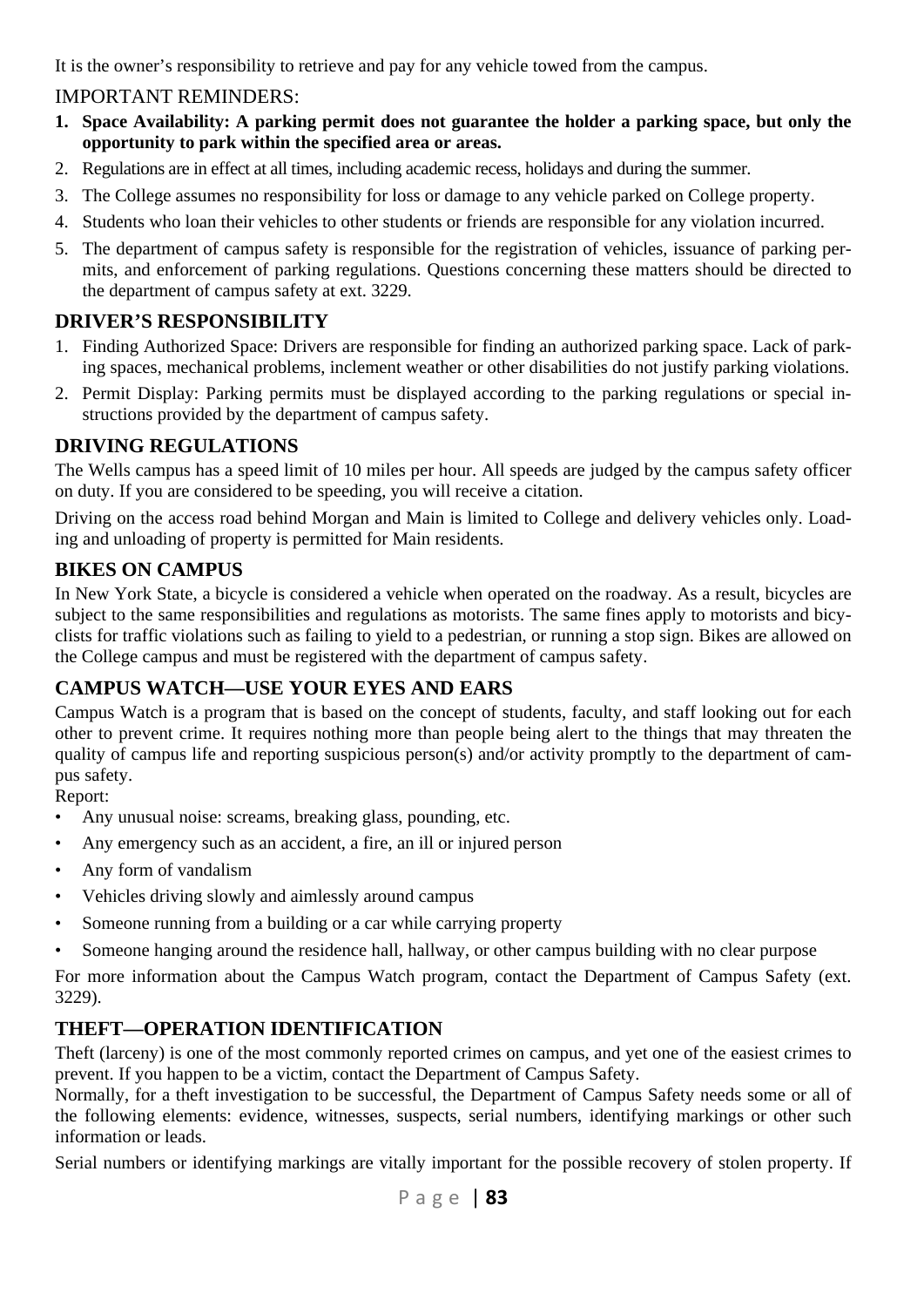you are not certain of the serial number of an item of value, such information can often be found from maintenance agreements, packing boxes, warranty cards, purchase agreements, from the manufacturer or seller, or from Operation Identification forms completed prior to the incident.

Wells College does not carry insurance for the theft of personal property. Therefore, if personal property is stolen from you we suggest you contact your insurance agent for possible coverage from homeowner or automobile insurance. We will send a copy of the Incident Report to your insurance company upon request.

The Department of Campus Safety often coordinates investigations with other law enforcement agencies. Thus, if the offense took place on campus, it may not be necessary to also report it to another law enforcement agency.

### **HANDLING OBSCENE OR HARASSING PHONE CALLS**

A telephone call is considered obscene or harassing if it is received at a location where you have a reasonable expectation of privacy and the caller makes repeated calls or makes any comment, request, suggestion, or proposal which is obscene, lewd, lascivious, filthy, vulgar, or indecent.

If you receive harassing or obscene phone calls:

- Report obscene or harassing phone calls to the Department of Campus Safety by calling 364.3229.
- Pay attention to any background noises, the caller's sex, accent, speech pattern, or anything else to aid in identification.
- Keep a log of calls received; include date, time, and details of the call.
- If calls are received on an answering machine, save the tape or message.

#### **EMERGENCIES**

# **TRANSPORTATION SERVICES**

The Transportation Department offers a wide variety of services for the Wells Community. The Wells College fleet is available for student groups, class field trips, and airport shuttle service during the academic year. Shuttle service to and from the Ithaca area is available weekly. For up to date schedules, services and policy information regarding Wells College's transportation services, please see the students tab on the Globe or email questions to transportation@wells.edu.

Transportation is a vital and important experience for students attending Wells College. The transportation department shuttles students to and from airports and bus stations, off campus classes, sporting events, daily shuttles to Ithaca and many other activities during the school year.

Shuttles are moving every day during the academic year and we need to run on time and efficiently. When students miss these shuttles and do not contact the Security Department, it creates a real problem for other students as well as very costly for the transportation department.

To help curb/stop this problem, we are implementing a Transportation Fine/Privilege program which will start the Fall of 2014.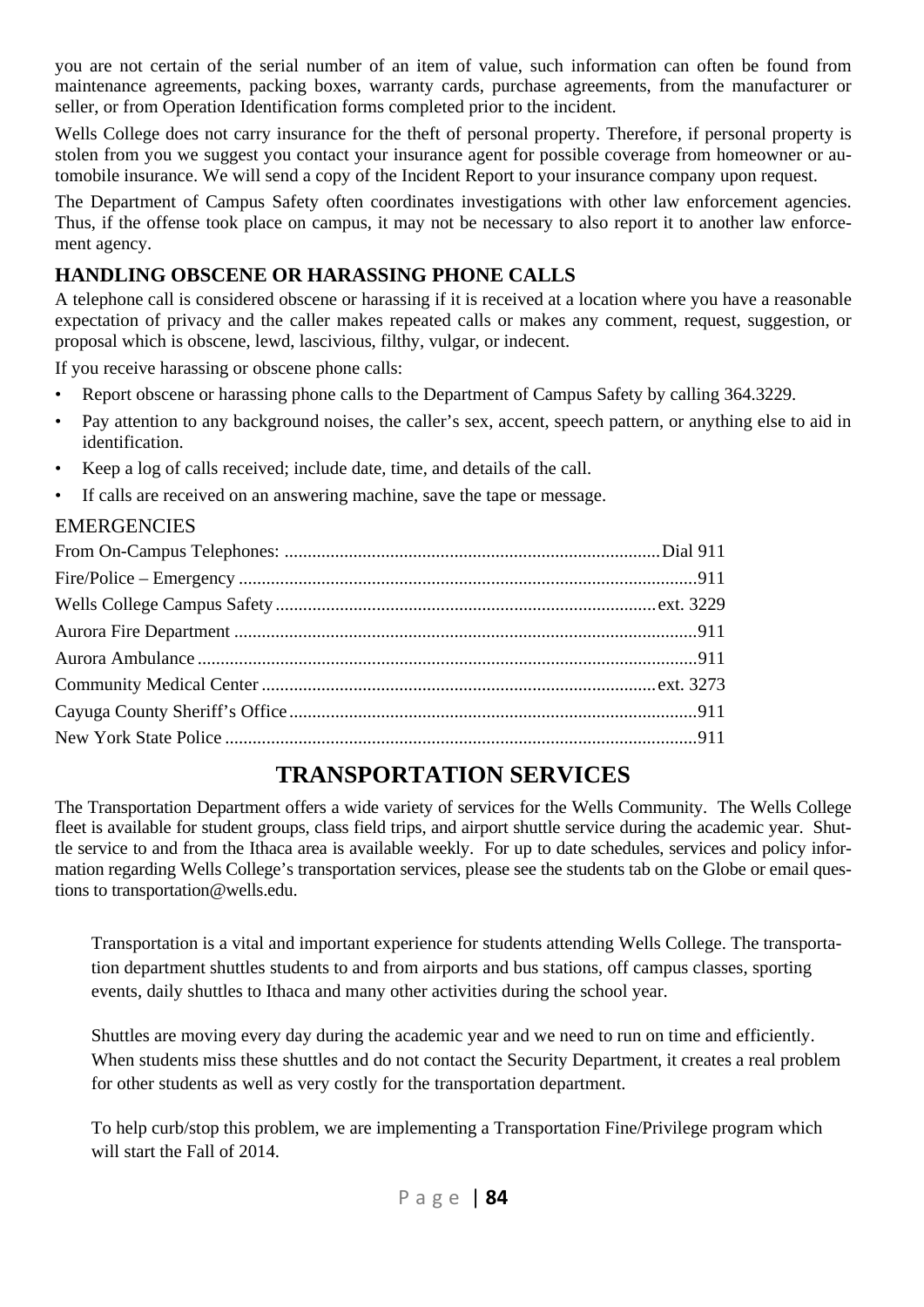#### *TRANSPORTATION FINE*

- **A.) Going to Airport/Bus Station to pick up one (1) student and they are not there and we cannot get a hold of them. If this is NOT an airline/bus delay.**  *Cost to student* **– 1st offense - \$50.00 - 2nd offense - \$100.00 + loss of privileges for Semester.**
- **B.) Normal run to Ithaca, if only one person to pick-up or deliver and no show. Driver will call and leave a message.**

*Cost to student –* **1st offense - \$10.0 - 2nd offense - \$20.00, plus loss of privileges for two (2) weeks.** 

**C.) Normal run to Ithaca, student is not at stop, then the driver waits 5 minutes, then calls students cell with no answer.**

*Cost to student* **– 1st offense - \$10.00 - 2nd offense - \$20.00, plus loss of privileges for two weeks.**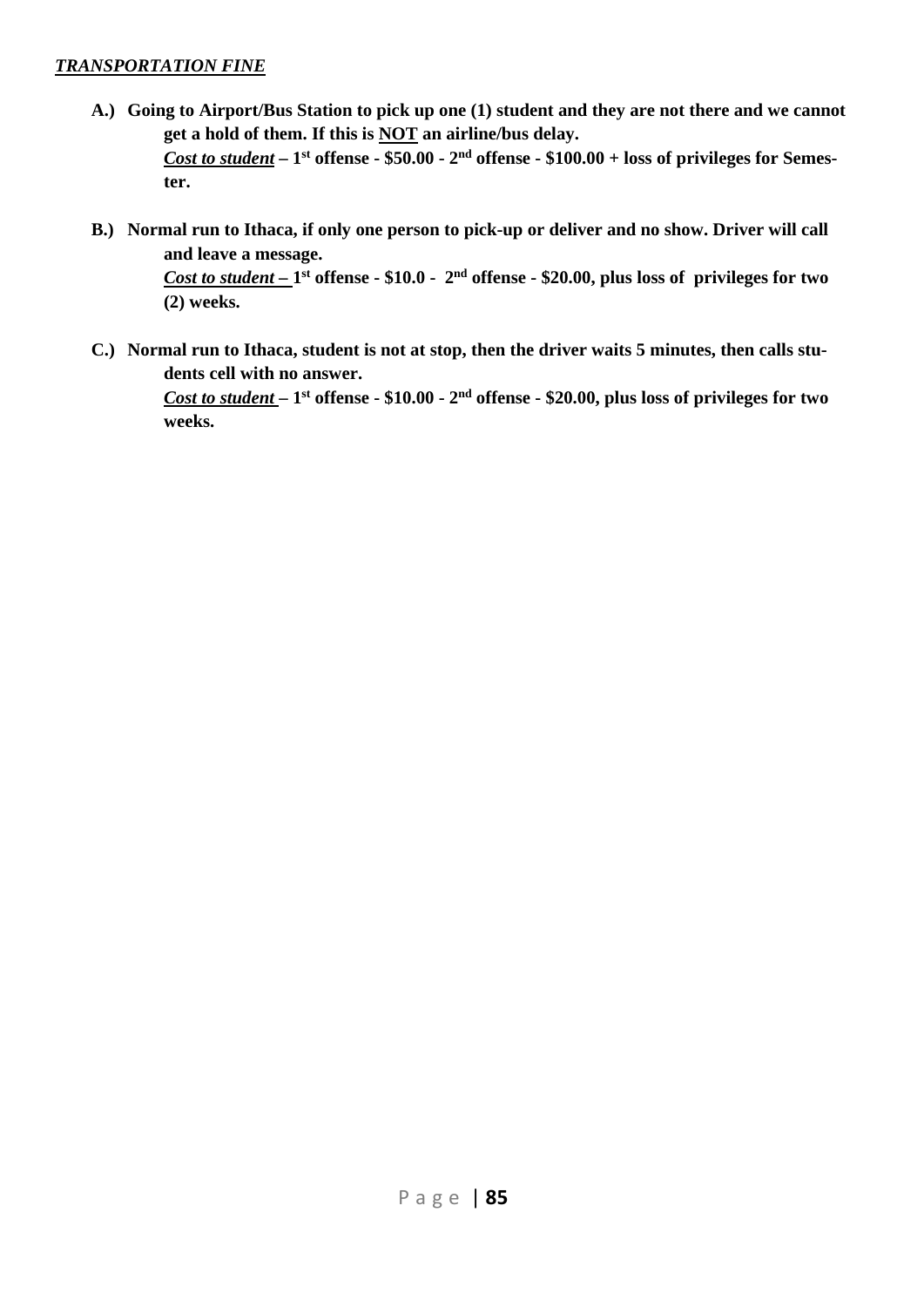# **SECTION NINE: CAMPUS CLUBS AND ORGANIZATIONS**

# **CAMPUS CLUBS AND ORGANIZATIONS**

Wells has a diverse array of student organizations, and most students participate in co-curricular activities. Because of the relatively small size of the student body, every student who is motivated can take a leadership role in a campus organization. A complete up-to-date listing of current clubs and organizations can be found on our globe page found here.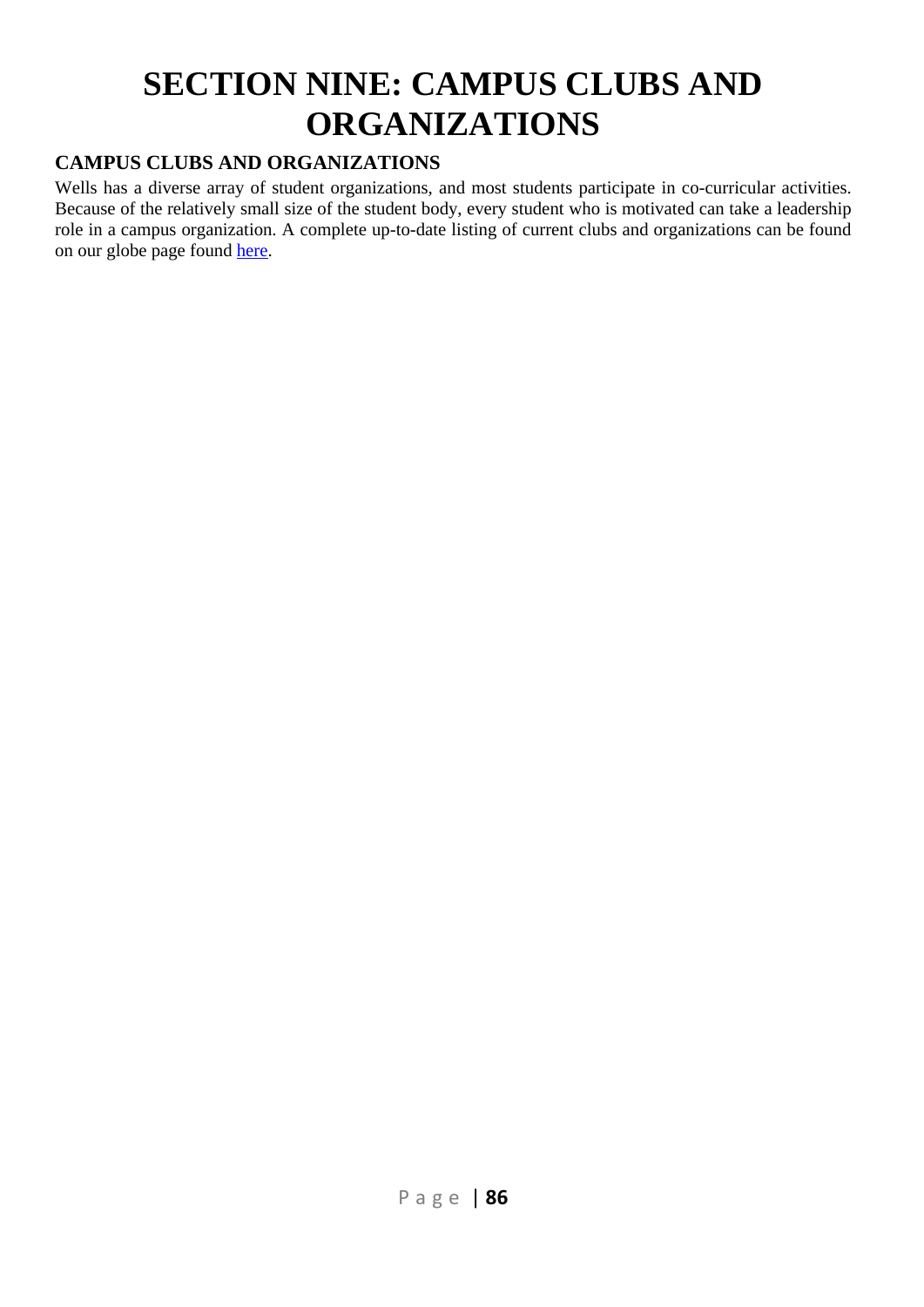# **SECTION TEN: CAMPUS RESOURCES**

# **ADMISSIONS**

The Admissions Office recruits new students to Wells and is the place where everyone's Wells experience begins. Current Wells students play an important role in recruiting new students to the College and are always welcome to contribute to the College's admissions efforts. You may join the office's Student Ambassador program and participate in a variety of admissions activities, or you may volunteer as the office requests support with activities. Some of the things current students do to support admissions include:

### **HIGH SCHOOL VISITS**

Visit your former high school as a student ambassador for the College. Through the Admissions Office, you can make an appointment to visit your school during the fall, Thanksgiving, or winter breaks.

#### **HOSTESSING**

You can be the host or hostess of a visiting student and introduce the prospective student to your friends, take her or him to meals and activities, as well as classes.

#### **REFERRALS**

If you know of a bright and talented student who would be a good candidate for admission to Wells, go to the Admissions Office and give them the name, address, phone number, and high school of the student. Admissions will send the student a College viewbook and application. In addition, they will waive the \$40 application fee.

For more information about the Student Ambassador program, contact the Admissions Office at ext. 3264 or stop by their office in Macmillan 231.

# **ATHLETICS**

Over thirty percent of the student body participates on a varsity team in one or more of the 14 intercollegiate teams:

Women: basketball, cross country, field hockey, lacrosse, soccer, swimming, tennis, and volleyball

Men: basketball, cross country, lacrosse, soccer, swimming, volleyball

The College is a National Collegiate Athletic Association (NCAA) Division III member and a member of the North Eastern Athletic Conference (NEAC). If you are interested in joining one of the intercollegiate athletic teams, please speak with the appropriate head coach.

# **BOOKSTORE**

The Wells College Bookstore has textbooks (new and used), along with classroom supplies, Wells clothing and gift items, candy, food, beverages, and sundries. The bookstore accepts Cash, Checks, Mastercard, Visa, Discover and American Express.

# **CASHIER**

In order to most efficiently serve the campus community, the cashier's window is open Monday through Friday from 1:00-4:00 p.m. On student payroll Fridays the window will be open from 11:00 a.m. until 4:00 p.m. During our posted hours, students, faculty, and staff may take advantage of the following services:

- Cash work-study paychecks
- Cash personal checks up to \$100
- Cash checks from parents and grandparents up to \$200
- Make tuition payments and inquiries
- Receive cash advances and reimbursements from student organizations and clubs
- Request refund checks for credit balances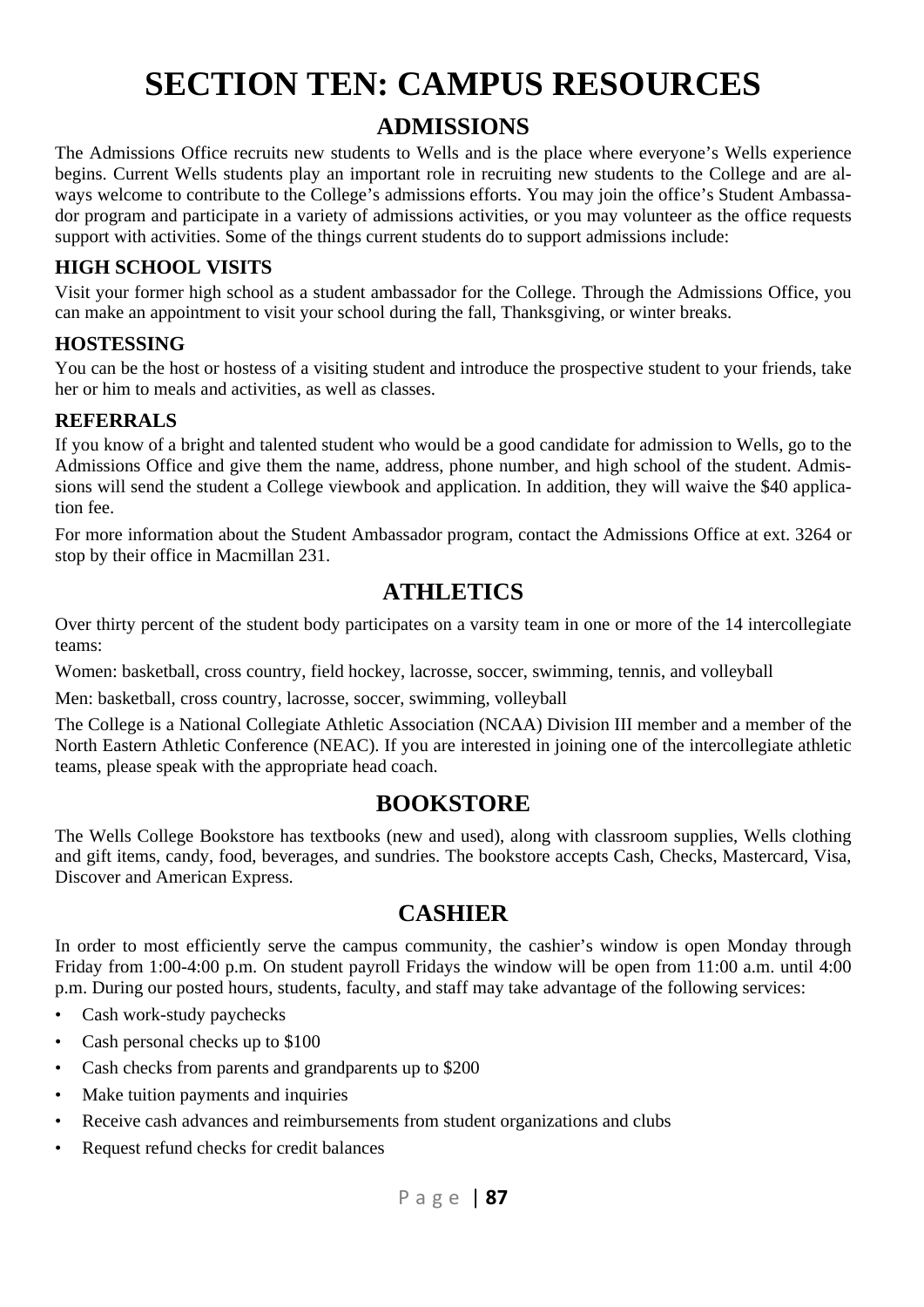We ask that everyone adhere to our specified hours for the above activities. If you have questions or concerns about your account and wish to have a private discussion, please call and schedule an appointment so that we may talk without interruption.

# **CHAPLAIN**

The College Chaplain supervises religious activities on campus and provides opportunities for social action and community service, in cooperation with the Student Life Division. Wells has no religious affiliation, and participation in religious activities is entirely voluntary. The Office of the Chaplain is located in Main 111; pastoral counseling and information on local religious organizations are available. There are a number of student-led religious groups on campus. The village is home to St. Patrick's Catholic Church and a combined Episcopal/Presbyterian parish, the United Ministry of Aurora. Students are welcome there and at churches and synagogues in Auburn, Ithaca, and the surrounding area. For more information, contact the Chaplain at 364.3426 (office) or 364.8543 (off-campus).

# **WELLS COLLEGE IT DEPARTMENT STUDENT INFORMATION**

# **INTERNET ACCESS IN THE RESIDENCE HALLS**

There is high-speed wireless Internet access in all student rooms and public areas inside and outside of the residence halls. Student rooms also have wired access. Both wireless and wired service in the residence halls is provided by the Apogee Corporation (RESNET), which provides 24/7 support through a toll-free number. Apogee also provides on-site support when necessary.

Apogee allows each student to hook up to 5 devices to their network. Therefore, there should be no need to purchase hubs or switches. Because Wi-Fi access is already provided it is essential that students **do not** use their own wireless routers. If it is necessary to connect several devices such as game systems to one port a student should purchase a small switch or hub, not a router. If student operated WiFi routers are discovered, students will be asked to immediately shut them down, as they interfere with the WiFi provided.

# **OTHER ACCESS TO THE INTERNET**

Wireless Internet access is available nearly everywhere else on the main campus, inside and outside. This is through the College network (WellsWiFi), for assistance connecting to this network contact the College IT Department in Macmillan Hall, or email *itsupport@wells.edu*. The Library has both the RESNET network and the WellsWiFi network. All of the computers in the public computer labs and the Library Learning Commons have hard wired Internet access.

# **BRINGING YOUR OWN COMPUTER AND PRINTER**

Having your own computer and printer is always most convenient. But a large number of high-level computers are available in the public computer labs, so anyone without a computer in their room will almost always have access to a good computer and laser printer. College provides resources for online document storage through google and Microsoft. It is recommended if using a public or own computer to have those important documents also saved and backed up on a local medium such as an USB or external hard drive.

# **OPERATING SYSTEMS ON STUDENT LAB COMPUTERS**

Wells uses both PCs and iMac computers in its general computer labs. Currently Wells uses Windows 7 for PCs, and Mac OS X 10.7 for Macintoshes.

# **SOFTWARE AVAILABLE IN THE STUDENT LABS**

Wells currently uses Microsoft Office 2010 Professional (Word, Excel, Access, PowerPoint) for PCs and Office 2010 Professional (Word, Excel, PowerPoint) for Macintoshes. Adobe Professional Suite is also available on all lab computers. Various Web Browsers, I-E, FireFox, Chrome are also installed. Software for specific classes will also be installed in labs identified by the faculty.

## **SOFTWARE AVAILABLE FOR STUDENT COMPUTERS, TABLETS AND SMART PHONES**

Wells offers students the whole Google Apps suite on-line; as well Microsoft Office365 is now available in the on-line and for download to student owned devices to be used for free during the duration of a student's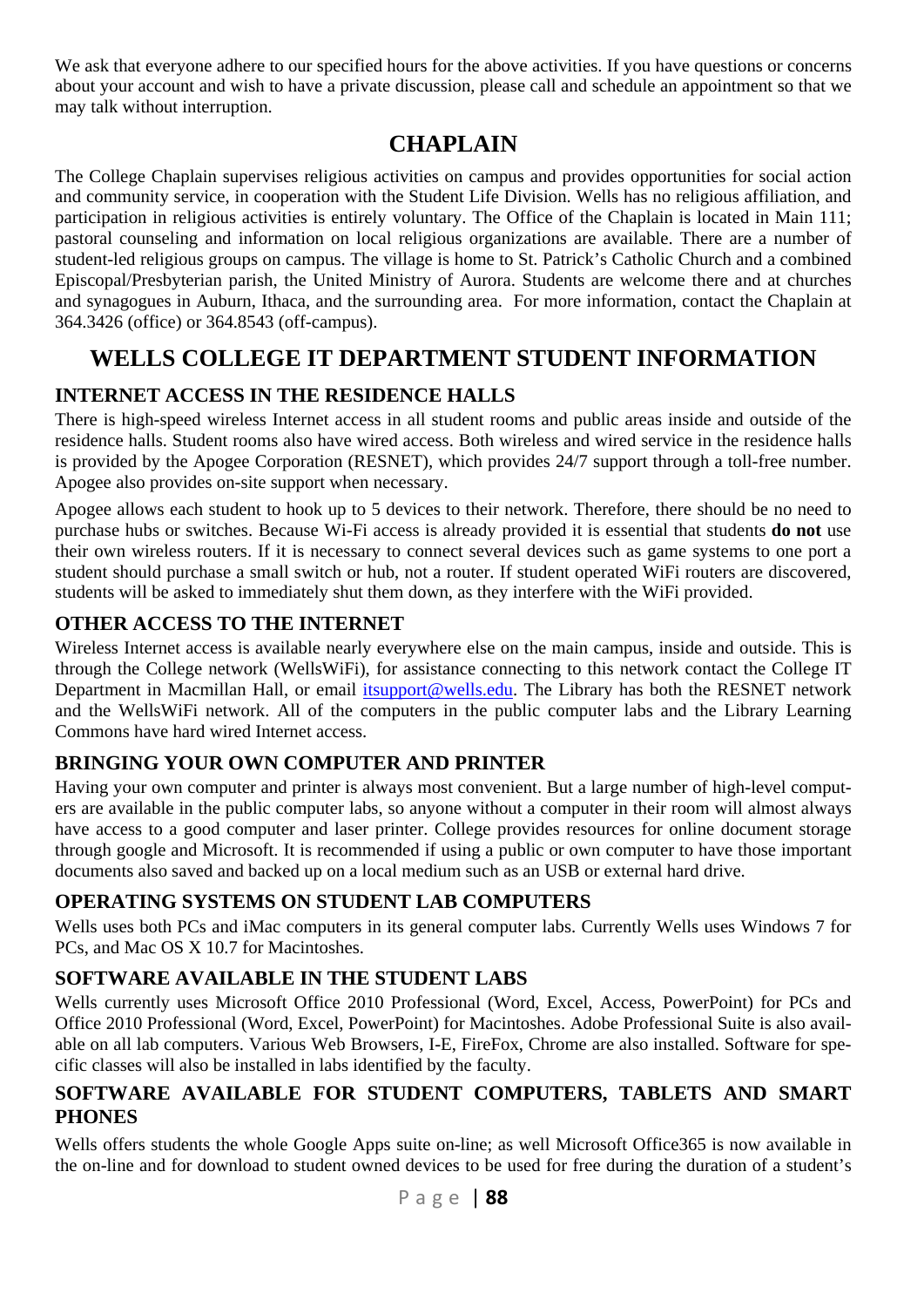enrollment with the college.

#### **STUDENT LABS**

Wells maintains computer labs for general student use in the academic buildings, the Library, and in Main. There is access to laser printers through all lab computers. These printers are available from a student's personal computer, tablet or smart phone through the college's web print tool: Paper-Cut.(http://papercut.wells.edu) When the academic labs are not being used by classes they are available for use by individual students. There is also a specialized computer classroom/lab devoted to class work in specific disciplines such as digital imaging/digital video.

### **TECHNICAL SUPPORT**

The Colleges IT staff is available to answer general questions or to help troubleshoot personal computers; however they cannot repair privately owned computers. The IT staff can recommend companies where you can take your computer for repair.

#### **QUESTIONS**

For questions relating to The Globe or email contact: itsupport@wells.edu. You can also stop by the IT Department Offices in Macmillan Hall. For questions relating to network problems (either wireless or wired) in the residence halls or to wireless problems in the Library contact Apogee at the posted toll-free number.

#### **EMPLOYEE INFORMATION**

Generally all offices are equipped with standardized computers, monitors, printers and software. The College supports all College-owned hardware and software. The College does not allow employees to bring personal computing equipment to attach to College hardware. The College does not allow employees to install software on the College-owned equipment nor to copy College-licensed software. All hardware or software purchases must be pre-approved and ordered by the IT Department and must be compatible with equipment currently used by the institution. Purchases are generally requested through the annual budget process. Individuals with special needs must contact their supervisor to make arrangements with the IT Department. Be advised that Wells cannot support personally owned hardware and software.

Employees may not dispose of or remove any College-owned equipment without approval from the IT Department and their supervisor.

The IT Department has a limited number of various pieces of equipment available for sign out for special College-related events or activities. Consumables for College computing equipment (toner) is a contracted service with Toshiba Inc. All ordering and distribution of supplies should route through the IT Department. It is the user's responsibility to notify the IT Department in advance for special projects and needs.

Email accounts are supplied to all employees. Questions concerning email, email lists, network storage, network connectivity, etc. may be addressed to itsupport@wells.edu, or by calling the IT Department.

Computing services are available to all employees during normal College business hours unless prior arrangements are made.

# **DINING SERVICES**

#### **Dining Services**

The dining program at Wells College is run by Skillet & Embers Catering, which operates under the Inns of Aurora. The Inns of Aurora also locally operates the Aurora Inn, E.B. Morgan House, Rowland House, Village Market, Dorie's and Fargo Bar & Grill. Skillet & Embers paired with the Inns of Aurora have brought some of the best chefs in Central New York to the dining here at Wells College in an effort to create a unique dining experience on par with the finest restaurants in our area. Skillet  $&$  Embers adheres to the highest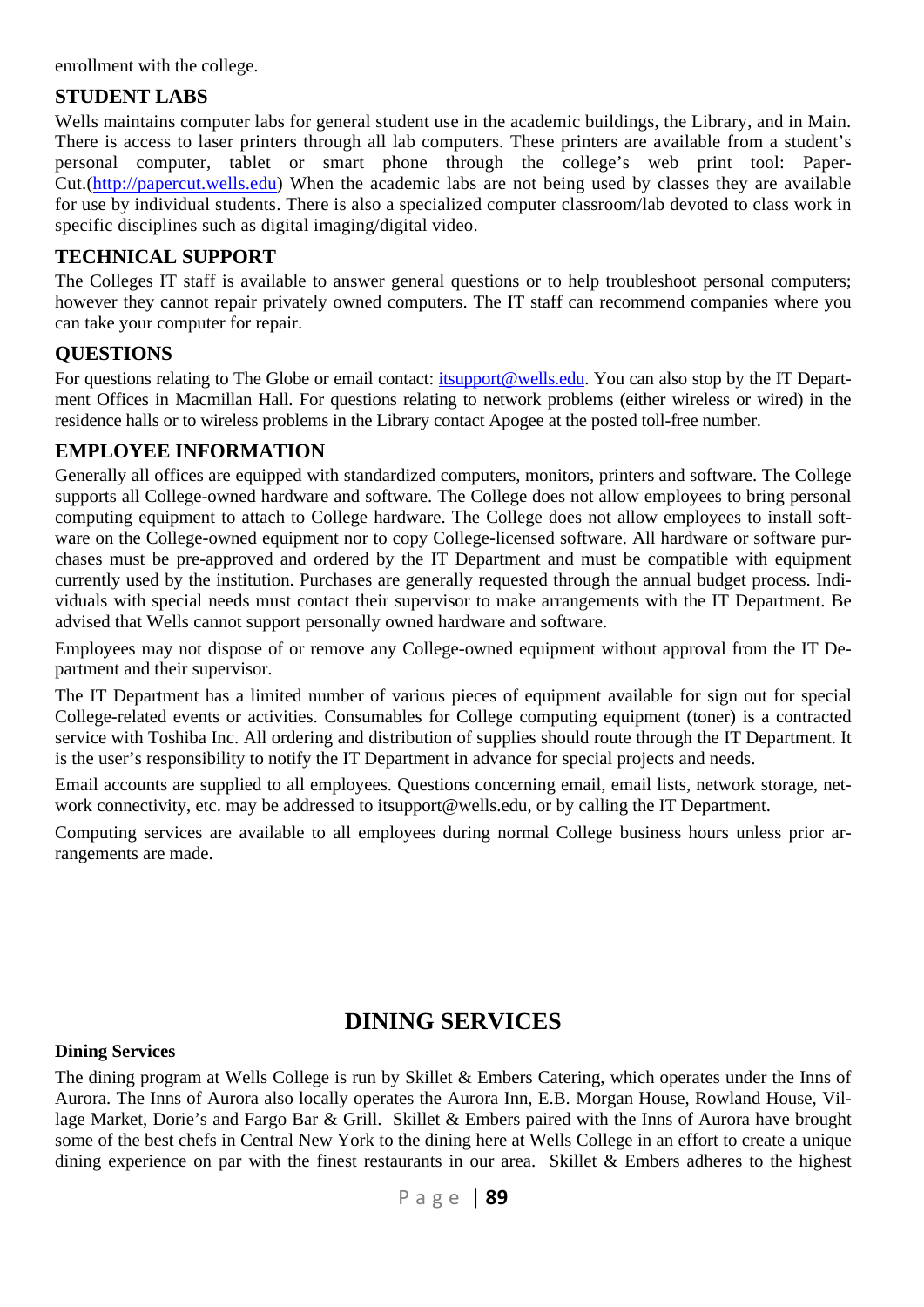standards of service and food quality, is committed to ecological sustainability, puts great emphasis on "from scratch" cooking and is a willing participant in the global initiative to create less waste and consume fewer resources. Skillet & Embers is also committed to providing timely responses to any and all feedback from students, faculty, and staff, and offer several avenues for feedback, including conversations, Facebook and comment cards. Please feel free to contact the Executive Chef or the Collegiate Dining Hall Committee directly with any comments or concerns about the dining program here at Wells College.

#### **Resident Meal Plan**

All campus residents are required to participate in the On-Campus Meal Plan, in which they are automatically enrolled. The plan includes 19 meals per week. Students may enter the Dining Hall during any of the meal periods it is open (breakfast, continental breakfast, lunch, light lunch, and dinner) by simply presenting their valid student ID at either entrance. The meals offered showcase a wide variety of items that cater to many dietary needs, including vegetarian, vegan, gluten free and lactose free. Student with severe food allergies are protected under the Americans with Disabilities Act, and may apply for reasonable accommodations to help manage their disability. To apply for accommodations, the student must provide medical documentation from a licensed physician to the Coordinator of Student Achievement. All requests will be determined on a case-by-case basis. The meal plan also includes \$100 dollars per semester in Dining Dollars, which is much like a gift card. They are accepted at many locations both on campus and off, including the Backstage Grille, the Express Café, the Village Market, the Fargo Bar and Grille, and the Aurora Inn. In addition, Dining Dollars may be used in the Main Dining Hall to pay for guest's meals. Money may be added to a student's Dining Dollars card at any time, whether it is in person at the Dining Hall or over the phone. A 10% bonus is earned each time you add money to a Dining Dollars card. Members of the Wells community: faculty, staff and off campus students may also purchase a Dining Dollars card and use it at all the locations. Students living off campus, faculty & staff, local members of the community and visiting guests must pay the posted meal price when entering the Dining Hall.

#### **Off Campus Meal Packages**

Skillet & Embers is pleased to offer all off-campus students, an exclusive and discounted meal plan. This offer includes either 80 lunches or 80 dinners for use during the Fall 2014 semester and Spring 2015 semester. This is five lunches OR five dinners any Monday through Friday during the regular meal plan time in the specified semester. Packages are sold as *either* lunch *or* dinner packages and can only be sold separately. The entire package must be purchased up front; prices will be prorated based on the date of purchase. These meal plans are non-refundable and any remaining balances at the end of the semester will not carry over or be refunded. Each package will have a distinct meal plan card to indicate which plan is being used. Lunch cards can be used between the hours of 11:00 a.m. and 1:30 p.m. Dinner cards can be used between the hours of 5:30 p.m. and 7:30 p.m. Off campus IDs must be presented with each use of these cards. These cards will only be accepted Monday through Friday at the Main Dining Hall; they will not be accepted at the Express Café, the Backstage Grille, the Fargo Bar and Grill, the Village Market, Dorie's, and the Aurora Inn. For more information contact the Main Dining Hall at 315-364-3376 or dining@wells.edu.

#### **Rules and Policies**

- Students must present their valid Wells ID card to the door attendant upon entrance. If a student's ID card is stolen she or he may obtain a new ID card from Campus Safety and Security Office. Student ID cards are non-transferable.
- Guests, Wells staff and faculty and members of our local community are welcome in all Wells College dining facilities. If not the current holder of a meal plan, anyone may enter the main Dining Hall by paying the posted door price using Dining Dollars, cash or credit card.
- No food or beverages are allowed to be removed from the Main Dining Hall with these exceptions: One cup of ice cream or one ice cream cone, one piece of fruit or one dessert item and a beverage in a permissible container. Abuses of this policy may result in the revocation of dining privileges.
- No plates, glassware or silverware will be permitted to leave the Main Dining Hall.
- Bagged meals to go will be permitted if arranged through Wells Dining 48 hours prior to necessary pick up time. Medical requests will be honored immediately.
- No animals will be permitted in the Main Dining Hall.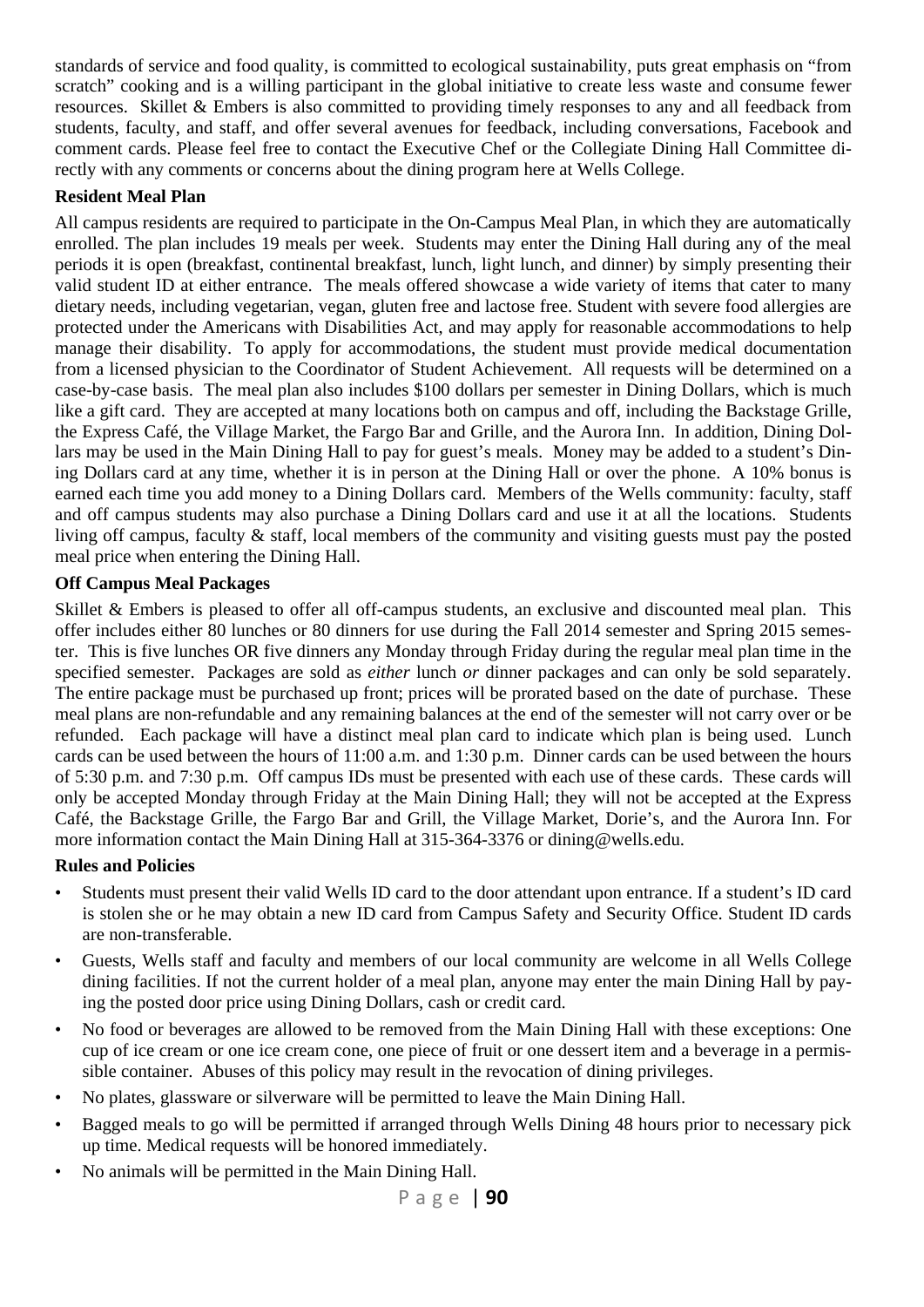- Shoes and shirts must be worn at all times in all Wells College dining facilities.
- The Main Dining Hall is a self-service facility where you plate your own meals and clear your own dishes and other meal items prior to leaving the dining hall.
- Throwing of food and/or other items are prohibited in all dining facilities.
- Students and guests are expected to act in a respectful manner towards others patrons as well as Skillet & Embers staff.
- Special request for holidays and religious observances will be gladly honored with a one week advance notice in writing submitted to the Executive Chef of Wells Dining.

#### **Alternate Dining Options**

The Express Café – Located at the southern end of the Main Dining Hall, the Express Café features trained baristas who prepare unique specialty drinks made from the finest locally sourced coffee and espresso beans. The Café also offers a variety of homemade pastries and desserts prepared in-house by our chefs. A range of freshly prepared sandwiches, snacks and fully prepared microwaveable meals are available in our Grab & Go deli cooler. The Café accepts Dining Dollars, cash and major credit cards. We feature theme nights in the café's lounge that give students an opportunity to gather and share common interests. Recently, the Express Café received a prestigious award from the National Association of College and University Food Services, capturing Bronze in the Loyal E. Horton Competition for Single Concept Retail Operation for schools with an enrollment of 2000 students or less.

The Backstage Grille – Located in the Sommer Center, the Backstage Grille offers freshly prepared pub fair and handmade pizza. Two large screen TV's, pool table a giant projection screen make the Backstage Grille a great place to catch the latest sports action or for video gaming. The Backstage Grill features nightly specials and take out. The Grille accepts cash or credit as well as Dining Dollars.

Zabriskie Café – This is one of our newest additions, which will be located in the Zabriskie Building. Students and Wells community alike can enjoy this newly renovated location that features a wide variety of treats. The Café has everything from coffee and espresso drinks to snacks and bottled beverages. There is also a lounge area which allows students to take a break in between classes and catch up with friends. The Zabriskie Café accepts cash, credit cards and Dining Dollars.

#### **Additional Services**

Catered Events – Skillet & Embers is the exclusive catering service for the Wells College Campus. No offcampus catering is permitted without prior approval by the Skillet & Embers Executive Chef. Skillet & Embers offers a full range of event services; all events must be arranged *at least 10 week days* prior to the event date. To arrange an event, please contact Skillet & Embers' Director of Events at 315-364-3378 or dining@wells.edu.

Alcohol Policy – Skillet & Embers is the exclusive vendor and service provider for all alcohol served on campus and strictly abides by all applicable New York State Regulations. Any student events at which alcohol is required must first be approved by the Office of Student Activities and Leadership. Skillet & Embers will not schedule student events where alcohol is served without a completed and approved Alcohol Exemption Form. Wells reserves the right to alter and adjust any of the before mentioned policies as specific needs arise and to better serve the Wells Community.

# **DIVISION OF ACADEMIC AND STUDENT LIFE**

The Division of Academic and Student Life staff works to provide students with a balance of challenge, support, programs, and quality service. They are a group of professionals with expertise in many areas who are united by the Wells' mission that views higher education as an integrated process where experiences in and outside the classroom contribute to the development of the whole student. They are vitally concerned with student development on all levels—intellectual, social, physical, and spiritual—with special attention given to the needs and personal goals of each individual. Working in collaboration with faculty, academic and student life staff help shape the curriculum and define academic policy.

Investment in the Wells College community requires courteous regard for self and others through words, actions, behaviors and choices. In accordance with the Wells College Mission, Community Standards State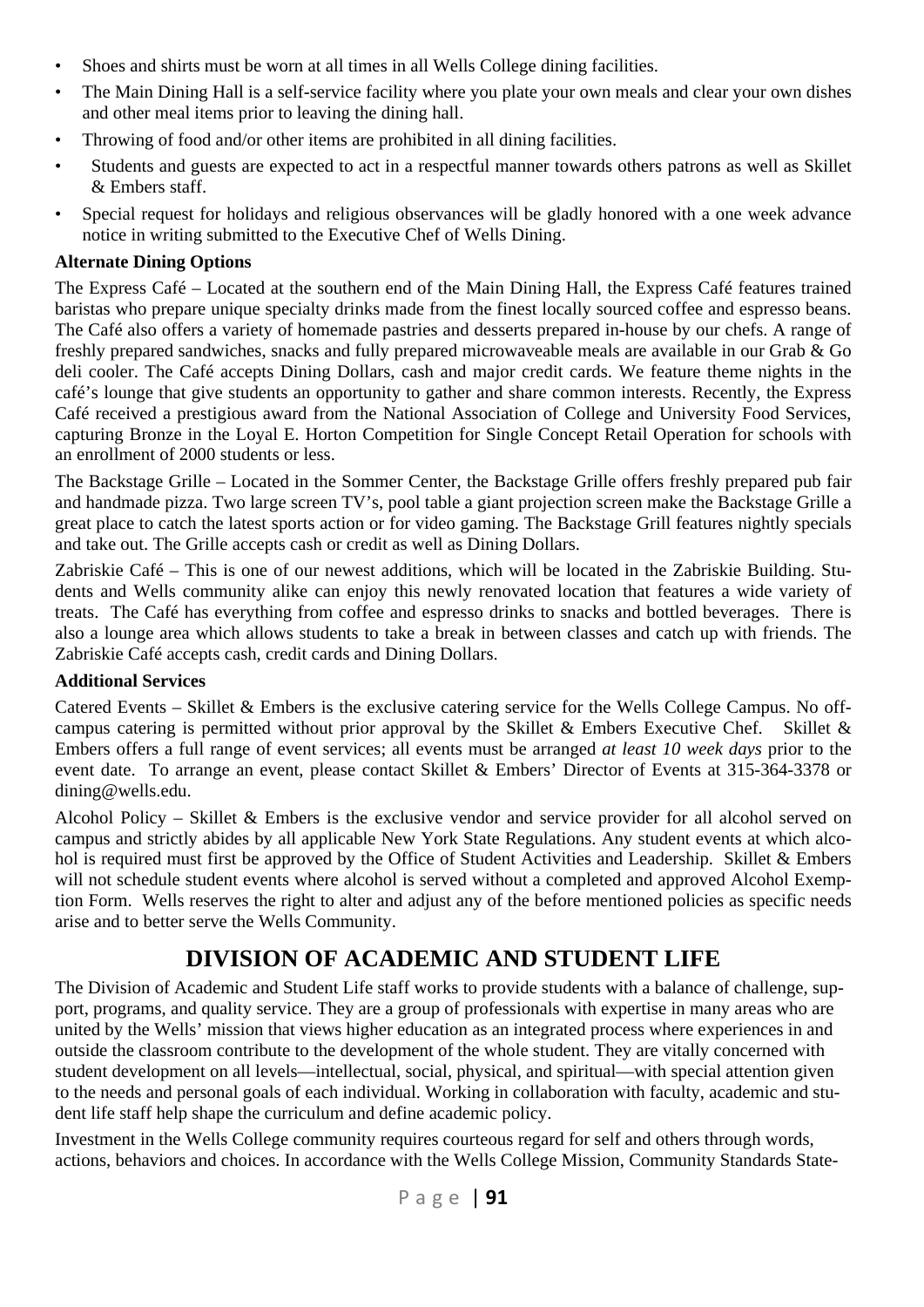ment and Honor Code, the Division of Academic and Student Life aspires to cultivate a socially responsible community comprised of knowledgeable students of integrity. Student life staff partner with students to design policies, programs, practices and opportunities to assist students in developing life skills, perspective, civility, competence, compassion, responsibility and vision for citizenship in an intercultural society. In addition, staff members in the Division of Academic and Student Life at Wells College strive to embody a collaborative, cooperative and sustainable team approach that expects personal and interoffice accountability.

Under the leadership of the provost and dean of the college and the dean of students, the division provides services and support in many areas that touch our daily lives including intercultural programs, community service, residential life, clubs and organizations, campus events, athletics, experiential learning and career services, the library, the Book Arts Center, the Susan Wray Sullivan '51 and Pike H. Sullivan Center for Business and Entrepreneurship, the Center for Sustainability and the Environment, advising, student achievement, international programs. Members of the student life staff work closely with student government, clubs and organizations, resident advisors, peer leaders, and many offices on campus to support a true learning community at Wells. They are interested and readily available to talk, give advice, or just to listen.

# **EXPERIENTIAL LEARNING AND CAREER SERVICES**

The Office of Experiential Learning and Career Services, located in the Learning Commons in the Long Library, offers a wide range of services to help you make informed decisions about your academic and career paths. The office is also the starting point for the Wells College Internship Program. Students come to experiential learning and career services for career counseling (assessing skills and interests as they relate to choice of major, internships, and postgraduate planning), on-campus work study and student employment (employment application, answer questions, student employment paperwork), job search strategies (writing résumés and cover letters, preparing for interviews), and job availability (summer, part-time, and full-time). The office sponsors speakers from off campus, conducts career skills workshops and acts as the clearinghouse for credentials files. The Experiential Learning and Career Services Resource Library is the repository of internship information, graduate school information, graduate fellowships, travel and work abroad, and numerous career-related periodicals.

# **FINANCIAL AID**

Financial aid attempts to meet the difference between the cost of attendance at Wells and what students and/or families can realistically contribute toward these costs. A family's ability to pay is determined through a federally approved needs analysis formula. The data used to determine the family contribution is obtained from the government.

Once the family contribution has been obtained, the financial aid office can determine the types and amounts of aid that you are eligible to receive. Financial aid comes in three basic types: grants, employment, and loans. Grant assistance does not require repayment. Campus employment provides the opportunity for students to contribute to the cost of education through work. Student loans are also a means to help finance educational costs.

It is the responsibility of the financial aid office to notify all students who have applied for financial assistance of the types and amounts of aid they are eligible to receive. It is the student's responsibility to submit all necessary documentation in order for the financial aid office to disburse these funds.

Individuals must apply for renewal of financial aid annually. Applications must be completed by May 1st of each year. Persons who did not receive or did not apply for financial aid as an entering student are not prevented from applying in the future. Instructions for re-applying for financial aid are outlined in the financial aid handbook at global.wells.edu under the "student" tab and then under the "financial aid homepage." Information regarding the application process also can be viewed on the Wells College homepage www.wells.edu.

The financial aid office has developed two web portals on global.wells.edu to assist students with the financial aid process: the Financial Aid Homepage and Student Loan Center. These web pages contain policies and procedures, downloadable forms, and links to important websites that you may need now or in the future.

The most important thing to remember: to find out if you are eligible for financial aid—you must apply. The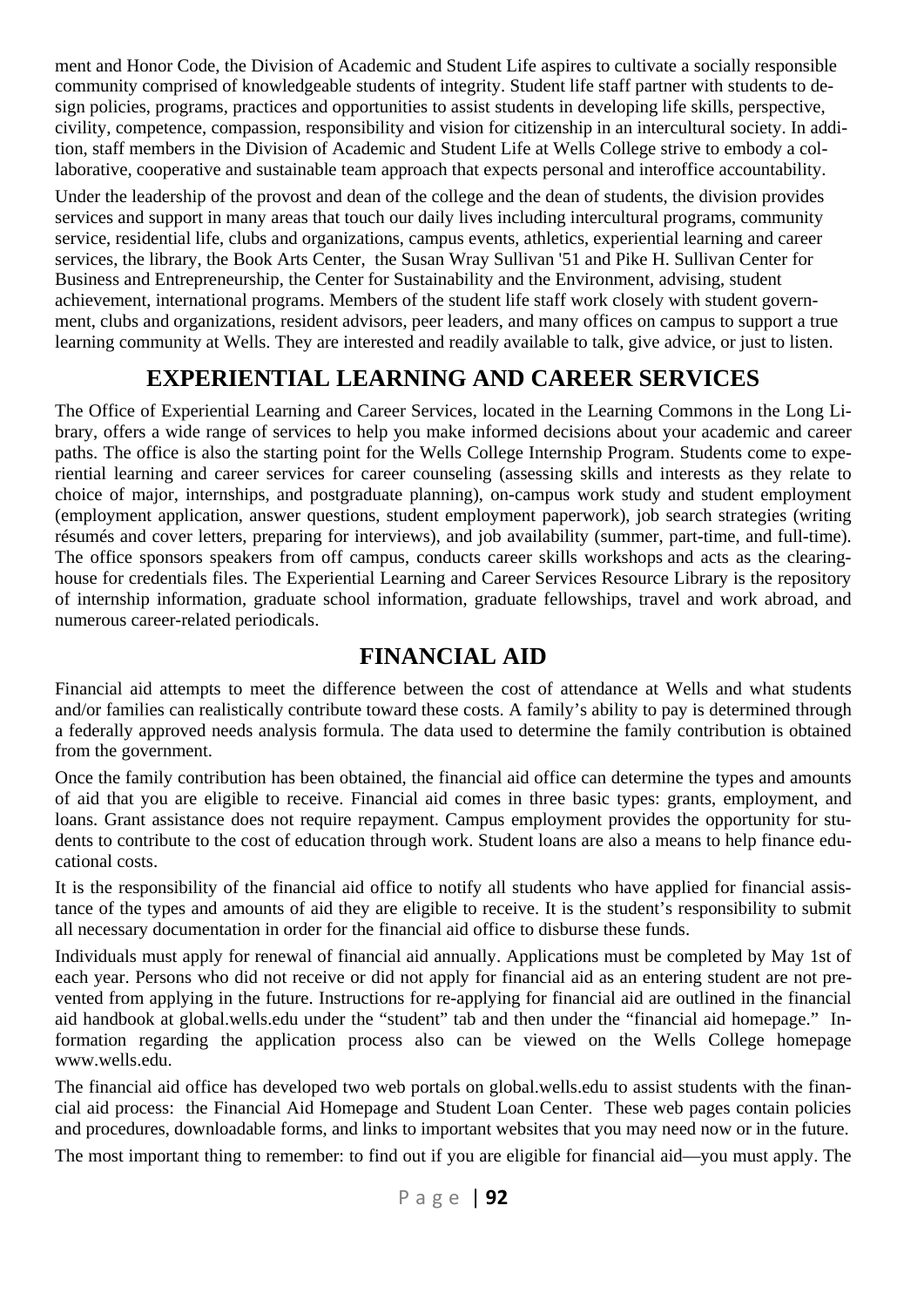staff of the financial aid office is more than willing to assist you in this process and to address any questions concerning financial aid.

# **HEALTH SERVICES (MEDICAL CENTER, COUNSELING)**

Health care for students is available at the Community Medical Center, located at the northwest corner of the Wells campus. It is staffed by two physicians and a certified family nurse practitioner, with day and evening appointments available. The Medical Center also has a provider on call 24 hours a day for emergencies. In addition, the Aurora Volunteer Fire Department has qualified emergency medical technicians who are on 24 hour call and who will transport a student by ambulance when necessary to Cayuga Medical Center (Ithaca), or Auburn Memorial Hospital, where excellent medical and surgical care is available. Routine health care at the Community Medical Center is covered by your student health insurance. However, this may not cover outside laboratory tests, x-rays, consultations, or surgery. Please consult the Student Health Insurance section in the *Enrollment Handbook* for specifics.

Professional counseling services are available at the Community Medical Center. Students may see a counselor up to six times per year at no cost. When a student requires extended psychiatric care (beyond six visits), the student and her or his parent and/or guardian are responsible for making appropriate arrangements.

It is the policy of the Community Medical Center to review submitted Health Reports for compliance with NYSDOH, Public Health Law 125, as it pertains to post-secondary institutions (outlined within Immunization Handbook for Post-Secondary Institutions). All students, regardless of enrollment status (full- or parttime) will receive a Health Report included in this handbook. The report includes a Medical Information and Emergency Contact Form, Student Authorization and Medical Consent Form, Medical History and Physical Examination Form, an Immunization Form and a Meningococcal Meningitis Vaccination Form.

The Health Report is to be completed by the parent and/or guardian for students under 18 years of age, or adult student and their attending physician. The completed report is returned to the Community Medical Center. Upon receipt of the Health Report, a Community Medical Center nurse reviews the reports and immunization record. The Health Report is filed with the student's medical chart at the community medical center.

# **PROCEDURE FOR IDENTIFIED IMMUNIZATION DEFICIENCY**

If a student enters Wells College without all the required forms in the Health Report the record is flagged (logged) with the deficiency and a letter is mailed to the student. A time frame (date) is indicated in the letter in which the student is to contact the Medical Center. This will give the student sufficient time to contact a parent (guardian) and/or home physician to obtain necessary information and documentation.

If the student has not contacted the Medical Center on or before the date indicated, formal notice will be given to the dean of students for further action by the College. The Office of Academic and Student Life will forward any documentation and contact information to or from the student to the Medical Center. Noncompliance by a student may result in dismissal from the College—including all sports or other campus activities and housing. NYS resident students must comply with proof of immunization or exemption within 30 days, or 45 days for out-of-state or foreign resident students.

Wells College is obligated to dismiss non-compliant students under state law. Proof of immunization or exemption will be required for readmission to Wells College.

# **INCLUSIVE AND INTERCULTURAL EXCELLENCE**

Inclusive and Intercultural Excellence (IIE) is a core value at Wells College and is fundamental in creating and sustaining local, regional, and global communities that reflect the principles of social responsibility, social justice and of a pluralistic democracy. Efforts at integrating diversity across the campus are based on our mission statement, community standards statement, and institutional program goals and values. Wells strives to cultivate lifelong learning of the knowledge, skills, and mindset necessary to live meaningfully and effectively in an interconnected and diverse world.

There are currently four campus committees on inclusive and intercultural excellence (IIE) at Wells College: The President's Committee, Faculty Committee, Staff Committee, and Student Committee. Each committee is charged with developing an annual action plan within its area that supports the Wells' Strategic Plan on Inclusive and Intercultural Excellence.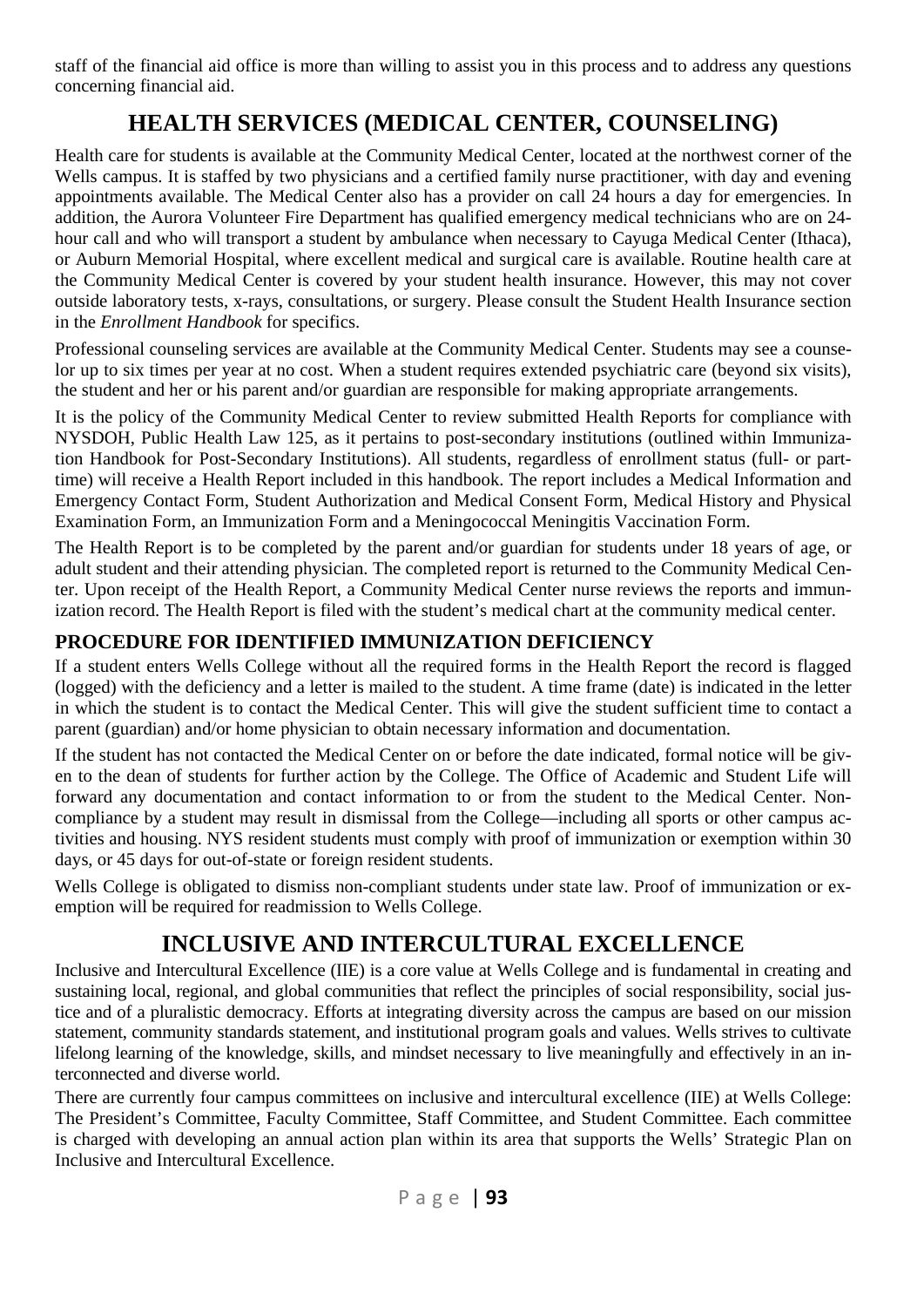The purpose of the President's Committee is to develop, implement, assess, and communicate Wells' Strategic Plan on Inclusive and Intercultural Excellence. The Student Committee on Inclusive and Intercultural Excellence is a committee of Collegiate Cabinet; members are appointed by Collegiate Cabinet, while non-appointed members can voluntarily join the Committee. The Staff Committee on Inclusive and Intercultural Excellence is a sub-committee of Staff Forum; membership is voluntary. The faculty Inclusive and Intercultural Excellence and Off-Campus Study Committee is a standing faculty committee; faculty membership is by election.

# **INTERNATIONAL STUDENT SERVICES**

The Director of International Programs is the College's "Principal Designated School Official" (PDSO). In this capacity, s/he serves as your liaison with the Department of Homeland Security (DHS) and Immigration and Customs Enforcement (ICE) on all matters pertaining to F-1 student visas and your status as an international student in the United States.

Individuals are welcome to contact the Director of International Programs at any time with questions regarding I-20 forms (Certificate of Eligibility for Nonimmigrant [F-1] Student Status) or the rules and regulations governing individual status as an international student.

You must contact the Director of International Programs under the following circumstances:

- Before traveling outside the United States, to be sure your travel authorization signature is up-to-date. Travel authorization signatures are valid for one year.
- When you declare a major.
- Before accepting any type of paid employment. (Most types of employment, except on-campus employment, are forbidden while in F-1 status, but there are rare exceptions.)
- If you need a program extension (i.e., if you are unable to complete your degree by the program end date listed on your I-20).
- If you are nearing graduation, please see the Director of International Programs at least three months in advance of graduation to discuss your post-graduation plans.

# **ORIENTATION AND TRANSITION**

Orientation for our international students is a collaborative effort between the Office of International Programs and the Office of Student Activities and Leadership. International students attend orientation sessions specifically related to their transitional needs and then participate in first-year student orientation. The Director of Residence Life connects periodically with our international students throughout the academic year to assist with their transition to life at Wells.

# **INTERNSHIPS**

The Office of Experiential Learning and Career Services is the starting point for the Wells College Internship Program. Students complete internships as a way to satisfy the Experiential Learning Requirement and/or to meet the requirement of a major or minor. Internships may be completed as early as freshman year during January Intersession. Students can complete internships during a semester or summer as well. Internships bear academic credit, so students also work with faculty members who represent academic areas as faculty internship sponsors. A database of past internships is maintained by the office, and the staff will assist students by discussing their interests and goals, developing options, and making contacts with potential on-site sponsors.

# **REGISTRAR**

The College's registrar maintains the academic records for all current and former students and interprets and enforces academic policies legislated by the faculty. These policies can be found in the current *Wells College Catalog*, and it is your responsibility to become aware of and adhere to these policies. Office hours are 8:30 a.m.-4:30 p.m., Monday-Friday, with occasional closings for staff meetings and similar obligations.

### **PETITIONS**

Students may petition for a waiver of certain requirements and regulations. However, you should be aware that not all petitions are approved. Petitions are reviewed by the Director of Academic Advising and Success, occasionally Academic Standing, Advising & Admissions Committee and occasionally other administrators. Petitions most likely to succeed are those that: (1) request a reasonable action, (2) arise from circumstances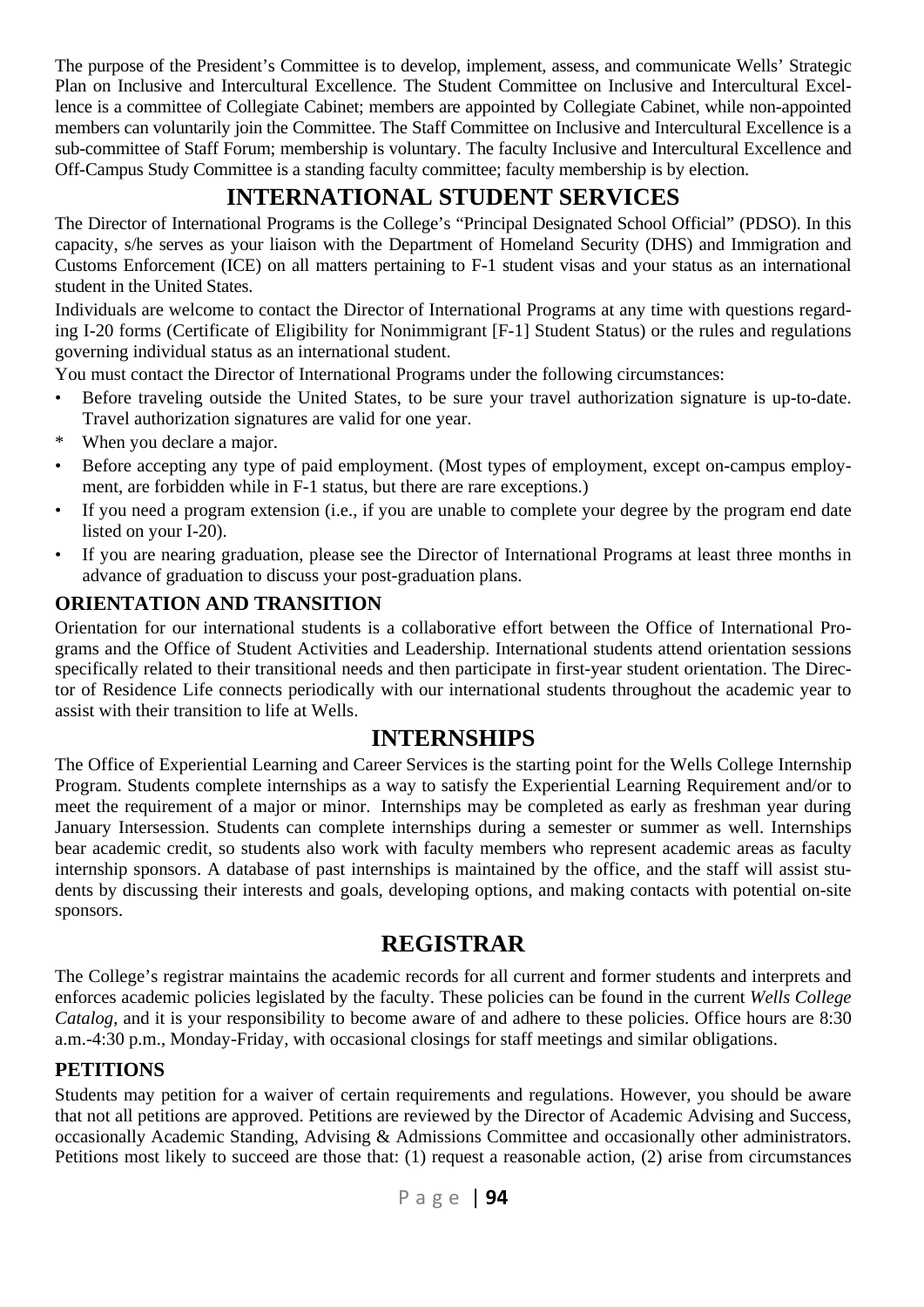beyond your control or from your special academic needs and interests, (3) contain sufficient detail, and (4) are supported by appropriate documentation and faculty signatures.

Some types of petitions are rarely or never approved because they would violate the integrity of the academic program or create an untenable situation. These include, among others, petitions to reduce the number of credit hours required for graduation, petitions to take more than 21 semester hours in one semester, petitions to include in the grade point average courses taken in non-Wells-affiliated programs, and petitions to change retroactively the credit or grading status of a course.

### **SERVICES**

The following services are provided by the registrar's office:

- Maintenance of the academic record, which includes the processing of: a) grades in all course work taken at Wells College, in Wells-affiliated programs, and through cross-registration with Cornell University, Cayuga Community College, and Ithaca College; b) transfer credit; c) credit by examination and advanced placement; d) academic standing (dean 's list, probation, etc.); e) graduation honors.
- Registration for classes, including classes at Cornell University, Cayuga Community College, and Ithaca College (cross-registration).
- Processing schedule adjustments, including drop/add, audit, pass/fail, withdrawal. Please note that some of these things are accomplished by students themselves via the Globe. The registrar's office maintains the appropriate pages and functions of the Globe.
- Processing declaration of major/minor(s).
- Initiating the process for students to: declare a double major, declare an individualized major, request an accelerated or 3/2 program, waive an academic requirement, request approval for summer school courses, request approval for independent study.
- Processing official transcripts: \$10.00. Transcripts require student's written authorization each time requested.
- Maintenance and dissemination of directory information in compliance with the Family Educational Rights and Privacy Act of 1974, as amended (see previous).
- Calculation of GPA.
- Verification of enrollment (via the National Student Clearinghouse (studentclerinhouse.org)
- Confirmation of student classification (freshman, sophomore, junior, senior).
- Preparing a degree audit for seniors.
- Certification of degree requirements, and determination of academic honors at graduation.

All forms required for the above services are available in Macmillan 202 or on the globe. Any questions regarding these services may be directed to the office at ext. 3215.

Official transcripts and diplomas will not be released to students who have outstanding financial obligations to the College or who have not returned library books.

# **STUDENT ACTIVITIES AND LEADERSHIP**

The Office of Student Activities and Leadership focuses on the physical, emotional and social wellness of our student body through inclusiveness, leadership, traditions, sustainability and service oriented programming. An inclusive range of activities is provided for a diverse student population while supporting the Mission of the College. This office endeavors to support student initiatives as they enrich their lives on campus and within the community while preparing for a life of exploration and life-long learning.

The crowded activities calendar includes events ranging from dances, musicians, and comedians, to lectures and talks, to semi-formal events and Spring Weekend, just to name a few. The choices are many and diversethe decision of how and when to participate is entirely an individual one. If students don't find their interest in our over 40 student groups, stop by the office of student activities and leadership to create a new club.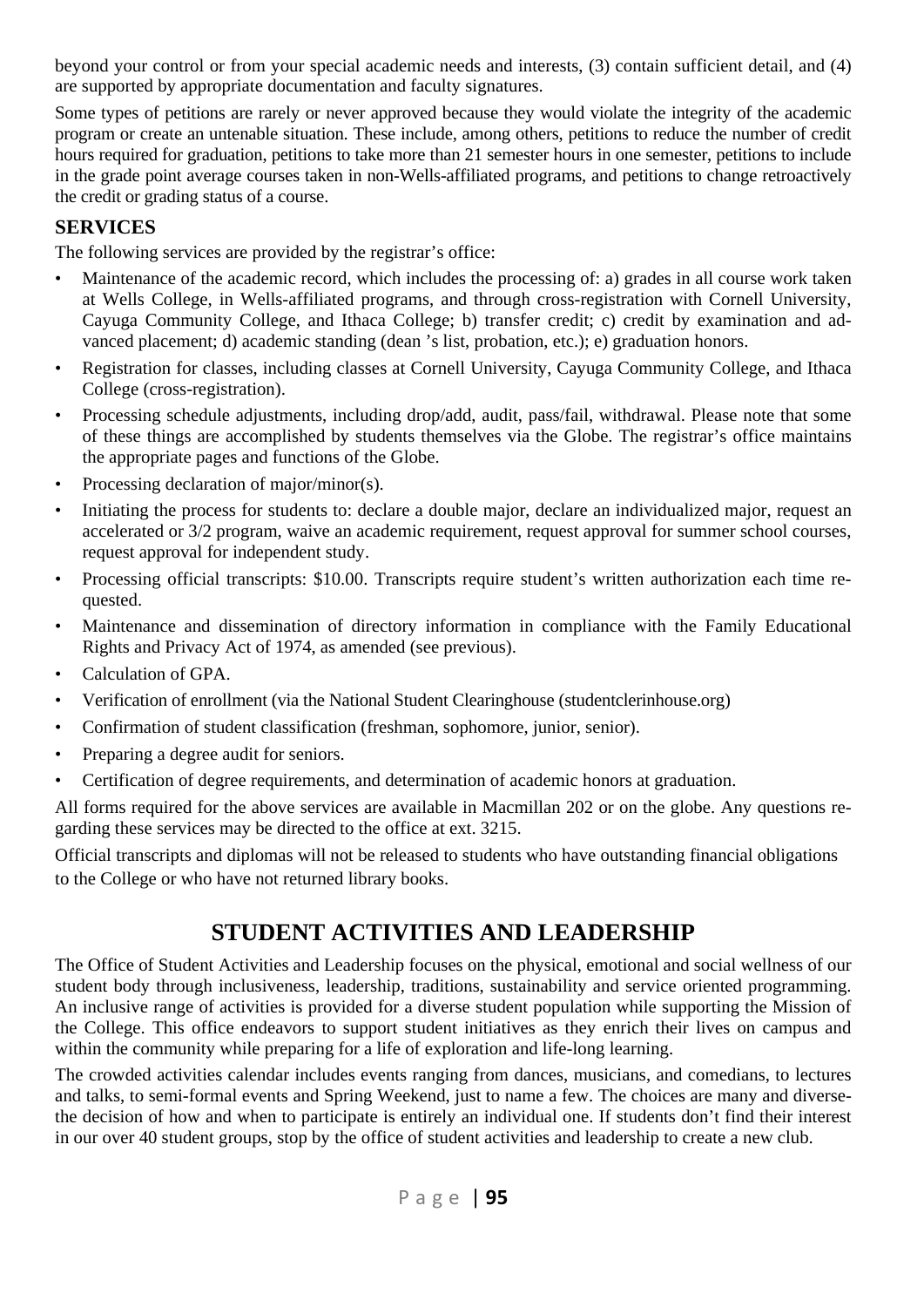# **PHONES**

On Campus Resident Halls have phone lines available for students to use.

Every residence hall room has the capability of having a telephone line on the Wells Telephone System. However, students that have cellular phones typically use their cell phones for all their telephone needs. If a student feels they would need a college phone line in their room please email itsupport@wells.edu with your name, building and room number.

Students are responsible for providing their own analog telephone. Receiving calls and dialing on-campus numbers is free. Students will only need to dial the last 4 digits for campus numbers.

Local, Regional, long distance and international calls will require a pre-paid phone card or a calling card with a toll free (800/888) access number. Phone cards can be purchased from area stores and many web sites.

Wells does not provide any support for Internet capable phone services, and we do not guarantee they will work on the campus network.

Unfortunately landline phone service is not available in Mandell House, Green House, or Fairlane **Additional information on campus phone service can be found on the globe:** https://global.wells.edu/ICS/IT\_Support/Telephone/

# **CELLULAR SERVICE INFORMATION**

The College does not have a contractual agreement with any cellular carriers.